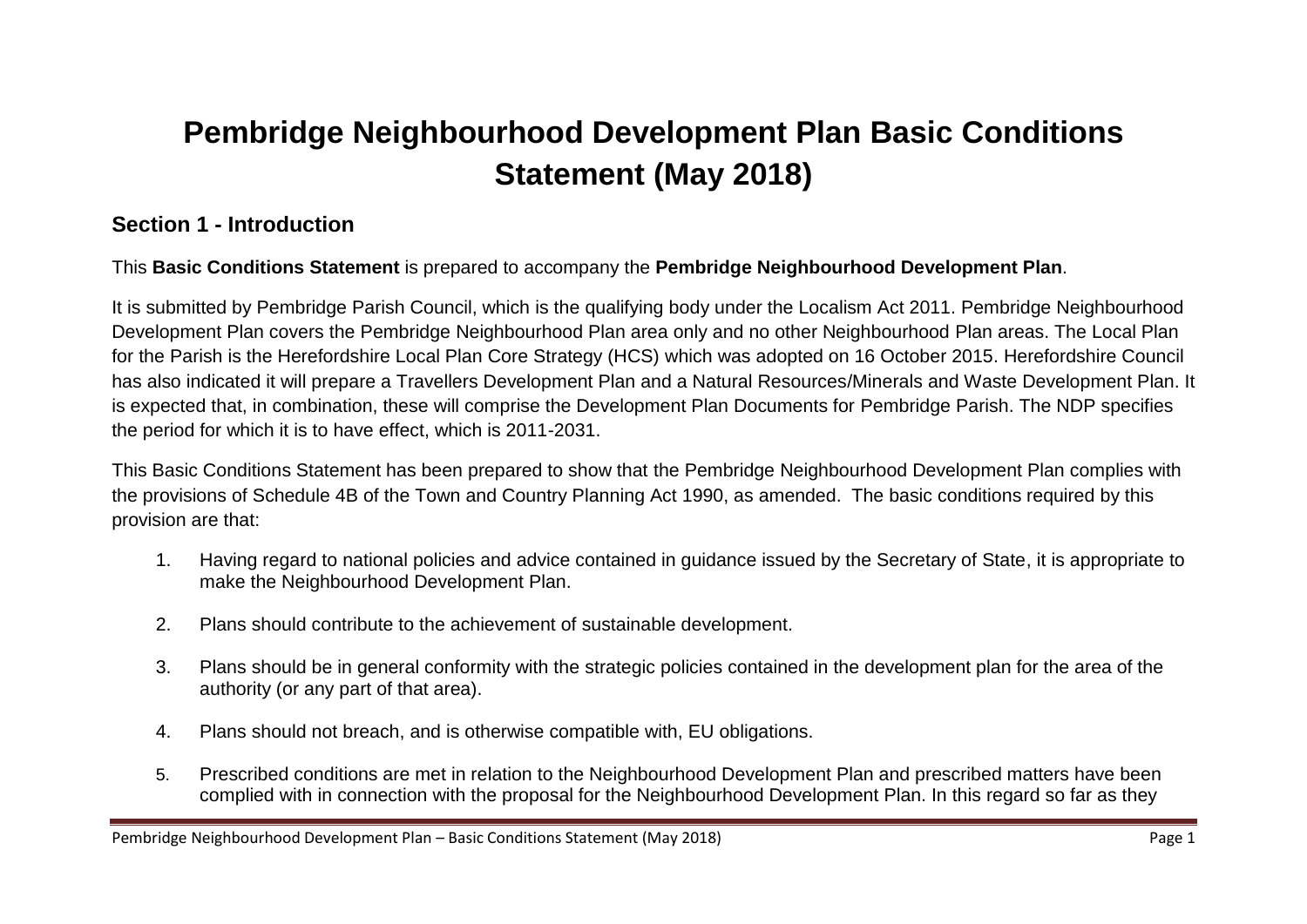affect this neighbourhood plan, the prescribed condition is that the 'making' of the neighbourhood plan is not likely to have a significant effect on a European site (as defined in the Conservation of Habitats and Species Regulations 2012).

The first three matters are covered within the schedules in sections 2 and 3 of this document. The fourth and fifth matters are covered in section 4.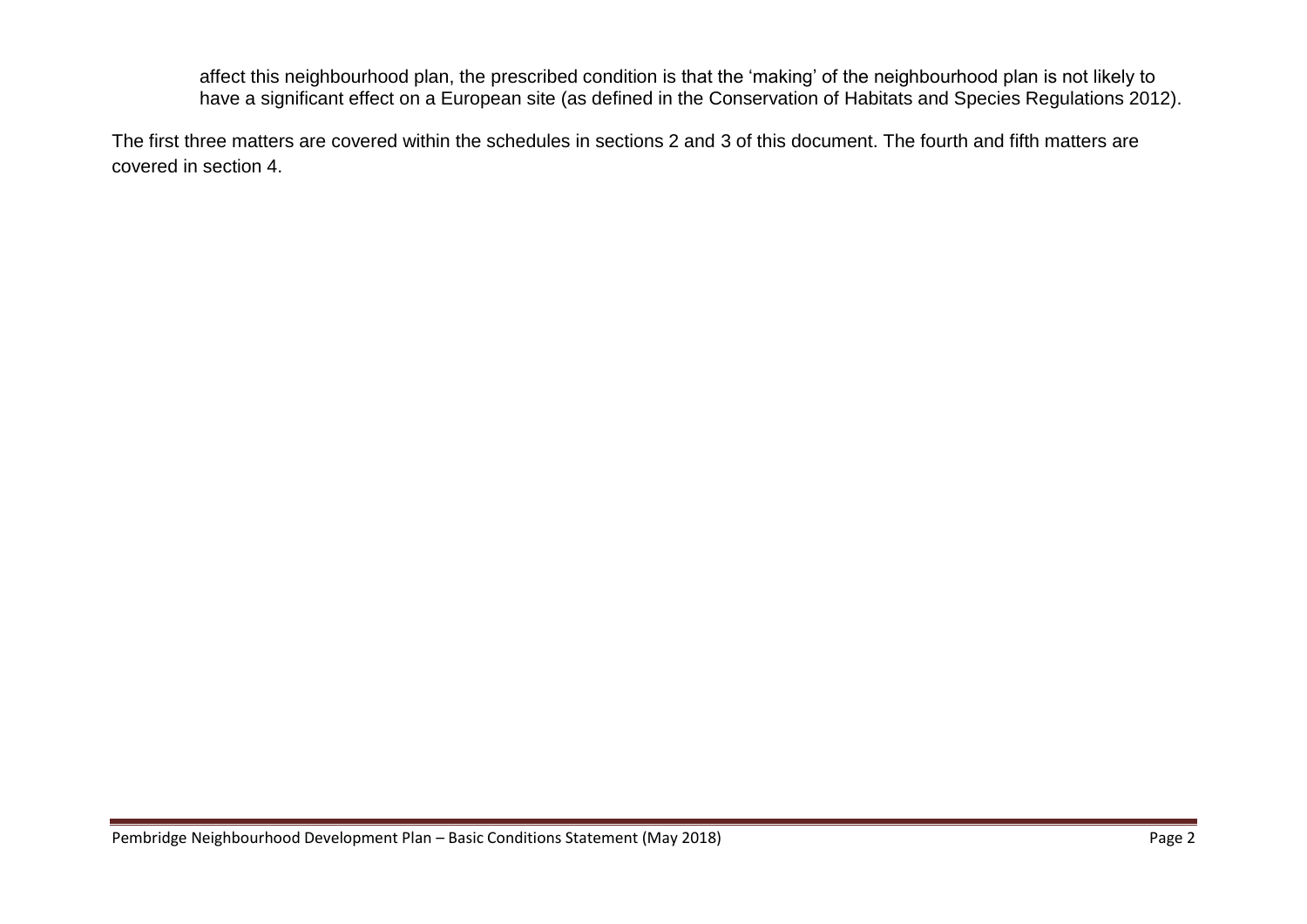

## **Figure 1 –Pembridge Neighbourhood Plan Area**

© Crown copyright and database rights (2015) Ordnance Survey (100054153)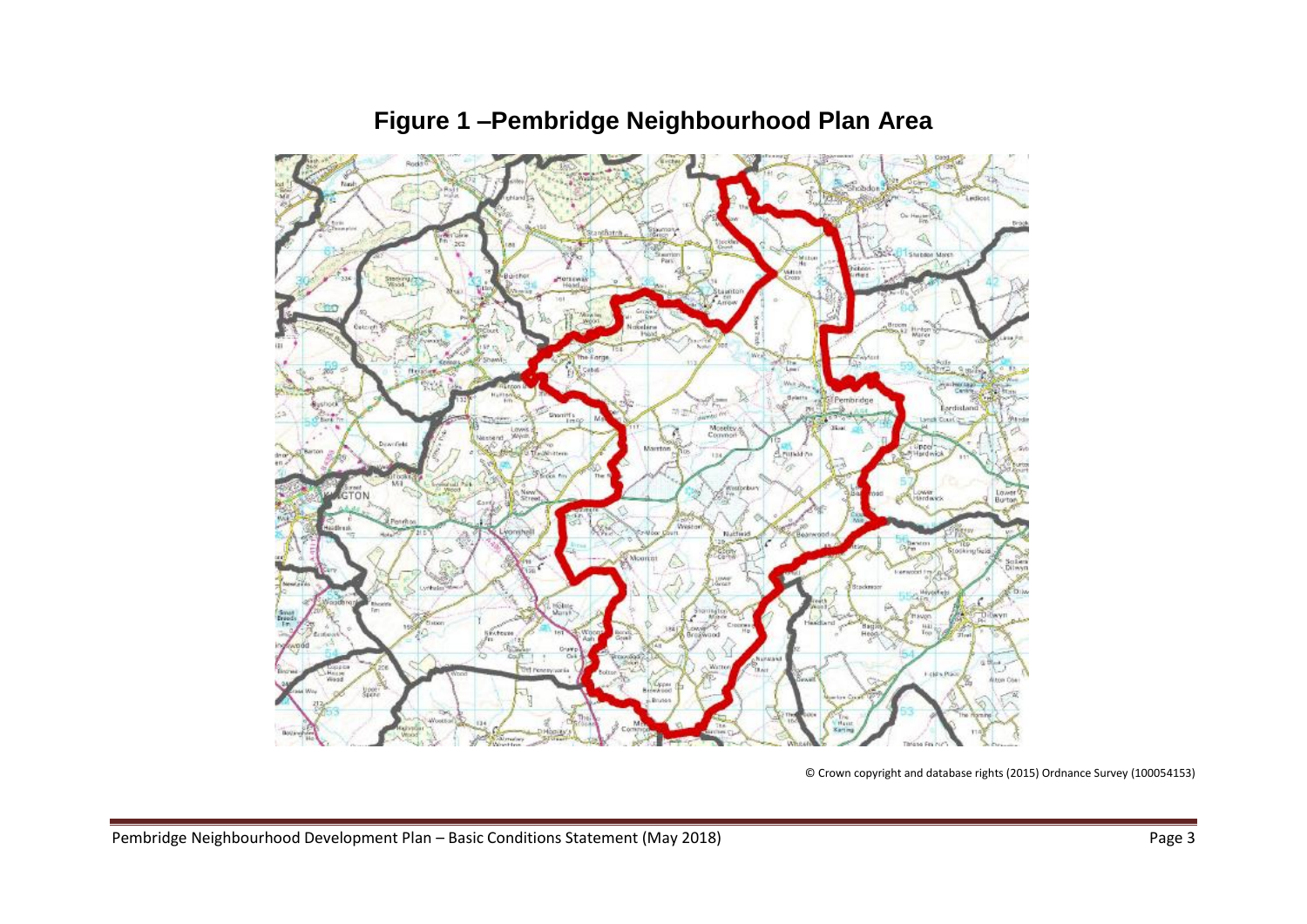## **Figure 2 - Location of Pembridge Parish within Kington Housing Market Area**.



© Crown copyright and database rights (2015) Ordnance Survey (100054153)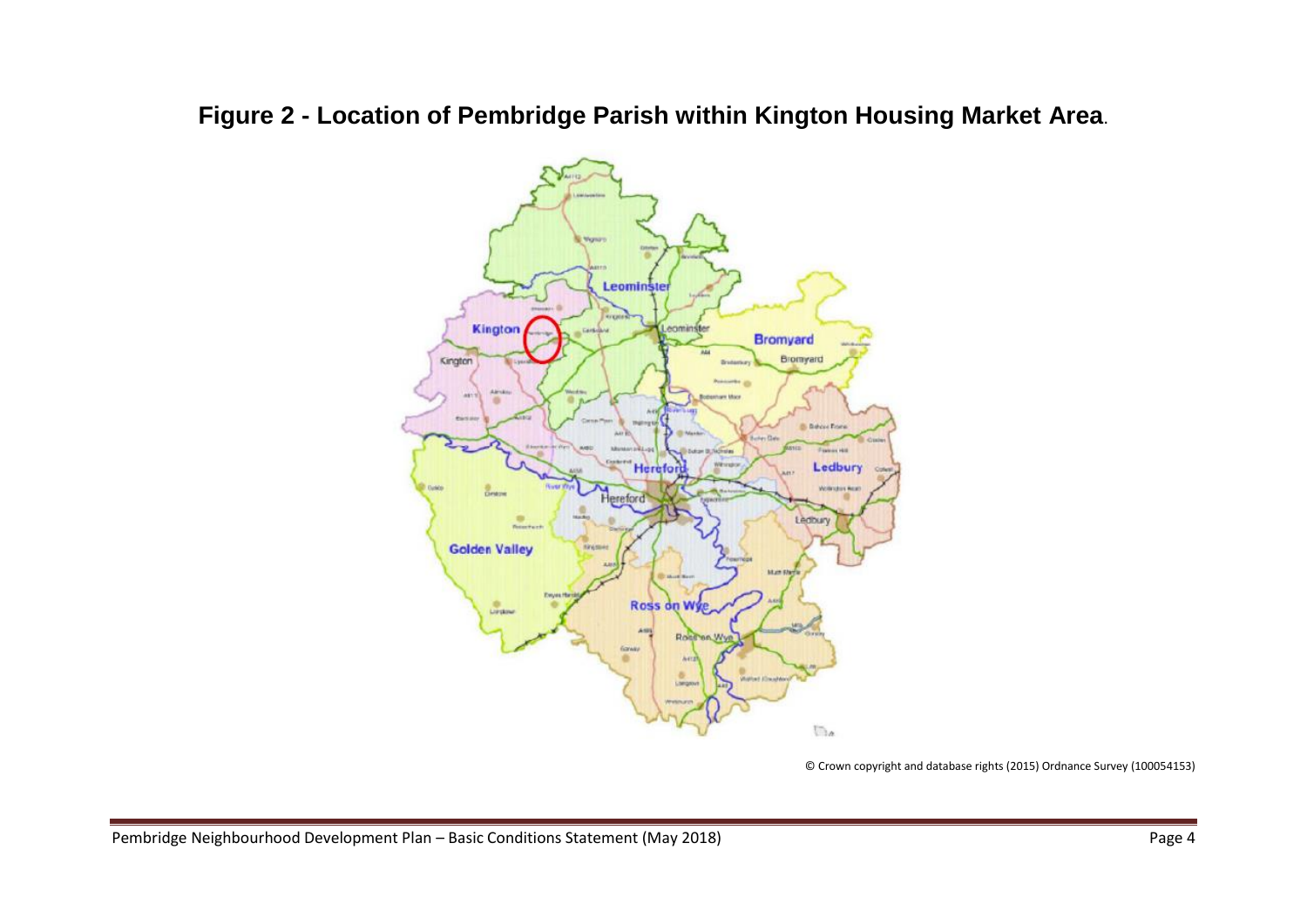## **Section 2 – Contribution to the Achievement of Sustainable Development**

| Sustainable development - Core<br><b>Planning Principles of the NPPF</b>                                                                                                                                 | Pembridge Neighbourhood Development Plan Provisions                                                                                                                                                                                                                                                                                                                                                                                                                                                                                                                                                                                                                                                                                                                                                                                                                                                                                                                                                                                                                           |  |
|----------------------------------------------------------------------------------------------------------------------------------------------------------------------------------------------------------|-------------------------------------------------------------------------------------------------------------------------------------------------------------------------------------------------------------------------------------------------------------------------------------------------------------------------------------------------------------------------------------------------------------------------------------------------------------------------------------------------------------------------------------------------------------------------------------------------------------------------------------------------------------------------------------------------------------------------------------------------------------------------------------------------------------------------------------------------------------------------------------------------------------------------------------------------------------------------------------------------------------------------------------------------------------------------------|--|
| Genuinely plan-led empowering local<br>people through a positive local vision,<br>based on co-operation to address larger<br>issues.                                                                     | The community contributed to the preparation of the Neighbourhood Plan at a number of stages, and<br>their views and comments were all given serious consideration. Events and surveys were undertaken<br>to seek views. This included a stage which involved setting a vision and objectives for the plan and the<br>consideration of options. A positive approach has been taken to accommodating housing and other<br>forms of development which the Herefordshire Local Plan Core Strategy has determined for Pembridge<br>village despite a number of significant constraints. Herefordshire Local Plan Core Strategy does not set<br>out any proposals for major development within the Parish, but the Parish Council is aware, in<br>particular, that they must contribute towards ensuring that the historic and natural environments are<br>properly conserved, both for reasons of local and national importance. The extent of community<br>involvement is set out in greater detail within the Consultation Statement.                                           |  |
| Be creative in finding ways to enhance<br>and improve places where people live.                                                                                                                          | The Plan shows how it has accommodated more than the minimum target for new housing; how<br>development should ensure the character and appearance of Pembridge village and its surrounding<br>area are to be retained and enhanced; and the protection of amenity. These are important priorities<br>identified by the community.                                                                                                                                                                                                                                                                                                                                                                                                                                                                                                                                                                                                                                                                                                                                            |  |
| Proactively drive and support sustainable<br>economic development, delivering<br>homes, business and industrial units,<br>infrastructure, and thriving local places,<br>taking account of market signals | The Plan provides flexibility to support the local economy where this is in scale with the rural nature of<br>the Parish complementing Herefordshire Local Plan Core Strategy policies. The Core Strategy<br>approach relies upon ensuring such development is in scale with and does not adversely affect the<br>local character. The NDP recognises that issue of scale needs to be determined in terms of cumulative<br>effect and this is critical for a number of reasons. In this regard the plan recognises there are a number<br>of major constraints, in particular the capacity of the local highway network and the need to protect<br>water quality. Protecting local and residential amenity are also particularly important to sustainable<br>development and is an issue to be addressed for certain industrial sectors within the Parish. Specific<br>provision is made for development on that part of Shobdon Airfield that falls within the Parish and used<br>for business, with provisions made to ensure any expansion provides appropriate safeguards. |  |
| Always seek high quality design and good<br>standard of amenity.                                                                                                                                         | Policies in the NDP place particular emphasis upon ensuring the rural character of the Parish, and<br>these will work in association with Herefordshire Local Plan Core Strategy's local distinctiveness and<br>sustainable design policies. Policies include ensuring that the character and appearance Pembridge<br>Conservation Area are preserved or enhanced. Criteria have been set that would promote high<br>standards of architecture and sustainable design for residential development.                                                                                                                                                                                                                                                                                                                                                                                                                                                                                                                                                                            |  |
| Take account of different roles and<br>character of different areas, promoting<br>vitality, the beauty of the countryside and<br>supporting thriving rural communities.                                  | The Plan supports the needs of residents for housing and employment which are necessary for a<br>thriving community while seeking to protect not just the character of the village but also the high-quality<br>landscape character and quality of its surrounding countryside. The plan combines with Herefordshire<br>Local Plan Core Strategy to support economic prosperity, social progress and the locally distinctive<br>environmental qualities of the parish.                                                                                                                                                                                                                                                                                                                                                                                                                                                                                                                                                                                                        |  |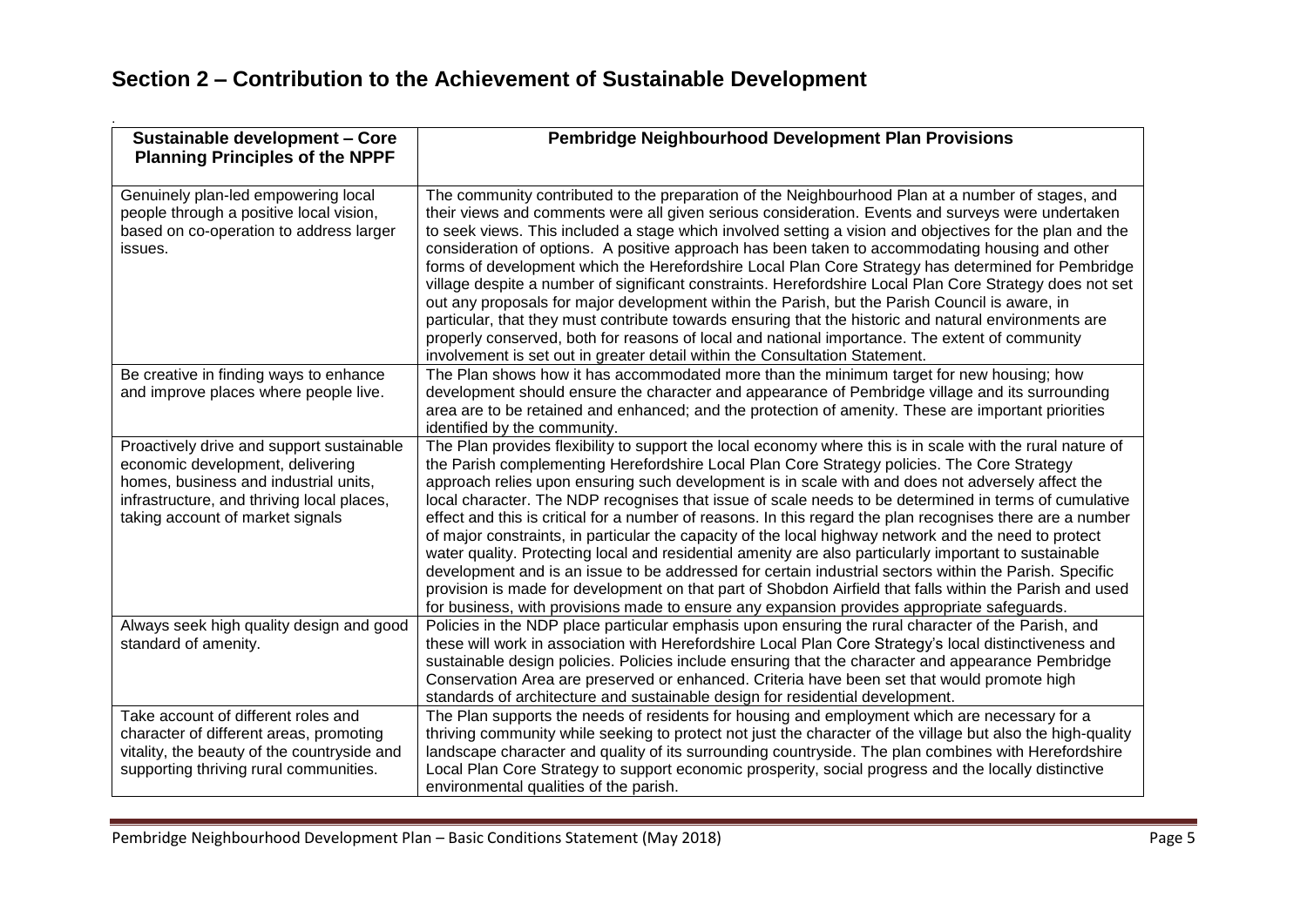| Support transition to a low carbon future,<br>considering flood risk, re-use of resources<br>and encouraging renewable resources                                               | The community recognises the importance of addressing climate change. The plan avoids proposals<br>within the areas considered to be at risk of flooding. Provision is made for other appropriate<br>environmental safeguards, the promotion of sustainable design and the sensitive promotion of<br>renewable and low carbon energy.                                                                                                                                                                                                                                                                                                                                                                                                             |
|--------------------------------------------------------------------------------------------------------------------------------------------------------------------------------|---------------------------------------------------------------------------------------------------------------------------------------------------------------------------------------------------------------------------------------------------------------------------------------------------------------------------------------------------------------------------------------------------------------------------------------------------------------------------------------------------------------------------------------------------------------------------------------------------------------------------------------------------------------------------------------------------------------------------------------------------|
| Conserving and enhancing the natural<br>environment and reducing pollution; using<br>land of lesser environmental value.                                                       | These elements are seen as very important, having a high priority by the local community. Polices in<br>the NDP seek to protect and enhance the landscape and natural environment and will supplement<br>Herefordshire Local Plan Core Strategy local distinctiveness policies. Policies seek to address potential<br>pollution which are considered a particular concern within the Parish. Sites proposed in the NDP have<br>been assessed against a range of relevant environmental criteria, including that relating to agricultural<br>land quality.                                                                                                                                                                                         |
| Encourage effective use of land by re-<br>using brownfield land where<br>environmentally acceptable.                                                                           | Housing development requirements have been met through a substantially number of housing<br>allocations set out in the plan. There are limited brownfield site opportunities available but where they<br>are, this has been utilised. Growth and expansion of local businesses is expected to result<br>predominantly from the conversion of rural buildings to workshops and appropriate tourism enterprises<br>where this is environmentally acceptable, to be of appropriate scale and not to affect local amenity,<br>including through the provisions of policies in Herefordshire Local Plan Core Strategy. Similar<br>safeguards relate to expansion of business premises on that part of Shobdon Airfield that fall within the<br>parish. |
| Promote mixed use and encourage<br>multiple benefits from the use of land.                                                                                                     | There are limited development needs that would require mixed developments and Pembridge<br>accommodates a range of services and facilities such as a primary school, village shops and village<br>hall and village play/recreation area. The location in relation to Hereford and the market towns of<br>Kington and Leominster reduces the viability of many services and other land use needs that might be<br>accommodated through a mixed-use scheme.                                                                                                                                                                                                                                                                                         |
| Conserving heritage according to<br>significance and to contribute to quality of<br>life.                                                                                      | Support is given to this objective through the character analysis of the Pembridge village incorporating<br>an approach promoted by Historic England and incorporates work undertaken by the local planning<br>authority. The character analysis and inclusion of appropriate criteria for the range of heritage assets<br>present within policies will support Herefordshire Local Plan Core Strategy polices LD3 and LD4.                                                                                                                                                                                                                                                                                                                       |
| Manage pattern of growth to make fullest<br>use of sustainable transport measures<br>and focus significant development in<br>locations that are or can be made<br>sustainable. | The Plan has little opportunity to contribute in any meaningful way to this objective. The matter has to<br>be addressed at the strategic level and it is assumed that Herefordshire Council's rural development<br>strategy and policies provide support for this objective through the levels of development being<br>promoted in rural communities. A number of broad initiatives are however referred to as requested by<br>Herefordshire Local Plan Core Strategy policy SS4.                                                                                                                                                                                                                                                                |
| Support local strategies for improving<br>health, social and cultural well-being                                                                                               | The Plan can only address a limited number of such matters given its sparse rural nature. Support is<br>given to efforts to retain and expand local services and facilities, and Pembridge Millennium meadow<br>and other areas are protected as Local Green Space partly in view of their value to recreation, play and<br>informal leisure.                                                                                                                                                                                                                                                                                                                                                                                                     |

.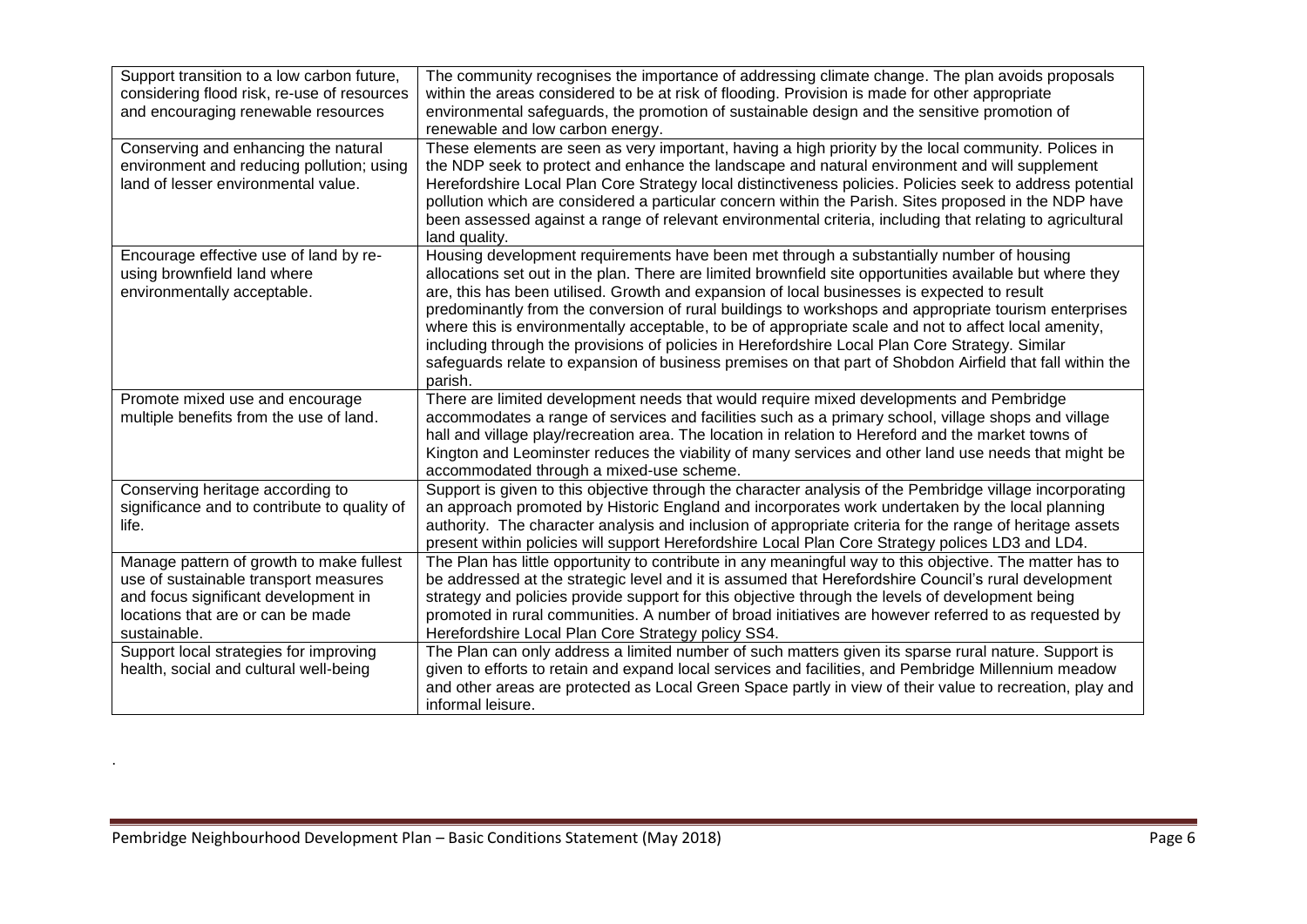| <b>National Planning Policy</b><br><b>Guidance Provision</b>                                                                                                                                                                                                                                           | <b>Relevant Herefordshire Core Strategy</b><br><b>Policy/Requirement</b>                                                                                                                                                                                                                                                                                                                                                                                                                                                                                                                                                                                                                                                                                                                                                                                                                                                                                                                                                                                                                                                                                                                                                                                                                                                                                                                                                                                                                                                                    | <b>Pembridge Neighbourhood</b><br><b>Development Plan (NDP) Policy</b>                                                                                                                                                                                                                                                                                                                                                                                                                                                                                                                                                                                                                                                                                                                                                                                                                                                                                                                                                                                                                                                            |
|--------------------------------------------------------------------------------------------------------------------------------------------------------------------------------------------------------------------------------------------------------------------------------------------------------|---------------------------------------------------------------------------------------------------------------------------------------------------------------------------------------------------------------------------------------------------------------------------------------------------------------------------------------------------------------------------------------------------------------------------------------------------------------------------------------------------------------------------------------------------------------------------------------------------------------------------------------------------------------------------------------------------------------------------------------------------------------------------------------------------------------------------------------------------------------------------------------------------------------------------------------------------------------------------------------------------------------------------------------------------------------------------------------------------------------------------------------------------------------------------------------------------------------------------------------------------------------------------------------------------------------------------------------------------------------------------------------------------------------------------------------------------------------------------------------------------------------------------------------------|-----------------------------------------------------------------------------------------------------------------------------------------------------------------------------------------------------------------------------------------------------------------------------------------------------------------------------------------------------------------------------------------------------------------------------------------------------------------------------------------------------------------------------------------------------------------------------------------------------------------------------------------------------------------------------------------------------------------------------------------------------------------------------------------------------------------------------------------------------------------------------------------------------------------------------------------------------------------------------------------------------------------------------------------------------------------------------------------------------------------------------------|
|                                                                                                                                                                                                                                                                                                        |                                                                                                                                                                                                                                                                                                                                                                                                                                                                                                                                                                                                                                                                                                                                                                                                                                                                                                                                                                                                                                                                                                                                                                                                                                                                                                                                                                                                                                                                                                                                             | /Approach<br>NDP Policies and references are<br>presented in bold                                                                                                                                                                                                                                                                                                                                                                                                                                                                                                                                                                                                                                                                                                                                                                                                                                                                                                                                                                                                                                                                 |
|                                                                                                                                                                                                                                                                                                        | Achieving Sustainable Development - Place Shaping Approach                                                                                                                                                                                                                                                                                                                                                                                                                                                                                                                                                                                                                                                                                                                                                                                                                                                                                                                                                                                                                                                                                                                                                                                                                                                                                                                                                                                                                                                                                  |                                                                                                                                                                                                                                                                                                                                                                                                                                                                                                                                                                                                                                                                                                                                                                                                                                                                                                                                                                                                                                                                                                                                   |
| Set out a positive vision for the<br>future of the area (NPPF para 17,<br>bullet 1).<br>Neighbourhood plans should<br>develop a shared vision for their<br>neighbourhood (NPPF para 183 -<br>$185$ ).<br>There should be a presumption in<br>favour of sustainable development<br>(NPPF para 11 – 16). | <b>Vision for the County</b><br>"Herefordshire will be a place of distinctive environmental,<br>historical and cultural assets and local communities, with<br>sustainable development fostering a high quality of life for those<br>who live, work and visit here. A sustainable future for the county<br>will be based on the interdependence of the themes of social<br>progress, economic prosperity and environmental quality with the<br>aim of increasing the county's self-reliance and resilience".<br>(Policy SS1 - extract) When considering development proposals<br>take a positive approach that reflects the presumption in favour of<br>sustainable development. Always work proactively to find solutions<br>so that proposals can be approved wherever possible and to secure<br>development that improves the social, economic and environmental<br>conditions.<br>Planning applications that accord with the policies in this Core<br>Strategy and, Neighbourhood Development Plans will be approved,<br>unless material considerations indicate otherwise.<br>Where there are no policies relevant to the application then<br>permission will be granted unless material considerations indicate<br>otherwise -taking into account whether:<br>a) any adverse impacts of granting permission would significantly<br>and demonstrably outweigh the benefits, when assessed against<br>national policy taken as a whole; or<br>b) specific elements of national policy indicate that development<br>should be restricted. | The NDP (Section 4) sets out a positive<br>vision for the Parish, supported by a number<br>of objectives addressing the core planning<br>principles set out in the NPPF and those<br>sustainability objectives specifically relevant<br>to the Parish. This is a shared vision<br>following consultation with and endorsement<br>by the community.<br>Policy PEM1 sets out high level sustainable<br>development priorities forming the basis of<br>the strategy for the Parish, complementing<br>HCS policy SS1 and ensuring the plan<br>aligns with the strategic needs and priorities<br>of the wider local area (NPPF para 184). It<br>seeks development that complies with a<br>range of elements set out in an integrated<br>policy consistent with those sustainable<br>development objectives that are promoted in<br>the NPPF and HCS and which are<br>considered most relevant to the community.<br>It is considered that the provisions in this<br>policy do not conflict with but contribute<br>positively to the sustainable development<br>requirements of the NPPF paragraphs 6-10<br>and14-17 and HCS Policy SS1. |

## **Section 3 – Compliance with the NPPF and Herefordshire Core Strategy**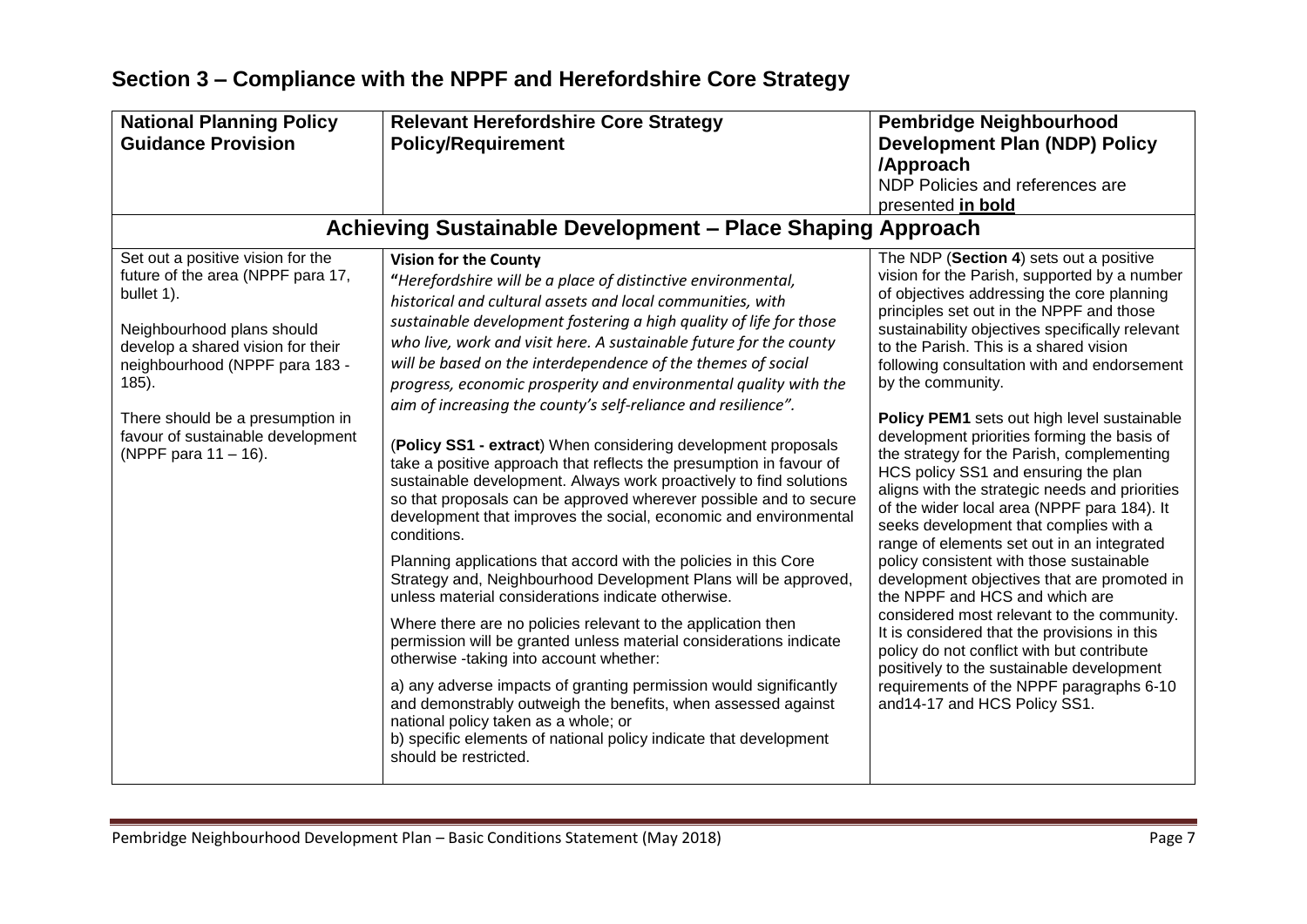| Achieving Sustainable Development - Economic Role<br>Building a strong, responsive and competitive economy by ensuring sufficient land of the right type is available in the right places and at the<br>right time; and by identifying and co-ordinating development requirements including the provision of infrastructure.                                                                       |                                                                                                                                                                                                                                                                                                                                                                                                                                                                                                                                                                                                                                                                                                                                                                                                                             |                                                                                                                                                                                                                                                                                                                                                                                                                                     |
|----------------------------------------------------------------------------------------------------------------------------------------------------------------------------------------------------------------------------------------------------------------------------------------------------------------------------------------------------------------------------------------------------|-----------------------------------------------------------------------------------------------------------------------------------------------------------------------------------------------------------------------------------------------------------------------------------------------------------------------------------------------------------------------------------------------------------------------------------------------------------------------------------------------------------------------------------------------------------------------------------------------------------------------------------------------------------------------------------------------------------------------------------------------------------------------------------------------------------------------------|-------------------------------------------------------------------------------------------------------------------------------------------------------------------------------------------------------------------------------------------------------------------------------------------------------------------------------------------------------------------------------------------------------------------------------------|
| <b>Building a strong Competitive</b><br><b>Economy</b>                                                                                                                                                                                                                                                                                                                                             |                                                                                                                                                                                                                                                                                                                                                                                                                                                                                                                                                                                                                                                                                                                                                                                                                             |                                                                                                                                                                                                                                                                                                                                                                                                                                     |
| Set out a clear economic vision and<br>strategy to positively and proactively<br>encourage sustainable economic<br>growth, to meet development needs<br>of business, address potential<br>barriers to investment and support<br>an economy fit for 21st century.<br>(NPPF paras 18-21).<br>Provide strategic sites for inward<br>investment to meet anticipated<br>needs (NPPF para 21, bullet 2). | (Policy SS5 - extract) Safeguard existing higher quality<br>employment land from alternative uses. New strategic employment<br>land and smaller scale employment sites will be delivered through<br>the plan period. Development of the more traditional employment<br>sectors such as farming and food and drink manufacturing will be<br>supported. The diversification of the business base, through the<br>development of knowledge intensive industries, environmental<br>technologies and creative industries as well as business hubs, live-<br>work schemes and the adaptive design of residential development,<br>will be facilitated where they do not have an adverse impact on the<br>community or local environment. The provision of high speed<br>broadband to facilitate diversification will be supported. | The NDP sets two objectives to support and<br>encourage employment and economic<br>development, one of which refers to the<br>need for this to be of an appropriate scale,<br>while the other recognises there are a<br>number of larger operations in particular<br>locations resulting from historical<br>development.<br>The two objectives have been taken forward<br>as part of an overall strategy through Policy<br>PEM1 b). |
| Support existing business sectors<br>(including expansion or contraction)<br>planning for new or emerging<br>sectors (NPPF para 21, bullet 3).<br>Plan for employment/business<br>clusters or networks of knowledge<br>driven, creative or high technology<br>industries (NPPF para 21, bullet 4).                                                                                                 | (Policy E1 - Extract) The focus for new employment provision in<br>Herefordshire is to provide a range of locations, types and sizes of<br>employment buildings, land and offices to meet the needs of the<br>local economy. Larger employment proposals will be directed to the<br>strategic employment sites of Hereford, the market towns and rural<br>industrial estates where appropriate. Development proposals which<br>enhance employment provision and help diversify the economy of<br>Herefordshire will be encouraged where: the proposal is appropriate<br>in terms of its connectivity, scale, design and size; the proposal<br>makes better use of previously developed land or buildings; the                                                                                                               | Policy PEM8 covers the reuse of rural<br>buildings and brownfield land for<br>employment uses. This is supported by a<br>range of specific policies that cover the issue<br>of scale and industrial sectors. These cover<br>working from home (Policy PEM9),<br>agricultural diversification and tourism<br>enterprises (Policy PEM10), supporting<br>infrastructure such as broadband and                                          |
| Identify and plan for priority areas for<br>economic regeneration,<br>infrastructure provision and<br>environmental enhancement (NPPF<br>para 21, bullet 5).                                                                                                                                                                                                                                       | proposal is an appropriate extension to strengthen or diversify an<br>existing business operation. The provision of viable live/work units<br>as part of mixed use developments will also be encouraged.<br>(Policy E2 - Extract) Employment land and buildings rated as                                                                                                                                                                                                                                                                                                                                                                                                                                                                                                                                                    | telecommunications (Policy PEM12) and<br>renewable and low carbon energy (Policy<br><b>PEM14).</b> More specific policies to address<br>issues particularly pertinent to the parish<br>address Intensive Livestock Units (Policy<br>PEM11) and development on Shobdon                                                                                                                                                               |
| Facilitate flexibly working practices<br>such as live/work units (NPPF 21,<br>bullet 6).<br>Avoid long term protection of sites<br>allocated for employment where                                                                                                                                                                                                                                  | 'best' and 'good' using the methodology in the Employment Land<br>Study 2012 (or successor document) will be safeguarded from<br>redevelopment to other non-employment uses. Proposals which<br>would result in the loss of employment land rated as 'moderate' will<br>be permitted where:                                                                                                                                                                                                                                                                                                                                                                                                                                                                                                                                 | Airfield which has become a major<br>employment area within North-West<br>Herefordshire (Policy PEM13). These are<br>considered consistent with the NPPF and<br>HCS (NPPF para 21; HCS policy SS5, E1<br>and E2).                                                                                                                                                                                                                   |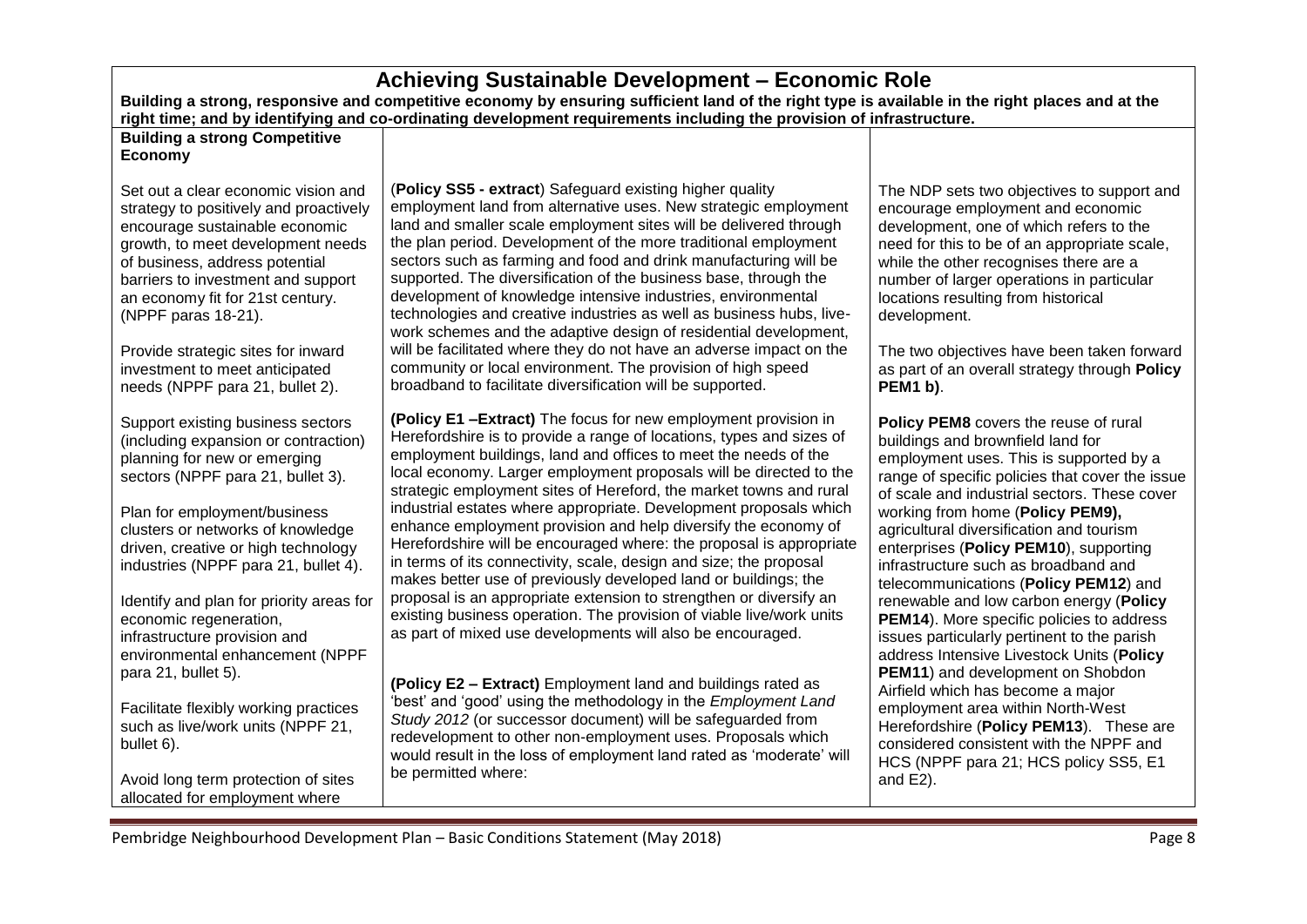| there is no reasonable prospect of it | the development of the site for other uses would not result in an<br>1.                                                                                                                                                                                                                                                                                                                                                                                                                                                                                                                                                                                              |                                                                                                                                                                                                                                                                                                                                                                                                                                                                                                                         |
|---------------------------------------|----------------------------------------------------------------------------------------------------------------------------------------------------------------------------------------------------------------------------------------------------------------------------------------------------------------------------------------------------------------------------------------------------------------------------------------------------------------------------------------------------------------------------------------------------------------------------------------------------------------------------------------------------------------------|-------------------------------------------------------------------------------------------------------------------------------------------------------------------------------------------------------------------------------------------------------------------------------------------------------------------------------------------------------------------------------------------------------------------------------------------------------------------------------------------------------------------------|
| being used. (NPPF para 22).           | overall shortage in the quality and quantity of employment land                                                                                                                                                                                                                                                                                                                                                                                                                                                                                                                                                                                                      | The NDP therefore supports appropriate                                                                                                                                                                                                                                                                                                                                                                                                                                                                                  |
|                                       | supply in the area; or                                                                                                                                                                                                                                                                                                                                                                                                                                                                                                                                                                                                                                               | policies to promote economic growth set out                                                                                                                                                                                                                                                                                                                                                                                                                                                                             |
|                                       | 2. there would be a net improvement in amenity through the                                                                                                                                                                                                                                                                                                                                                                                                                                                                                                                                                                                                           | in Herefordshire Core Strategy.                                                                                                                                                                                                                                                                                                                                                                                                                                                                                         |
|                                       | removal of a nonconforming use from within a residential area,                                                                                                                                                                                                                                                                                                                                                                                                                                                                                                                                                                                                       |                                                                                                                                                                                                                                                                                                                                                                                                                                                                                                                         |
|                                       | and where an alternative use would offer amenity benefits. For                                                                                                                                                                                                                                                                                                                                                                                                                                                                                                                                                                                                       | Despite the presence of significant                                                                                                                                                                                                                                                                                                                                                                                                                                                                                     |
|                                       | sites in existing employment use, consideration should also be                                                                                                                                                                                                                                                                                                                                                                                                                                                                                                                                                                                                       | concentrations of employment on Shobdon                                                                                                                                                                                                                                                                                                                                                                                                                                                                                 |
|                                       | given to the ability to relocate existing occupiers where this is                                                                                                                                                                                                                                                                                                                                                                                                                                                                                                                                                                                                    | Airfield, Herefordshire Local Plan Core                                                                                                                                                                                                                                                                                                                                                                                                                                                                                 |
|                                       | necessary; or                                                                                                                                                                                                                                                                                                                                                                                                                                                                                                                                                                                                                                                        | Strategy does not identify any strategic                                                                                                                                                                                                                                                                                                                                                                                                                                                                                |
|                                       |                                                                                                                                                                                                                                                                                                                                                                                                                                                                                                                                                                                                                                                                      |                                                                                                                                                                                                                                                                                                                                                                                                                                                                                                                         |
|                                       | 3. the proposal would not result in a piecemeal loss of employment                                                                                                                                                                                                                                                                                                                                                                                                                                                                                                                                                                                                   | location for employment land within the                                                                                                                                                                                                                                                                                                                                                                                                                                                                                 |
|                                       | land where there is potential for a more comprehensive scheme;                                                                                                                                                                                                                                                                                                                                                                                                                                                                                                                                                                                                       | Parish. This may be because its potential to                                                                                                                                                                                                                                                                                                                                                                                                                                                                            |
|                                       |                                                                                                                                                                                                                                                                                                                                                                                                                                                                                                                                                                                                                                                                      | expand is limited by constraints such as                                                                                                                                                                                                                                                                                                                                                                                                                                                                                |
|                                       | In all cases:                                                                                                                                                                                                                                                                                                                                                                                                                                                                                                                                                                                                                                                        | access                                                                                                                                                                                                                                                                                                                                                                                                                                                                                                                  |
|                                       | -the viability of the development proposal must be confirmed                                                                                                                                                                                                                                                                                                                                                                                                                                                                                                                                                                                                         |                                                                                                                                                                                                                                                                                                                                                                                                                                                                                                                         |
|                                       | through a comprehensive assessment; and                                                                                                                                                                                                                                                                                                                                                                                                                                                                                                                                                                                                                              | The NDP does not seek to restrict any                                                                                                                                                                                                                                                                                                                                                                                                                                                                                   |
|                                       | -there must be evidence of appropriate and active marketing of at                                                                                                                                                                                                                                                                                                                                                                                                                                                                                                                                                                                                    | proposals that would be permitted under                                                                                                                                                                                                                                                                                                                                                                                                                                                                                 |
|                                       | least 12 months for a change of use of a B Class employment use                                                                                                                                                                                                                                                                                                                                                                                                                                                                                                                                                                                                      | Herefordshire Local Plan Core Strategy.                                                                                                                                                                                                                                                                                                                                                                                                                                                                                 |
|                                       | and it can be shown that this marketing has been unsuccessful.                                                                                                                                                                                                                                                                                                                                                                                                                                                                                                                                                                                                       |                                                                                                                                                                                                                                                                                                                                                                                                                                                                                                                         |
|                                       | The provision of ancillary and complementary uses which help                                                                                                                                                                                                                                                                                                                                                                                                                                                                                                                                                                                                         | Policies PEM9 and PEM10 encourages                                                                                                                                                                                                                                                                                                                                                                                                                                                                                      |
|                                       | meet the day-to-day needs of employment sites and their                                                                                                                                                                                                                                                                                                                                                                                                                                                                                                                                                                                                              | live/work units, home working and tourism                                                                                                                                                                                                                                                                                                                                                                                                                                                                               |
|                                       | employees and improve the sites' attractiveness to businesses, will                                                                                                                                                                                                                                                                                                                                                                                                                                                                                                                                                                                                  | enterprises of an appropriate scale to a rural                                                                                                                                                                                                                                                                                                                                                                                                                                                                          |
|                                       | be permitted where they are of a scale which does not impact on                                                                                                                                                                                                                                                                                                                                                                                                                                                                                                                                                                                                      | area.                                                                                                                                                                                                                                                                                                                                                                                                                                                                                                                   |
|                                       | the overall supply of employment land.                                                                                                                                                                                                                                                                                                                                                                                                                                                                                                                                                                                                                               |                                                                                                                                                                                                                                                                                                                                                                                                                                                                                                                         |
|                                       |                                                                                                                                                                                                                                                                                                                                                                                                                                                                                                                                                                                                                                                                      | HCS does not include any proposal to bring                                                                                                                                                                                                                                                                                                                                                                                                                                                                              |
|                                       | <b>(Policy E3 – Extract)</b> The value of home working will be recognised                                                                                                                                                                                                                                                                                                                                                                                                                                                                                                                                                                                            | forward strategic employment sites, clusters                                                                                                                                                                                                                                                                                                                                                                                                                                                                            |
|                                       |                                                                                                                                                                                                                                                                                                                                                                                                                                                                                                                                                                                                                                                                      | or networks within the Parish. The Parish                                                                                                                                                                                                                                                                                                                                                                                                                                                                               |
|                                       | the dwelling remains as the principle place of residence for the                                                                                                                                                                                                                                                                                                                                                                                                                                                                                                                                                                                                     | does not contain any sites identified as                                                                                                                                                                                                                                                                                                                                                                                                                                                                                |
|                                       |                                                                                                                                                                                                                                                                                                                                                                                                                                                                                                                                                                                                                                                                      |                                                                                                                                                                                                                                                                                                                                                                                                                                                                                                                         |
|                                       |                                                                                                                                                                                                                                                                                                                                                                                                                                                                                                                                                                                                                                                                      |                                                                                                                                                                                                                                                                                                                                                                                                                                                                                                                         |
|                                       |                                                                                                                                                                                                                                                                                                                                                                                                                                                                                                                                                                                                                                                                      |                                                                                                                                                                                                                                                                                                                                                                                                                                                                                                                         |
|                                       |                                                                                                                                                                                                                                                                                                                                                                                                                                                                                                                                                                                                                                                                      |                                                                                                                                                                                                                                                                                                                                                                                                                                                                                                                         |
|                                       |                                                                                                                                                                                                                                                                                                                                                                                                                                                                                                                                                                                                                                                                      |                                                                                                                                                                                                                                                                                                                                                                                                                                                                                                                         |
|                                       |                                                                                                                                                                                                                                                                                                                                                                                                                                                                                                                                                                                                                                                                      |                                                                                                                                                                                                                                                                                                                                                                                                                                                                                                                         |
|                                       |                                                                                                                                                                                                                                                                                                                                                                                                                                                                                                                                                                                                                                                                      |                                                                                                                                                                                                                                                                                                                                                                                                                                                                                                                         |
|                                       |                                                                                                                                                                                                                                                                                                                                                                                                                                                                                                                                                                                                                                                                      |                                                                                                                                                                                                                                                                                                                                                                                                                                                                                                                         |
|                                       |                                                                                                                                                                                                                                                                                                                                                                                                                                                                                                                                                                                                                                                                      |                                                                                                                                                                                                                                                                                                                                                                                                                                                                                                                         |
|                                       |                                                                                                                                                                                                                                                                                                                                                                                                                                                                                                                                                                                                                                                                      |                                                                                                                                                                                                                                                                                                                                                                                                                                                                                                                         |
|                                       |                                                                                                                                                                                                                                                                                                                                                                                                                                                                                                                                                                                                                                                                      |                                                                                                                                                                                                                                                                                                                                                                                                                                                                                                                         |
|                                       |                                                                                                                                                                                                                                                                                                                                                                                                                                                                                                                                                                                                                                                                      |                                                                                                                                                                                                                                                                                                                                                                                                                                                                                                                         |
|                                       |                                                                                                                                                                                                                                                                                                                                                                                                                                                                                                                                                                                                                                                                      |                                                                                                                                                                                                                                                                                                                                                                                                                                                                                                                         |
|                                       |                                                                                                                                                                                                                                                                                                                                                                                                                                                                                                                                                                                                                                                                      |                                                                                                                                                                                                                                                                                                                                                                                                                                                                                                                         |
|                                       | by allowing some material change of use to part of a dwelling, where<br>home worker; and recognising the potential to encourage and<br>expand home working, by allowing small extensions or conversions<br>where the proposed use and operation would be compatible with its<br>location and heritage value, and where it would not adversely affect<br>the amenity of the neighbourhood by any of the following:<br>- changes to the appearance of any building;<br>- noise disturbance from the use or any increased traffic and parking<br>generated;<br>- unsociable hours of operation; and<br>- the storage of hazardous materials or emissions from the site. | higher quality employment land or land<br>falling within the best or good categories of<br>the County's portfolio within the Employment<br>Land Study.<br>HCS policies are relied upon to support the<br>development of local businesses in general<br>through HCS Policy E1 provisions that<br>support the diversification of the rural<br>economy, with no distinction between<br>traditional forms or those in new or emerging<br>sectors, including high technology forms<br>(NPPF para 21). The NDP policies cover |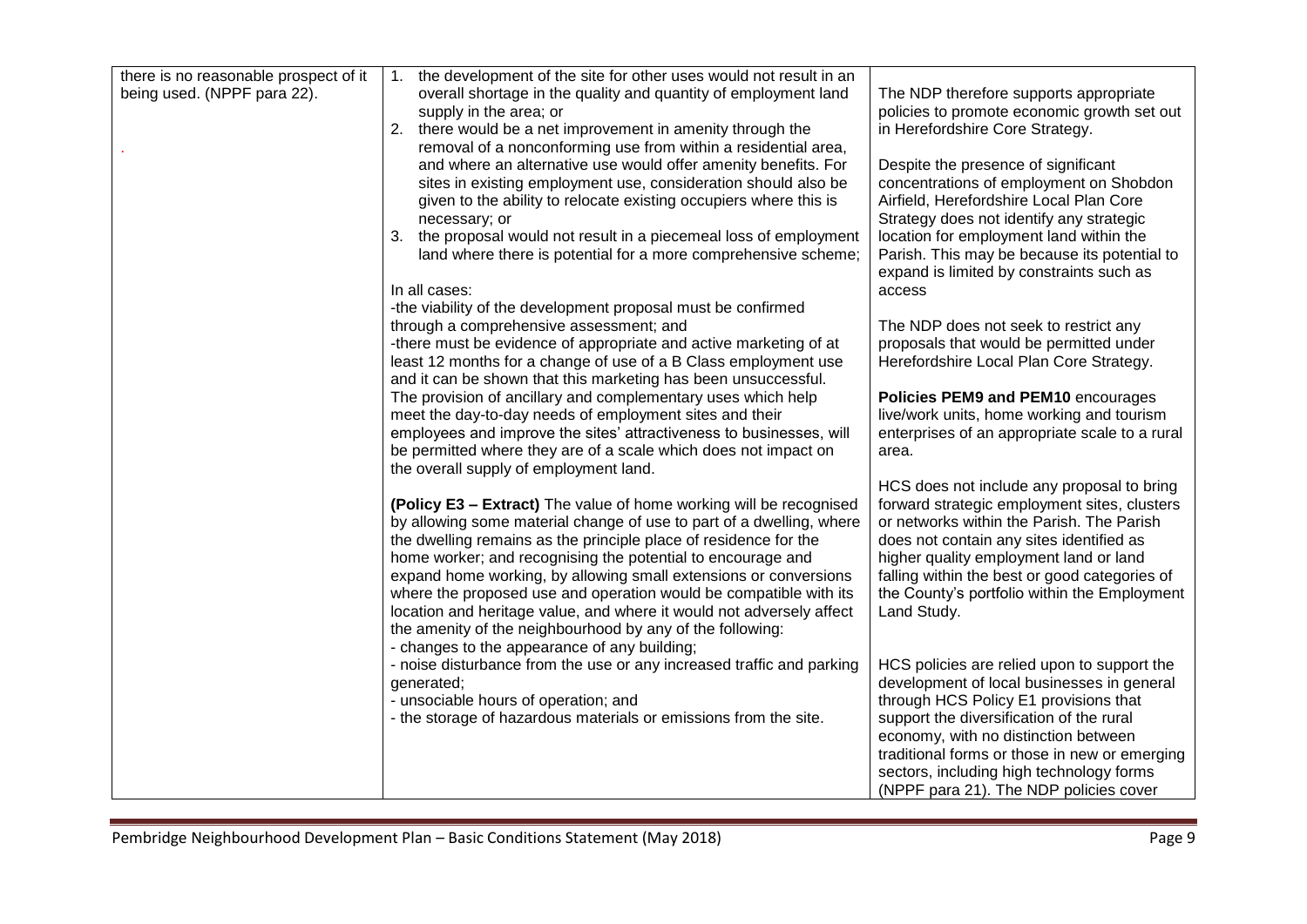|                                                                                                                                                                                  |                                                                                                                                                                                                                                                                                                                                                              | specific area and are considered to contain<br>safeguards which do not extend beyond<br>those expressed in the NPPF or HCS.<br>Policies PEM8 and PEM10 support<br>traditional employment sectors including<br>farming, business diversification and new<br>forms of related business provided they are<br>in scale with the rural character of the area<br>and do not have any adverse effect on the<br>community (amenity), transport and<br>environment (HCS policy SS5).<br>Reliance is placed upon HCS policy E2 to<br>avoid the unnecessary loss of business<br>premises although Policy PEM13 covers<br>premises at Shobdon Airfield.<br>The NDP in so far as it relates to economic<br>development and the promotion of business<br>is considered consistent with the provisions<br>contained within the NPPF and HCS. The<br>criteria which may restrict such development<br>are similar to safeguarding provisions in both<br>the NPPF and HCS and relate primarily to<br>amenity, the environment and the capacity<br>of the highway network. |
|----------------------------------------------------------------------------------------------------------------------------------------------------------------------------------|--------------------------------------------------------------------------------------------------------------------------------------------------------------------------------------------------------------------------------------------------------------------------------------------------------------------------------------------------------------|---------------------------------------------------------------------------------------------------------------------------------------------------------------------------------------------------------------------------------------------------------------------------------------------------------------------------------------------------------------------------------------------------------------------------------------------------------------------------------------------------------------------------------------------------------------------------------------------------------------------------------------------------------------------------------------------------------------------------------------------------------------------------------------------------------------------------------------------------------------------------------------------------------------------------------------------------------------------------------------------------------------------------------------------------------|
| Supporting a prosperous rural<br>economy                                                                                                                                         |                                                                                                                                                                                                                                                                                                                                                              |                                                                                                                                                                                                                                                                                                                                                                                                                                                                                                                                                                                                                                                                                                                                                                                                                                                                                                                                                                                                                                                         |
| Assess the needs of the food<br>production industry and any barriers<br>to investment that planning can<br>resolve (NPPF para 161, bullet 6).                                    | (Policy RA5 - Extract) The sustainable re-use of individual and<br>groups of redundant or disused buildings, including farmsteads in<br>rural areas, making a positive contribution to rural businesses and<br>enterprise and support the local economy (including live work units)<br>or which otherwise contributes to or is essential to the social well- | Diversification of the rural economy is seen<br>as a critical element of the Parish's strategy<br>with this made explicit within Policy PEM1<br>b)                                                                                                                                                                                                                                                                                                                                                                                                                                                                                                                                                                                                                                                                                                                                                                                                                                                                                                      |
| Promote growth and expansion of all<br>types of businesses and enterprise<br>through conversions and well-<br>designed new buildings in rural<br>areas (NPPF para 28, bullet 1). | being of the countryside, will be permitted where:<br>1. design respects the character and significance of any redundant<br>or disused building and demonstrates that it represents the most<br>viable option for the long-term conservation and enhancement<br>of any heritage asset affected, together with its setting;                                   | Policy PEM8 supports the development of<br>all types of local businesses utilising<br>redundant rural buildings or brownfield sites,<br>provided they are of an appropriate scale,<br>which the policy defines through effect on a                                                                                                                                                                                                                                                                                                                                                                                                                                                                                                                                                                                                                                                                                                                                                                                                                      |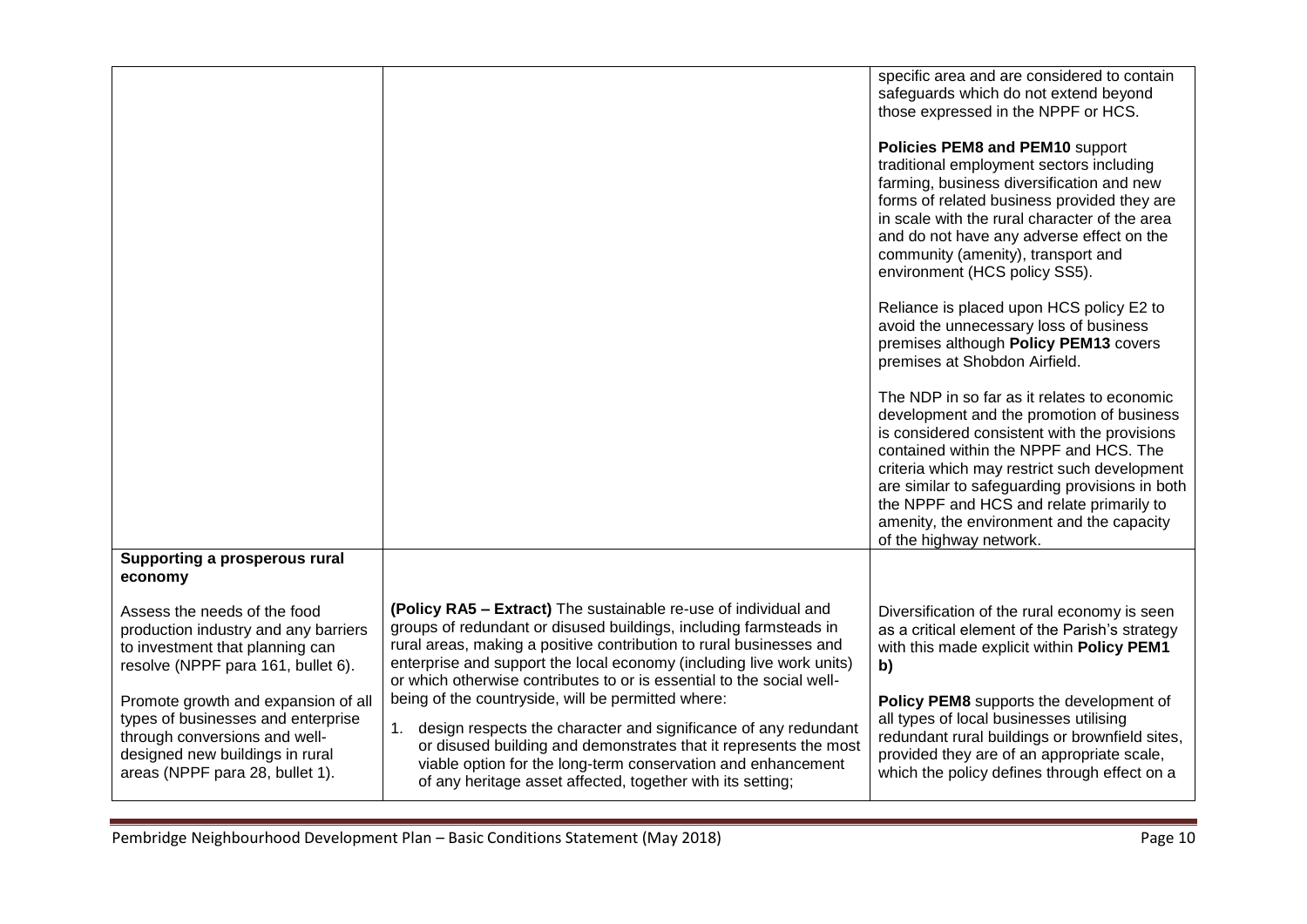| Promote diversification and<br>development of agriculture and other                                                                                                                                                                                                                                                                            | 2.<br>design proposals make adequate provision for protected and<br>priority species and associated habitats;                                                                                                                                                                                                                                                                                                                                                                                                                                                                   | range of factors. (NPPF para 28; HCS<br>policies RA5, RA6 and E4).                                                                                                                                                                                                                                                                                                                                                                                                   |
|------------------------------------------------------------------------------------------------------------------------------------------------------------------------------------------------------------------------------------------------------------------------------------------------------------------------------------------------|---------------------------------------------------------------------------------------------------------------------------------------------------------------------------------------------------------------------------------------------------------------------------------------------------------------------------------------------------------------------------------------------------------------------------------------------------------------------------------------------------------------------------------------------------------------------------------|----------------------------------------------------------------------------------------------------------------------------------------------------------------------------------------------------------------------------------------------------------------------------------------------------------------------------------------------------------------------------------------------------------------------------------------------------------------------|
| land based rural businesses (NPPF<br>para 28, bullet 2).<br>Promote provision and expansion of<br>sustainable rural tourism, visitor<br>facilities and leisure developments<br>that respect the countryside (NPPF<br>para 28, bullet 3).<br>Promote the retention and<br>development of local services and<br>community facilities in villages | 3.<br>the proposal is compatible with neighbouring uses, including any<br>continued agricultural operations and does not cause undue<br>environmental impacts;<br>4. the buildings are of permanent and substantial construction<br>capable of conversion without major or complete reconstruction;<br>and<br>5.<br>the building is capable of accommodating the proposed new use<br>without the need for substantial alteration or extension, ancillary<br>buildings, areas of hard standing or development which<br>individually or taken together would adversely affect the | Policy PEM11 addresses the issue of<br>intensive livestock units identifying the<br>potential problems that may result from such<br>units, both individually and their cumulative<br>effect. The aim is to guide them to<br>appropriate locations where they do not<br>adversely affect residential amenity and to<br>protect the natural environment. The latter is<br>of particular concern within the County in<br>that there is a need to protect water quality, |
| (NPPF para 28, bullet 4).                                                                                                                                                                                                                                                                                                                      | character or appearance of the building or have a detrimental<br>impact on its surroundings and landscape setting.<br>Any planning permissions granted pursuant to this policy will be                                                                                                                                                                                                                                                                                                                                                                                          | and the consequences for biodiversity,<br>especially the River Wye SAC and River<br>Lugg SSSI, from diffuse pollution. DEFRA<br>has advised that the regulatory regimes for<br>these may not fully address the potential                                                                                                                                                                                                                                             |
|                                                                                                                                                                                                                                                                                                                                                | subject to a condition removing permitted development rights for<br>future alterations, extensions and other developments.                                                                                                                                                                                                                                                                                                                                                                                                                                                      | adverse effects and these should be dealt<br>with at the planning application stage.<br>Appendix 1 to this statement sets out the<br>reasons for this policy in greater detail.                                                                                                                                                                                                                                                                                      |
|                                                                                                                                                                                                                                                                                                                                                | (Policy RA6 - Extract) Employment generating proposals which<br>help diversify the rural economy such as knowledge based creative<br>industries, environmental technologies, business diversification<br>projects and home working will be supported. A range of economic<br>activities will be supported, including proposals which:                                                                                                                                                                                                                                           | Policy PEM8 does not differentiate between<br>forms of business and in that regard would<br>support agricultural diversification, forestry<br>or other rural enterprises (NPPF paras 28                                                                                                                                                                                                                                                                              |
|                                                                                                                                                                                                                                                                                                                                                | - support and strengthen local food and drink production;                                                                                                                                                                                                                                                                                                                                                                                                                                                                                                                       | and 161). A number of policies promote<br>specific forms of employment uses and                                                                                                                                                                                                                                                                                                                                                                                      |
|                                                                                                                                                                                                                                                                                                                                                | - support and/or protect the vitality and viability of commercial<br>facilities of an appropriate type and scale in rural areas, such as<br>village shops, petrol filling stations, garden centres and public<br>houses.                                                                                                                                                                                                                                                                                                                                                        | business and although these contain<br>parameters within which development<br>associated with may take place, these are<br>there to protect amenity and the                                                                                                                                                                                                                                                                                                          |
|                                                                                                                                                                                                                                                                                                                                                | - involve the small-scale extension of existing businesses;                                                                                                                                                                                                                                                                                                                                                                                                                                                                                                                     | environment, are typical in that respect and                                                                                                                                                                                                                                                                                                                                                                                                                         |
|                                                                                                                                                                                                                                                                                                                                                | - promote sustainable tourism proposals of an appropriate scale in<br>accordance with Policy E4 - Tourism;                                                                                                                                                                                                                                                                                                                                                                                                                                                                      | do not extend beyond those expressed in<br>the NPPF or HCS. Specific protection is                                                                                                                                                                                                                                                                                                                                                                                   |
|                                                                                                                                                                                                                                                                                                                                                | - promote the sustainable use of the natural and historic<br>environment as an asset which is valued and conserved;                                                                                                                                                                                                                                                                                                                                                                                                                                                             | provided to retain the character of the rural<br>area with references to scale, traffic                                                                                                                                                                                                                                                                                                                                                                              |
|                                                                                                                                                                                                                                                                                                                                                | - support the retention of existing military sites;                                                                                                                                                                                                                                                                                                                                                                                                                                                                                                                             | generation and amenity in addition to<br>landscape character, protection of<br>biodiversity and heritage assets. As                                                                                                                                                                                                                                                                                                                                                  |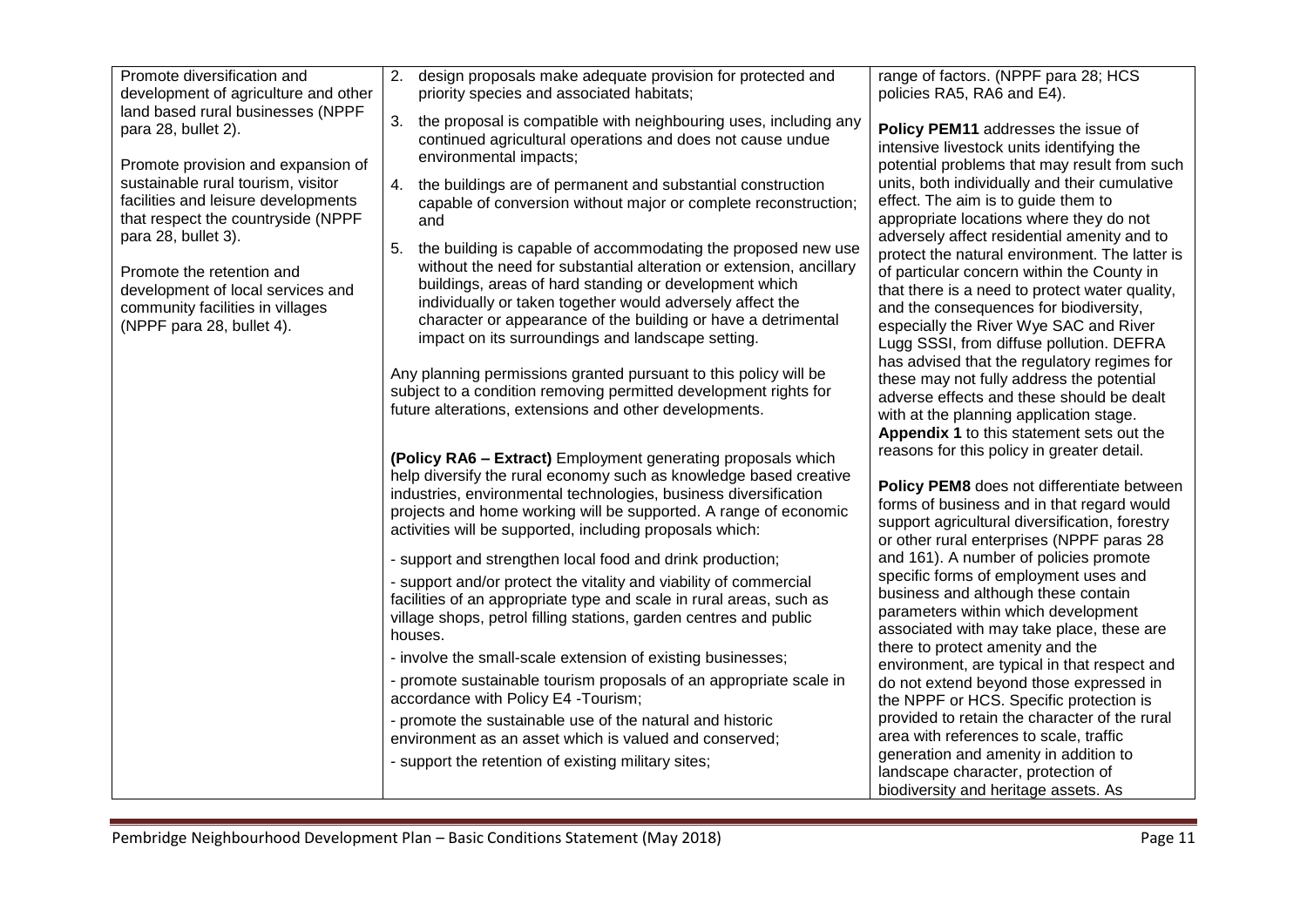| - support the retention and/ or diversification of existing agricultural<br>businesses.<br>Planning applications which are submitted in order to diversify the | previously indicated these accord with both<br>the NPPF and HCS. These include<br>Policies PEM10, PEM11, PEM12 and PEM<br>14.                                                                                        |
|----------------------------------------------------------------------------------------------------------------------------------------------------------------|----------------------------------------------------------------------------------------------------------------------------------------------------------------------------------------------------------------------|
| rural economy will be permitted where they;                                                                                                                    |                                                                                                                                                                                                                      |
| - ensure that the development is of a scale which would be<br>commensurate with its location and setting;                                                      | Policy PEM15 supports development that<br>would enhance the viability of local services<br>and facilities serving the community (NPPF                                                                                |
| - do not cause unacceptable adverse impacts to the amenity of<br>nearby residents by virtue of design and mass, noise and dust,<br>lighting and smell;         | para 28). This would include such<br>businesses as village shops and public<br>houses.                                                                                                                               |
| - do not generate traffic movements that cannot safely be<br>accommodated within the local road network; and                                                   | There is particular support for activities                                                                                                                                                                           |
| - do not undermine the achievement of water quality targets in<br>accordance with Policies SD3 and SD4.                                                        | commonly found within rural areas through<br>Policies PEM8, PEM9, PEM10 and PEM15.<br>Any restrictions stipulated relate to<br>appropriate scale, character, amenity - as<br>already referred to above but which are |
| (Policy E4 - Extract) Herefordshire will be promoted as a                                                                                                      | particularly indicated as relevant to rural                                                                                                                                                                          |
| destination for quality leisure visits and sustainable tourism by                                                                                              | areas (meeting the provisions of NPPF para                                                                                                                                                                           |
| utilising, conserving and enhancing the county's unique<br>environmental and heritage assets and by recognising the intrinsic                                  | 28; HCS policies RA5, RA6 and E4).                                                                                                                                                                                   |
| character and beauty of the countryside. In particular, the tourist                                                                                            | The NDP in so far as it relates to the rural                                                                                                                                                                         |
| industry will be supported by a number of measures including:                                                                                                  | economy is considered consistent with the<br>provisions contained within the NPPF and                                                                                                                                |
| recognising the unique historic character of Hereford and the<br>1.                                                                                            | HCS.                                                                                                                                                                                                                 |
| market towns as key visitor attractions and as locations to focus<br>the provision of new larger scale tourist development                                     |                                                                                                                                                                                                                      |
| 2. the development of sustainable tourism opportunities,                                                                                                       |                                                                                                                                                                                                                      |
| capitalising on assets such as the county's landscape, rivers,                                                                                                 |                                                                                                                                                                                                                      |
| other waterways and attractive rural settlements, where there is                                                                                               |                                                                                                                                                                                                                      |
| no detrimental impact on the county's varied natural and                                                                                                       |                                                                                                                                                                                                                      |
| heritage assets or on the overall character and quality of the                                                                                                 |                                                                                                                                                                                                                      |
| environment. Particular regard will be had to conserving the<br>landscape and scenic beauty in the Areas of Outstanding                                        |                                                                                                                                                                                                                      |
| Natural Beauty;                                                                                                                                                |                                                                                                                                                                                                                      |
| 3. retaining and enhancing existing, and encouraging new,                                                                                                      |                                                                                                                                                                                                                      |
| accommodation and attractions throughout the county, which                                                                                                     |                                                                                                                                                                                                                      |
| will help to diversify the tourist provision, extend the tourist                                                                                               |                                                                                                                                                                                                                      |
| season and increase the number of visitors staying overnight. In                                                                                               |                                                                                                                                                                                                                      |
| particular, proposals for new hotels will be encouraged.                                                                                                       |                                                                                                                                                                                                                      |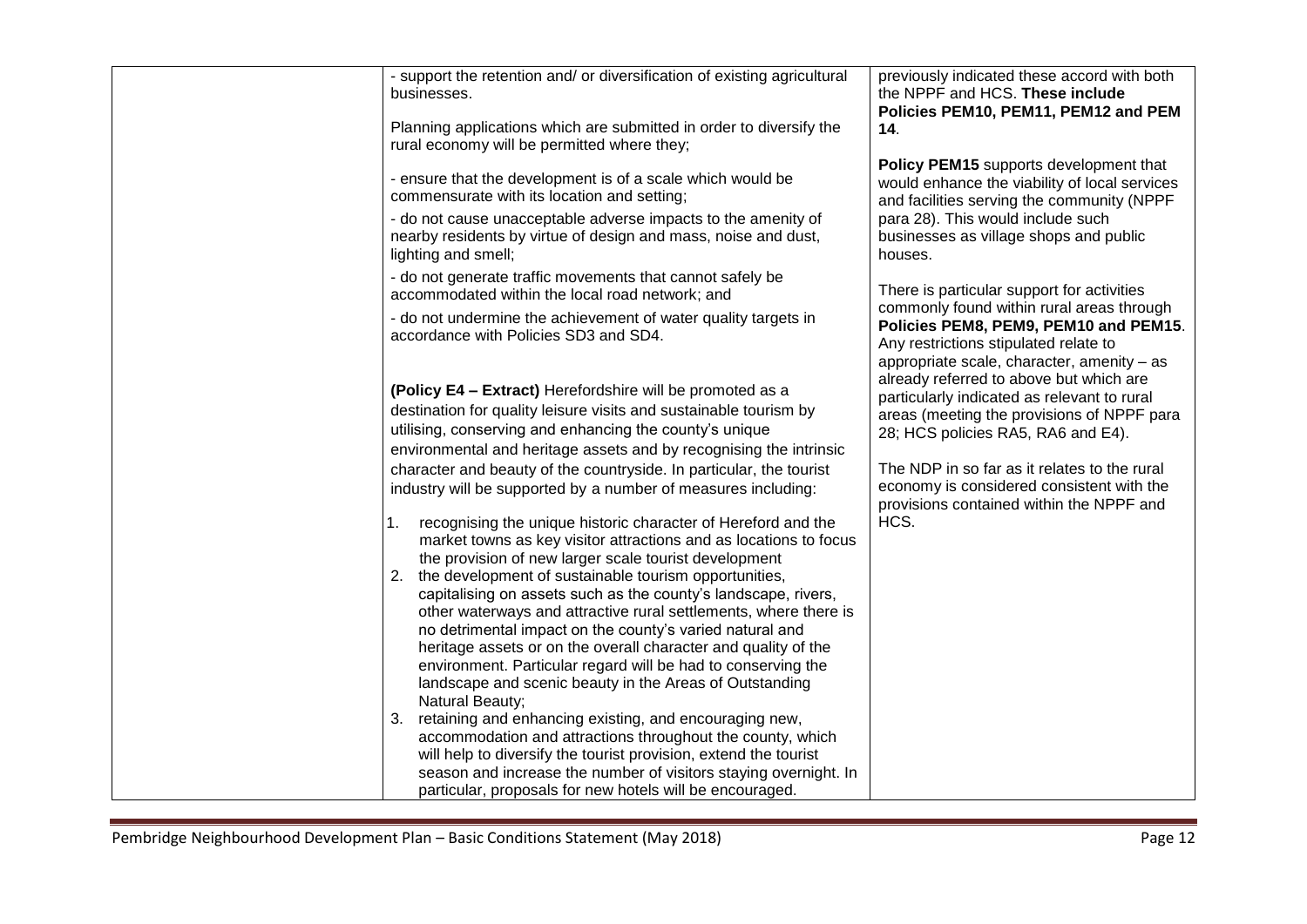|                                                                                                                                                                                                                                                         | Applicants will be encouraged to provide a 'Hotel Needs<br>Assessment' for any applications for new hotels;<br>4. ensuring that cycling, walking and heritage tourism is<br>encouraged by facilitating the development of long distance<br>walking and cycling routes, food and drink trails and heritage<br>trails, including improvements to public rights of way, whilst<br>having special regard for the visual amenity of such routes and<br>trails, and for the setting of heritage assets in their vicinity;<br>5. the safeguarding of the historic route of the Herefordshire and<br>Gloucestershire Canal (shown on the Policies Map), together<br>with its infrastructure, buildings, towpath and features. Where<br>the original alignment cannot be re-established, a corridor<br>allowing for deviations will be safeguarded. New developments<br>within or immediately adjoining the safeguarded corridor will be<br>required to incorporate land for canal restoration. Development<br>not connected with the canal that would prevent or prejudice the<br>restoration of a continuous route will not be permitted. |                                                                                                                                                                                                                                                                                   |
|---------------------------------------------------------------------------------------------------------------------------------------------------------------------------------------------------------------------------------------------------------|------------------------------------------------------------------------------------------------------------------------------------------------------------------------------------------------------------------------------------------------------------------------------------------------------------------------------------------------------------------------------------------------------------------------------------------------------------------------------------------------------------------------------------------------------------------------------------------------------------------------------------------------------------------------------------------------------------------------------------------------------------------------------------------------------------------------------------------------------------------------------------------------------------------------------------------------------------------------------------------------------------------------------------------------------------------------------------------------------------------------------------|-----------------------------------------------------------------------------------------------------------------------------------------------------------------------------------------------------------------------------------------------------------------------------------|
| <b>Supporting high quality</b><br>communications infrastructure                                                                                                                                                                                         |                                                                                                                                                                                                                                                                                                                                                                                                                                                                                                                                                                                                                                                                                                                                                                                                                                                                                                                                                                                                                                                                                                                                    |                                                                                                                                                                                                                                                                                   |
|                                                                                                                                                                                                                                                         |                                                                                                                                                                                                                                                                                                                                                                                                                                                                                                                                                                                                                                                                                                                                                                                                                                                                                                                                                                                                                                                                                                                                    |                                                                                                                                                                                                                                                                                   |
| Support the expansion of the<br>electronic communications network,<br>including broadband but keeping the<br>number of masts to a minimum,<br>using existing buildings and<br>structures, with new sites<br>sympathetically designed (NPPF<br>para 43). | (Policy SD1 - Extract) Development proposals should create safe,<br>sustainable, well integrated environments for all members of the<br>community. In conjunction with this, all development proposals<br>should incorporate the following requirements (among others):<br>ensuring designs can be easily adapted and accommodate<br>$\bullet$<br>new technologies to meet changing needs throughout the lifetime of<br>the development;                                                                                                                                                                                                                                                                                                                                                                                                                                                                                                                                                                                                                                                                                           | The NDP includes a policy supporting<br>development that provides high speed<br>broadband and telecommunications<br>equipment (Policy PEM12).<br>The NDP does not seek to restrict any<br>proposal for communication infrastructure<br>within the Parish which would be permitted |
|                                                                                                                                                                                                                                                         |                                                                                                                                                                                                                                                                                                                                                                                                                                                                                                                                                                                                                                                                                                                                                                                                                                                                                                                                                                                                                                                                                                                                    | under Herefordshire Local Plan Core<br>Strategy.                                                                                                                                                                                                                                  |
| <b>Provision of Infrastructure</b>                                                                                                                                                                                                                      |                                                                                                                                                                                                                                                                                                                                                                                                                                                                                                                                                                                                                                                                                                                                                                                                                                                                                                                                                                                                                                                                                                                                    |                                                                                                                                                                                                                                                                                   |
| Work with other authorities and<br>providers to assess the quality and<br>capacity of (among others)<br>infrastructure for transport, water<br>supply and wastewater and its<br>treatment (NPPF para 162, bullet 1)                                     | (Policy SS4 - extract) New developments should be designed<br>and located to minimise the impacts on the transport network;<br>ensuring that the efficient and safe operation of the network are<br>not detrimentally impacted. Where possible development<br>proposals should be accessible by and facilitate a genuine<br>choice of modes of travel. Development proposals that will                                                                                                                                                                                                                                                                                                                                                                                                                                                                                                                                                                                                                                                                                                                                             | HCS has determined where development<br>should be located, and this takes into<br>account the needs of rural areas (NPPF<br>para 34).                                                                                                                                             |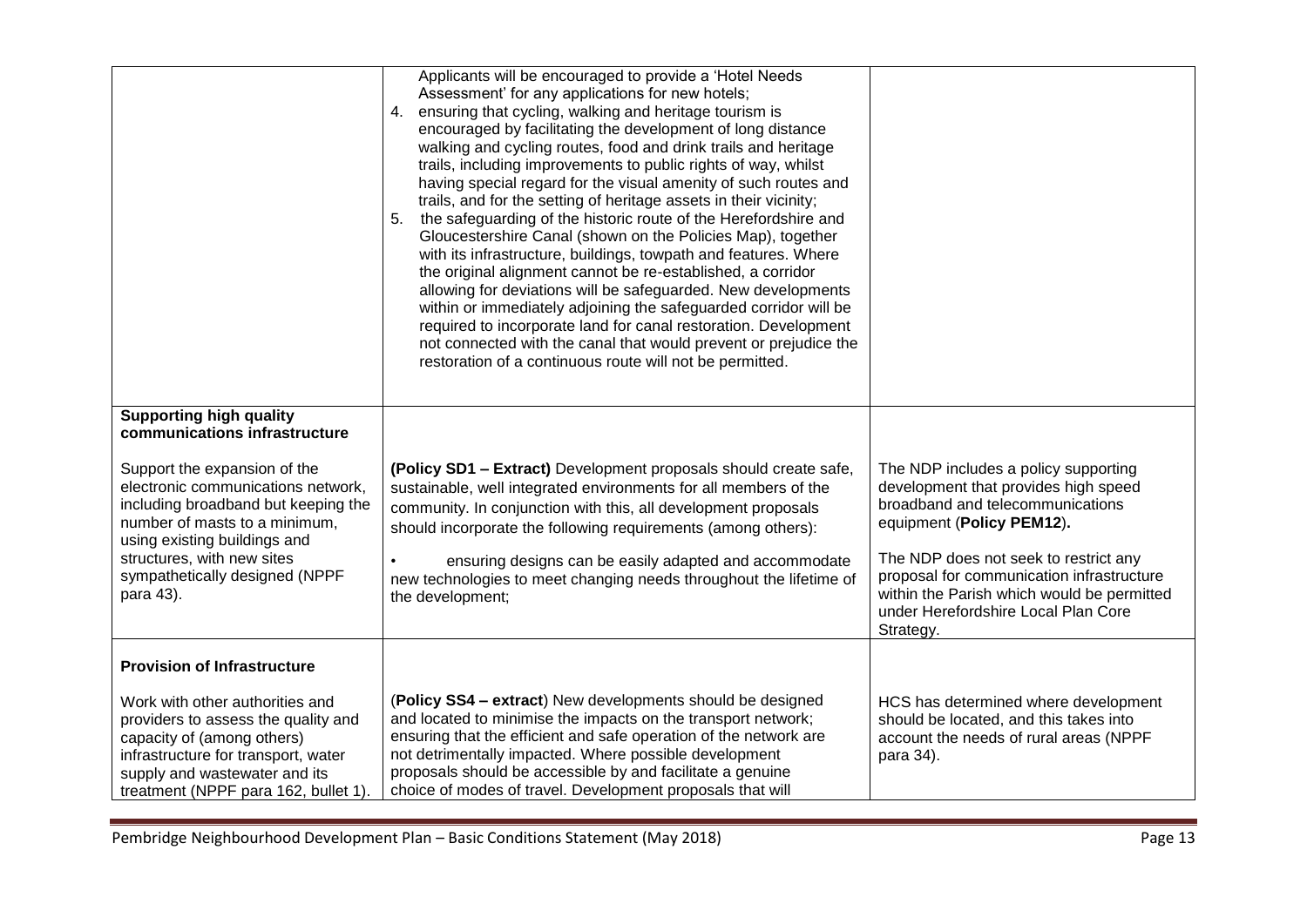| Encourage transport solutions that<br>support reductions in greenhouse<br>gas emissions and reduce<br>congestion (NPPF para 30).<br>Developments that generate<br>significant amounts of movements<br>should be supported by Transport<br><b>Statements or Transport</b><br>Assessments to show sustainable<br>transport modes have been taken<br>into account, safe and suitable<br>access can be achieved, and<br>improvements to the transport<br>network to limit impacts on<br>development can be undertaken<br>(NPPF paras 32 and 36).<br>Locate development that generates<br>significant movements where the<br>need to travel will be minimised and<br>sustainable transport modes<br>maximised but take into account<br>policies for rural areas (NPPF para<br>34).<br>Give priority to pedestrians and<br>cycle movements (NPPF para 35,<br>bullet 2).<br>Create safe and secure layouts,<br>minimising conflicts between users, | generate high journey numbers should be in sustainable<br>locations, accessible by means other than private car or<br>alternatively, be required to demonstrate that they can be made<br>sustainable by reducing unsustainable transport as required in<br>future local or neighbourhood development plans and developer<br>contributions, which meet the statutory tests, patterns and<br>promoting travel by walking, cycling and public transport.<br>Proposals to provide new and improved existing public<br>transport, walking and cycling infrastructure will be supported.<br>Where appropriate, land and routes will be safeguarded, and<br>developer contributions sought to assist with the delivery of new<br>sustainable transport infrastructure, including that required for<br>alternative energy cars.<br>Herefordshire Council will work with the Highways Agency, Network<br>Rail, bus and train operators, developers and local communities to<br>bring forward improvements to the local and strategic transport<br>network to reduce congestion, improve air quality and road safety<br>and offer greater transport choices.<br>Development proposals incorporating commercial vehicular<br>movements that could detrimentally impact on the environmental<br>quality, amenity, safety and character of the surrounding locality will<br>be expected to incorporate evidence demonstrating how the traffic<br>impacts are to be mitigated.<br>Policy SS7- Extract) Development proposals will be expected to<br>include measures which will mitigate their impact on climate change.<br>At a strategic level, this will include:<br>delivering development that seeks to reduce the need to<br>travel by private car and which encourages sustainable travel | There are no specific proposals in HCS or<br>the Local Transport Plan at this time for<br>transport infrastructure which affect the<br>Parish (NPPF para 41). Previously the<br>County Council has included a Bypass for<br>Pembridge within a capital programme<br>(Paragraph 9.2) and the community intends<br>to remind the County Council that there<br>remains a need for this infrastructure project.<br>Policy PEM23 seeks housing development<br>that is integrated fully into the wider<br>environment to promote a more pedestrian<br>friendly environment.<br>Policies PEM1 e) and PEM24 indicate that<br>the Parish Council will work with<br>Herefordshire Council to bring forward<br>transport infrastructure as appropriate<br>(NPPF para 162; HCS policy SS4) in<br>particular to promote the management of<br>traffic through the village and improve<br>accessibility to public transport (NPPF para<br>30; HCS policy SS7). The first recognises<br>that elements of transport contribute towards<br>sustainable development in a number of<br>ways. The local highway network does not<br>contain any specific cycle network for new<br>development to link into (NPPF para 35).<br>There are a number of footpaths running<br>through the Parish and Pembridge village.<br>Protection of footpaths and improvements<br>would be facilitated through Policies PEM24 |
|---------------------------------------------------------------------------------------------------------------------------------------------------------------------------------------------------------------------------------------------------------------------------------------------------------------------------------------------------------------------------------------------------------------------------------------------------------------------------------------------------------------------------------------------------------------------------------------------------------------------------------------------------------------------------------------------------------------------------------------------------------------------------------------------------------------------------------------------------------------------------------------------------------------------------------------------|------------------------------------------------------------------------------------------------------------------------------------------------------------------------------------------------------------------------------------------------------------------------------------------------------------------------------------------------------------------------------------------------------------------------------------------------------------------------------------------------------------------------------------------------------------------------------------------------------------------------------------------------------------------------------------------------------------------------------------------------------------------------------------------------------------------------------------------------------------------------------------------------------------------------------------------------------------------------------------------------------------------------------------------------------------------------------------------------------------------------------------------------------------------------------------------------------------------------------------------------------------------------------------------------------------------------------------------------------------------------------------------------------------------------------------------------------------------------------------------------------------------------------------------------------------------------------------------------------------------------------------------------------------------------------------------------------------------------------------------------------------------------------------|------------------------------------------------------------------------------------------------------------------------------------------------------------------------------------------------------------------------------------------------------------------------------------------------------------------------------------------------------------------------------------------------------------------------------------------------------------------------------------------------------------------------------------------------------------------------------------------------------------------------------------------------------------------------------------------------------------------------------------------------------------------------------------------------------------------------------------------------------------------------------------------------------------------------------------------------------------------------------------------------------------------------------------------------------------------------------------------------------------------------------------------------------------------------------------------------------------------------------------------------------------------------------------------------------------------------------------------------------------------------------------------|
| avoiding clutter (NPPF para 35,<br>bullet 3).                                                                                                                                                                                                                                                                                                                                                                                                                                                                                                                                                                                                                                                                                                                                                                                                                                                                                               | options including walking, cycling and public transport.                                                                                                                                                                                                                                                                                                                                                                                                                                                                                                                                                                                                                                                                                                                                                                                                                                                                                                                                                                                                                                                                                                                                                                                                                                                                                                                                                                                                                                                                                                                                                                                                                                                                                                                           | and PEM26.                                                                                                                                                                                                                                                                                                                                                                                                                                                                                                                                                                                                                                                                                                                                                                                                                                                                                                                                                                                                                                                                                                                                                                                                                                                                                                                                                                               |
| Consider the needs of people with<br>disabilities by all modes of transport<br>(NPPF para 35, bullet 5).                                                                                                                                                                                                                                                                                                                                                                                                                                                                                                                                                                                                                                                                                                                                                                                                                                    | (Policy MT1 - Extract) Development proposals should incorporate<br>the following principle requirements covering movement and<br>transportation:<br>1. demonstrate that the strategic and local highway network can<br>absorb the traffic impacts of the development without adversely<br>affecting the safe and efficient flow of traffic on the network or that                                                                                                                                                                                                                                                                                                                                                                                                                                                                                                                                                                                                                                                                                                                                                                                                                                                                                                                                                                                                                                                                                                                                                                                                                                                                                                                                                                                                                  | There are notable traffic concerns within<br>Pembridge village as well as in the Parish as<br>a whole. One of the aims of Policy PEM24<br>is to address these. No significant traffic<br>generating proposals are proposed in the<br>NDP, but should any come forward, Policy                                                                                                                                                                                                                                                                                                                                                                                                                                                                                                                                                                                                                                                                                                                                                                                                                                                                                                                                                                                                                                                                                                            |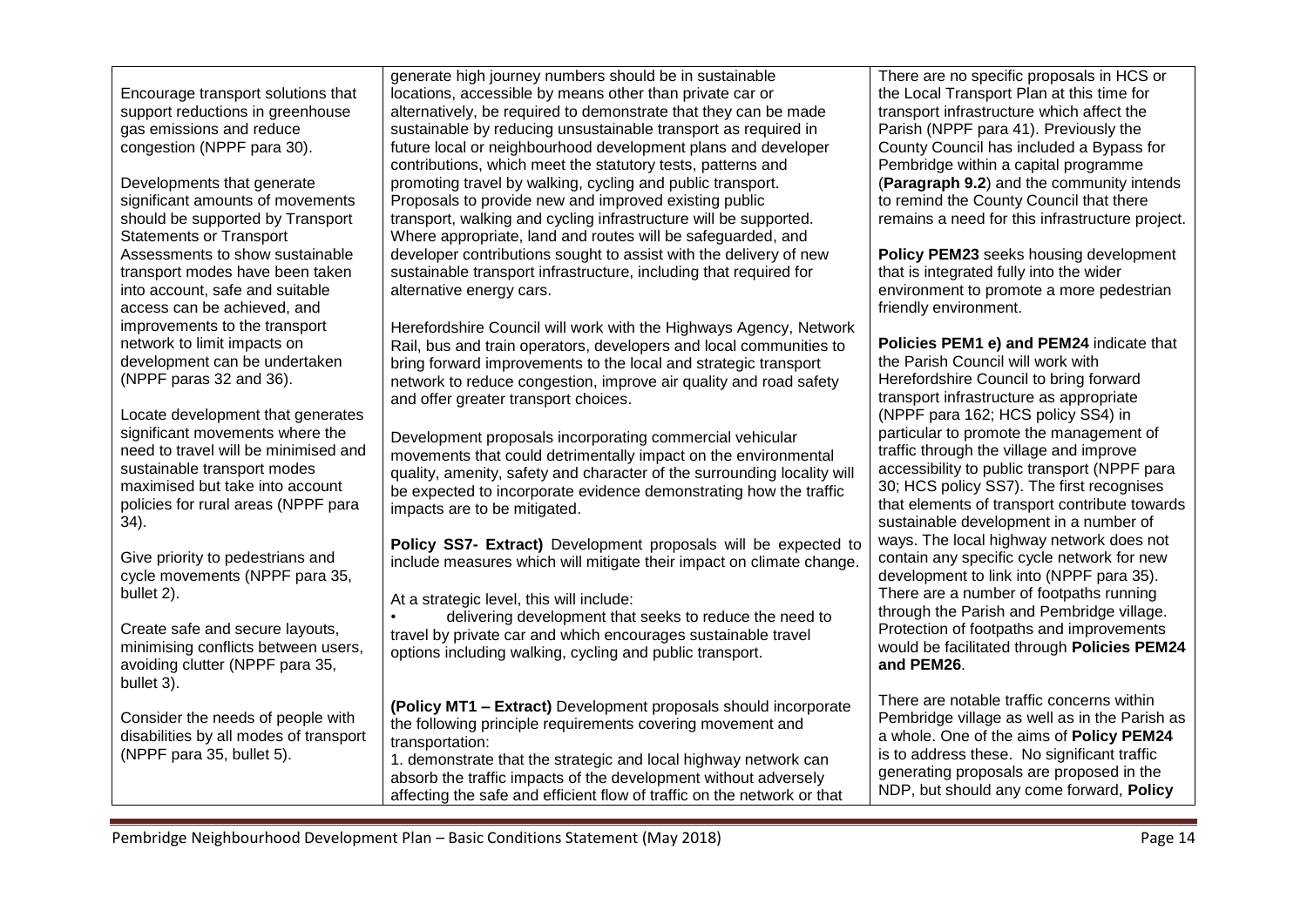| Balance land uses so people can be<br>encouraged to minimise journey | traffic impacts can be managed to acceptable levels to reduce and<br>mitigate any adverse impacts from the development;        | <b>PEM25</b> includes criteria that would address<br>the issues identified in NPPF paras 32/36 |
|----------------------------------------------------------------------|--------------------------------------------------------------------------------------------------------------------------------|------------------------------------------------------------------------------------------------|
| length (NPPF para 37).                                               | 2. promote and, where possible, incorporate integrated transport                                                               | and HCS policy SS4. Policy PEM11 also                                                          |
|                                                                      | connections and supporting infrastructure (depending on the nature                                                             | contains criteria to ensure the effects of                                                     |
| Set local parking standards taking                                   | and location of the site), including access to services by means                                                               | large scale traffic movements associated                                                       |
| account of accessibility, type of                                    | other than private motorised transport;                                                                                        | with intensive livestock units are properly                                                    |
| development, availability of public                                  | 3. encourage active travel behaviour to reduce numbers of short                                                                | considered and this should apply not just to                                                   |
| transport, car ownership and need to                                 | distance car journeys through the use of travel plans and other                                                                | the capacity of the highway but the effects                                                    |
| reduce the use of high emission                                      | promotional and awareness raising activities;                                                                                  | on the historic character of Pembridge                                                         |
| vehicles (NPPF para 39).                                             | 4. ensure that developments are designed and laid out to achieve                                                               | village and residential amenity, which are                                                     |
|                                                                      | safe entrance and exit, have appropriate operational and                                                                       | planning issues and not directly associated                                                    |
| Identify and protect sites and routes                                | manoeuvring space, accommodate provision for all modes of                                                                      | with highway capacity. In relation to HCS                                                      |
| critical in developing infrastructure to                             | transport, the needs of people with disabilities and provide safe                                                              | policies SS4, MT1 and SD1 the above NP                                                         |
| widen transport choices (NPPF para<br>41).                           | access for the emergency services;<br>5. protect existing local and long-distance footways, cycle-ways and                     | policies supplement and strengthen them<br>because of local community concerns.                |
|                                                                      | bridleways unless an alternative route of at least equal utility value                                                         |                                                                                                |
| Local Plans should take account of                                   | can be used, and facilitate improvements to existing or provide new                                                            | Policy PEM25 promotes the provision of off-                                                    |
| climate change over the longer term                                  | connections to these routes, especially where such schemes have                                                                | road parking (HCS policy MT1). No specific                                                     |
| including factors such as (inter alia)                               | been identified in the Local Transport Plan and/or Infrastructure                                                              | parking standards are referred to, but                                                         |
| water supply (NPPF para 99).                                         | Delivery Plan; and                                                                                                             | provision should be adequate for the                                                           |
|                                                                      | 6. have regard to both the council's Highways Development Design                                                               | purpose. Herefordshire Council as local                                                        |
| Minimise pollution on the local and                                  | Guide and cycle and vehicle parking standards as prescribed in the                                                             | highway authority would be best placed to                                                      |
| natural environment (NPPF para                                       | Local Transport Plan - having regard to the location of the site and                                                           | judge this taking into account the provisions                                                  |
| $10$ ).                                                              | need to promote sustainable travel choices.                                                                                    | listed in NPPF 39.                                                                             |
|                                                                      | Where traffic management measures are introduced they should be                                                                | HC's Transportation Section has not raised                                                     |
|                                                                      | designed in a way which respects the character of the surrounding                                                              | objections to any of the sites proposed in the                                                 |
|                                                                      | area including its landscape character. Where appropriate, the                                                                 | draft NDP.                                                                                     |
|                                                                      | principle of shared spaces will be encouraged.                                                                                 |                                                                                                |
|                                                                      |                                                                                                                                | No constraints have been identified in terms                                                   |
|                                                                      | (Policy SD3 - Extracts) Measures for sustainable water                                                                         | of water supply within the Parish (NPPF                                                        |
|                                                                      | management will be required to be an integral element of new<br>development in order to reduce flood risk; to avoid an adverse | para 162).                                                                                     |
|                                                                      | impact on water quantity; to protect and enhance groundwater                                                                   | Potential limitations in terms of foul water                                                   |
|                                                                      | resources and to provide opportunities to enhance biodiversity,                                                                | treatment have been identified. Policy                                                         |
|                                                                      | health and recreation. This will be achieved by ensuring that:                                                                 | <b>PEM22</b> addresses this matter in terms of the                                             |
|                                                                      |                                                                                                                                | effect this would have upon restricting                                                        |
|                                                                      | 2. development is designed to be safe taking into account the                                                                  | development. This policy is considered                                                         |
|                                                                      | lifetime of the development, and the need to adapt to climate                                                                  | consistent with the requirements of HCS                                                        |
|                                                                      | change by setting appropriate floor levels, providing safe pedestrian                                                          | policy SD4 and NPPF para 10.                                                                   |
|                                                                      | and vehicular access, where appropriate, implementing a flood                                                                  |                                                                                                |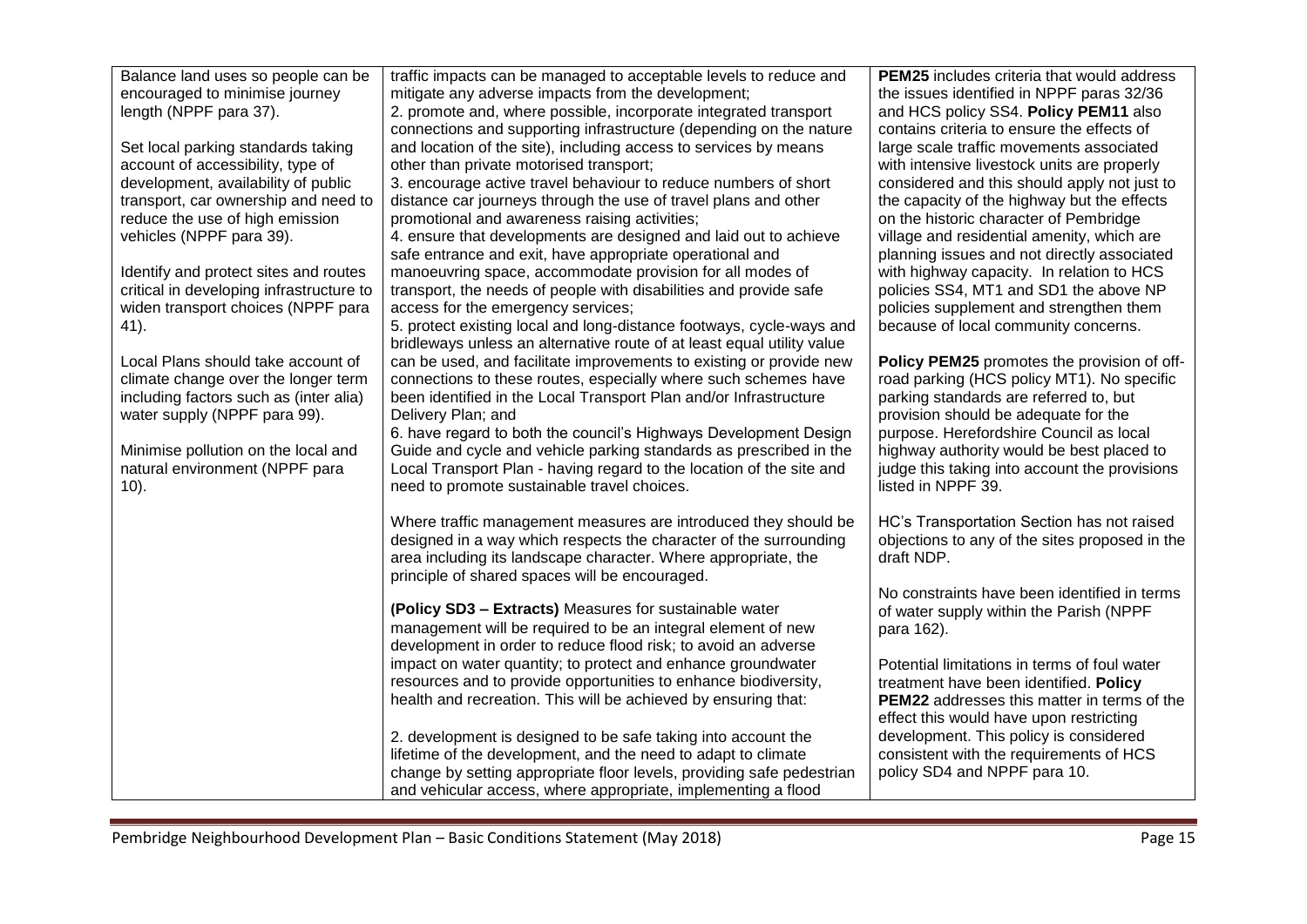| evacuation management plan and avoiding areas identified as being<br>subject to Rapid Inundation from a breach of a Flood Defence;<br>3. where flooding is identified as an issue, new development should<br>reduce flood risk through the inclusion of flood storage<br>compensation measures, or provide similar betterment to enhance<br>the local flood risk regime;<br>4. development will not result in the loss of open watercourse, and                                                                                                                                                                                                                   | The NDP in so far as it relates to the<br>provision of infrastructure is considered<br>consistent with the provisions contained<br>within the NPPF and HCS. |
|-------------------------------------------------------------------------------------------------------------------------------------------------------------------------------------------------------------------------------------------------------------------------------------------------------------------------------------------------------------------------------------------------------------------------------------------------------------------------------------------------------------------------------------------------------------------------------------------------------------------------------------------------------------------|-------------------------------------------------------------------------------------------------------------------------------------------------------------|
| culverts should be opened up where possible to improve drainage<br>and flood flows. Proposals involving the creation of new culverts<br>(unless essential to the provision of access) will not be permitted;<br>5. development includes appropriate sustainable drainage systems                                                                                                                                                                                                                                                                                                                                                                                  |                                                                                                                                                             |
| (SuDS) to manage surface water appropriate to the hydrological<br>setting of the site. Development should not result in an increase in<br>runoff and should aim to achieve a reduction in the existing runoff<br>rate and volumes, where possible;                                                                                                                                                                                                                                                                                                                                                                                                                |                                                                                                                                                             |
| 7. the separation of foul and surface water on new developments is<br>maximised;                                                                                                                                                                                                                                                                                                                                                                                                                                                                                                                                                                                  |                                                                                                                                                             |
| 9. development should not cause an unacceptable risk to the<br>availability or quality of water resources; and                                                                                                                                                                                                                                                                                                                                                                                                                                                                                                                                                    |                                                                                                                                                             |
| 10. in particular, proposals do not adversely affect water quality,<br>either directly through unacceptable pollution of surface water or<br>groundwater, or indirectly through overloading of Wastewater<br><b>Treatment Works.</b>                                                                                                                                                                                                                                                                                                                                                                                                                              |                                                                                                                                                             |
| Development proposals should help to conserve and enhance<br>watercourses and riverside habitats, where necessary through<br>management and mitigation measures for the improvement and/or<br>enhancement of water quality and habitat of the aquatic<br>environment. Proposals which are specifically aimed at the<br>sustainable management of the water environment will in particular<br>be encouraged, including where they are required to support<br>business needs such as for agriculture. Innovative measures such<br>as water harvesting, winter water storage and active land use<br>management will also be supported. In all instances it should be |                                                                                                                                                             |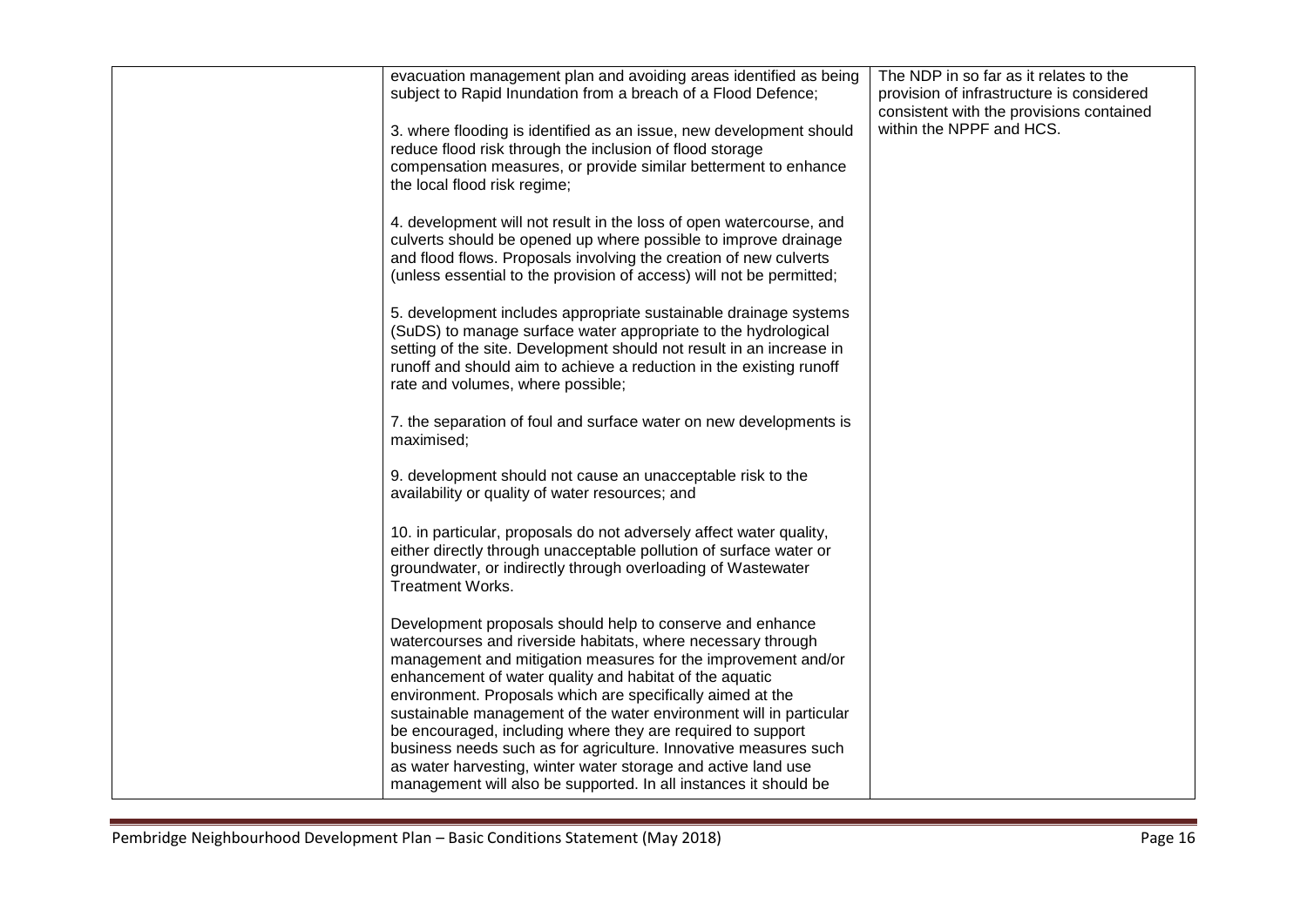| demonstrated that there will be no significant adverse landscape,<br>biodiversity or visual impact.                                                                                                                                                                                                                                                                                                                                                                                                                                                                                                                                                                                                                                                                            |  |
|--------------------------------------------------------------------------------------------------------------------------------------------------------------------------------------------------------------------------------------------------------------------------------------------------------------------------------------------------------------------------------------------------------------------------------------------------------------------------------------------------------------------------------------------------------------------------------------------------------------------------------------------------------------------------------------------------------------------------------------------------------------------------------|--|
| (Policy SD4 - Extract)                                                                                                                                                                                                                                                                                                                                                                                                                                                                                                                                                                                                                                                                                                                                                         |  |
| Development should not undermine the achievement of water<br>quality targets for rivers within the county, in particular through the<br>treatment of wastewater.                                                                                                                                                                                                                                                                                                                                                                                                                                                                                                                                                                                                               |  |
| In the first instance developments should seek to connect to the<br>existing mains wastewater infrastructure network where nutrient<br>levels do not exceed conservation objectives within a SAC<br>designated river. Proposals will need to fully mitigate the adverse<br>effects of wastewater discharges into rivers caused by the<br>development. This may involve:                                                                                                                                                                                                                                                                                                                                                                                                        |  |
| measures to achieve water efficiency and/or a reduction in<br>surface water discharge to the mains sewer network, in accordance<br>with policy SD3;<br>phasing or delaying development until capacity is available;<br>developer contributions to contribute to improvements to<br>waste water treatment works or other appropriate measures to<br>release capacity to accommodate new development;<br>planning permission will only be granted where it can be<br>demonstrated that there will be no adverse effect on the integrity of<br>the SAC; and<br>where the nutrient levels set for conservation objectives are<br>already exceeded, new development should not compromise the<br>ability to reduce levels to those which are defined as favourable for<br>the site. |  |
| Where connection to the wastewater infrastructure network is not<br>practical, alternative options should be considered in the order:                                                                                                                                                                                                                                                                                                                                                                                                                                                                                                                                                                                                                                          |  |
| - provision of or connection to a package sewage treatment works;<br>- septic tank.                                                                                                                                                                                                                                                                                                                                                                                                                                                                                                                                                                                                                                                                                            |  |
| With either of these non-mains alternatives, proposals should be<br>accompanied by the following:                                                                                                                                                                                                                                                                                                                                                                                                                                                                                                                                                                                                                                                                              |  |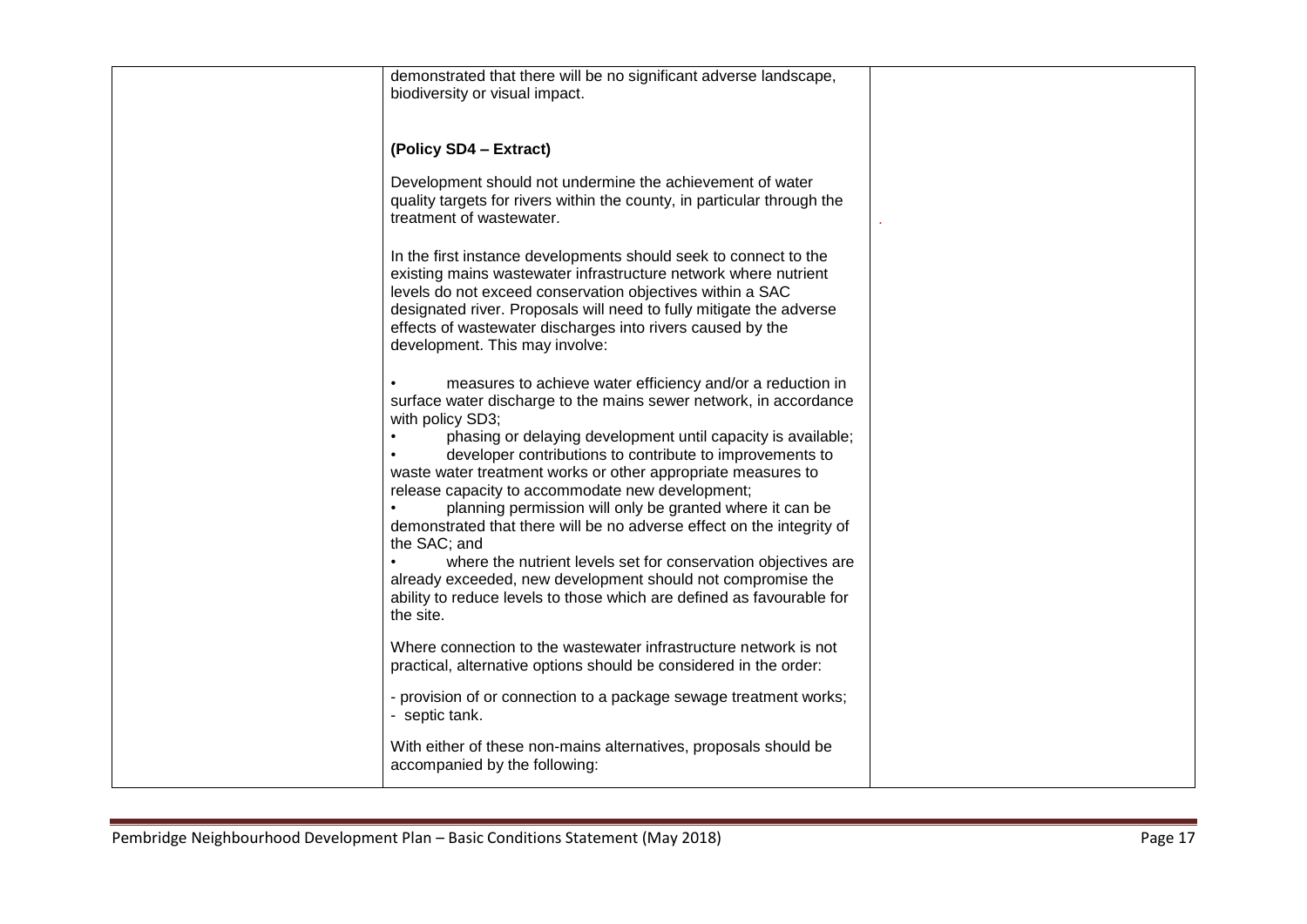| - information to show there will be no likely significant effect on the<br>water quality of the River Wye and the River Clun SACs; or                                                                                                    |  |
|------------------------------------------------------------------------------------------------------------------------------------------------------------------------------------------------------------------------------------------|--|
| - where there will be a likely significant effect upon a SAC river,<br>information to enable the council to ascertain that there will be no<br>adverse effect on the integrity of the SAC;                                               |  |
| - in relation to the SACs, the inclusion of measures achieving the<br>highest standard of water quality discharge to the natural drainage<br>system including provision for monitoring.                                                  |  |
| The use of cesspools will only be considered in exceptional<br>circumstances and where it can be demonstrated that sufficient<br>precautionary measures will ensure no adverse effect upon natural<br>drainage water quality objectives. |  |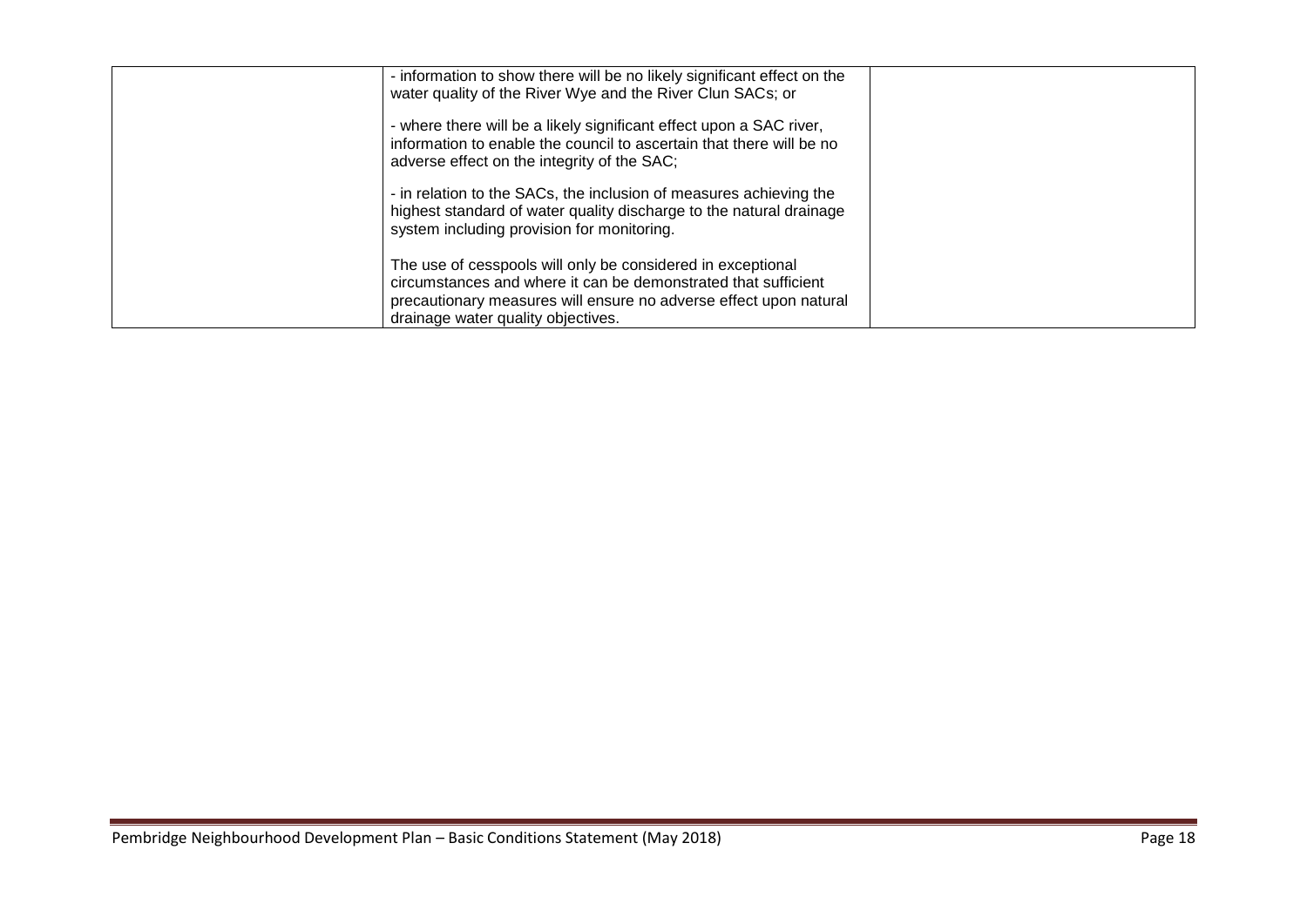| Achieving Sustainable Development - Social Role                                                                                                                                                                                                                                                                       |                                                                                                                                                                                                                                                                                                                                                                                                                                                                                                                                                                                     |                                                                                                                                                                                                                                                                                                                                                                                                                                                                                                                                           |  |
|-----------------------------------------------------------------------------------------------------------------------------------------------------------------------------------------------------------------------------------------------------------------------------------------------------------------------|-------------------------------------------------------------------------------------------------------------------------------------------------------------------------------------------------------------------------------------------------------------------------------------------------------------------------------------------------------------------------------------------------------------------------------------------------------------------------------------------------------------------------------------------------------------------------------------|-------------------------------------------------------------------------------------------------------------------------------------------------------------------------------------------------------------------------------------------------------------------------------------------------------------------------------------------------------------------------------------------------------------------------------------------------------------------------------------------------------------------------------------------|--|
| Supporting strong, vibrant and healthy communities, by providing the supply of housing required to meet the needs of present and future<br>generations; creating a high-quality built environment, with accessible local services that reflect the community's needs and supports its                                 |                                                                                                                                                                                                                                                                                                                                                                                                                                                                                                                                                                                     |                                                                                                                                                                                                                                                                                                                                                                                                                                                                                                                                           |  |
| health, social and cultural well-being.                                                                                                                                                                                                                                                                               |                                                                                                                                                                                                                                                                                                                                                                                                                                                                                                                                                                                     |                                                                                                                                                                                                                                                                                                                                                                                                                                                                                                                                           |  |
| Delivering a wide choice of high                                                                                                                                                                                                                                                                                      |                                                                                                                                                                                                                                                                                                                                                                                                                                                                                                                                                                                     |                                                                                                                                                                                                                                                                                                                                                                                                                                                                                                                                           |  |
| quality homes                                                                                                                                                                                                                                                                                                         |                                                                                                                                                                                                                                                                                                                                                                                                                                                                                                                                                                                     |                                                                                                                                                                                                                                                                                                                                                                                                                                                                                                                                           |  |
| Identify sites that are key to delivery<br>of the strategy within the housing<br>market area over the plan period<br>(NPPF para 47, bullet 1).<br>Illustrate housing delivery over the<br>plan period showing a 5 - year<br>supply of housing land (NPPF para<br>47 bullet 4).<br>Set out approach to housing density | (Policy SS2 – extract) In the rural areas new housing<br>development will be acceptable where it helps to meet local<br>housing needs and requirements, supports the rural economy<br>and local services and facilities and is responsive to the needs of<br>its community. In the wider rural areas new housing will be<br>carefully controlled reflecting the need to recognise the intrinsic<br>character and beauty of the countryside.<br>The use of previously developed land in sustainable locations will<br>be encouraged. Residential density will be determined by local | The strategy for delivering housing (and other<br>forms of development) at Pembridge village is<br>set out in Section 5 of the NDP and more<br>specifically Policies PEM1 a), and PEM3 to<br><b>PEM7.</b> Outside of this settlement HCS policy<br>RA3 and other policies referred to within that<br>will apply restricting new houses in the open<br>countryside to special cases, (NPPF paras 54<br>and 55). The NDP must address the<br>provisions of HCS Policy RA2 which specifies<br>Pembridge village as the only location for the |  |
| to reflect local circumstances (NPPF<br>para 47, bullet 5).<br>Make allowance for windfalls in the                                                                                                                                                                                                                    | character and good quality design. The target net density across<br>the county is between 30 and 50 dwellings per hectare; may be<br>less in sensitive areas.                                                                                                                                                                                                                                                                                                                                                                                                                       | majority of houses.<br>There are no strategic housing site locations<br>identified within the Parish.                                                                                                                                                                                                                                                                                                                                                                                                                                     |  |
| 5-year supply where compelling<br>evidence (NPPF para 48).<br>Plan for a mix of housing based on<br>demographic trends, market trends                                                                                                                                                                                 | (Policy SS3 - Extract) A sufficient supply of housing land will be<br>maintained to ensure the delivery of the Core Strategy housing<br>target as set out in Policy SS2 over the plan period. The rate of<br>housing delivery and supply will be assessed through the annual<br>monitoring process. If monitoring demonstrates that the number of                                                                                                                                                                                                                                   | HCS sets a minimum target of 61 new<br>dwellings for Pembridge Parish over the plan<br>period. HC advised that 5 dwellings had been<br>built between 2011 and April 2016 and a                                                                                                                                                                                                                                                                                                                                                            |  |
| and needs of different groups (NPPF<br>para 50, bullet 1).                                                                                                                                                                                                                                                            | new dwelling completions is below the cumulative target figure<br>over a 12-month monitoring period (1 April to 31 March) as set out<br>in the housing trajectory in Appendix 4 the Council will prioritise                                                                                                                                                                                                                                                                                                                                                                         | further 12 had planning permission.<br>A modest rural windfall allowance of some 9                                                                                                                                                                                                                                                                                                                                                                                                                                                        |  |
| Identify the size, type, tenure and<br>range of housing that is required in<br>particular locations, reflecting local<br>demand (NPPF para 50, bullet 2).                                                                                                                                                             | increasing housing supply in the following monitoring periods<br>using appropriate mechanisms which, depending on the scale and<br>nature of potential under-delivery, will include:<br>• A partial review of the Local Plan - Core Strategy: or<br>• The preparation of new Development Plan Documents; or                                                                                                                                                                                                                                                                         | further dwellings primarily through Core<br>Strategy Policy RA3 - NPPF para 48) over the<br>remaining plan period has been assessed<br>based on past trends (see NDP para 5.26).<br>Similarly, a windfall allowance was estimated                                                                                                                                                                                                                                                                                                         |  |
| Set policies to meet identified<br>affordable housing need on site<br>unless offsite provision can be<br>robustly justified but ensuring mixed<br>and balanced communities (NPPF<br>para 50, bullet 3).                                                                                                               | • The preparation of an interim position statement and utilising<br>evidence from the Strategic Housing Land Availability<br>Assessment to identify additional housing land                                                                                                                                                                                                                                                                                                                                                                                                         | for the development of small sites within the<br>settlement boundary of the village with that<br>potentially likely from 2016 being 7 dwellings<br>(see NDP para 5.11). However, the<br>achievement of the outstanding housing target<br>does not rely upon either of these provisions.                                                                                                                                                                                                                                                   |  |

 $\Gamma$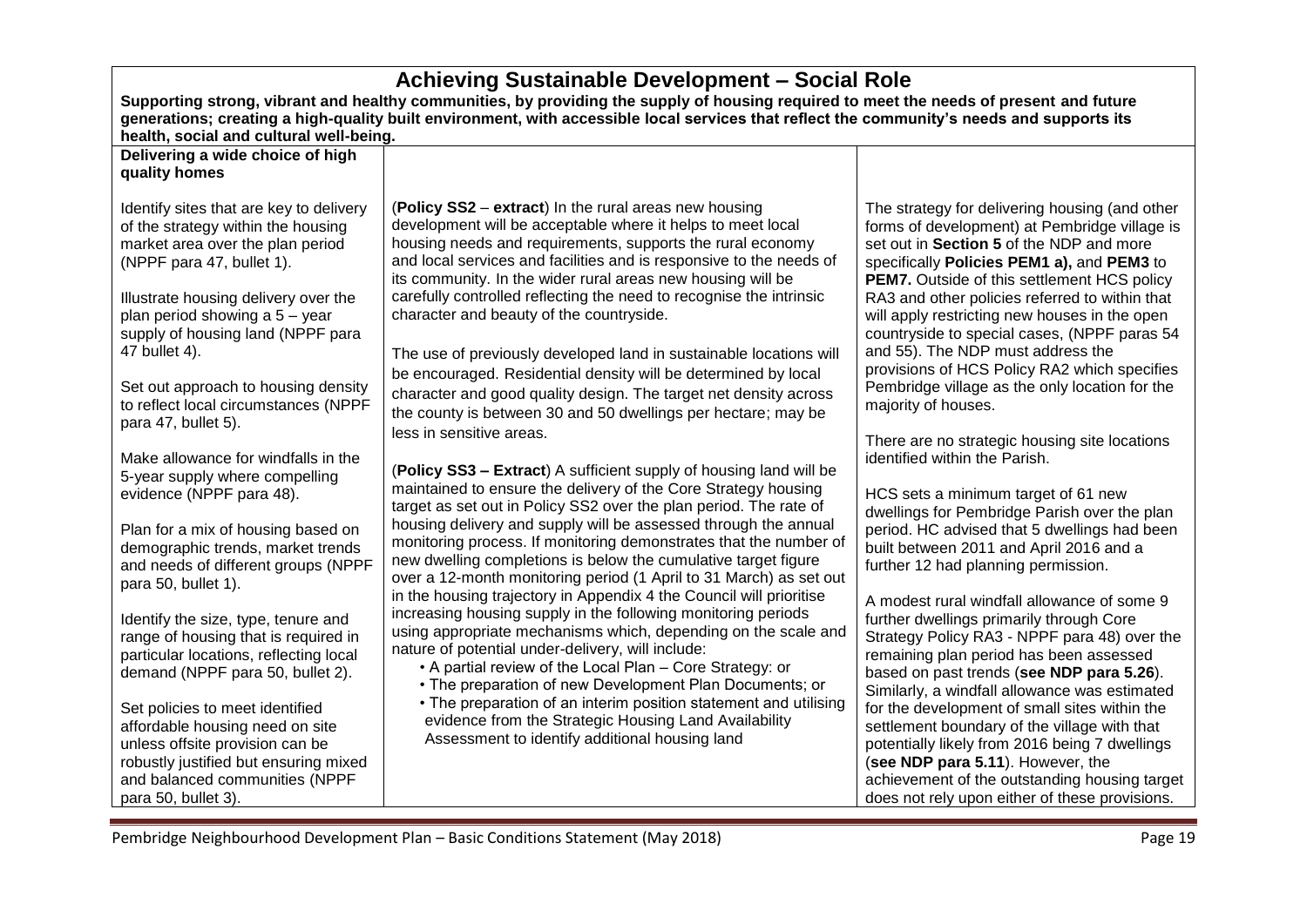| Bring back into use empty houses |
|----------------------------------|
| and buildings (NPPF para 51).    |

Consider utilising extensions to existing villages where this follows the principles of Garden Cities where support from local communities (NPPF para 52).

Restrict inappropriate development of residential gardens where will cause harm to the local area (NPPF para 53).

In rural areas, be responsive to local circumstances, reflecting local need, particularly for affordable housing on 'exception sites' and whether allowing some market housing would facilitate additional affordable housing for local need (NPPF para 54).

In rural areas locate housing to maintain or enhance the vitality of rural communities, enabling development in one village where it will support services in a nearby one (NPPF para 55).

Avoid isolated housing in the countryside by restricting to special circumstances (NPPF para 55 with bullets setting out circumstances).

Appendix 5 sets out the relationships between the delivery of housing and the timing of the main infrastructure requirements. It also identifies actions necessary to safeguard the integrity of the River Wye Special Area of Conservation (SAC) from significant adverse effects. The Council will actively monitor the relationships identified in this appendix. Any material delays in the implementation of identified infrastructure of environmental safeguards and which will lead to under-delivery of housing supply will inform the implementation of the range of measures set out above to ensure plan-led corrective measures are put in place. The delivery and supply of new housing will be monitored on a regular basis and through the annual monitoring process in particular. Appendix 4 sets out an indicative trajectory for total housing completions, which will provide a basis for monitoring completions over the plan period. In the event that the monitoring process demonstrates that the rate of completions has fallen below targets, an early assessment will be made as to the most appropriate mechanism to boost housing delivery depending upon the scale and nature of the issue.

**(Policy RA1 – Extract)** In Herefordshire's rural areas a minimum of 5,300 new dwellings will be provided between 2011 and 2031 to contribute to the county's housing needs. The development of rural housing will contribute towards the wider regeneration of the rural economy.

New dwellings will be broadly distributed across the county's rural areas on the basis of seven Housing Markets Areas (HMA) and illustrated in Figure 4.13 This acknowledges that different areas of Herefordshire have different housing needs and requirements.

(Pembridge falls within Kington Housing Market Area. A 12% growth target for the Parish is indicated in HCS and this would amount to a minimum of 61 dwellings over the period 2011 to 2031. This should inform the approach to housing provision to meet future housing needs much of which should be provided through the neighbourhood plan and to be met in a locally focussed way.)

The completions, commitments, windfall allowance and housing allocations should ensure that the housing target of 61 is met and exceeded (NPPF paras 47, 52 and 55), in that the potential dwellings expected as a consequence of all measures and allowances is 100 dwellings for the period 2011-2031. (**See NDP Table 1**). The figures suggested for the individual sites are based on modest estimates of potential for the purposes of showing how the required level of proportional growth is expected to be met. It is likely that these may be exceeded in many instances

A settlement boundary has been defined for Pembridge (i.e. settlement listed within HCS table 4.14) which may present opportunities for infilling where relevant criteria are met. **Policy PEM3** sets out the policy applying to the settlement boundary. Subsequent **paragraphs 5.8 and 5.9**, identify potential windfall sites that might come forward.

Through these provisions it is considered that the NDP plans positively for growth. The settlement boundary and site allocations are supported by **Policies PEM3 and PEM4.** These are shown on **Pembridge Village Policies Map**. This meets and exceeds the housing target set out in HCS polices RA1 and RA2. The defining of a settlement boundary complies with HC paragraph 4.8.23.

No particular cases where houses can be brought back into use have been identified (NPPF para 51).

**Policy PEM1 a)** sets the overall strategy to achieve a variety of well design houses to meet local needs. **Policies PEM6 and PEM23** contain a range of specific and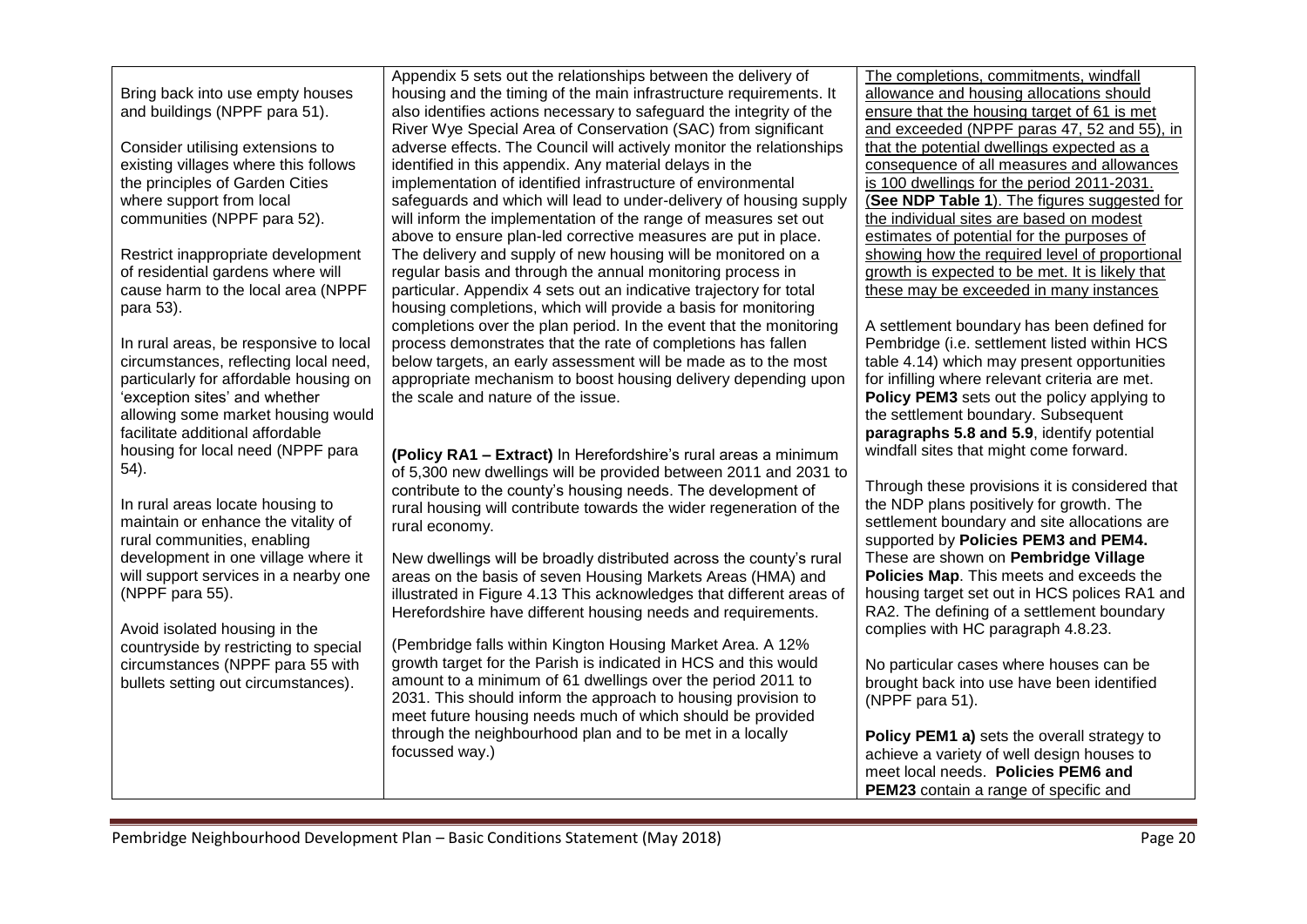| (Policy RA2 - Extract) To maintain and strengthen locally<br>sustainable communities across the rural parts of Herefordshire,<br>sustainable housing growth will be supported in those settlements<br>identified in Figures 4.14 and 4.15. This will enable development<br>that has the ability to bolster existing service provision, improve<br>facilities and infrastructure and meet the needs of the communities<br>concerned.<br>The minimum growth target in each rural Housing Market Area will<br>be used to inform the level of housing development to be<br>delivered in the various settlements set out in Figures 4.14 and<br>4.15. Neighbourhood Development Plans will allocate land for new<br>housing or otherwise demonstrate delivery to provide levels of<br>housing to meet the various targets.<br>Housing proposals will be permitted where the following criteria<br>are met:<br>1. Their design and layout should reflect the size, role and function<br>of each settlement and be located within or adjacent to the main<br>built up area. In relation to smaller settlements identified in fig 4.15<br>proposals will be expected to demonstrate particular attention to<br>the form, layout, character and setting of the site and its location in<br>that settlement and/or they result in development that contributes<br>to or is essential to the social well-being of the settlement<br>concerned;<br>2. Their locations make best and full use of suitable brownfield<br>sites wherever possible;<br>3. They result in the development of high quality, sustainable<br>schemes which are appropriate to their context and make a<br>positive contribution to the surrounding environment and its<br>landscape setting; and<br>4. They result in the delivery of schemes that generate the size,<br>type, tenure and range of housing that is required in particular<br>settlements, reflecting local demand.<br>Specific proposals for the delivery of local need housing will be<br>particularly supported where they meet an identified need and<br>their long-term retention as local needs housing is secured as | important criteria that need to be complied<br>with in order that appropriate safeguards are<br>provided, and general design matters are<br>addressed for the sites. This is in addition to<br>other topic specific policies in this NDP and<br>also HCS. HCS evidence base contains<br>information on the mix of sites required within<br>the rural parts of Kington Housing Market Area<br>and Policy PEM5 indicates housing<br>developments should provide an appropriate<br>range of house types. This meets the<br>provisions of NPPF paras 50, 54 and 55.<br>The housing is located in accordance with<br>HCS policies RA1 and RA2 where it is<br>understood the purpose is to support services<br>and assist community wellbeing (NPPF para<br>$55$ ).<br>A number of relatively large sites have been<br>proposed in Policy PEM4 that would require<br>an element of affordable housing. In this<br>regard it is unlikely that 'rural exception'<br>provisions provided through HCS policy H2<br>will be important generally during the early<br>stages of the plan period. Policy PEM7 sets<br>out criteria to be used to determine how<br>affordable housing should be allocated.<br>Although this varies slightly from that operated<br>by Herefordshire Council's housing section, it<br>is felt this is more flexible to serve the needs<br>of the community and more readily<br>understood.<br>The allocation of a number of relatively large<br>sites should enable a range of housing types<br>to be sought, as referred to above, through the<br>development management process (NPPF |
|--------------------------------------------------------------------------------------------------------------------------------------------------------------------------------------------------------------------------------------------------------------------------------------------------------------------------------------------------------------------------------------------------------------------------------------------------------------------------------------------------------------------------------------------------------------------------------------------------------------------------------------------------------------------------------------------------------------------------------------------------------------------------------------------------------------------------------------------------------------------------------------------------------------------------------------------------------------------------------------------------------------------------------------------------------------------------------------------------------------------------------------------------------------------------------------------------------------------------------------------------------------------------------------------------------------------------------------------------------------------------------------------------------------------------------------------------------------------------------------------------------------------------------------------------------------------------------------------------------------------------------------------------------------------------------------------------------------------------------------------------------------------------------------------------------------------------------------------------------------------------------------------------------------------------------------------------------------------------------------------------------------------------------------------------------------------------------------------------------------------------------------------------------|--------------------------------------------------------------------------------------------------------------------------------------------------------------------------------------------------------------------------------------------------------------------------------------------------------------------------------------------------------------------------------------------------------------------------------------------------------------------------------------------------------------------------------------------------------------------------------------------------------------------------------------------------------------------------------------------------------------------------------------------------------------------------------------------------------------------------------------------------------------------------------------------------------------------------------------------------------------------------------------------------------------------------------------------------------------------------------------------------------------------------------------------------------------------------------------------------------------------------------------------------------------------------------------------------------------------------------------------------------------------------------------------------------------------------------------------------------------------------------------------------------------------------------------------------------------------------------------------------------|
|                                                                                                                                                                                                                                                                                                                                                                                                                                                                                                                                                                                                                                                                                                                                                                                                                                                                                                                                                                                                                                                                                                                                                                                                                                                                                                                                                                                                                                                                                                                                                                                                                                                                                                                                                                                                                                                                                                                                                                                                                                                                                                                                                        |                                                                                                                                                                                                                                                                                                                                                                                                                                                                                                                                                                                                                                                                                                                                                                                                                                                                                                                                                                                                                                                                                                                                                                                                                                                                                                                                                                                                                                                                                                                                                                                                        |
| such.                                                                                                                                                                                                                                                                                                                                                                                                                                                                                                                                                                                                                                                                                                                                                                                                                                                                                                                                                                                                                                                                                                                                                                                                                                                                                                                                                                                                                                                                                                                                                                                                                                                                                                                                                                                                                                                                                                                                                                                                                                                                                                                                                  |                                                                                                                                                                                                                                                                                                                                                                                                                                                                                                                                                                                                                                                                                                                                                                                                                                                                                                                                                                                                                                                                                                                                                                                                                                                                                                                                                                                                                                                                                                                                                                                                        |
| (Policy RA3 - Extract) In rural locations outside of settlements, as                                                                                                                                                                                                                                                                                                                                                                                                                                                                                                                                                                                                                                                                                                                                                                                                                                                                                                                                                                                                                                                                                                                                                                                                                                                                                                                                                                                                                                                                                                                                                                                                                                                                                                                                                                                                                                                                                                                                                                                                                                                                                   | para 50 bullet 1) and is consistent with Policy<br><b>PEM1 a)</b> . The locations of sites are such that                                                                                                                                                                                                                                                                                                                                                                                                                                                                                                                                                                                                                                                                                                                                                                                                                                                                                                                                                                                                                                                                                                                                                                                                                                                                                                                                                                                                                                                                                               |
| to be defined in either neighbourhood development plans or the                                                                                                                                                                                                                                                                                                                                                                                                                                                                                                                                                                                                                                                                                                                                                                                                                                                                                                                                                                                                                                                                                                                                                                                                                                                                                                                                                                                                                                                                                                                                                                                                                                                                                                                                                                                                                                                                                                                                                                                                                                                                                         | development reflecting adjacent densities                                                                                                                                                                                                                                                                                                                                                                                                                                                                                                                                                                                                                                                                                                                                                                                                                                                                                                                                                                                                                                                                                                                                                                                                                                                                                                                                                                                                                                                                                                                                                              |
|                                                                                                                                                                                                                                                                                                                                                                                                                                                                                                                                                                                                                                                                                                                                                                                                                                                                                                                                                                                                                                                                                                                                                                                                                                                                                                                                                                                                                                                                                                                                                                                                                                                                                                                                                                                                                                                                                                                                                                                                                                                                                                                                                        |                                                                                                                                                                                                                                                                                                                                                                                                                                                                                                                                                                                                                                                                                                                                                                                                                                                                                                                                                                                                                                                                                                                                                                                                                                                                                                                                                                                                                                                                                                                                                                                                        |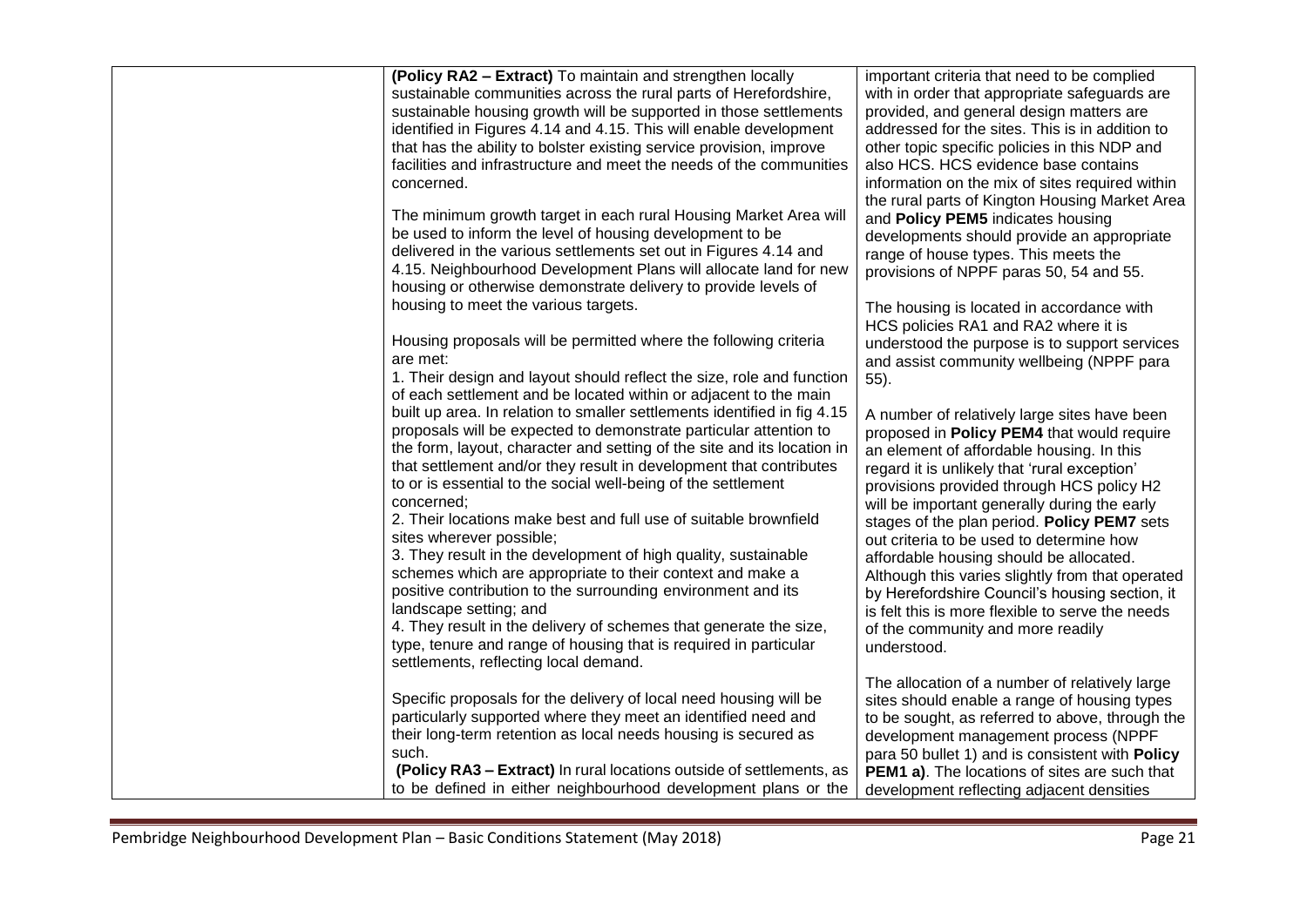| Rural Areas Sites Allocations DPD, residential development will be<br>limited to proposals which satisfy one or more of the following<br>criteria:<br>1. meets an agricultural or forestry need or other farm<br>diversification enterprise for a worker to live permanently at or<br>near their place of work and complies with Policy RA4; or<br>2. accompanies and is necessary to the establishment or growth<br>of a rural enterprise, and complies with Policy RA4; or<br>involves the replacement of an existing dwelling (with a lawful<br>3.<br>residential use) that is comparable in size and scale with, and<br>is located in the lawful domestic curtilage, of the existing<br>dwelling; or<br>4. would result in the sustainable re-use of a redundant or<br>disused building(s) where it complies with Policy RA5; and<br>leads to an enhancement of its immediate setting;<br>5. is rural exception housing in accordance with Policy H2; or<br>is of exceptional quality and innovative design satisfying the<br>design criteria set out in Paragraph 55 of the National<br>Planning Policy Framework and achieves sustainable<br>standards of design and construction; or<br>is a site providing for the needs of gypsies or other travellers<br>in accordance with Policy H4.<br>(Policy H1 - Extract) All new open market housing proposals on<br>sites of more than 10 dwellings which have a maximum combined<br>gross floor space of more than 1000sqm will be expected to<br>contribute towards meeting affordable housing needs. | would also suggest a variety of dwelling types<br>will result. The approach to seeking a variety<br>of housing types is important in order to<br>support local facilities, especially the primary<br>school within Pembridge.<br>Policies PEM6 and PEM20 require housing<br>development to reflect the existing scale and<br>density of existing properties in its vicinity and<br>other design matters. It is considered this<br>addresses the density issue in the most<br>appropriate way (NPPF para 47, bullet 5). This<br>also fits in with the overall strategy for housing<br>set out in Policy PEM1 a). HCS policy SS2<br>recognises that lower densities may be<br>appropriate in sensitive areas. The criteria in<br>this policy should also be sufficient to cover<br>appropriately the issue of development within<br>rear gardens (NPPF para 53) by requiring<br>sufficient space to provide a functioning<br>garden to allow residents to enjoy their use<br>with appropriate privacy. The relatively low<br>housing density is below the minimum target<br>level set in HCS policy SS2 because of the<br>sensitive location.<br>It is considered these policies and others<br>elsewhere in this NDP are consistent with<br>Government or HCS provisions relating to |
|-----------------------------------------------------------------------------------------------------------------------------------------------------------------------------------------------------------------------------------------------------------------------------------------------------------------------------------------------------------------------------------------------------------------------------------------------------------------------------------------------------------------------------------------------------------------------------------------------------------------------------------------------------------------------------------------------------------------------------------------------------------------------------------------------------------------------------------------------------------------------------------------------------------------------------------------------------------------------------------------------------------------------------------------------------------------------------------------------------------------------------------------------------------------------------------------------------------------------------------------------------------------------------------------------------------------------------------------------------------------------------------------------------------------------------------------------------------------------------------------------------------------------------------------------------------|------------------------------------------------------------------------------------------------------------------------------------------------------------------------------------------------------------------------------------------------------------------------------------------------------------------------------------------------------------------------------------------------------------------------------------------------------------------------------------------------------------------------------------------------------------------------------------------------------------------------------------------------------------------------------------------------------------------------------------------------------------------------------------------------------------------------------------------------------------------------------------------------------------------------------------------------------------------------------------------------------------------------------------------------------------------------------------------------------------------------------------------------------------------------------------------------------------------------------------------------------------------------------------|
|                                                                                                                                                                                                                                                                                                                                                                                                                                                                                                                                                                                                                                                                                                                                                                                                                                                                                                                                                                                                                                                                                                                                                                                                                                                                                                                                                                                                                                                                                                                                                           |                                                                                                                                                                                                                                                                                                                                                                                                                                                                                                                                                                                                                                                                                                                                                                                                                                                                                                                                                                                                                                                                                                                                                                                                                                                                                    |
| The amount and mix of affordable housing including those on<br>strategic housing sites will vary depending on evidence of housing<br>need as identified through the latest housing market assessment,<br>and an assessment of the viability of the development. The<br>following indicative targets have been established based on<br>evidence of need and viability in the county's housing market and<br>housing value areas:<br>1. a target of 35% affordable housing provision on sites in the<br>Hereford, Hereford Northern and Southern Hinterlands, and<br>Kington and West Herefordshire housing value areas;                                                                                                                                                                                                                                                                                                                                                                                                                                                                                                                                                                                                                                                                                                                                                                                                                                                                                                                                    | supporting the sustainable provision of both<br>market and affordable housing to meet local<br>and wider needs while protecting<br>environmental and social considerations of<br>acknowledged importance.                                                                                                                                                                                                                                                                                                                                                                                                                                                                                                                                                                                                                                                                                                                                                                                                                                                                                                                                                                                                                                                                          |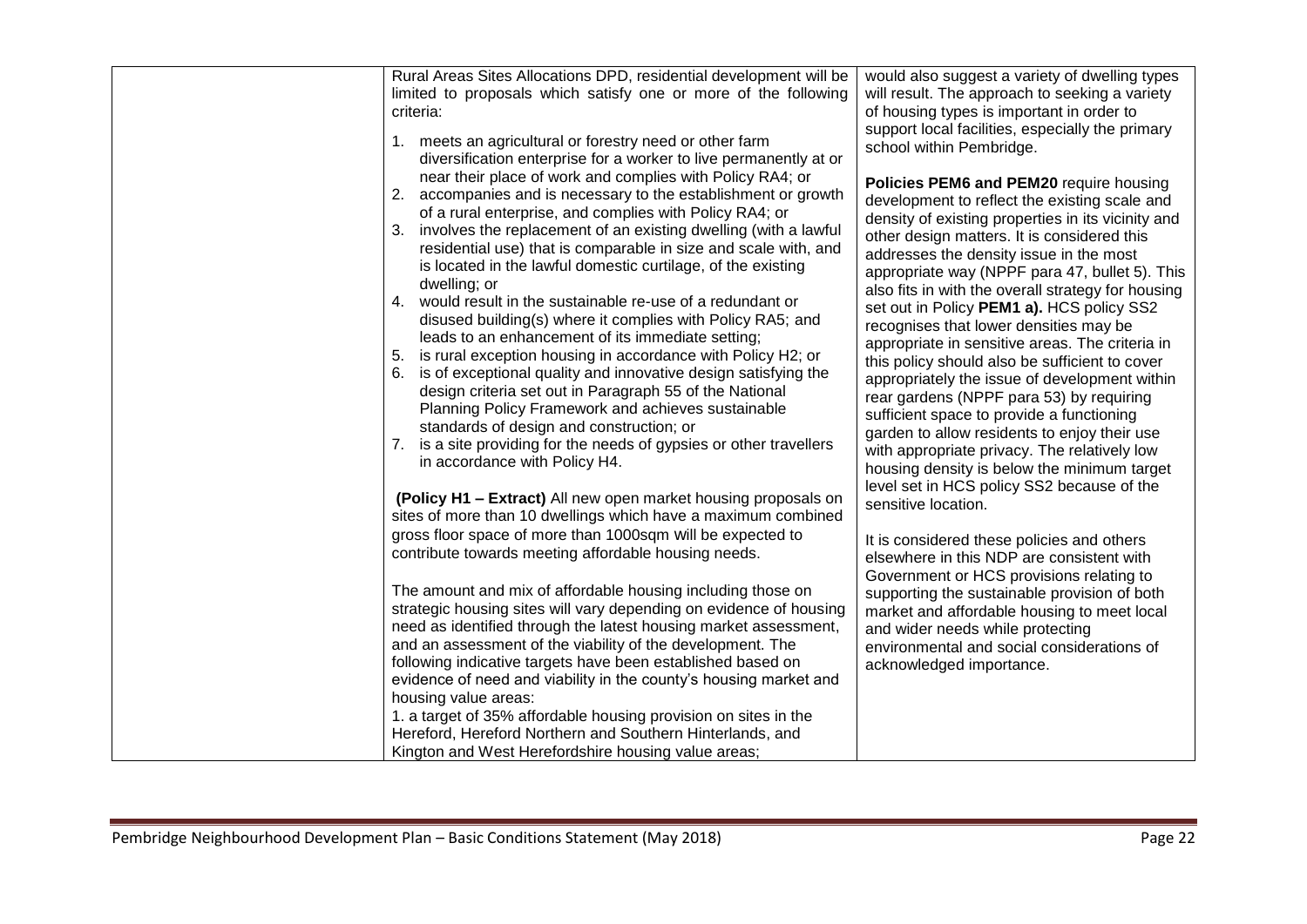| 2. a target of 40% affordable housing provision on sites in the<br>Ledbury, Ross and Rural Hinterlands; and Northern Rural housing<br>value areas (which includes Bromyard);<br>3. a target of 25% affordable housing provision on sites in the<br>Leominster housing value area.<br>Any affordable housing provided under the terms of this policy will<br>be expected to be available in perpetuity for those in local housing<br>need.                                                                                                                                                                                                                                                                                                      |  |
|------------------------------------------------------------------------------------------------------------------------------------------------------------------------------------------------------------------------------------------------------------------------------------------------------------------------------------------------------------------------------------------------------------------------------------------------------------------------------------------------------------------------------------------------------------------------------------------------------------------------------------------------------------------------------------------------------------------------------------------------|--|
| (Policy H2 - Extract) Proposals for affordable housing schemes<br>in rural areas may be permitted on land which would not normally<br>be released for housing where:                                                                                                                                                                                                                                                                                                                                                                                                                                                                                                                                                                           |  |
| 1. the proposal could assist in meeting a proven local need; and<br>2. the housing provided is made available to, and retained in<br>perpetuity for local people in need of affordable housing; and<br>3. the site respects the characteristics of its surroundings,<br>demonstrates good design and offers reasonable access to a<br>range of services and facilities normally in a settlement.<br>In order to enable the delivery some market housing may be<br>permitted as part of the development to subsidise a significant<br>proportion of affordable housing provision. However, evidence<br>will be required to demonstrate that the proposed scale of<br>market housing is that required for the delivery of affordable<br>housing. |  |
| (Policy RA5 - Extract)                                                                                                                                                                                                                                                                                                                                                                                                                                                                                                                                                                                                                                                                                                                         |  |
| The sustainable re-use of individual and groups of redundant or<br>disused buildings, including farmsteads in rural areas, which will<br>make a positive contribution to rural businesses and enterprise<br>and support the local economy (including live work units) or which<br>otherwise contributes to or is essential to the social well-being of<br>the countryside, will be permitted where:<br>1. design proposals respect the character and significance of any<br>redundant or disused building and demonstrate that it represents<br>the most viable option for the long term conservation and                                                                                                                                      |  |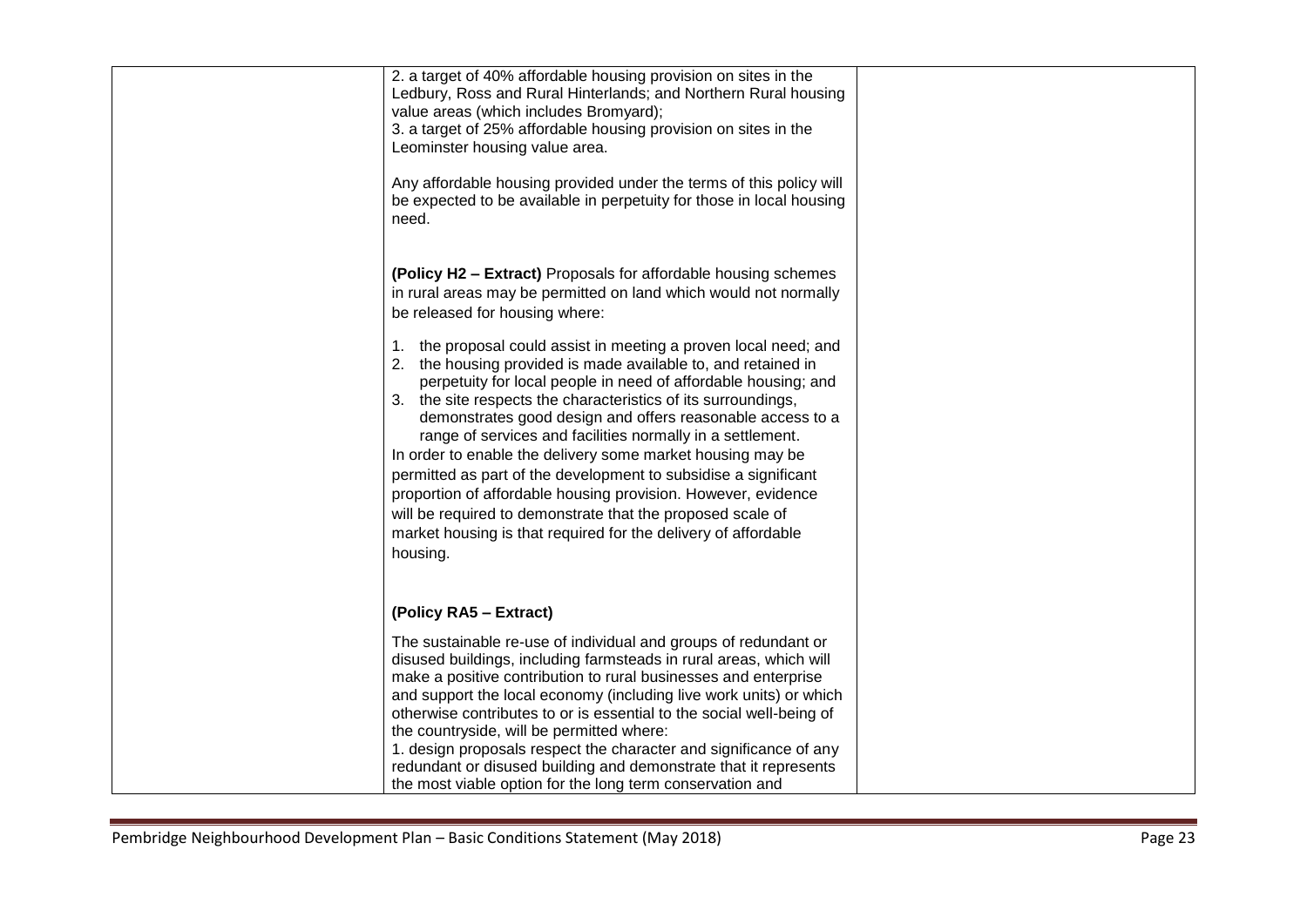| enhancement of any heritage asset affected, together with its<br>setting;<br>2. design proposals make adequate provision for protected and<br>priority species and associated habitats;<br>3. the proposal is compatible with neighbouring uses, including<br>any continued agricultural operations and does not cause undue<br>environmental impacts and;<br>4. the buildings are of permanent and substantial construction<br>capable of conversion without major or complete reconstruction;<br>and<br>5. the building is capable of accommodating the proposed new<br>use without the need for substantial alteration or extension,<br>ancillary buildings, areas of hard standing or development which<br>individually or taken together would adversely affect the character<br>or appearance of the building or have a detrimental impact on its<br>surroundings and landscape setting.<br>Any planning permissions granted pursuant to this policy will be<br>subject to a condition removing permitted development rights for<br>future alterations, extensions and other developments.<br>(Policy H3 - Extract) Residential developments should provide<br>a range and mix of housing units which can contribute to the<br>creation of balanced and inclusive communities. In particular, on<br>sites of more than 50 dwellings, developers will be expected to:<br>1. provide a range of house types and sizes to meet the needs of<br>all households, including younger single people;<br>2. provide housing capable of being adapted for people in the<br>community with additional needs; and<br>3. provide housing capable of meeting the specific needs of<br>the elderly population by: -providing specialist<br>accommodation for older people in suitable locations; -<br>ensuring that non-specialist new housing is built to take<br>account of the changing needs of an ageing population; -<br>ensuring that developments contain a range of house types,<br>including where appropriate, bungalow accommodation.<br>The latest Local Housing Market Assessment will provide<br>evidence of the need for an appropriate mix and range of housing<br>types and sizes |  |
|--------------------------------------------------------------------------------------------------------------------------------------------------------------------------------------------------------------------------------------------------------------------------------------------------------------------------------------------------------------------------------------------------------------------------------------------------------------------------------------------------------------------------------------------------------------------------------------------------------------------------------------------------------------------------------------------------------------------------------------------------------------------------------------------------------------------------------------------------------------------------------------------------------------------------------------------------------------------------------------------------------------------------------------------------------------------------------------------------------------------------------------------------------------------------------------------------------------------------------------------------------------------------------------------------------------------------------------------------------------------------------------------------------------------------------------------------------------------------------------------------------------------------------------------------------------------------------------------------------------------------------------------------------------------------------------------------------------------------------------------------------------------------------------------------------------------------------------------------------------------------------------------------------------------------------------------------------------------------------------------------------------------------------------------------------------------------------------------------------------------------------------------------------------------------------------------|--|
|                                                                                                                                                                                                                                                                                                                                                                                                                                                                                                                                                                                                                                                                                                                                                                                                                                                                                                                                                                                                                                                                                                                                                                                                                                                                                                                                                                                                                                                                                                                                                                                                                                                                                                                                                                                                                                                                                                                                                                                                                                                                                                                                                                                            |  |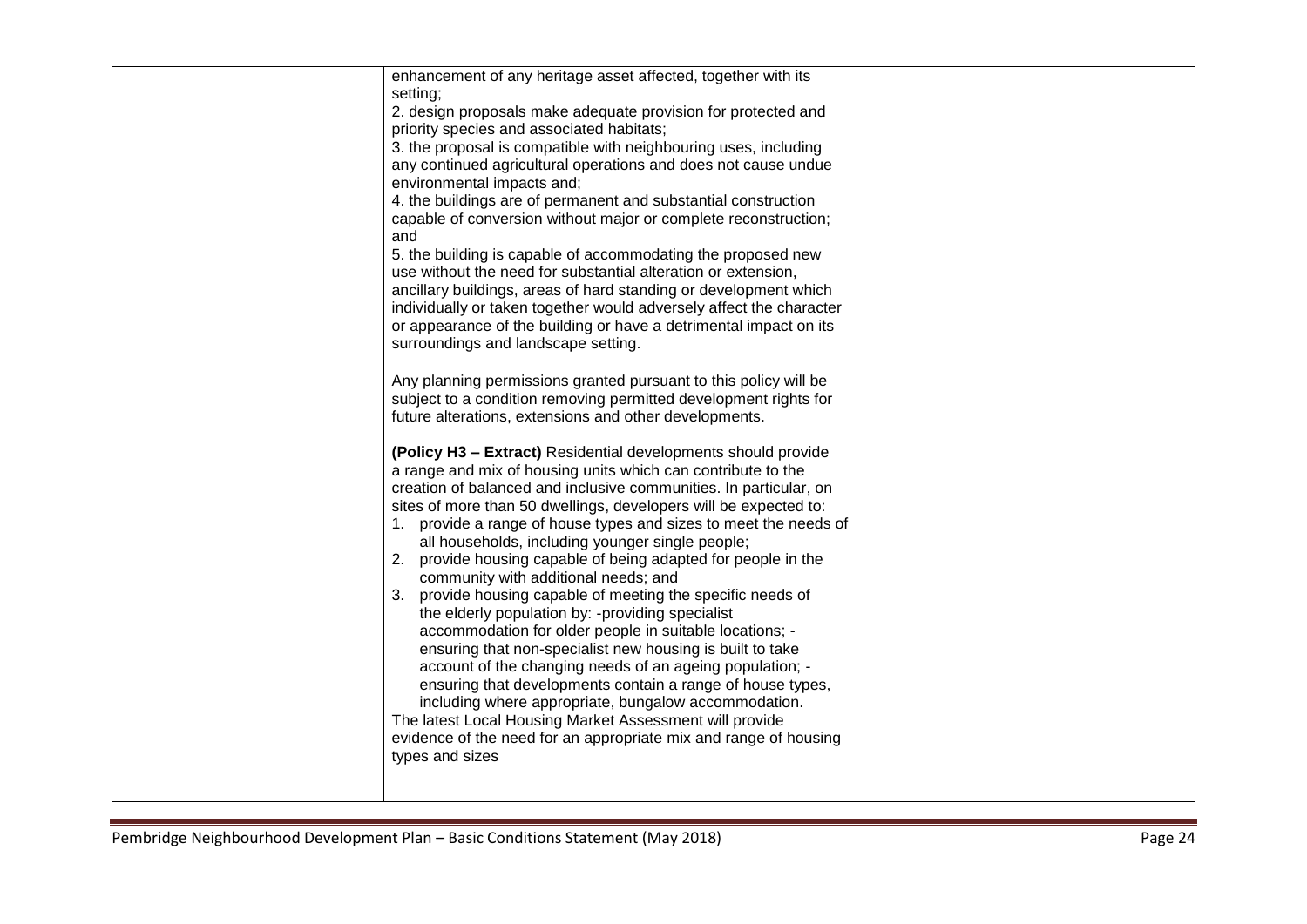| <b>Promoting healthy communities</b>                                                                                                                              |                                                                                                                                                                                                                                                                                                                                      |                                                                                                                                                                                                                                         |
|-------------------------------------------------------------------------------------------------------------------------------------------------------------------|--------------------------------------------------------------------------------------------------------------------------------------------------------------------------------------------------------------------------------------------------------------------------------------------------------------------------------------|-----------------------------------------------------------------------------------------------------------------------------------------------------------------------------------------------------------------------------------------|
| Promote mixed-use developments,<br>strong neighbourhood centres and<br>active street frontages (NPPF para<br>69, bullet 1).<br>Promote safe and accessible        | (Policy SD1 - Extract) Development proposals should create<br>safe, sustainable, well integrated environments for all members of<br>the community. In conjunction with this, all development proposals<br>should incorporate the following requirements (among others):<br>• safeguard residential amenity for existing and proposed | The rural location of the Parish and its small<br>population is such that many of the planning<br>provisions in the NPPF relating to promoting<br>healthy communities are not relevant.<br>Nevertheless, supporting a healthy community |
| environments to avoid fear of crime<br>and promote cohesion (NPPF                                                                                                 | residents;<br>• create safe and accessible environments that minimise                                                                                                                                                                                                                                                                | is seen as a priority for sustainable<br>development, as expressed in Policy PEM1c).                                                                                                                                                    |
| paragraph 69, bullet 2).<br>Promote safe and accessible<br>developments with clear legible<br>pedestrian routes, high quality public                              | opportunities for crime and anti-social behaviour by incorporating<br>Secured by Design principles, and consider the incorporation of<br>fire safety measures, particularly the location of establishments<br>where hazardous substances are present;                                                                                | There are a limited number of public rights of<br>way into and out of the village and a number<br>of footpaths serving most areas within the<br>village, including along the A44.                                                       |
| spaces to encourage active and<br>continual use of public areas (NPPF<br>para 69, bullet 3).                                                                      | (Policy SC1 - Extract) Development proposals which protect,<br>retain or enhance existing social and community infrastructure or<br>ensure that new facilities are available as locally as possible will                                                                                                                             | Promoting healthy communities in terms of<br>safe environments includes ensuring the<br>effects on residential and local amenity are not<br>affected by pollution and the effects of traffic.                                           |
| Plan positively for the provision and<br>use of shared space, community<br>facilities (e.g. meeting places, public<br>houses) and other local services            | be supported where in or close to settlements, have considered<br>the potential for co-location of facilities and where possible be<br>safely accessible by foot, by cycle and public transport.                                                                                                                                     | Policy PEM11, in particular, identifies such<br>concerns that need to be addressed.<br>It is hoped that the level of community facility                                                                                                 |
| (NPPF para 70, bullet 1).<br>Guard against unnecessary loss of<br>valued facilities and service,                                                                  | New development that creates a need for additional social and<br>community facilities - that cannot be met through existing social<br>facilities - will be expected to meet the additional requirements<br>through new, or extension of existing, provision or by developer                                                          | provision can be retained. Should the need for<br>further community facilities arise then these<br>would be enabled through Policies PEM15<br>and PEM17, with appropriate amenity                                                       |
| enabling them to develop and<br>modernise in sustainable ways                                                                                                     | contributions which meet the relevant tests of paragraph 204 of<br>the NPPF.                                                                                                                                                                                                                                                         | safeguards.                                                                                                                                                                                                                             |
| (NPPF para 70, bullets 2 & 3)<br>Integrate location of housing,<br>economic uses and community<br>facilities and services (NPPF para                              | Existing facilities will be retained, unless it can be demonstrated<br>that an appropriate alternative is available or can be provided or it<br>can be shown that the facility is no longer required, viable or no                                                                                                                   | Policy PEM16 protects a number of Local<br>Green Spaces that are considered important<br>and special to the community as a whole<br>(NPPF paras 76-78; HCS policy OS2).                                                                 |
| 70, bullet 4).                                                                                                                                                    | longer fit for purpose; and where appropriate, it has been vacant<br>and marketed for community use without success. Viable                                                                                                                                                                                                          | Any need for onsite open space and play<br>areas within the proposed housing sites will be                                                                                                                                              |
| Work with those involved with<br>schools to Identify and resolve key<br>issues to enable them to be created,<br>expanded and altered (NPPF para<br>72, bullet 2). | alternative facilities must be equivalent to those they replace, in<br>terms of size, quality and accessibility.                                                                                                                                                                                                                     | determined through the development<br>management process utilising HCS policies<br>OS1 and OS2.                                                                                                                                         |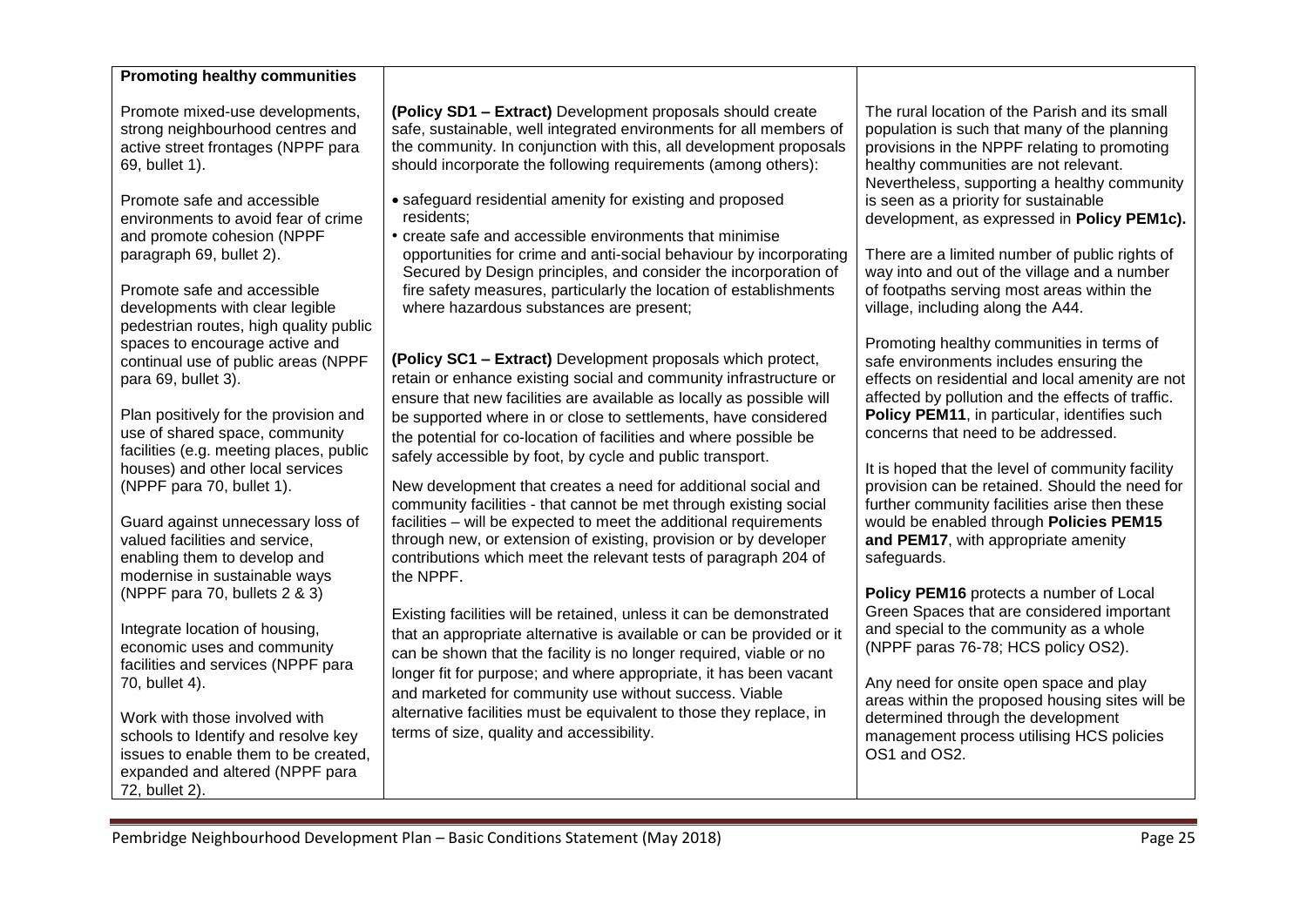| Protect and provide opportunities for<br>new open space, sports and<br>recreational facilities and land based<br>on robust and up-to-date<br>assessments (NPPF paras 73 & 74).                  | The provision or improvement of higher education facilities and<br>the continuing enhancement of existing or provision of new,<br>training and skills facilities will be actively promoted.                                                                                                                                                                                                                                                                                                                                                                                                                                                                                                                                                                                                                                                                                                                                                                                                                                                                                                                                                                                                                                                                                                                                                                                                                                                                                                                                 | No proposals are advanced that would result<br>in the loss of any open space.<br>The provision of HCS policy SD1 in relation to<br>creating safe environments, addressing crime<br>prevention and community safety are not                                                                                                                                                                                                                                                                                 |
|-------------------------------------------------------------------------------------------------------------------------------------------------------------------------------------------------|-----------------------------------------------------------------------------------------------------------------------------------------------------------------------------------------------------------------------------------------------------------------------------------------------------------------------------------------------------------------------------------------------------------------------------------------------------------------------------------------------------------------------------------------------------------------------------------------------------------------------------------------------------------------------------------------------------------------------------------------------------------------------------------------------------------------------------------------------------------------------------------------------------------------------------------------------------------------------------------------------------------------------------------------------------------------------------------------------------------------------------------------------------------------------------------------------------------------------------------------------------------------------------------------------------------------------------------------------------------------------------------------------------------------------------------------------------------------------------------------------------------------------------|------------------------------------------------------------------------------------------------------------------------------------------------------------------------------------------------------------------------------------------------------------------------------------------------------------------------------------------------------------------------------------------------------------------------------------------------------------------------------------------------------------|
| Protect and enhance public rights of<br>way and access (NPPF para 76).<br>Identify and provide special<br>protection for green areas by<br>designating Local Green Space<br>(NPPF paras 76-78). | (Policy OS2 – Extract) In order to meet the needs of the<br>community, provision for open space, sports and recreation<br>facilities will be sought, where appropriate, taking into account the<br>following principles:<br>1. any new development must be in accordance with all<br>applicable set standards of quantity, quality and accessibility;<br>and<br>2.<br>provision of open space, sports and recreation facilities should<br>be located on-site unless an off-site or partial off-site<br>contribution would result in an equally beneficial enhancement<br>to an existing open space, sports and/or recreation facility<br>which are of benefit to the local community.<br>(Policy OS3 - Extract) In determining proposals which result in<br>the loss of an open space, sports or recreation facility, the<br>following principles will be taken into account:<br>1. clear evidence that the resource is surplus to the applicable<br>quantitative standard;<br>2. the loss of the resource results in an equally beneficial<br>replacement or enhanced existing facility for the local<br>community;<br>3. the loss of the resource is for the purpose of providing an<br>ancillary development which improves the functioning,<br>usability or viability of the resource, e.g. changing rooms,<br>toilets, grandstand accommodation, and function uses;<br>4. the loss of the resource will not result in the fragmentation or<br>isolation of a site which is part of a green infrastructure<br>corridor. | duplicated in this NDP and will be a matter left<br>to be considered through that HCS policy<br>(NPPF para 69).<br>Proposals that would enable improvements to<br>existing, or the creation of new public rights of<br>way, would be supported through Policy<br>PEM26 (NPPF para 76).<br>None of the policies referred to in this section<br>are considered inconsistent with Government<br>or HCS provisions relating to community<br>facilities, services and related health and<br>wellbeing measures. |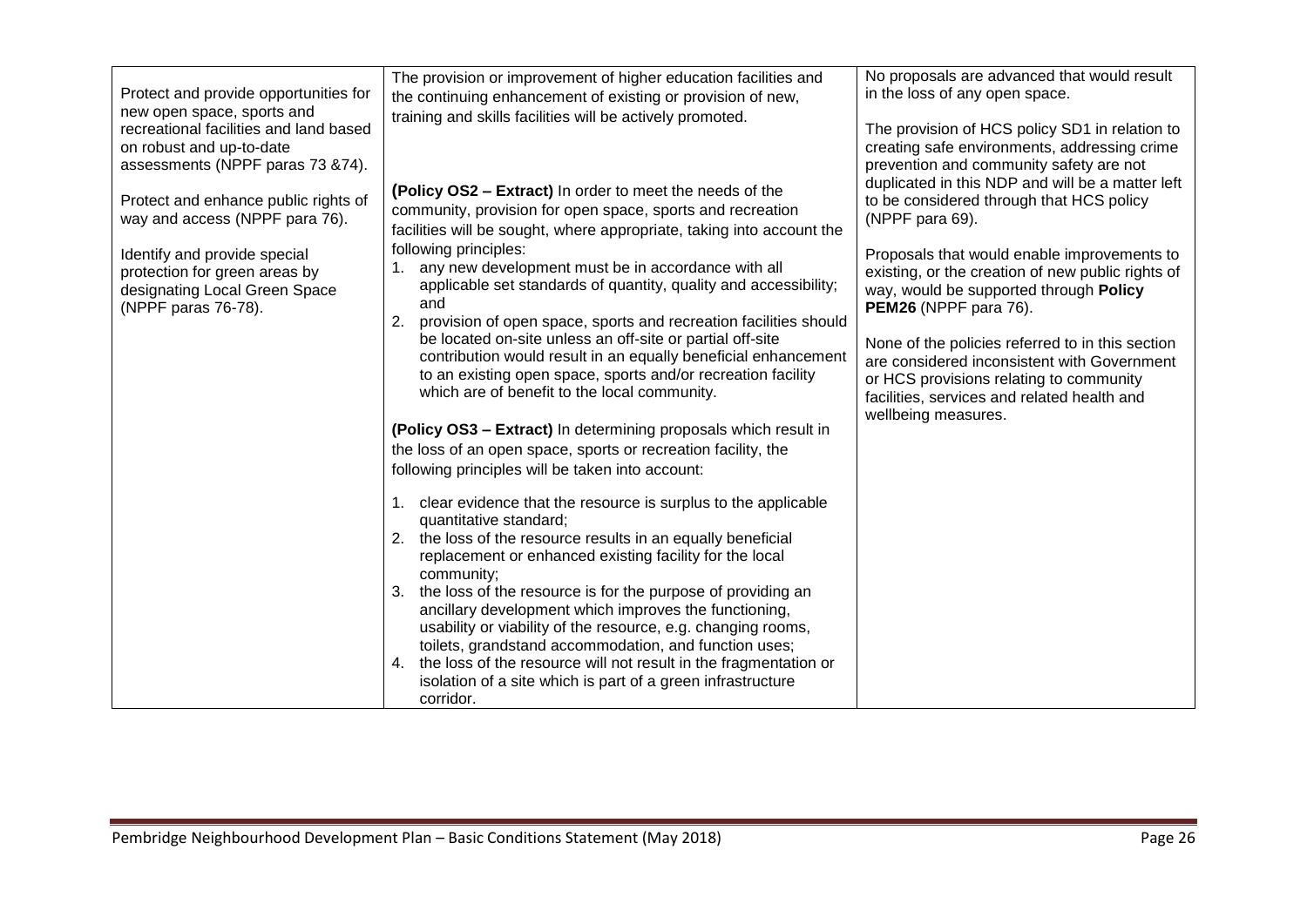## **Achieving Sustainable Development – Environmental Role**

**Contributing to protecting and enhancing our natural, built and historic environment; and as part of this helping to improve biodiversity, use natural resources prudently, minimise waste and pollution, and mitigate and adapt to climate change including moving to a low carbon economy.**

#### **Requiring good design**

Plan positively for the achievement of high quality design based on robust and comprehensive objectives for the future of the area and defined characteristics (NPPF para 57).

Development should function well and add to the overall quality of the area over its lifetime (NPPF para 58, bullet 1).

Establish a strong sense of place, using streetscape and buildings to create attractive and comfortable places to live, work and visit (NPPF para 58, bullet 2).

Optimise potential of site to accommodate development, sustaining a mix of uses and including green and open space, local facilities and transport networks (NPPF para 58, bullet 3).

Reflect the identity of local surroundings and materials contributing to local distinctiveness but without discouraging innovation and originality (NPPF para 58, bullet 4).

Create safe and accessible environments, maintaining

**(Policy SD1 – Extract)** Development proposals should create safe, sustainable, well integrated environments for all members of the community. In conjunction with this, all development proposals should incorporate the following requirements (among others):

• new buildings should be designed to maintain local distinctiveness through incorporating local architectural detailing and materials and respecting scale, height, proportions and massing of surrounding development. while making a positive contribution to the architectural diversity and character of the area including, where appropriate, through innovative design;

safeguard residential amenity for existing and proposed residents;

ensure that distinctive features of existing buildings and their setting are safeguarded and where appropriate, restored.

The NDP requires development to be designed to a high standard and to reflect the quality and character of the settlement which falls within a designated a Conservation Area.

**Policies PEM6, PEM20 and PEM23** contain elements that complement HCS policy SD1 and set out the need to address design issues, including those related to sustainability, in an integrated way through considering those features important to the design of individual buildings, those appropriate at the site level and the contribution to the wider community. It does not seek to replicate HCS policy SD1 but is consistent with it. These policies also seek to ensure that new development respects the scale, density and massing which forms the character within the village. New development also needs to integrate well into the natural and historic environment with **policies PEM18 and PEM19** add to **Policies PEM6 and PEM20** reflecting the Local Distinctiveness policies in HC, and the provisions of NPPF para 61.

The safeguarding of residential amenity is essential (NPPF para 58; HCS policy SD1) and criteria to achieve this are included in **Policies PEM6, PEM8, PEM9, PEM11**, **PEM13, PEM14 and PEM15.** In these regards it is recognised that protection of amenity is not just one of addressing privacy and spacing between buildings but can arise from pollution, the level of traffic generation in a location and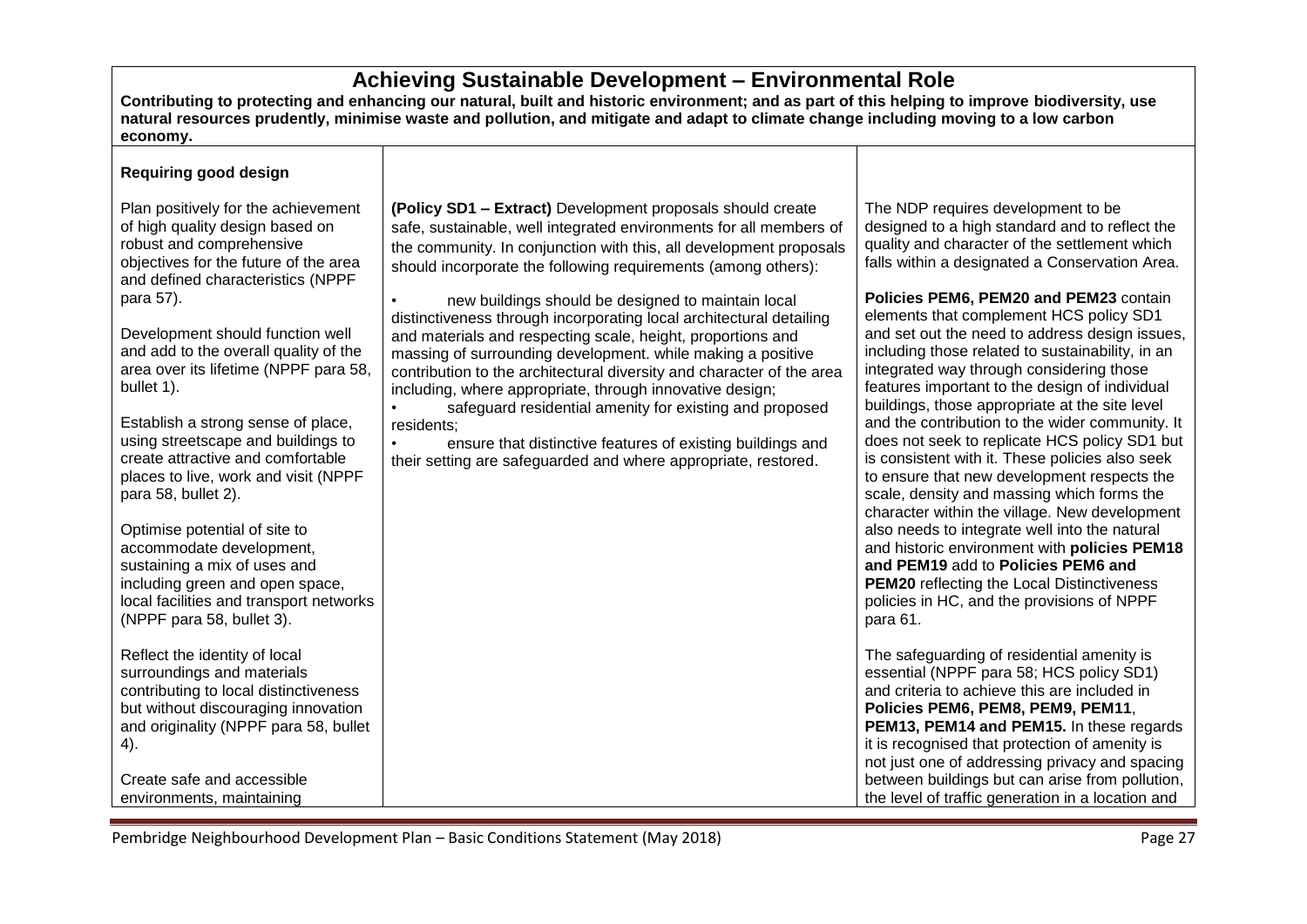| community cohesion (NPPF para 58,<br>bullet 5).                                                                                       | the juxtaposition of dwellings to the travelling<br>vehicles.                                                                                                                                                     |
|---------------------------------------------------------------------------------------------------------------------------------------|-------------------------------------------------------------------------------------------------------------------------------------------------------------------------------------------------------------------|
| Be visually attractive with good<br>architecture and appropriate<br>landscaping (NPPF para 58, bullet<br>6).                          | Various supporting paragraphs in Section<br>5 identify important design considerations that<br>should be addressed for sites either allocated<br>for housing or identified as potential windfall<br>developments. |
| Consider using design codes to<br>deliver high quality outcomes (NPPF<br>para 59).                                                    | Design Policy PEM6 is also relevant should<br>proposals be brought forward for development<br>in rear gardens, covering not only the need to                                                                      |
| Seek to promote and reinforce local<br>distinctiveness (NPPF para 60).                                                                | protect amenity and other environmental<br>factors such as density, but also to ensure<br>sufficient space is available to form a                                                                                 |
| Address the connection between<br>people and places and the<br>integration of new development into<br>the natural, built and historic | functional garden. This is especially necessary<br>given the absence of children's play areas<br>within residential areas.                                                                                        |
| environment (NPPF para 61).<br>Require developers to work closely                                                                     | A design code would be difficult to apply for<br>the types of development sought within the<br>village and the guidance given in Policy                                                                           |
| with those affected by proposals to<br>evolve design and take into account<br>the views of the community (NPPF                        | PEM20, is considered a useful alternative way<br>to proceed. (NPPF para 59).                                                                                                                                      |
| para 66).<br>Consider the need for policies to<br>resist inappropriate development in                                                 | Important areas are designated as Local<br>Green Space and protected through Policy<br><b>PEM16.</b>                                                                                                              |
| residential gardens (NPPF para 53).                                                                                                   | Pembridge Parish Council is aware of<br>Herefordshire Council's Statement of<br>Community Involvement and will use this to<br>ensure those affected are involved in the<br>design process (NPPF para 66).         |
|                                                                                                                                       |                                                                                                                                                                                                                   |
|                                                                                                                                       |                                                                                                                                                                                                                   |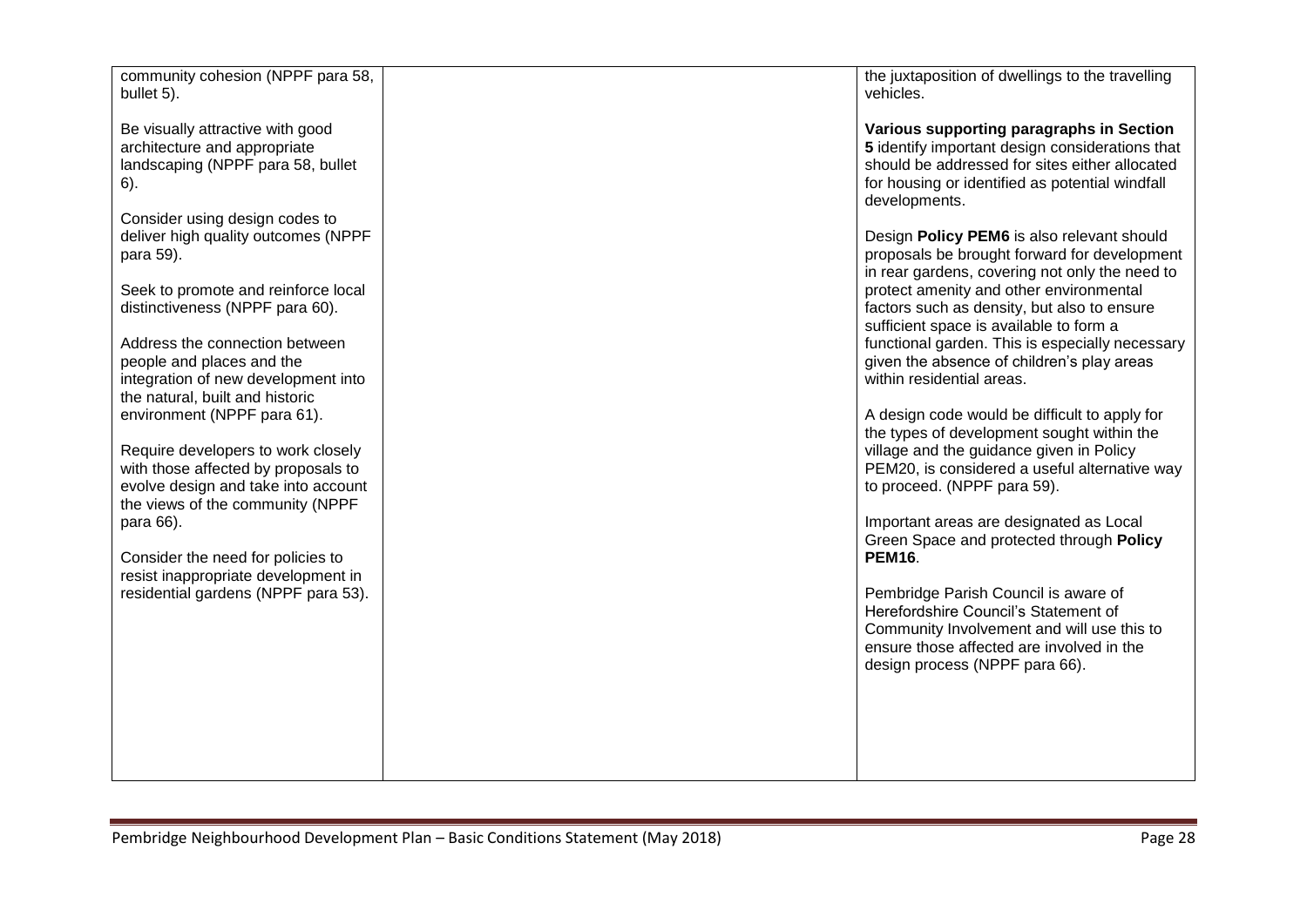| <b>Conserving and enhancing the</b><br>natural environment                                                                                                                                                                                                                                                                                                                                                                                                                                                                                                                                                                                                                                                      |                                                                                                                                                                                                                                                                                                                                                                                                                                                                                                                                                                                                                                                                                                                                                                                                                                                                                                                                                                                                                                                                                                                                                                                                                                                                                                                              |                                                                                                                                                                                                                                                                                                                                                                                                                                                                                                                                                                                                                                                                                                                                                                                                                                                                                                                                                                                                                                                                                     |
|-----------------------------------------------------------------------------------------------------------------------------------------------------------------------------------------------------------------------------------------------------------------------------------------------------------------------------------------------------------------------------------------------------------------------------------------------------------------------------------------------------------------------------------------------------------------------------------------------------------------------------------------------------------------------------------------------------------------|------------------------------------------------------------------------------------------------------------------------------------------------------------------------------------------------------------------------------------------------------------------------------------------------------------------------------------------------------------------------------------------------------------------------------------------------------------------------------------------------------------------------------------------------------------------------------------------------------------------------------------------------------------------------------------------------------------------------------------------------------------------------------------------------------------------------------------------------------------------------------------------------------------------------------------------------------------------------------------------------------------------------------------------------------------------------------------------------------------------------------------------------------------------------------------------------------------------------------------------------------------------------------------------------------------------------------|-------------------------------------------------------------------------------------------------------------------------------------------------------------------------------------------------------------------------------------------------------------------------------------------------------------------------------------------------------------------------------------------------------------------------------------------------------------------------------------------------------------------------------------------------------------------------------------------------------------------------------------------------------------------------------------------------------------------------------------------------------------------------------------------------------------------------------------------------------------------------------------------------------------------------------------------------------------------------------------------------------------------------------------------------------------------------------------|
|                                                                                                                                                                                                                                                                                                                                                                                                                                                                                                                                                                                                                                                                                                                 |                                                                                                                                                                                                                                                                                                                                                                                                                                                                                                                                                                                                                                                                                                                                                                                                                                                                                                                                                                                                                                                                                                                                                                                                                                                                                                                              |                                                                                                                                                                                                                                                                                                                                                                                                                                                                                                                                                                                                                                                                                                                                                                                                                                                                                                                                                                                                                                                                                     |
| Landscape                                                                                                                                                                                                                                                                                                                                                                                                                                                                                                                                                                                                                                                                                                       |                                                                                                                                                                                                                                                                                                                                                                                                                                                                                                                                                                                                                                                                                                                                                                                                                                                                                                                                                                                                                                                                                                                                                                                                                                                                                                                              |                                                                                                                                                                                                                                                                                                                                                                                                                                                                                                                                                                                                                                                                                                                                                                                                                                                                                                                                                                                                                                                                                     |
| Take account of the different roles<br>and character of different areas,<br>recognising the intrinsic character<br>and beauty of the countryside<br>(NPPF para 17, bullet 5).<br>Protect and enhance valued<br>landscapes, geological conservation<br>interests and soils (NPPF para 109,<br>bullet 1).<br>Set criteria-based policies against<br>which proposals for any<br>development in landscape areas will<br>be judged (NPPF para 113).<br>Give great weight to conserving<br>landscape and scenic beauty in<br>National Parks and Areas of<br><b>Outstanding Natural Beauty (NPPF</b><br>para 115). Major development needs<br>to be in the public interest - cannot<br>be met outside (NPPF para 116). | (Policy SS6 - Extract) Development proposals should conserve<br>and enhance those environmental assets that contribute towards<br>the county's distinctiveness, in particular its settlement pattern,<br>landscape, and especially those with specific environmental<br>designations. In addition, proposals should maintain and improve<br>the effectiveness of those ecosystems essential to the health and<br>wellbeing of the county's residents and its economy. Development<br>proposals should be shaped through an integrated approach to<br>planning the following environmental components from the outset,<br>and based upon sufficient information to determine the effect upon<br>each where they are relevant (among others):<br>landscape, townscape and local distinctiveness,<br>especially in Areas of Outstanding Natural Beauty;<br>The management plans and conservation objectives of the<br>county's international and nationally important features and areas<br>will be material to the determination of future development<br>proposals. Furthermore, assessments of local features, areas and<br>sites, defining local distinctiveness in other development plan<br>documents, neighbourhood development plans and<br>supplementary planning documents should inform decisions upon<br>proposals. | The NDP supports policies to protect the rural<br>landscape set out in Herefordshire Local Plan<br>Core Strategy. Protecting the landscape and<br>its natural features is recognised as essential<br>for sustainable development and part of the<br>overall strategy set out in Policy PEM1 d).<br>Policy PEM18 seeks to preserve those<br>elements contributing to the character and<br>beauty of the countryside, in particular<br>landscape features, views, the setting of<br>Pembridge village and the characteristics of<br>the landscape character type (NPPF para 17<br>bullet 5). This policy, together with Policy<br>PEM1, ensure that protection and<br>enhancement of the elements of the<br>landscape is given a very high priority (NPPF<br>para 109). In addition, Policy PEM6 requires<br>specified landscape features to be retained<br>and enhanced. It also specifically requires<br>integrated and high-quality landscape<br>schemes to be prepared as part of a site's<br>design. Policy PEM11 also includes<br>provisions to protect landscape character and |
|                                                                                                                                                                                                                                                                                                                                                                                                                                                                                                                                                                                                                                                                                                                 |                                                                                                                                                                                                                                                                                                                                                                                                                                                                                                                                                                                                                                                                                                                                                                                                                                                                                                                                                                                                                                                                                                                                                                                                                                                                                                                              | features.                                                                                                                                                                                                                                                                                                                                                                                                                                                                                                                                                                                                                                                                                                                                                                                                                                                                                                                                                                                                                                                                           |
|                                                                                                                                                                                                                                                                                                                                                                                                                                                                                                                                                                                                                                                                                                                 | (Policy LD1 - Extract) Development proposals should:                                                                                                                                                                                                                                                                                                                                                                                                                                                                                                                                                                                                                                                                                                                                                                                                                                                                                                                                                                                                                                                                                                                                                                                                                                                                         |                                                                                                                                                                                                                                                                                                                                                                                                                                                                                                                                                                                                                                                                                                                                                                                                                                                                                                                                                                                                                                                                                     |
|                                                                                                                                                                                                                                                                                                                                                                                                                                                                                                                                                                                                                                                                                                                 | demonstrate that character of the landscape and<br>townscape has positively influenced the design, scale, nature and<br>site selection, protection and enhancement of the setting of<br>settlements and designated areas;                                                                                                                                                                                                                                                                                                                                                                                                                                                                                                                                                                                                                                                                                                                                                                                                                                                                                                                                                                                                                                                                                                    | It is considered that no proposals are<br>advanced that would conflict with policies to<br>protect the landscape, geological conservation<br>and soils.                                                                                                                                                                                                                                                                                                                                                                                                                                                                                                                                                                                                                                                                                                                                                                                                                                                                                                                             |
|                                                                                                                                                                                                                                                                                                                                                                                                                                                                                                                                                                                                                                                                                                                 | conserve and enhance the natural, historic and scenic<br>beauty of important landscapes and features, including Areas of                                                                                                                                                                                                                                                                                                                                                                                                                                                                                                                                                                                                                                                                                                                                                                                                                                                                                                                                                                                                                                                                                                                                                                                                     |                                                                                                                                                                                                                                                                                                                                                                                                                                                                                                                                                                                                                                                                                                                                                                                                                                                                                                                                                                                                                                                                                     |
|                                                                                                                                                                                                                                                                                                                                                                                                                                                                                                                                                                                                                                                                                                                 | Outstanding Natural Beauty, nationally and locally designated<br>parks and gardens and conservation areas; through the protection                                                                                                                                                                                                                                                                                                                                                                                                                                                                                                                                                                                                                                                                                                                                                                                                                                                                                                                                                                                                                                                                                                                                                                                            |                                                                                                                                                                                                                                                                                                                                                                                                                                                                                                                                                                                                                                                                                                                                                                                                                                                                                                                                                                                                                                                                                     |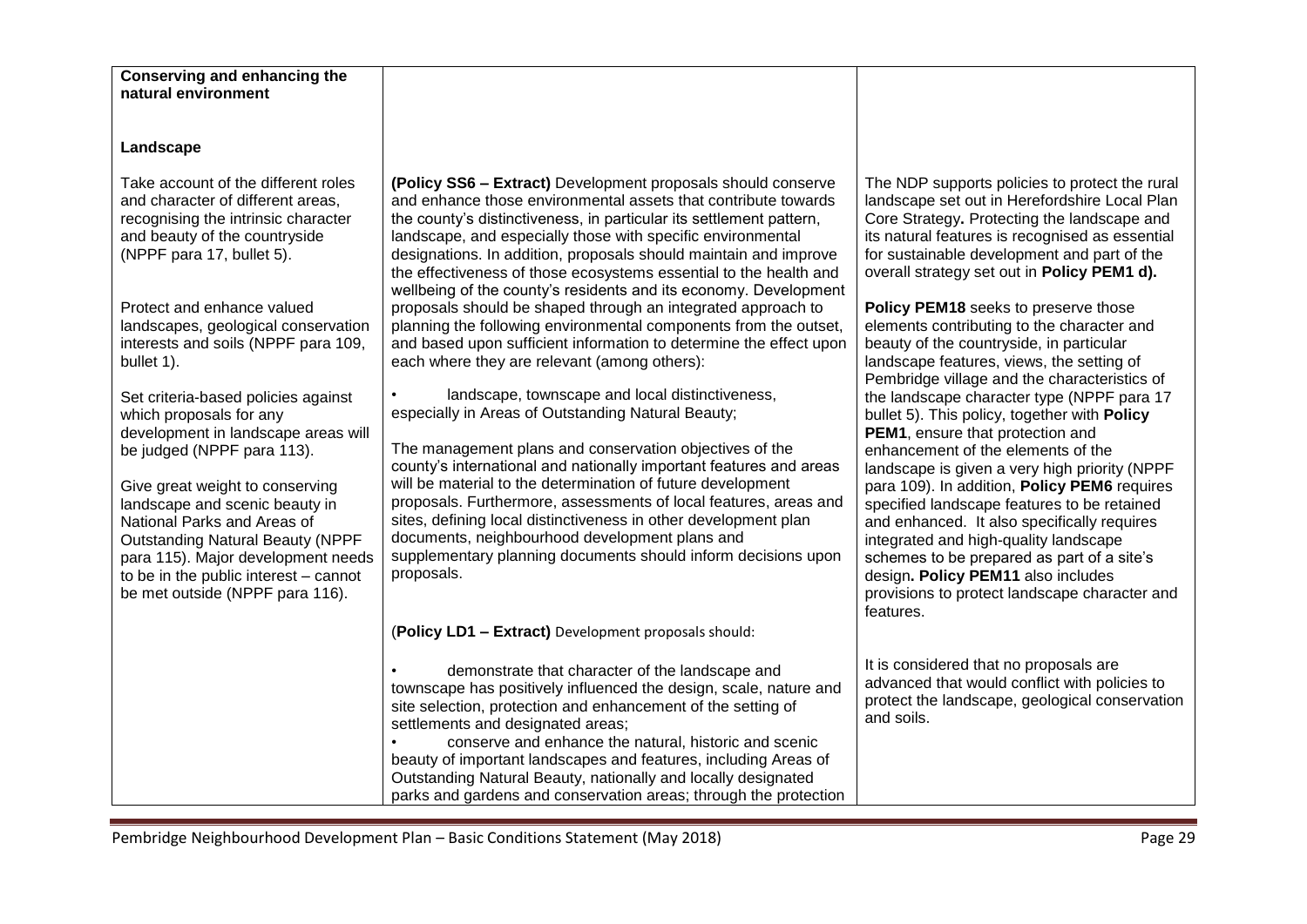|                                                                                                                                                                                                                                                                                                                                                                                                                                                                                                                                                                     | of the area's character and by enabling appropriate uses, design<br>and management;<br>incorporate new landscape schemes and their<br>management to ensure development integrates appropriately into<br>its surroundings; and<br>$\bullet$<br>maintain and extend tree cover where important to<br>amenity, through the retention of important trees, appropriate<br>replacement of trees lost through development and new planting<br>to support green infrastructure.                                                                                                                                                                                                                                                                                                                                                                                                                                                                                                                                                                                                                                                                                                                                                                                                                            |                                                                                                                                                                                                                                                                                                                                                                                                                                                                                                                                                                                                                                                                                                                                                                                                                                                                                                                                                                                                                                                                                                                      |
|---------------------------------------------------------------------------------------------------------------------------------------------------------------------------------------------------------------------------------------------------------------------------------------------------------------------------------------------------------------------------------------------------------------------------------------------------------------------------------------------------------------------------------------------------------------------|----------------------------------------------------------------------------------------------------------------------------------------------------------------------------------------------------------------------------------------------------------------------------------------------------------------------------------------------------------------------------------------------------------------------------------------------------------------------------------------------------------------------------------------------------------------------------------------------------------------------------------------------------------------------------------------------------------------------------------------------------------------------------------------------------------------------------------------------------------------------------------------------------------------------------------------------------------------------------------------------------------------------------------------------------------------------------------------------------------------------------------------------------------------------------------------------------------------------------------------------------------------------------------------------------|----------------------------------------------------------------------------------------------------------------------------------------------------------------------------------------------------------------------------------------------------------------------------------------------------------------------------------------------------------------------------------------------------------------------------------------------------------------------------------------------------------------------------------------------------------------------------------------------------------------------------------------------------------------------------------------------------------------------------------------------------------------------------------------------------------------------------------------------------------------------------------------------------------------------------------------------------------------------------------------------------------------------------------------------------------------------------------------------------------------------|
| <b>Efficient use of land</b>                                                                                                                                                                                                                                                                                                                                                                                                                                                                                                                                        |                                                                                                                                                                                                                                                                                                                                                                                                                                                                                                                                                                                                                                                                                                                                                                                                                                                                                                                                                                                                                                                                                                                                                                                                                                                                                                    |                                                                                                                                                                                                                                                                                                                                                                                                                                                                                                                                                                                                                                                                                                                                                                                                                                                                                                                                                                                                                                                                                                                      |
| Encourage the effective use of land<br>- reuse previously developed land<br>where not of high environmental<br>value (NPPF para 111).<br>Remediate and mitigate despoiled,<br>degraded, derelict, contaminated<br>and unstable land (NPPF para 109,<br>bullet 5).<br>Allocate land with least<br>environmental or amenity value,<br>consistent with other policies (NPPF<br>para 110).<br>Take into account economic and<br>other benefits of best and most<br>versatile agricultural land, using<br>areas of poorer quality land in<br>preference (NPPF para 112). | (Policy SS6 - Extract) Development proposals should conserve<br>and enhance those environmental assets that contribute towards<br>the county's distinctiveness. In addition, proposals should<br>maintain and improve the effectiveness of those ecosystems<br>essential to the health and wellbeing of the county's residents and<br>its economy. Development proposals should be shaped through<br>an integrated approach to planning the following environmental<br>components from the outset, and based upon sufficient<br>information to determine the effect upon each where they are<br>relevant (among others):<br>agricultural and food productivity;<br>$\bullet$<br>physical resources, including minerals, soils, management of<br>waste, the water environment, renewable energy and energy<br>conservation;<br>The management plans and conservation objectives of the<br>county's international and nationally important features and areas<br>will be material to the determination of future development<br>proposals. Furthermore, assessments of local features, areas and<br>sites, defining local distinctiveness in other development plan<br>documents, neighbourhood development plans and<br>supplementary planning documents should inform decisions upon<br>proposals. | All the potentially developable land<br>surrounding the village is classed as grade 2<br>agricultural land (very Good) and<br>consequently was not relevant to determining<br>between sites. There are a small number of<br>potential infill plots within the settlement<br>boundary that came forward through the call<br>for sites although it remains to be seen<br>whether these can meet conditions to enable<br>them to be developed. As such they do not<br>provide the level of certainty required to be<br>considered contributions to the required level<br>of proportional housing growth. No specific<br>proposals for new or expanded sites to serve<br>local businesses are proposed and should<br>proposals come forward for economic<br>development these are most likely to arise<br>through the conversion of rural buildings to<br>workshops, and appropriate extensions of<br>existing employment sites where<br>environmentally acceptable. Policies PEM8,<br>PEM10, PEM11, PEM13 and PEM14 contain<br>environmental safeguards, with a number<br>emphasising the need for these to be in scale |
|                                                                                                                                                                                                                                                                                                                                                                                                                                                                                                                                                                     |                                                                                                                                                                                                                                                                                                                                                                                                                                                                                                                                                                                                                                                                                                                                                                                                                                                                                                                                                                                                                                                                                                                                                                                                                                                                                                    | with the surroundings.<br>No derelict or despoiled land has been<br>identified. There is no indication that land with                                                                                                                                                                                                                                                                                                                                                                                                                                                                                                                                                                                                                                                                                                                                                                                                                                                                                                                                                                                                |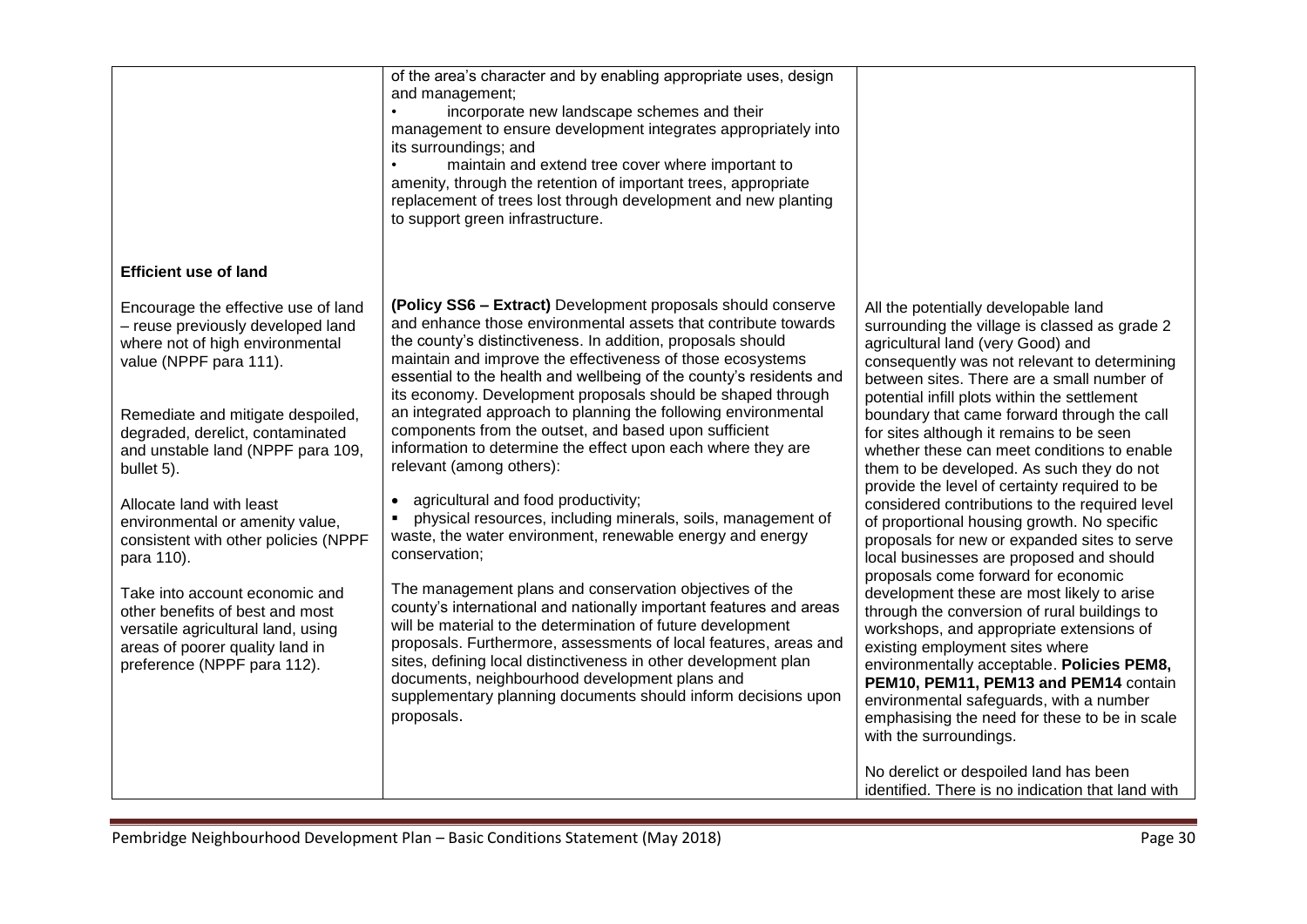|                                                                                                                                                                                                                                                                                                                                                                                                                                                                          | Policy SS7- Extract) Development proposals will be expected to<br>include measures which will mitigate their impact on climate<br>change.<br>At a strategic level, this will include:<br>supporting affordable, local food production, processing<br>$\bullet$<br>and farming to reduce the county's contribution to food<br>miles*;<br>protecting the best agricultural land where possible.<br>$\bullet$                                                                                                                                                                                                                                                                                                                                                                                                                                                                                            | any contamination is being proposed for any<br>use, although a number have been identified<br>as close to former landfill sites that might<br>contain contamination (see para 5.13 with<br>reference to Policy PEM23 which addresses<br>the issue). Agricultural land has the potentially<br>have low levels of pollution from related<br>herbicides and again this would be dealt with<br>through Policy PEM23. In both instances any<br>problems associated with this are likely to be<br>capable of being overcome.<br>It is considered that the NDP does not conflict<br>with any policies seeking the efficient use of<br>land set out in Herefordshire Local Plan Core<br>Strategy.      |
|--------------------------------------------------------------------------------------------------------------------------------------------------------------------------------------------------------------------------------------------------------------------------------------------------------------------------------------------------------------------------------------------------------------------------------------------------------------------------|-------------------------------------------------------------------------------------------------------------------------------------------------------------------------------------------------------------------------------------------------------------------------------------------------------------------------------------------------------------------------------------------------------------------------------------------------------------------------------------------------------------------------------------------------------------------------------------------------------------------------------------------------------------------------------------------------------------------------------------------------------------------------------------------------------------------------------------------------------------------------------------------------------|------------------------------------------------------------------------------------------------------------------------------------------------------------------------------------------------------------------------------------------------------------------------------------------------------------------------------------------------------------------------------------------------------------------------------------------------------------------------------------------------------------------------------------------------------------------------------------------------------------------------------------------------------------------------------------------------|
| <b>Biodiversity</b>                                                                                                                                                                                                                                                                                                                                                                                                                                                      |                                                                                                                                                                                                                                                                                                                                                                                                                                                                                                                                                                                                                                                                                                                                                                                                                                                                                                       |                                                                                                                                                                                                                                                                                                                                                                                                                                                                                                                                                                                                                                                                                                |
| Recognise the wider benefits of<br>ecosystem services (NPPF para<br>109, bullet 2).<br>Minimise impacts on biodiversity<br>providing net gains where possible,<br>especially establishing coherent<br>ecological networks (NPPF para<br>109, bullet 3).<br>Set criteria-based policies against<br>which proposals for any<br>development affecting protected<br>geodiversity and wildlife sites will be<br>judged (NPPF para 113).<br>Distinction should be made between | (Policy SS6 - Extract) Development proposals should conserve<br>and enhance those environmental assets that contribute towards<br>the county's distinctiveness, in particular its biodiversity and<br>especially those with specific environmental designations. In<br>addition, proposals should maintain and improve the effectiveness<br>of those ecosystems essential to the health and wellbeing of the<br>county's residents and its economy. Development proposals<br>should be shaped through an integrated approach to planning the<br>following environmental components from the outset, and based<br>upon sufficient information to determine the effect upon each<br>where they are relevant (among others):<br>biodiversity and geodiversity especially Special Areas of<br>Conservation and Sites of Special Scientific Interest;<br>the network of green infrastructure;<br>$\bullet$ | The NDP supports policies to protect<br>biodiversity set out in Herefordshire Local Plan<br>Core Strategy through Policy PEM18. No site<br>allocations are advanced that would conflict<br>with policies to protect the designated wildlife<br>or geological sites in the Parish.<br>Policy PEM1 d) recognises the part the<br>natural environment plays in supporting<br>sustainable development.<br>Policies PEM6 and PEM18 protect important<br>natural habitats and features and wildlife<br>features seeking no net-loss in biodiversity.<br>Policy PEM1 also refers to the importance of<br>protecting the natural and wildlife features of<br>the River Arrow Valley. Policy PEM11 also |
| the hierarchy of international,                                                                                                                                                                                                                                                                                                                                                                                                                                          |                                                                                                                                                                                                                                                                                                                                                                                                                                                                                                                                                                                                                                                                                                                                                                                                                                                                                                       | seeks to protect the water environment and                                                                                                                                                                                                                                                                                                                                                                                                                                                                                                                                                                                                                                                     |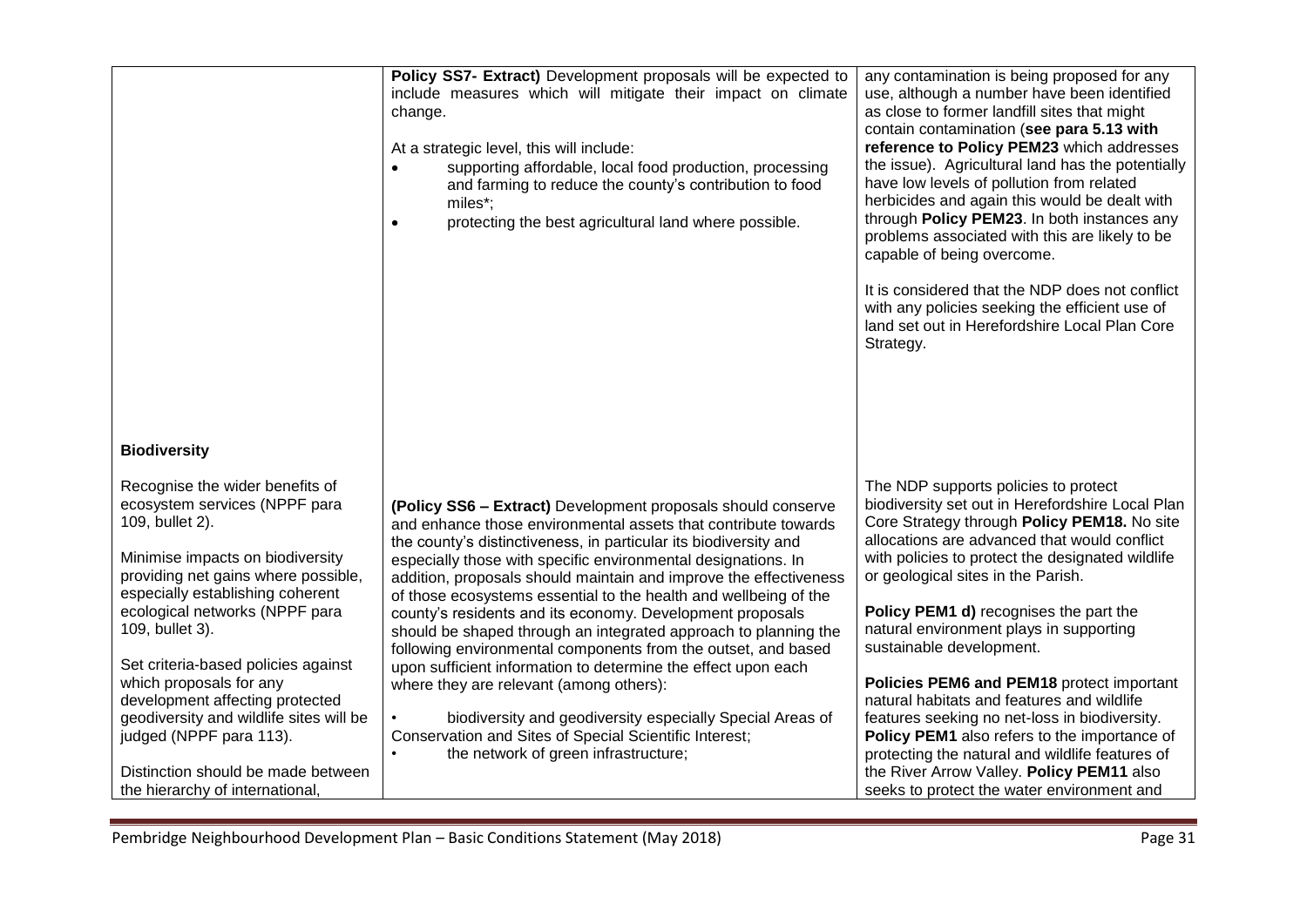| national and locally designated sites,<br>so protection is appropriate to their<br>status and gives appropriate weight<br>to their importance and contribution<br>to the wider ecological network<br>(NPPF para 113).<br>Set out a strategic approach and<br>plan positively for the creation,<br>protection, enhancement and<br>management of networks of<br>biodiversity and green infrastructure<br>(NPPF para 114, bullet 1).<br>Plan for biodiversity at the landscape<br>scale (NPPF para 117, bullet 1).<br>Identify and map constraints of the<br>local ecological networks, including<br>the hierarchy of international,<br>national and locally designated sites<br>of importance for biodiversity, wildlife<br>corridors and stepping stones that<br>connect them, and areas identified<br>by LNP for habitat restoration or<br>creation (NPPF para 117, bullet 2).<br>Promote the preservation,<br>restoration and recreation of priority<br>habitats, ecological networks and<br>the protection and recovery of<br>priority species linked to national<br>and local targets and identify<br>suitable indicators for monitoring<br>(NPPF para 117, bullet 3).<br>Prevent harm to geological<br>conservation interests (NPPF para<br>117, bullet 4). | The management plans and conservation objectives of the<br>county's international and nationally important features and<br>areas will be material to the determination of future<br>development proposals. Furthermore, assessments of local<br>features, areas and sites, defining local distinctiveness in other<br>development plan documents, neighbourhood development<br>plans and supplementary planning documents should inform<br>decisions upon proposals.<br>(Policy LD2 - Extract) Development proposals should conserve,<br>restore and enhance the biodiversity and geodiversity assets of<br>Herefordshire, through the:<br>1. retention and protection of nature conservation sites and<br>habitats, and important species in accordance with their status as<br>follows:<br>a) Development that is likely to harm sites and species of<br>European Importance will not be permitted;<br>b) Development that would be liable to harm Sites of Special<br>Scientific Interest or nationally protected species will only be<br>permitted if the conservation status of their habitat or important<br>physical features can be protected by conditions or other material<br>considerations are sufficient to outweigh nature conservation<br>considerations;<br>c) Development that would be liable to harm the nature<br>conservation value of a site or species of local nature<br>conservation interest will only be permitted if the importance of the<br>development outweighs the local value of the site, habitat or<br>physical feature that supports important species.<br>d) Development that will potentially reduce the coherence and<br>effectiveness of the ecological network of sites will only be<br>permitted where adequate compensatory measures are brought<br>forward.<br>2. restoration and enhancement of existing biodiversity and<br>geodiversity features on site and connectivity to wider ecological<br>networks; and | this is considered a particularly critical issue<br>for the River Lugg and its tributaries where<br>both diffuse and point source pollution needs<br>to be addressed in order to comply with the<br>Habitats Regulations. The combination of<br>Policies PEM1, PEM6 and PEM18 is to<br>require landscape schemes to be an integral<br>part of site development which should also<br>protect trees and hedgerows. The requirement<br>for this is specifically required through Policy<br>PEM6.<br>There is no Nature Improvement Area within<br>the Parish (NPPF 17), nor any Special Area of<br>Conservation (SAC) (NPPF para 119).<br>However, The River Wye SAC (which includes<br>the lower end of the River Lugg into which the<br>River Arrow flows) lies to the east of the<br>Parish. The River Arrow passes through the<br>Parish.<br>Policy PEM16 protects a number of important<br>areas, namely Pembridge Village Green and<br>Pembridge Riverside Walk that contribute to<br>the ecological network of the parish<br>designating them as Local Green Space. They<br>provide access to natural green space<br>supporting Natural England's ANGSt.<br>It is considered there is no apparent conflict<br>between the policies in this plan covering<br>biodiversity and those in HCS. |
|-----------------------------------------------------------------------------------------------------------------------------------------------------------------------------------------------------------------------------------------------------------------------------------------------------------------------------------------------------------------------------------------------------------------------------------------------------------------------------------------------------------------------------------------------------------------------------------------------------------------------------------------------------------------------------------------------------------------------------------------------------------------------------------------------------------------------------------------------------------------------------------------------------------------------------------------------------------------------------------------------------------------------------------------------------------------------------------------------------------------------------------------------------------------------------------------------------------------------------------------------------------------|-----------------------------------------------------------------------------------------------------------------------------------------------------------------------------------------------------------------------------------------------------------------------------------------------------------------------------------------------------------------------------------------------------------------------------------------------------------------------------------------------------------------------------------------------------------------------------------------------------------------------------------------------------------------------------------------------------------------------------------------------------------------------------------------------------------------------------------------------------------------------------------------------------------------------------------------------------------------------------------------------------------------------------------------------------------------------------------------------------------------------------------------------------------------------------------------------------------------------------------------------------------------------------------------------------------------------------------------------------------------------------------------------------------------------------------------------------------------------------------------------------------------------------------------------------------------------------------------------------------------------------------------------------------------------------------------------------------------------------------------------------------------------------------------------------------------------------------------------------------------------------------------------------------------------------------------------------------------|------------------------------------------------------------------------------------------------------------------------------------------------------------------------------------------------------------------------------------------------------------------------------------------------------------------------------------------------------------------------------------------------------------------------------------------------------------------------------------------------------------------------------------------------------------------------------------------------------------------------------------------------------------------------------------------------------------------------------------------------------------------------------------------------------------------------------------------------------------------------------------------------------------------------------------------------------------------------------------------------------------------------------------------------------------------------------------------------------------------------------------------------------------------------------------------------------------------------------------------------------------------------------------------------|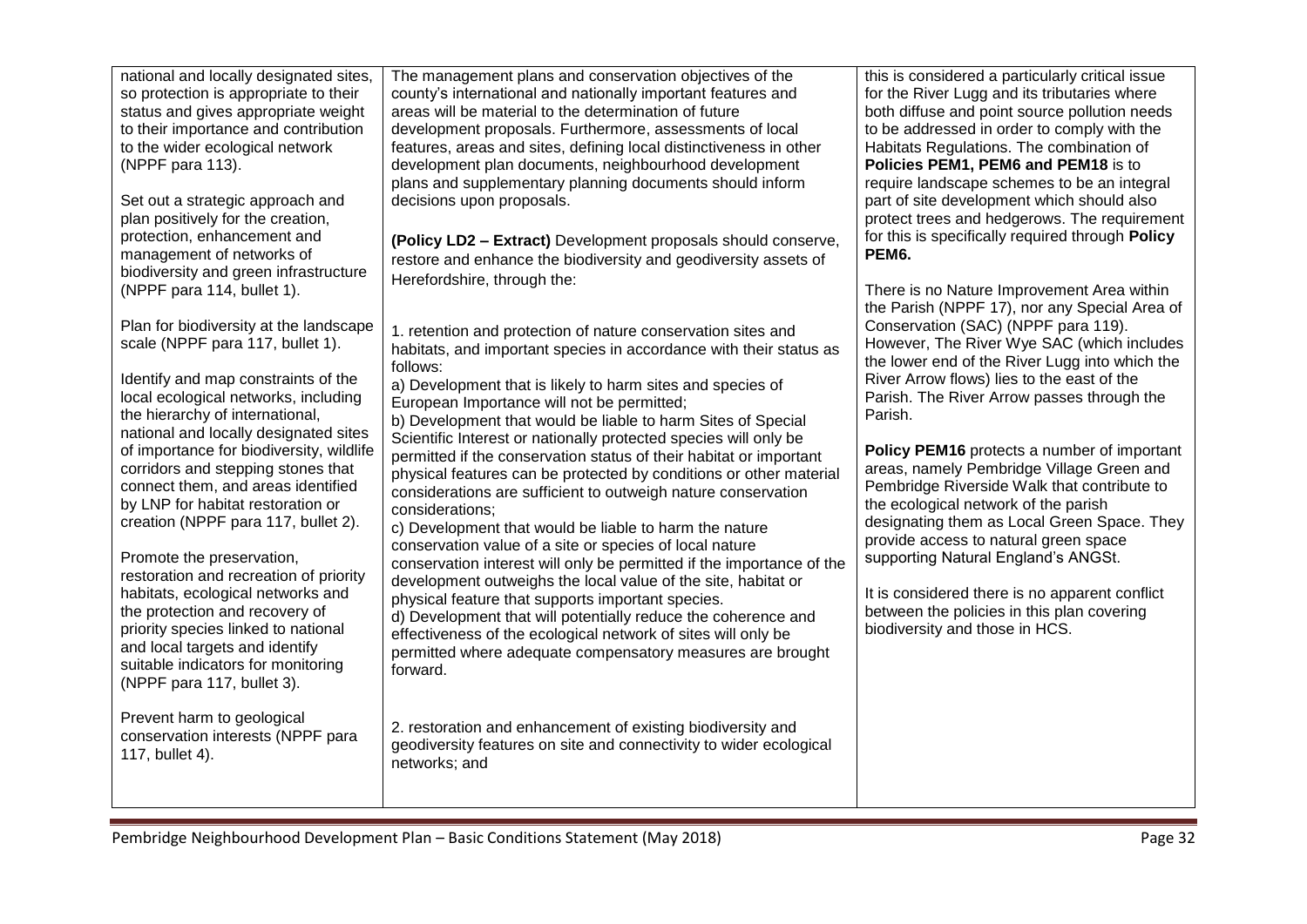| Where Nature Improvement Areas<br>are identified specify the types of<br>development that may be<br>appropriate in those areas (NPPF<br>para 117, bullet 5).<br>If significant harm cannot be<br>avoided, adequately mitigated or<br>compensated for then planning<br>permission should be refused.<br>(NPPF para 118, bullet 1).<br>The presumption in favour of<br>sustainable development does not<br>apply where development requiring<br>appropriate assessment under the<br>Habitats Directive is being<br>considered, planned or determined<br>(NPPF para 119). | 3. creation of new biodiversity features and wildlife habitats.<br>Where appropriate the council will work with developers to agree a<br>management strategy to ensure the protection of, and prevention<br>of adverse impacts on, biodiversity and geodiversity features.<br><b>Policy LD3 - Green infrastructure</b><br>Development proposals should protect, manage and plan for the<br>preservation of existing and delivery of new green infrastructure,<br>and should achieve the following objectives:<br>1. identification and retention of existing green infrastructure<br>corridors and linkages; including the protection of valued<br>landscapes, trees, hedgerows, woodlands, water courses and<br>adjoining flood plain;<br>2.<br>provision of on-site green infrastructure, in particular<br>proposals will be supported where this enhances the network;<br>and<br>3. integration with, and connection to, the surrounding green<br>infrastructure network. |                                                                                                                                                                                                                                                                                                                                                                                                                                                                                                                                                                                                                                                                                                                   |
|------------------------------------------------------------------------------------------------------------------------------------------------------------------------------------------------------------------------------------------------------------------------------------------------------------------------------------------------------------------------------------------------------------------------------------------------------------------------------------------------------------------------------------------------------------------------|------------------------------------------------------------------------------------------------------------------------------------------------------------------------------------------------------------------------------------------------------------------------------------------------------------------------------------------------------------------------------------------------------------------------------------------------------------------------------------------------------------------------------------------------------------------------------------------------------------------------------------------------------------------------------------------------------------------------------------------------------------------------------------------------------------------------------------------------------------------------------------------------------------------------------------------------------------------------------|-------------------------------------------------------------------------------------------------------------------------------------------------------------------------------------------------------------------------------------------------------------------------------------------------------------------------------------------------------------------------------------------------------------------------------------------------------------------------------------------------------------------------------------------------------------------------------------------------------------------------------------------------------------------------------------------------------------------|
| <b>Control of pollution and land</b><br>stability<br>Minimise pollution on the local and<br>natural environment (NPPF para<br>$10$ ).<br>Prevent development contributing to,<br>being put at unacceptable risk from,<br>or being adversely affected by<br>unacceptable levels of soil, air, water<br>or noise pollution or land instability<br>(NPPF para 109, bullet 4).<br>Remediate and mitigate despoiled,<br>degraded, derelict, contaminated                                                                                                                    | (Policy SS6 - Extract) Development proposals should conserve<br>and enhance those environmental assets that contribute towards<br>the county's distinctiveness, especially those with specific<br>environmental designations. In addition, proposals should<br>maintain and improve the effectiveness of those ecosystems<br>essential to the health and wellbeing of the county's residents and<br>its economy. Development proposals should be shaped through<br>an integrated approach to planning the following environmental<br>components from the outset, and based upon sufficient<br>information to determine the effect upon each where they are<br>relevant (among others):                                                                                                                                                                                                                                                                                       | The provisions of HCS policies SS6 and SD1<br>in relation to control of pollution are enhanced<br>through Policies PEM11 (see Appendix 1 to<br>this document) and PEM23. Those HCS<br>policies are considered sufficient for the needs<br>of the Parish in relation to addressing land<br>stability which is a matter requiring high levels<br>of professional advice not available to the<br>Parish Council. Policy PEM6 protects the<br>amenity of existing residents, which will<br>include from potential noise and air pollution<br>and ensures that new residential development<br>is not located where such pollution exists.<br>Policy PEM23 covers the issue of<br>contaminated land which Herefordshire |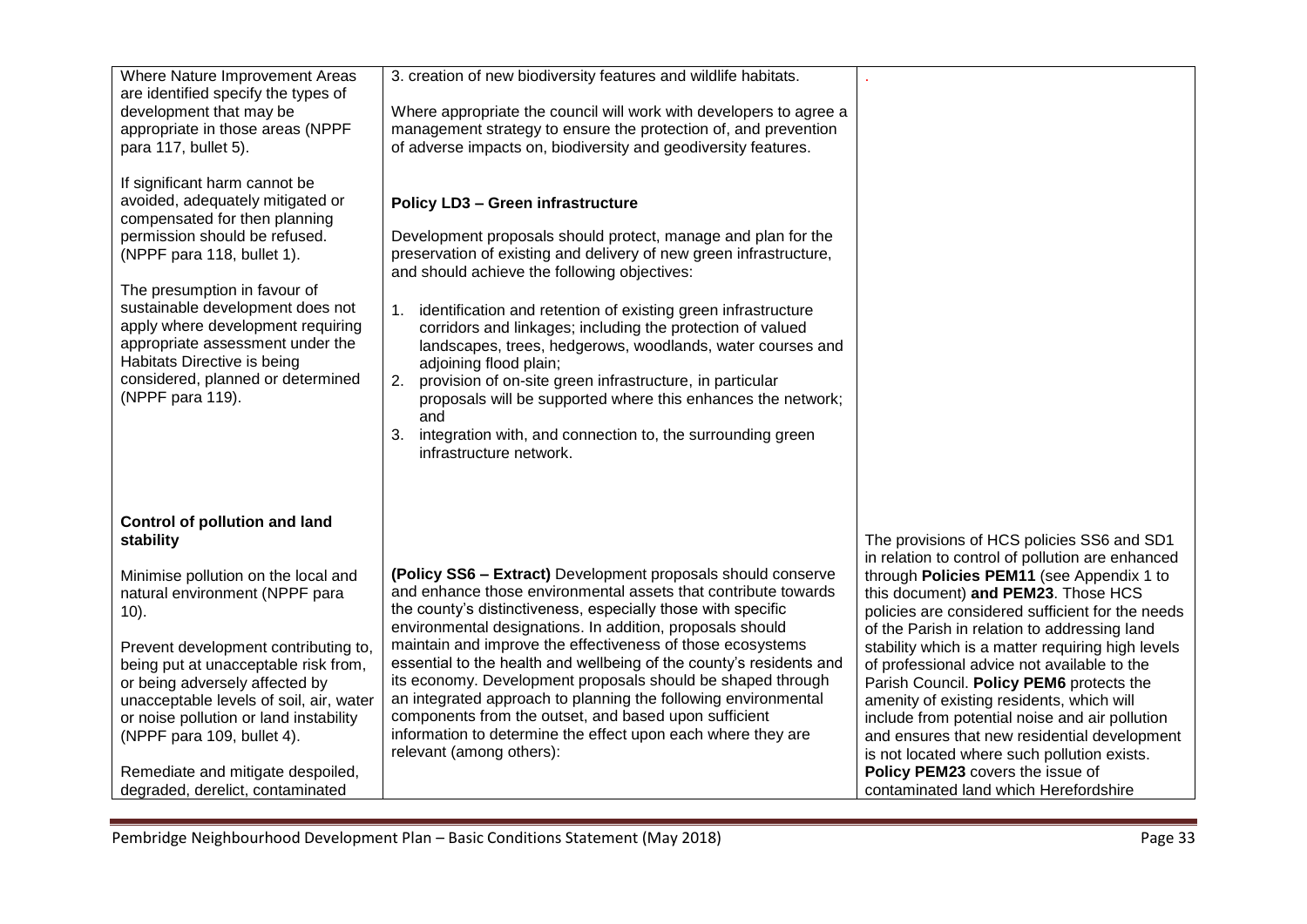| and unstable land (NPPF para 109<br>bullet 5).                                                                                                                                                                                                                                                                       | local amenity, including light pollution, air quality and<br>$\bullet$<br>tranquillity;                                                                                                                                                                                                                                                                                                                                                                              | Council suggests may be relevant when, in<br>particular, agricultural land is developed.<br>There are general references to the protection                                                                                                                                                                                                                        |
|----------------------------------------------------------------------------------------------------------------------------------------------------------------------------------------------------------------------------------------------------------------------------------------------------------------------|----------------------------------------------------------------------------------------------------------------------------------------------------------------------------------------------------------------------------------------------------------------------------------------------------------------------------------------------------------------------------------------------------------------------------------------------------------------------|-------------------------------------------------------------------------------------------------------------------------------------------------------------------------------------------------------------------------------------------------------------------------------------------------------------------------------------------------------------------|
| Ensure development is appropriate<br>to the location taking into account<br>the effects (including cumulative) of<br>pollution on health, the natural<br>environment or general amenity, and<br>the potential sensitivity of the area or<br>proposed development to adverse<br>effects of pollution (NPPF para 120). | The management plans and conservation objectives of the<br>county's international and nationally important features and areas<br>will be material to the determination of future development<br>proposals. Furthermore, assessments of local features, areas and<br>sites, defining local distinctiveness in other development plan<br>documents, neighbourhood development plans and<br>supplementary planning documents should inform decisions upon<br>proposals. | of amenity within many of the NDP's policies<br>including Policies PEM6, PEM8, PEM9,<br>PEM11, PEM13, PEM14 and PEM15. Policy<br>PEM23 seeks to minimise light pollution.<br>Accordingly, these provisions in addition to<br>HCS policies SS6 and SD1 are considered<br>sufficient for the needs of the Parish and to<br>meet national and strategic requirement. |
| Developers should secure the safe<br>development of sites affected by<br>contaminated land or land stability<br>issues (NPPF para 120).                                                                                                                                                                              | (Policy SD1 - Extract) Development proposals should create<br>safe, sustainable, well integrated environments for all members of<br>the community. In conjunction with this, all development proposals<br>should incorporate the following requirements (among others):                                                                                                                                                                                              |                                                                                                                                                                                                                                                                                                                                                                   |
| Ensure any site for a new use takes<br>account of ground conditions and<br>land instability including mining,<br>pollution arising from previous uses,<br>and any mitigation impacts on<br>remediation or impacts on the<br>natural environment arising from<br>remediation (NPPF para 121, bullet<br>$1$ ).         | safeguard residential amenity for existing and proposed<br>$\bullet$<br>residents;<br>ensure new development does not contribute to, or suffer<br>from, adverse impacts arising from noise, light or air<br>contamination, land instability or cause ground water pollution;<br>where contaminated land is present, undertake<br>$\bullet$<br>appropriate remediation where it can be demonstrated that this<br>will be effective;                                   |                                                                                                                                                                                                                                                                                                                                                                   |
| The development itself should be an<br>acceptable use of land, and the<br>impacts of use, rather than the<br>control processes or emissions<br>themselves which are subject to<br>approval under pollution control<br>regimes (NPPF para 122).                                                                       |                                                                                                                                                                                                                                                                                                                                                                                                                                                                      |                                                                                                                                                                                                                                                                                                                                                                   |
| Avoid noise giving rise to significant<br>adverse impacts on health and<br>quality of life (NPPF para 123, bullet<br>$1$ ).                                                                                                                                                                                          |                                                                                                                                                                                                                                                                                                                                                                                                                                                                      |                                                                                                                                                                                                                                                                                                                                                                   |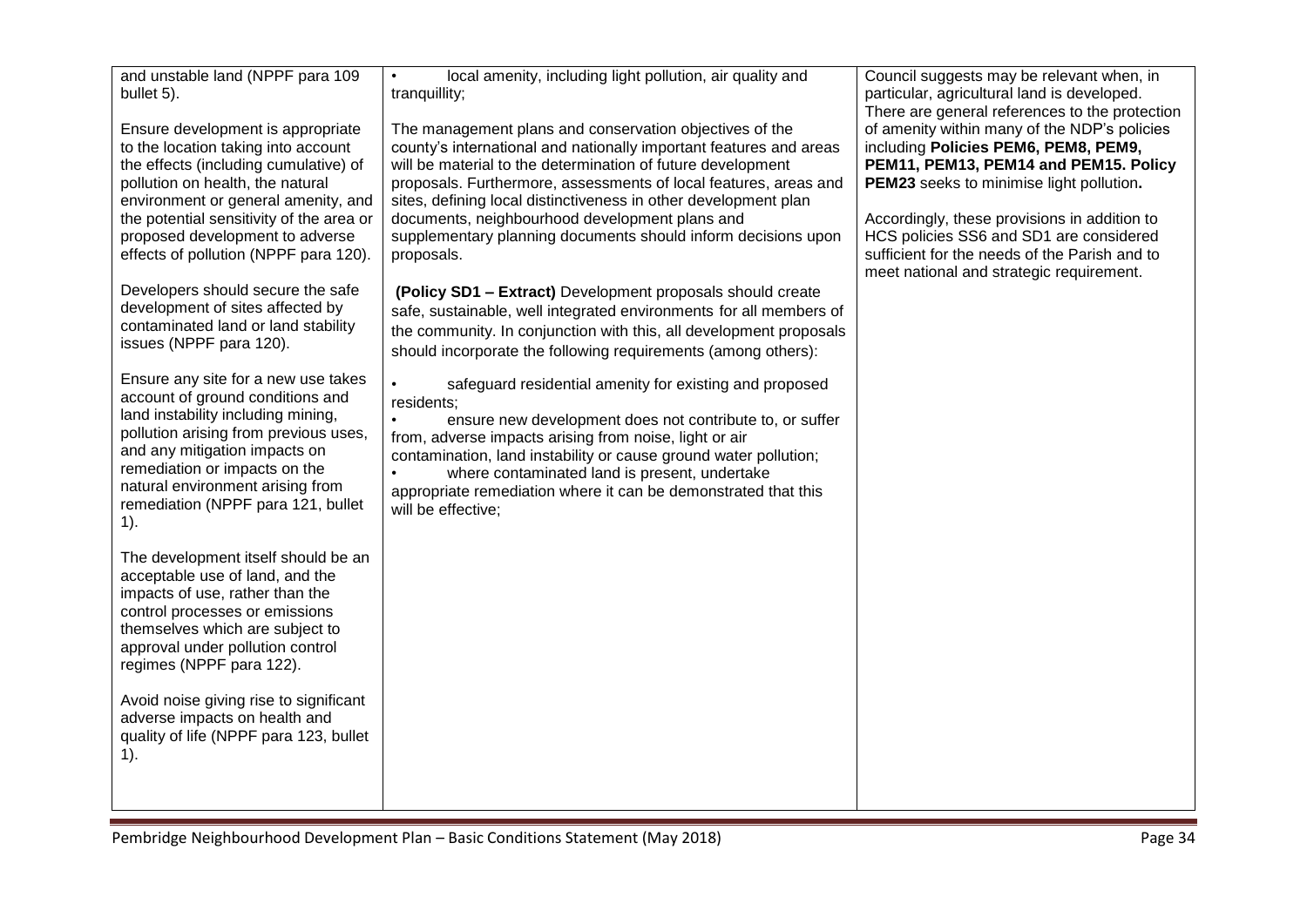| Mitigate and reduce to a minimum<br>other adverse impacts on health and<br>quality of life arising from noise from<br>new development, including through<br>use of conditions (NPPF para 123,<br>bullet 2). |                                                                                                                                                                                                                                                                                                                                               |                                                                                                                                                                                                                                             |
|-------------------------------------------------------------------------------------------------------------------------------------------------------------------------------------------------------------|-----------------------------------------------------------------------------------------------------------------------------------------------------------------------------------------------------------------------------------------------------------------------------------------------------------------------------------------------|---------------------------------------------------------------------------------------------------------------------------------------------------------------------------------------------------------------------------------------------|
| Not have unreasonable restrictions<br>to continuance of business (NPPF<br>para 123, bullet 3).                                                                                                              |                                                                                                                                                                                                                                                                                                                                               |                                                                                                                                                                                                                                             |
| Identify and protect areas of<br>tranquillity (NPPF para 123, bullet<br>4).                                                                                                                                 |                                                                                                                                                                                                                                                                                                                                               |                                                                                                                                                                                                                                             |
| Comply with EU limit values or<br>national objectives for pollutants,<br>taking into account Air Quality<br>Management Areas (NPPF para<br>$124$ ).                                                         |                                                                                                                                                                                                                                                                                                                                               |                                                                                                                                                                                                                                             |
| Limit impact of light pollution from<br>artificial light on local amenity,<br>intrinsically dark landscapes and<br>nature conservation through good<br>design (NPPF para 125).                              |                                                                                                                                                                                                                                                                                                                                               |                                                                                                                                                                                                                                             |
| Conserving and enhancing the<br>historic environment                                                                                                                                                        |                                                                                                                                                                                                                                                                                                                                               |                                                                                                                                                                                                                                             |
| Set out a positive strategy for the<br>conservation and enjoyment of the<br>historic environment (NPPF para<br>$126$ ).                                                                                     | (Policy SS6 - Extract) Development proposals should conserve<br>and enhance those environmental assets that contribute towards<br>the county's distinctiveness, in particular its settlement pattern,<br>historic assets and especially those with specific environmental<br>designations. In addition, proposals should maintain and improve | The NDP supports policies to protect the<br>historic environment set out in Herefordshire<br>Local Plan Core Strategy. It is considered that<br>no proposals are advanced for Pembridge that<br>would conflict with policies to protect the |
| Are there any heritage assets most<br>at risk through neglect, decay or<br>other threats that can be addressed<br>through enabling development<br>(NPPF para 126)                                           | the effectiveness of those ecosystems essential to the health and<br>wellbeing of the county's residents and its economy. Development<br>proposals should be shaped through an integrated approach to<br>planning the following environmental components from the outset,                                                                     | historic environment or heritage assets or their<br>settings.                                                                                                                                                                               |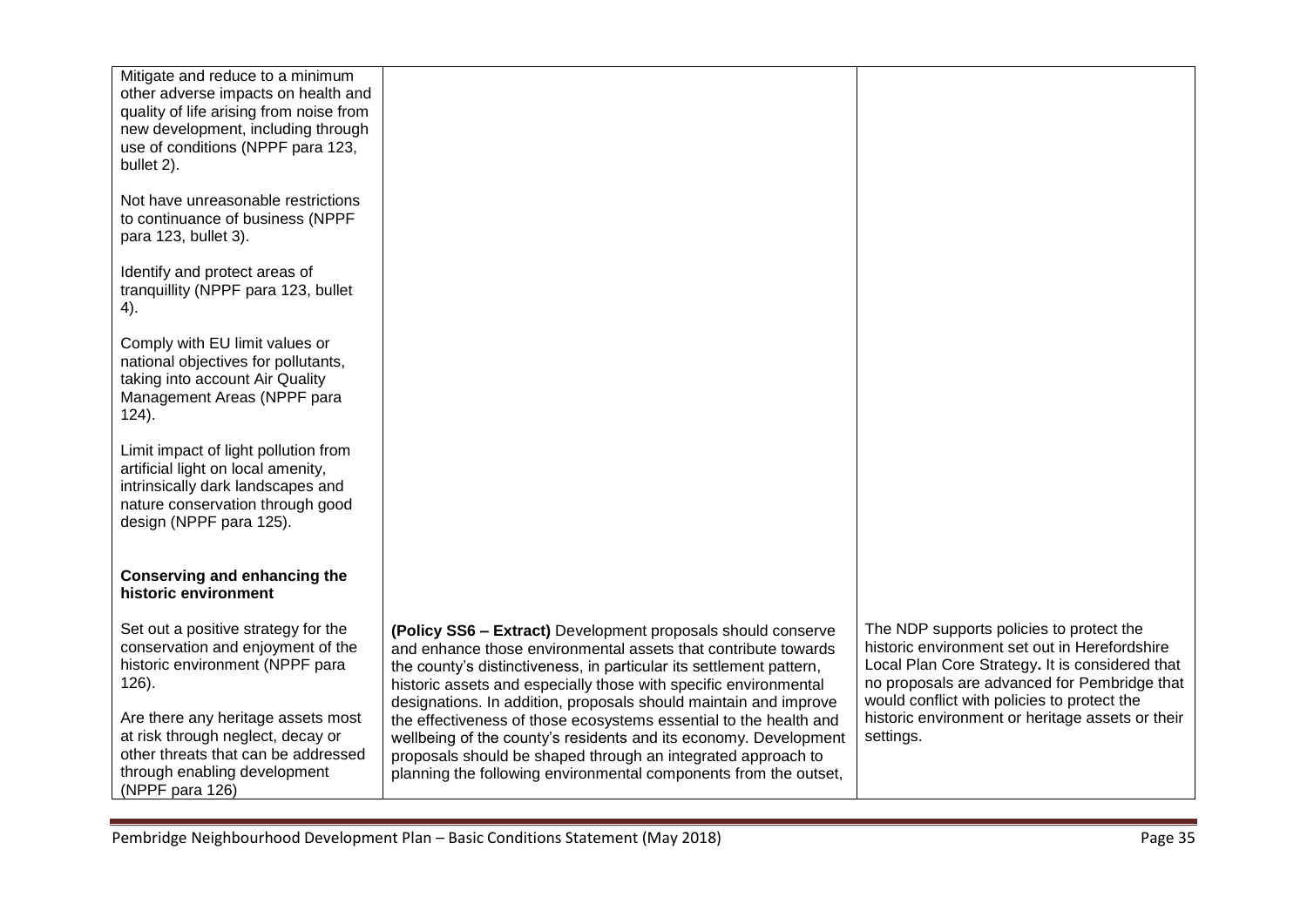| Take account of the desirability of<br>sustaining and enhancing the                                                                                              | and based upon sufficient information to determine the effect upon<br>each where they are relevant (among others):                                                                                                                                                   | Policy PEM1 d) recognises the part that<br>heritage assets play in supporting sustainable<br>development.                                                                                                                                                                       |
|------------------------------------------------------------------------------------------------------------------------------------------------------------------|----------------------------------------------------------------------------------------------------------------------------------------------------------------------------------------------------------------------------------------------------------------------|---------------------------------------------------------------------------------------------------------------------------------------------------------------------------------------------------------------------------------------------------------------------------------|
| significance of heritage assets<br>(NPPF para 126, bullet 1).                                                                                                    | landscape, townscape and local distinctiveness especially<br>Special Areas of Conservation and Sites of Special Scientific<br>Interest.                                                                                                                              | This overall approach through Policies<br><b>PEM19 and PEM20</b> is considered to meet the                                                                                                                                                                                      |
| Take account of the wider social;<br>cultural, economic and<br>environmental benefits that                                                                       | historic environment and heritage assets especially<br><b>Scheduled Monuments and Listed Buildings;</b><br>the network of green infrastructure;                                                                                                                      | provisions of NPPF paras 126 to 134 in<br>particular and also NPPF para 135.                                                                                                                                                                                                    |
| conservation of the historic<br>environment can bring (NPPF para<br>126, bullet 2).                                                                              | The management plans and conservation objectives of the<br>county's international and nationally important features and areas<br>will be material to the determination of future development                                                                         | Policy PEM20 specifically seeks to preserve<br>or enhance the character or appearance of<br>Pembridge Conservation Area and this would<br>include its setting to meet the requirements of                                                                                       |
| Take account of the desirability of<br>new development making a positive<br>contribution to local character and<br>distinctiveness (NPPF para 126,<br>bullet 3). | proposals. Furthermore, assessments of local features, areas and<br>sites, defining local distinctiveness in other development plan<br>documents, neighbourhood development plans and<br>supplementary planning documents should inform decisions upon<br>proposals. | legislation and also in accordance with para<br>137. An appraisal of the Conservation Area<br>has been produced by HC and this has<br>informed Policy PEM20 and reference is also<br>made to Appendix 1 which contains much of<br>the material contained within HC's appraisal. |
|                                                                                                                                                                  | (Policy LD4 - Extract) Development proposals affecting heritage                                                                                                                                                                                                      |                                                                                                                                                                                                                                                                                 |
| Developers should describe the<br>significance of any heritage asset                                                                                             | assets and the wider historic environment should:                                                                                                                                                                                                                    | Neither of these or other policies elsewhere in<br>this NDP are considered inconsistent with                                                                                                                                                                                    |
| and its setting affected by proposals<br>and LPAs should also identify and                                                                                       | 1. Protect, conserve or where possible enhance heritage assets<br>and their settings in a manner appropriate to their significance                                                                                                                                   | Government or HCS provisions relating to<br>protecting and enhancing the environment and                                                                                                                                                                                        |
| assess significance, taking this into<br>account when considering the                                                                                            | through appropriate management, uses and sympathetic design,<br>in particular emphasising the original form and function where                                                                                                                                       | sustainable use of land.                                                                                                                                                                                                                                                        |
| impact of proposals on heritage<br>assets (NPPF paras 128 and 129).                                                                                              | possible;<br>2. where opportunities exist, contribute to the character and local<br>distinctiveness of the townscape or wider environment, especially                                                                                                                |                                                                                                                                                                                                                                                                                 |
| Ensure policies for development<br>affecting historic assets and their                                                                                           | within conservation areas;<br>3. use the retention, repair and sustainable use of heritage assets                                                                                                                                                                    |                                                                                                                                                                                                                                                                                 |
| settings are properly assessed,                                                                                                                                  | to provide a focus for wider regeneration schemes;                                                                                                                                                                                                                   |                                                                                                                                                                                                                                                                                 |
| including considering uses                                                                                                                                       | 4. record and advance the understanding of the significance of                                                                                                                                                                                                       |                                                                                                                                                                                                                                                                                 |
| consistent with their conservation,                                                                                                                              | any heritage assets to be lost (wholly or in part) and to make this                                                                                                                                                                                                  |                                                                                                                                                                                                                                                                                 |
| their contribution to the community,<br>their economic viability, and                                                                                            | evidence or archive generated publicly accessible and<br>5. where appropriate, improve the understanding of and public                                                                                                                                               |                                                                                                                                                                                                                                                                                 |
| contribution to local character and<br>distinctiveness (NPPF para 131).                                                                                          | access to the heritage asset.                                                                                                                                                                                                                                        |                                                                                                                                                                                                                                                                                 |
|                                                                                                                                                                  | The scope of the works required to protect, conserve and enhance                                                                                                                                                                                                     |                                                                                                                                                                                                                                                                                 |
| Harm or loss should require clear<br>and convincing justification.                                                                                               | heritage assets and their settings should be proportionate to their<br>significance. Development schemes should emphasise the                                                                                                                                        |                                                                                                                                                                                                                                                                                 |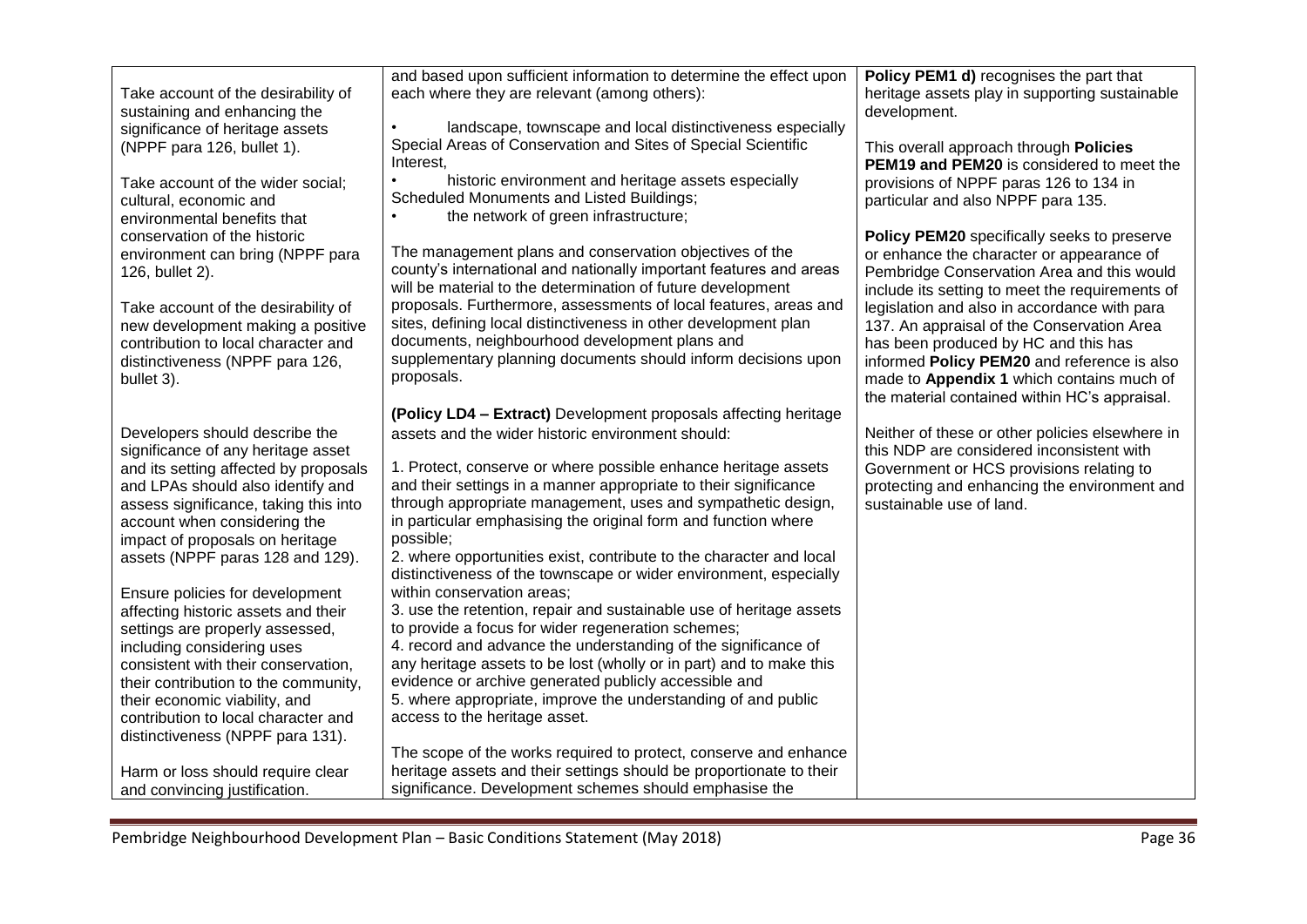| Substantial harm or loss of a        | original form and function of any asset and, where appropriate, |  |
|--------------------------------------|-----------------------------------------------------------------|--|
| designated heritage asset should be  | improve the understanding of and public access to them.         |  |
| exceptional and wholly exceptional   |                                                                 |  |
| for assets of higher weight (NPPF    |                                                                 |  |
| paras 132 and 133).                  |                                                                 |  |
|                                      |                                                                 |  |
|                                      |                                                                 |  |
| Less than substantial harm should    |                                                                 |  |
| be weighed against public benefit    |                                                                 |  |
| (NPPF para 134).                     |                                                                 |  |
|                                      |                                                                 |  |
| The effect of development on the     |                                                                 |  |
|                                      |                                                                 |  |
| significance of locally important    |                                                                 |  |
| assets should be balanced against    |                                                                 |  |
| the scale of the harm (NPPF para     |                                                                 |  |
| $135$ ).                             |                                                                 |  |
|                                      |                                                                 |  |
| Look for opportunities for new       |                                                                 |  |
| development within conservation      |                                                                 |  |
| areas or within the setting of a     |                                                                 |  |
|                                      |                                                                 |  |
| heritage asset to enhance or better  |                                                                 |  |
| reveal their significance (NPPF para |                                                                 |  |
| 137).                                |                                                                 |  |
|                                      |                                                                 |  |
| Non designated heritage assets of    |                                                                 |  |
| archaeological interest that are     |                                                                 |  |
| demonstrably equivalent to a         |                                                                 |  |
| scheduled monument should be         |                                                                 |  |
|                                      |                                                                 |  |
| considered subject to policies for   |                                                                 |  |
| designated heritage assets (NPPF     |                                                                 |  |
| para 139).                           |                                                                 |  |
|                                      |                                                                 |  |
| Make information about the           |                                                                 |  |
| significance of the historic         |                                                                 |  |
| environment gathered as part of the  |                                                                 |  |
|                                      |                                                                 |  |
| plan making process publicly         |                                                                 |  |
| assessable (NPPF para 141).          |                                                                 |  |
|                                      |                                                                 |  |
| Developers should record and         |                                                                 |  |
| advance understanding of the         |                                                                 |  |
| significance of any heritage assets  |                                                                 |  |
| to be lost in a manner proportionate |                                                                 |  |
|                                      |                                                                 |  |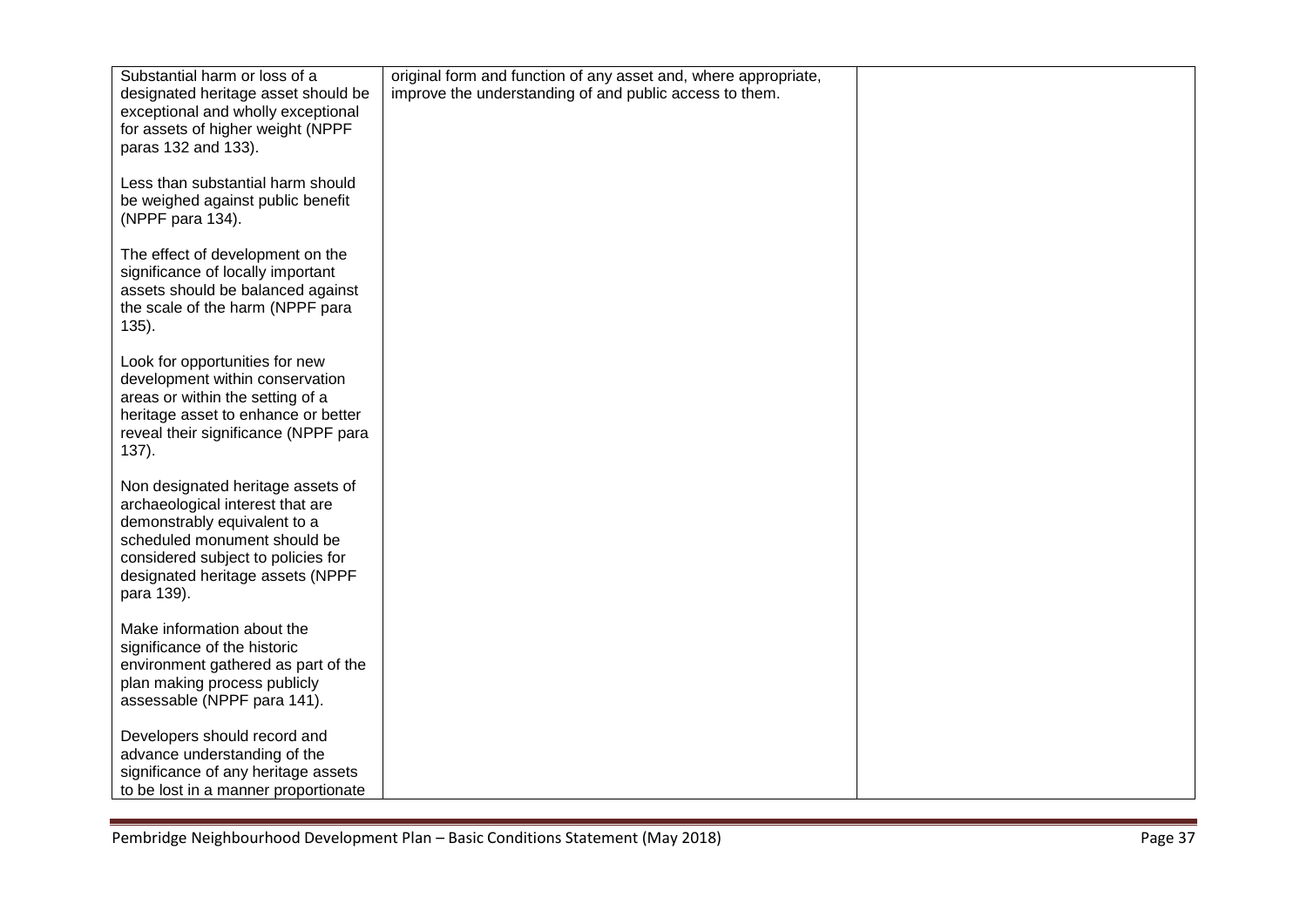| to their importance and the impact,<br>making evidence publicly accessible<br>(NPPF para 141).                                                                              |                                                                                                                                                                                                                                                                                                                                                                                                                                                                                                                                                                                                                                                            |                                                                                                                                                                                                                                                                                                                                                                                                                                                                                                                                                            |
|-----------------------------------------------------------------------------------------------------------------------------------------------------------------------------|------------------------------------------------------------------------------------------------------------------------------------------------------------------------------------------------------------------------------------------------------------------------------------------------------------------------------------------------------------------------------------------------------------------------------------------------------------------------------------------------------------------------------------------------------------------------------------------------------------------------------------------------------------|------------------------------------------------------------------------------------------------------------------------------------------------------------------------------------------------------------------------------------------------------------------------------------------------------------------------------------------------------------------------------------------------------------------------------------------------------------------------------------------------------------------------------------------------------------|
| <b>Waste Planning</b>                                                                                                                                                       |                                                                                                                                                                                                                                                                                                                                                                                                                                                                                                                                                                                                                                                            |                                                                                                                                                                                                                                                                                                                                                                                                                                                                                                                                                            |
| Local authorities should have regard<br>to policies in National Waste<br>Management Plan and other policies<br>in the NPPF so far as they may be<br>relevant (NPPF para 5). | (Policy SS6 - Extract) Development proposals should conserve<br>and enhance those environmental assets that contribute towards<br>the county's distinctiveness, especially those with specific<br>environmental designations. In addition, proposals should<br>maintain and improve the effectiveness of those ecosystems<br>essential to the health and wellbeing of the county's residents and<br>its economy. Development proposals should be shaped through<br>an integrated approach to planning the following environmental<br>components from the outset, and based upon sufficient<br>information to determine the effect upon each where they are | No specific strategic proposals for dealing with<br>waste are included in HCS. The matter of<br>general waste needs to be addressed on a<br>strategic basis and in an integrated way and it<br>is accepted that the Minerals and Waste Local<br>Plan will be the most appropriate plan to cover<br>this issue.<br>Policy PEM23 requires development<br>proposals to make provision for recycling                                                                                                                                                           |
|                                                                                                                                                                             | relevant (among others):<br>physical resources, including management of waste.<br>The management plans and conservation objectives of the<br>county's international and nationally important features and areas<br>will be material to the determination of future development<br>proposals. Furthermore, assessments of local features, areas and<br>sites, defining local distinctiveness in other development plan<br>documents, neighbourhood development plans and<br>supplementary planning documents where undertaken to define<br>local distinctiveness, should inform decisions upon proposals.                                                   | storage and this is considered a measure that<br>would encourage recycling which is important<br>and likely to be promoted through any Natural<br>Resources/Minerals and Waste Local Plan. In<br>addition, Policy PEM23 also requires<br>developers to consider how they might<br>minimise construction waste as part of an<br>overall approach.<br>Policy PEM11 makes reference to measures<br>aimed at ensuring commercial manure waste                                                                                                                  |
|                                                                                                                                                                             | (Policy SS7- Extract) Development proposals will be expected<br>to include measures which will mitigate their impact on climate<br>change.<br>Key considerations in terms of responses to climate change<br>include (among others):<br>reduction, re-use and recycling of waste with particular<br>emphasis on waste minimisation on development sites;                                                                                                                                                                                                                                                                                                    | is disposed of in ways that protect both<br>residential amenity, water quality and<br>biodiversity. This addresses a pollution issue<br>to both air and water covered under NPPF<br>para 109 and is incidental to the waste issue.<br>DEFRA has advised that the regulatory<br>regimes through environmental health and the<br>Environment Agency are not sufficient to<br>address these issues fully and that their<br>effects should be addressed at the planning<br>application stage. The case for this is set out<br>in Appendix 1 to this statement. |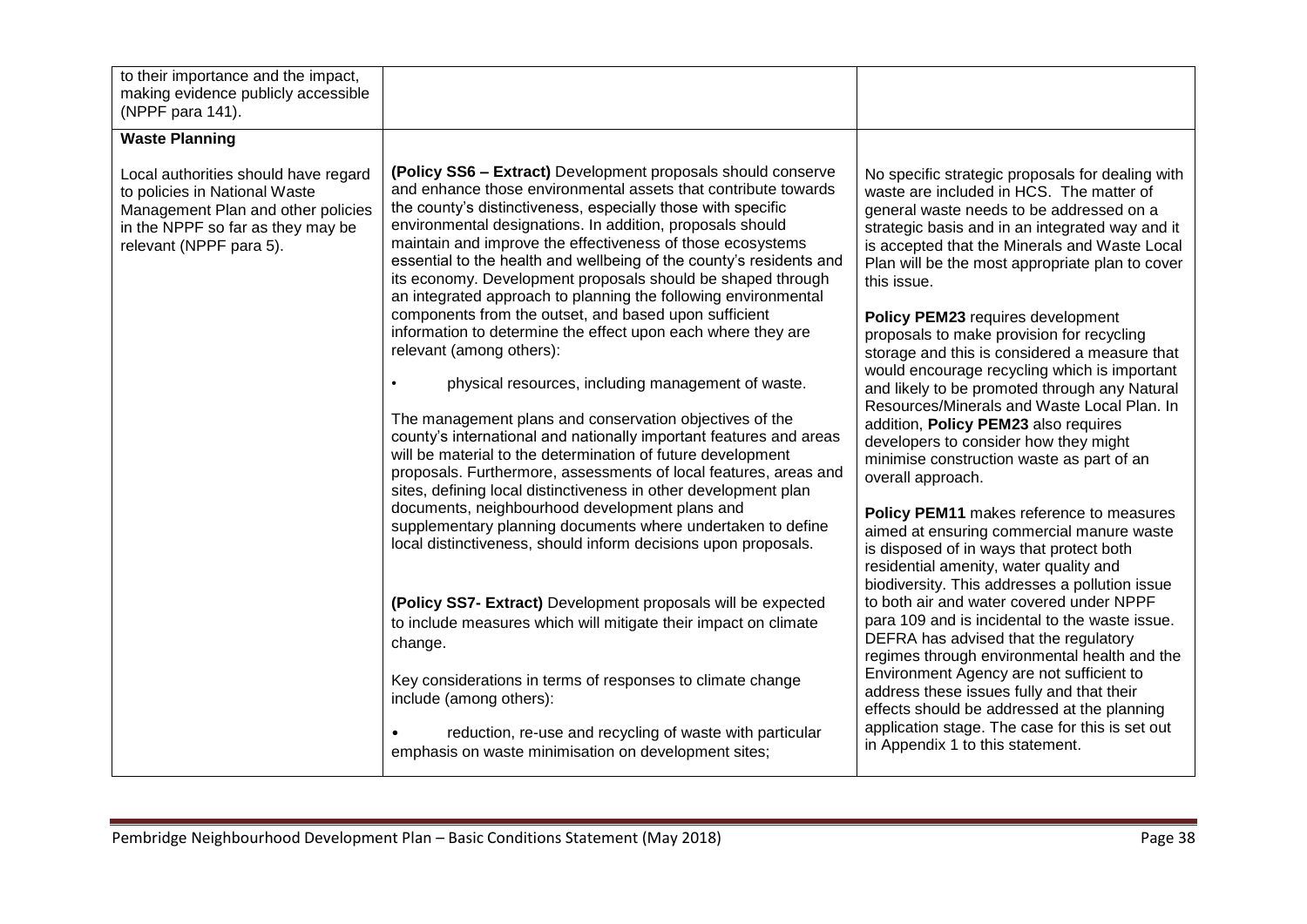|                                                                                                                                     | Policy SD1 - Sustainable design and energy efficiency                                                                                                                                                                                                                                                                                                                                                                                                                                                                                                                                                       |                                                                                                                                                                                                                                       |
|-------------------------------------------------------------------------------------------------------------------------------------|-------------------------------------------------------------------------------------------------------------------------------------------------------------------------------------------------------------------------------------------------------------------------------------------------------------------------------------------------------------------------------------------------------------------------------------------------------------------------------------------------------------------------------------------------------------------------------------------------------------|---------------------------------------------------------------------------------------------------------------------------------------------------------------------------------------------------------------------------------------|
|                                                                                                                                     | Development proposals should include high quality sustainable<br>design that also creates a safe, accessible, well integrated<br>environment for all members of the community. In conjunction<br>with this, all development proposals should incorporate the<br>following requirements (among others):<br>utilise physical sustainability measures that include, in<br>particular, orientation of buildings, the provision of water<br>conservation measures, storage for bicycles and waste including<br>provision for recycling, and enabling renewable energy and<br>energy conservation infrastructure; |                                                                                                                                                                                                                                       |
| Meeting the challenge of climate<br>change, flooding and coastal<br>change                                                          |                                                                                                                                                                                                                                                                                                                                                                                                                                                                                                                                                                                                             |                                                                                                                                                                                                                                       |
| Plan in locations and ways to reduce<br>greenhouse gas emissions (NPPF<br>para 95, bullet 1).                                       | (Policy SS7- Extract) Development proposals will be expected to<br>include measures which will mitigate their impact on climate<br>change.                                                                                                                                                                                                                                                                                                                                                                                                                                                                  | The location of housing sites allocated for<br>development and the settlement boundary<br>meet the requirements of HCS policies RA1<br>and RA2 which it is assumed have been                                                          |
| Actively support energy efficiency<br>improvements to existing buildings<br>(NPPF para 95, bullet 2).                               | At a strategic level, this will include:<br>focussing development to the most sustainable locations;<br>designing developments to reduce carbon emissions and                                                                                                                                                                                                                                                                                                                                                                                                                                               | assessed against NPPF para 95, bullet 1 and<br>HCS policy SS7.                                                                                                                                                                        |
| Positively promote and maximise<br>energy from renewables and low<br>carbon sources while ensuring<br>adverse effects are addressed | use resources more efficiently;<br>promoting the use of decentralised and renewable or low<br>$\bullet$<br>carbon energy where appropriate;                                                                                                                                                                                                                                                                                                                                                                                                                                                                 | The NDP supports policies to mitigate the<br>effects of development on climate change set<br>out in Herefordshire Local Plan Core Strategy.<br>It is considered that no proposals are<br>advanced within Pembridge village that would |
| satisfactorily, including cumulative<br>effects (NPPF para 97, bullets 1 &<br>2).                                                   | Key considerations in terms of responses to climate change<br>include:                                                                                                                                                                                                                                                                                                                                                                                                                                                                                                                                      | conflict with policies in HCS or the NPPF.<br>Policy PEM23 supports the need for<br>sustainable design features, promoting these                                                                                                      |
| Identify opportunities for renewable<br>energy and low carbon sources                                                               | taking into account the known physical and environmental<br>constraints when identifying locations for development;                                                                                                                                                                                                                                                                                                                                                                                                                                                                                         | as elements within an integrated approach<br>that needs to be pursued for individual<br>buildings, site-based matters and those off-site                                                                                              |
| and/or supporting infrastructure<br>(NPPF para 97, bullet 3).                                                                       |                                                                                                                                                                                                                                                                                                                                                                                                                                                                                                                                                                                                             | measures that should be considered. The<br>combination supports and expands upon the                                                                                                                                                  |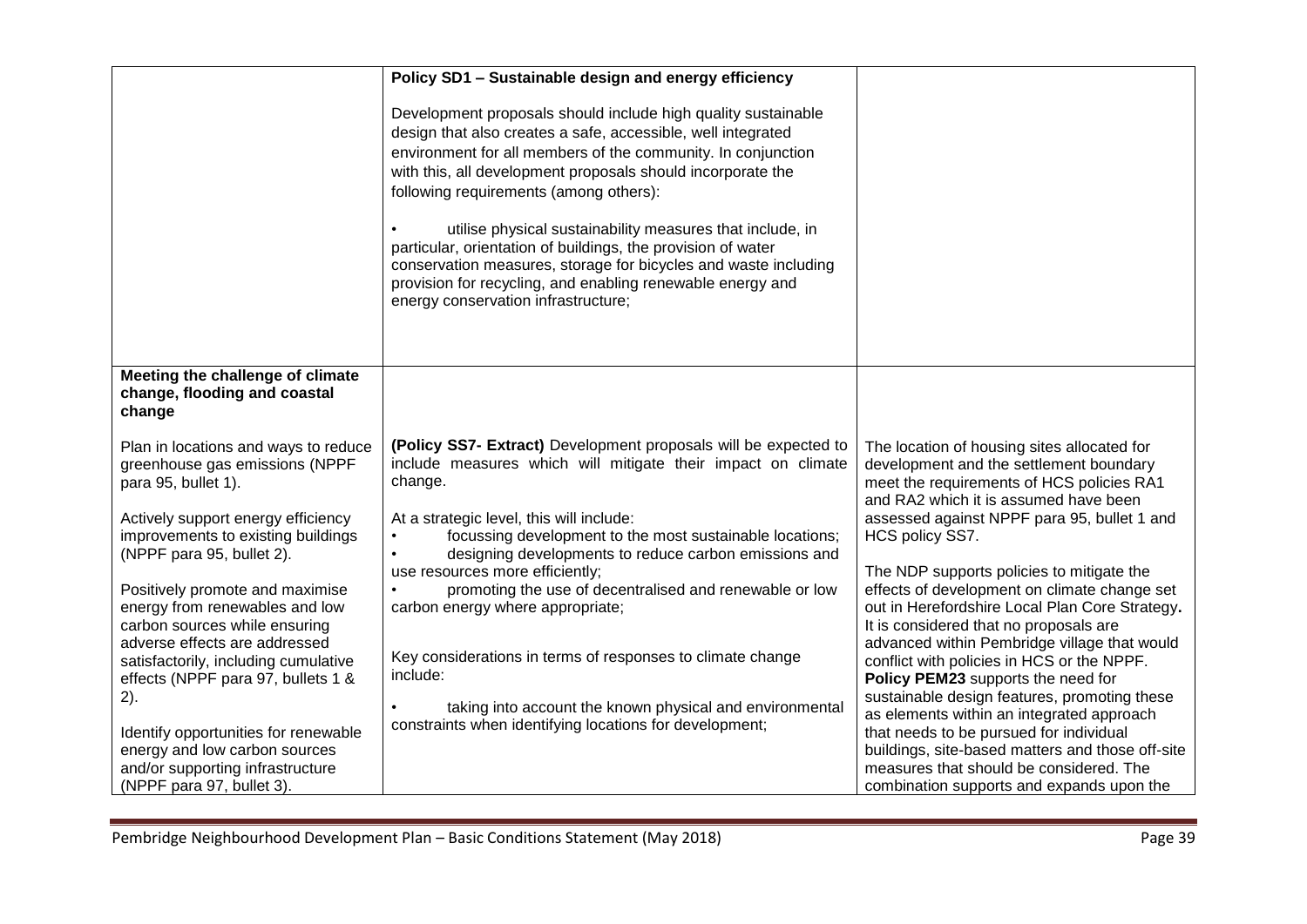| Support community-led initiatives for<br>renewable and low carbon energy<br>(NPPG para 97, bullet 4).<br>Identify opportunities for<br>development to draw its energy<br>supply from decentralised renewable<br>or low carbon energy supply<br>systems and for co-locating potential<br>heat customers and suppliers (NPPF<br>para 97, bullet 5).<br>Ministerial Statement, 18 June 2015<br>requires that when proposals for wind<br>energy development are being<br>determined, local planning authorities<br>should only grant planning permission<br>if the development is in an area<br>identified as suitable for wind energy<br>development in a Local or<br>Neighbourhood Plan; and it can be<br>demonstrated that the planning<br>impacts identified by affected local<br>communities have been fully<br>addressed and the proposal has their<br>backing.<br>Take account of climate change on<br>water supply and changes to<br>biodiversity and landscape, or<br>manage risk through suitable<br>adaptation measures (NPPF para | $\bullet$<br>ensuring design approaches are resilient to climate<br>change impacts, including the use of passive solar design for<br>heating and cooling and tree planting for shading;<br>minimising the risk of flooding and making use of<br>sustainable drainage methods;<br>reducing heat island effects (for example through the<br>provision of open space and water, planting and green roofs);<br>developments must demonstrate water efficiency<br>measures to reduce demand on water resources.<br>(Policy SS6 - Extract) Development proposals should be shaped<br>through an integrated approach to planning the following<br>environmental components from the outset, and based upon<br>sufficient information to determine the effect upon each where<br>they are relevant (among others):<br>physical resources, including minerals, soils,<br>management of waste, the water environment, renewable energy<br>and energy conservation.<br>The management plans and conservation objectives of the<br>county's international and nationally important features and areas<br>will be material to the determination of future development<br>proposals. Furthermore, assessments of local features, areas and<br>sites, defining local distinctiveness in other development plan<br>documents, neighbourhood development plans and<br>supplementary planning documents should inform decisions upon<br>proposals. | provisions of HCS polices SS7 and SD1 as<br>well as NPPF para 95.<br>The NDP recognises flood risk is an issue, in<br>particular from storm water flooding as a<br>consequence of localised drainage issues<br>associated with a high water table. Policy<br><b>PEM21</b> sets out provisions that meet the<br>NPPF requirements as well as that<br>document's Technical appendix. No sites<br>within Flood Risk Zones 2 or 3 are proposed<br>for development. This would apply to any site<br>proposed for development close to the area at<br>risk of flooding within or adjacent to<br>Pembridge and also to development away<br>from the village where there might be a need<br>to protect development from flooding and<br>preventing any development increasing the<br>risk of flooding elsewhere.<br>Areas falling within Flood Risk Zones 2 and 3<br>have been identified in relation to the River<br>Arrow which lies just outside Pembridge<br>village.<br>Policies PEM21 and PEM23 promote the<br>provision/use of sustainable drainage<br>systems.<br>None of these or other policies elsewhere in<br>this NDP are considered inconsistent with<br>Government or HCS approach to mitigating<br>the effects of or adapting to climate change. |
|-------------------------------------------------------------------------------------------------------------------------------------------------------------------------------------------------------------------------------------------------------------------------------------------------------------------------------------------------------------------------------------------------------------------------------------------------------------------------------------------------------------------------------------------------------------------------------------------------------------------------------------------------------------------------------------------------------------------------------------------------------------------------------------------------------------------------------------------------------------------------------------------------------------------------------------------------------------------------------------------------------------------------------------------|----------------------------------------------------------------------------------------------------------------------------------------------------------------------------------------------------------------------------------------------------------------------------------------------------------------------------------------------------------------------------------------------------------------------------------------------------------------------------------------------------------------------------------------------------------------------------------------------------------------------------------------------------------------------------------------------------------------------------------------------------------------------------------------------------------------------------------------------------------------------------------------------------------------------------------------------------------------------------------------------------------------------------------------------------------------------------------------------------------------------------------------------------------------------------------------------------------------------------------------------------------------------------------------------------------------------------------------------------------------------------------------------------------------------------------|----------------------------------------------------------------------------------------------------------------------------------------------------------------------------------------------------------------------------------------------------------------------------------------------------------------------------------------------------------------------------------------------------------------------------------------------------------------------------------------------------------------------------------------------------------------------------------------------------------------------------------------------------------------------------------------------------------------------------------------------------------------------------------------------------------------------------------------------------------------------------------------------------------------------------------------------------------------------------------------------------------------------------------------------------------------------------------------------------------------------------------------------------------------------------------------------------------------------------------------------------------|
| 99).<br>Development should avoid<br>increased vulnerability arising from                                                                                                                                                                                                                                                                                                                                                                                                                                                                                                                                                                                                                                                                                                                                                                                                                                                                                                                                                                  | (Policy SD2 - Extract) Development proposals that seek to                                                                                                                                                                                                                                                                                                                                                                                                                                                                                                                                                                                                                                                                                                                                                                                                                                                                                                                                                                                                                                                                                                                                                                                                                                                                                                                                                                        |                                                                                                                                                                                                                                                                                                                                                                                                                                                                                                                                                                                                                                                                                                                                                                                                                                                                                                                                                                                                                                                                                                                                                                                                                                                          |
| climate change in terms of flood risk,<br>including through suitable adaptive<br>measures such as green<br>infrastructure where necessary<br>(NPPF para 99).                                                                                                                                                                                                                                                                                                                                                                                                                                                                                                                                                                                                                                                                                                                                                                                                                                                                              | deliver renewable and low carbon energy targets will be supported<br>where they meet the following criteria:<br>1. the proposal does not adversely impact upon international or<br>national designated natural and heritage assets;<br>2. the proposal does not adversely affect residential amenity;                                                                                                                                                                                                                                                                                                                                                                                                                                                                                                                                                                                                                                                                                                                                                                                                                                                                                                                                                                                                                                                                                                                            |                                                                                                                                                                                                                                                                                                                                                                                                                                                                                                                                                                                                                                                                                                                                                                                                                                                                                                                                                                                                                                                                                                                                                                                                                                                          |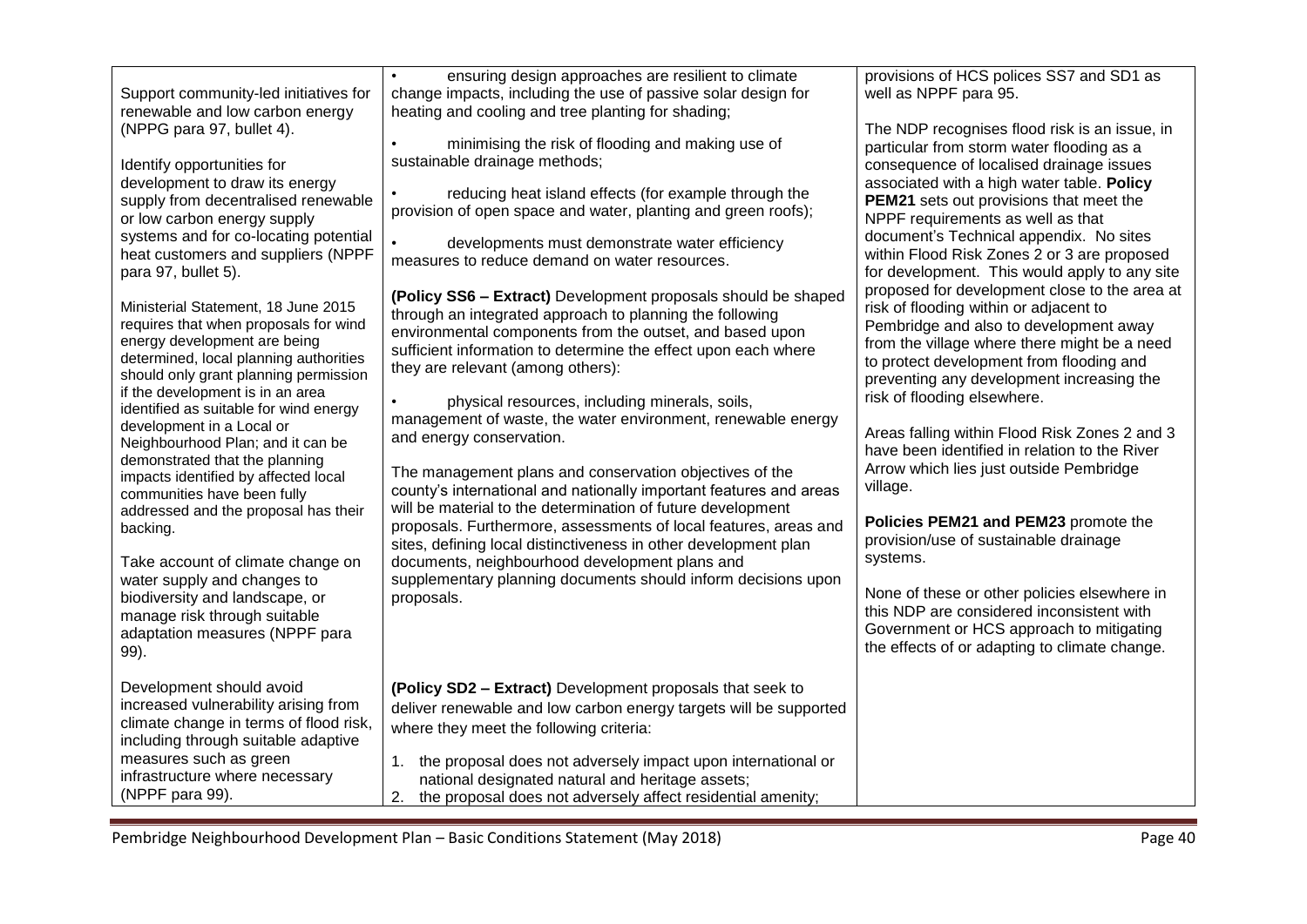| Use the sequential and exception<br>tests (NPPF para 100).<br>Safeguard land needed for current<br>and future flood management (NPPF<br>para 100, bullet 3). | 3. the proposal does not result in any significant detrimental<br>impact upon the character of the landscape and the built or<br>historic environment; and<br>4. the proposal can be connected efficiently to existing national<br>grid infrastructure unless it can be demonstrated that energy<br>generation would be used on-site to meet the needs of a<br>specific end user.            |  |
|--------------------------------------------------------------------------------------------------------------------------------------------------------------|----------------------------------------------------------------------------------------------------------------------------------------------------------------------------------------------------------------------------------------------------------------------------------------------------------------------------------------------------------------------------------------------|--|
| Use development opportunities to<br>reduce causes and impacts of<br>flooding (NPPF para 100, bullet 4).                                                      | In the case of energy generation through wind power<br>developments, permission will only be granted for such<br>proposals where:<br>• the proposed site is identified in a Neighbourhood Plan or<br>other Development Plan Document as a suitable site for wind<br>energy generation; and                                                                                                   |  |
|                                                                                                                                                              | • following consultation with local residents, it can be<br>demonstrated that the planning impacts identified can be fully<br>addressed, and therefore the proposal has the backing of the<br>local community.                                                                                                                                                                               |  |
|                                                                                                                                                              | (Policy SD3 - Extract) Measures for sustainable water<br>management will be required to be an integral element of new<br>development in order to reduce flood risk; to avoid an adverse<br>impact on water quantity; to protect and enhance groundwater<br>resources and to provide opportunities to enhance biodiversity,<br>health and recreation. This will be achieved by ensuring that: |  |
|                                                                                                                                                              | 1. development proposals are located in accordance with the<br>Sequential Test and Exception Tests (where appropriate) and<br>have regard to the Strategic Flood Risk Assessment (SFRA)<br>2009 for Herefordshire;                                                                                                                                                                           |  |
|                                                                                                                                                              | 2. development is designed to be safe taking into account the<br>lifetime of the development, and the need to adapt to climate<br>change by setting appropriate floor levels, providing safe<br>pedestrian and vehicular access, where appropriate,<br>implementing a flood evacuation management plan and                                                                                   |  |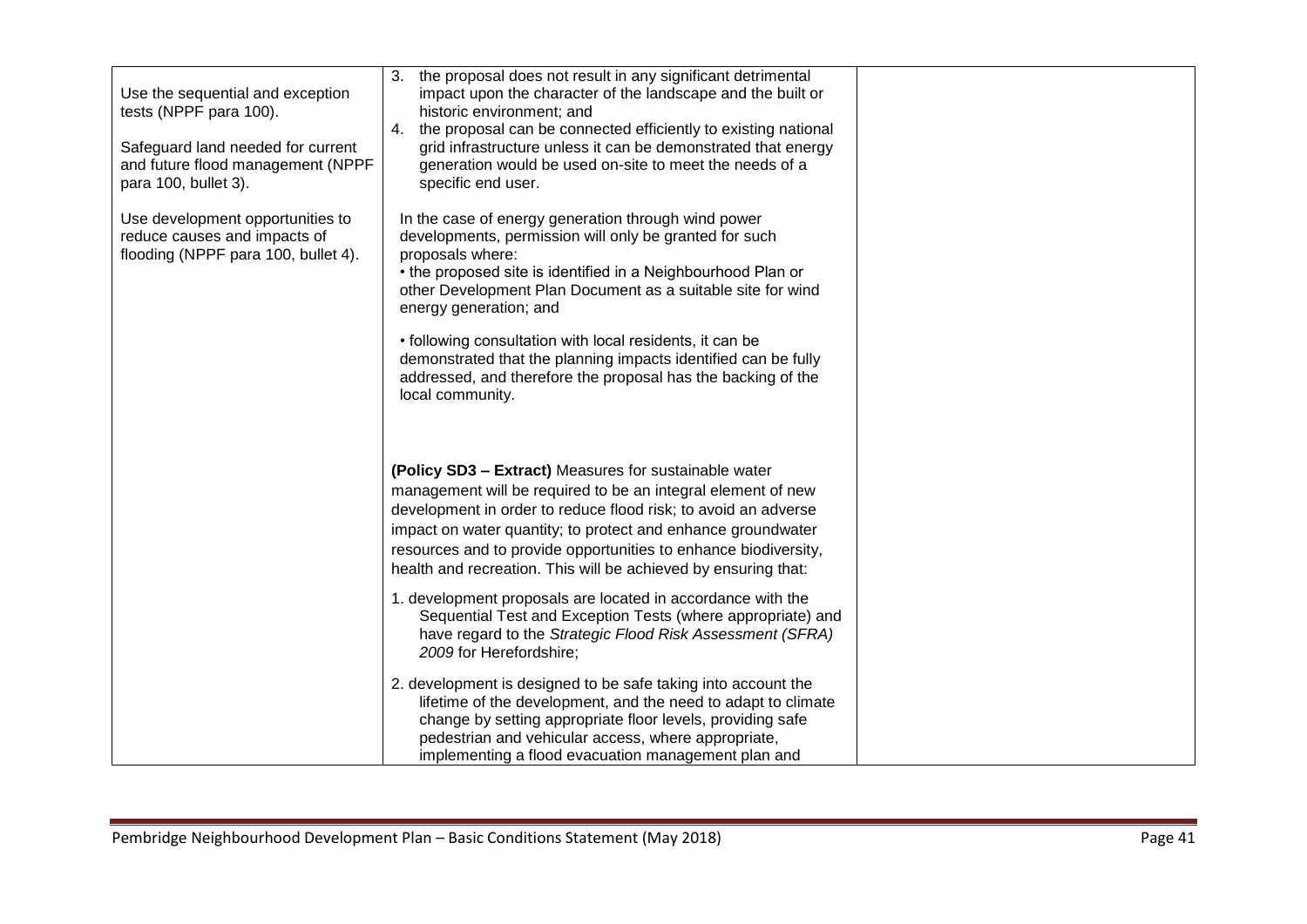| avoiding areas identified as being subject to Rapid Inundation<br>from a breach of a Flood Defence;                                                                                                                                                                                                                                                                                                                                                                                                                                                                           |  |
|-------------------------------------------------------------------------------------------------------------------------------------------------------------------------------------------------------------------------------------------------------------------------------------------------------------------------------------------------------------------------------------------------------------------------------------------------------------------------------------------------------------------------------------------------------------------------------|--|
| 3. where flooding is identified as an issue, new development<br>should reduce flood risk through the inclusion of flood storage<br>compensation measures, or provide similar betterment to<br>enhance the local flood risk regime;                                                                                                                                                                                                                                                                                                                                            |  |
| 4. development will not result in the loss of open watercourse, and<br>culverts should be opened up where possible to improve<br>drainage and flood flows. Proposals involving the creation of<br>new culverts (unless essential to the provision of access) will<br>not be permitted;                                                                                                                                                                                                                                                                                        |  |
| 5. development includes appropriate sustainable drainage<br>systems (SuDS) to manage surface water appropriate to the<br>hydrological setting of the site. Development should not result<br>in an increase in runoff and should aim to achieve a reduction<br>in the existing runoff rate and volumes, where possible;                                                                                                                                                                                                                                                        |  |
| 6. water conservation and efficiency measures are included in all<br>new developments, specifically:<br>• residential development should achieve Housing - Optional<br>Technical Standards - Water efficiency standards at the<br>time of adoption the published water efficiency standards<br>were 110 litres/person/day; or<br>· non-residential developments in excess of 1,000 sq. m.<br>gross floorspace to achieve the equivalent of BREEAM 3<br>credits for water consumption as a minimum;                                                                            |  |
| Development proposals should help to conserve and enhance<br>watercourses and riverside habitats, where necessary through<br>management and mitigation measures for the improvement<br>and/or enhancement of water quality and habitat of the aquatic<br>environment. Proposals which are specifically aimed at the<br>sustainable management of the water environment will in<br>particular be encouraged, including where they are required to<br>support business needs such as for agriculture. Innovative<br>measures such as water harvesting, winter water storage and |  |
| active land use management will also be supported. In all                                                                                                                                                                                                                                                                                                                                                                                                                                                                                                                     |  |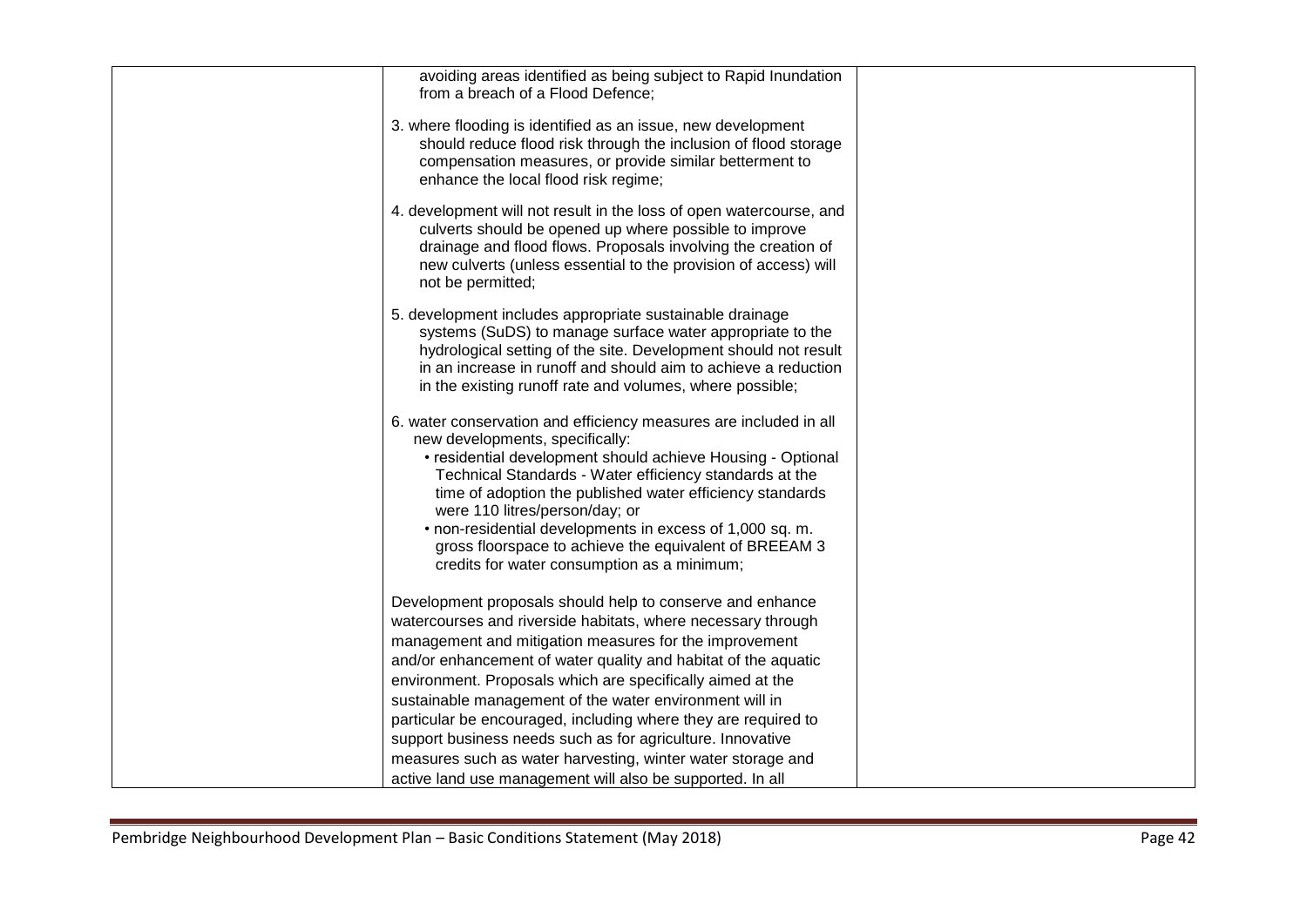|                                                                                                                                                                                            | instances it should be demonstrated that there will be no<br>significant adverse landscape, biodiversity or visual impact.                                                                                                                                                                                                                                                                                                                                                                                                                                                                                                                                                                                                                                                                                                                                                                                                                                                                                                                                                        |                                                                                                                                                                                                                    |
|--------------------------------------------------------------------------------------------------------------------------------------------------------------------------------------------|-----------------------------------------------------------------------------------------------------------------------------------------------------------------------------------------------------------------------------------------------------------------------------------------------------------------------------------------------------------------------------------------------------------------------------------------------------------------------------------------------------------------------------------------------------------------------------------------------------------------------------------------------------------------------------------------------------------------------------------------------------------------------------------------------------------------------------------------------------------------------------------------------------------------------------------------------------------------------------------------------------------------------------------------------------------------------------------|--------------------------------------------------------------------------------------------------------------------------------------------------------------------------------------------------------------------|
| Facilitating the sustainable use of<br>minerals<br>Avoid needlessly sterilising specific<br>mineral resources of local and<br>national importance by allowing non-<br>mineral development. | A Minerals and Waste Local Plan is to be prepared by<br>Herefordshire Council and this will not be a matter for<br>neighbourhood plans.<br>There is one primary consideration that neighbourhood plans<br>should consider, however, and this is expressed in Saved<br>Herefordshire Unitary Plan Policy M5 relating to safeguarding<br>mineral reserves:<br><b>M5 Safeguarding mineral reserves</b><br>Proposals which could sterilise potential future mineral workings will<br>be resisted in order to safeguard identified mineral resources.<br>Where such development is proposed, the applicant may be<br>required:<br>1. to undertake a geological assessment of the site; and/or<br>2. to protect the minerals in question; and/or<br>3. to extract all or part of the mineral reserves as part of or<br>before the other development is permitted.<br>In such cases mineral extraction will only be required when the<br>need for the other development significantly outweighs the harm<br>which extraction might cause to other matters of acknowledged<br>importance. | Mineral issues are not appropriate to a<br>neighbourhood plan. However, no proposals<br>are advanced in this plan that might affect any<br>currently defined area where mineral reserves<br>are to be safeguarded. |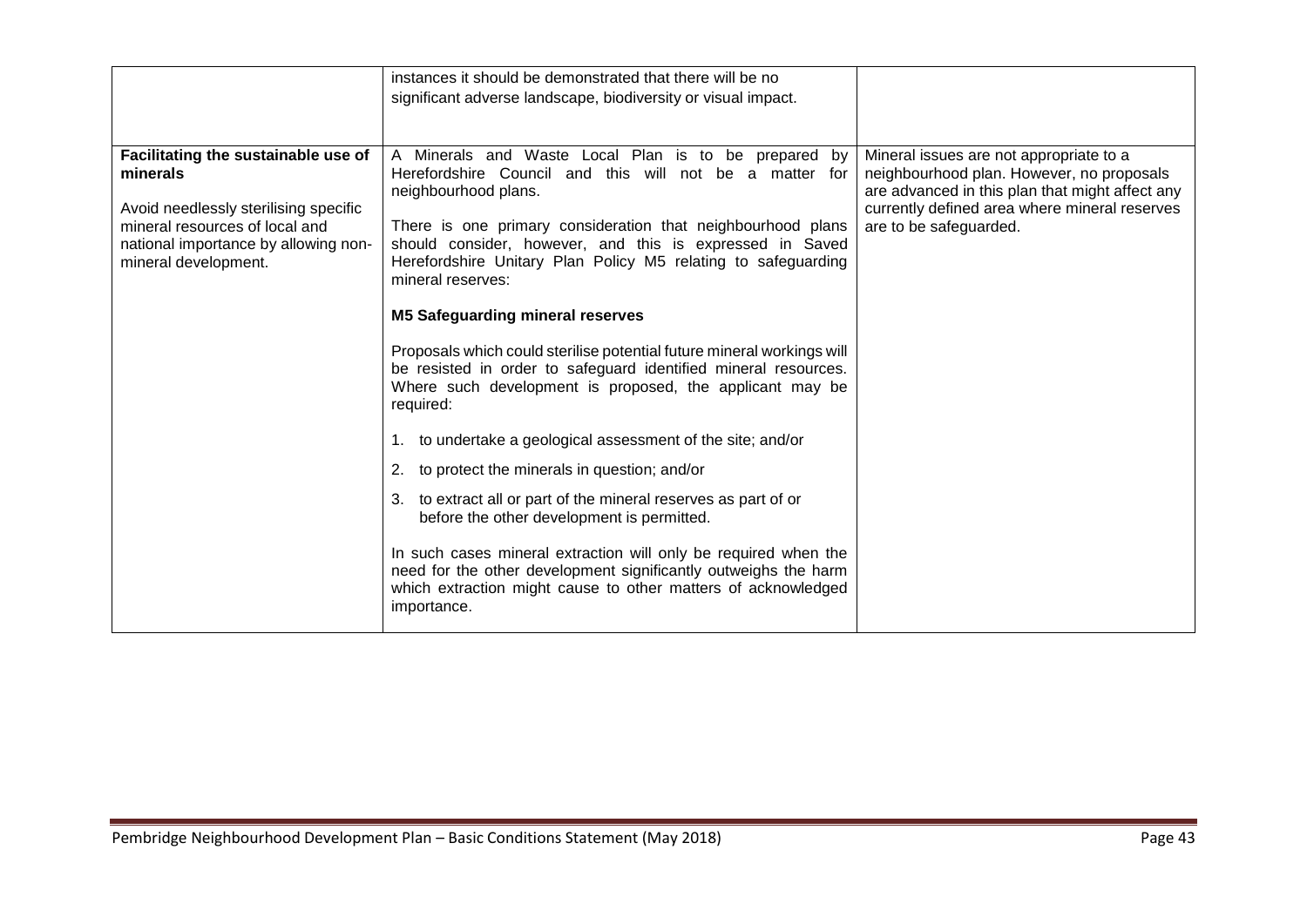## **Section 4 – Compliance with European Obligations**

| <b>European Obligation</b>                                                                                                                               | <b>Pembridge Neighbourhood Development Plan Provisions</b>                                                                                                                                                                                                                                                                                                                                                                                                                                                                                                                                                                                                                                                                                                                                                                                                                                                                                                                                |  |
|----------------------------------------------------------------------------------------------------------------------------------------------------------|-------------------------------------------------------------------------------------------------------------------------------------------------------------------------------------------------------------------------------------------------------------------------------------------------------------------------------------------------------------------------------------------------------------------------------------------------------------------------------------------------------------------------------------------------------------------------------------------------------------------------------------------------------------------------------------------------------------------------------------------------------------------------------------------------------------------------------------------------------------------------------------------------------------------------------------------------------------------------------------------|--|
| Directive 2001/42/EC on the assessment                                                                                                                   | The SEA (July 2017) for the Draft Neighbourhood Development Plan concluded that:                                                                                                                                                                                                                                                                                                                                                                                                                                                                                                                                                                                                                                                                                                                                                                                                                                                                                                          |  |
| of the effects of certain plans and<br>programmes on the environment (often<br>referred to as the Strategic Environmental<br>Assessment (SEA) Directive) | 'On the whole, it is considered that the Pembridge NDP is in general conformity with both national<br>planning policy contained in the National Planning Policy Framework and strategic policies set within<br>the Herefordshire Local Plan (Core Strategy). Nor does it propose any growth that would be over and<br>above that prescribed by strategic policies. However, there is a concern that Policy PEM11 'Intensive<br>Livestock Units' needs to be more structured and specifically address environmental issues and land<br>use issues in a more direct policy.' (Non-Technical Summary).                                                                                                                                                                                                                                                                                                                                                                                       |  |
|                                                                                                                                                          | The detailed analysis within this assessment was subsequently reviewed following changes to the draft<br>plan in order to produce the Submission Draft Neighbourhood Development Plan.                                                                                                                                                                                                                                                                                                                                                                                                                                                                                                                                                                                                                                                                                                                                                                                                    |  |
|                                                                                                                                                          | The conclusion expressed in relation to Policy PEM11 has been acknowledged although it is noted this<br>has been expressed in terms of policy structure, seeking it to be more direct, rather than content. The<br>policy seeks to address the protection of the environment, especially in view of the effect on water<br>which is a matter of considerable concern across most of the County. In addition, the effects on<br>residential amenity were reviewed and the approach adopted is considered to meet the SEA<br>requirements. Having reviewed similar policies for areas where there is a similar issue, it is considered<br>that the policy is consistent with policies adopted elsewhere that would have complied with the SEA<br>requirements (see Appendix 1). It is considered that Policy PEM11 is primarily an environmental one<br>and will have positive effects in relation to most of the SEA objectives (Nos $4 - 12$ ) rather than being<br>unclear as suggested. |  |
|                                                                                                                                                          | The SEA (May 2018) of the Submission Draft Neighbourhood Development Plan, produced by<br>Herefordshire Council, maintained its previous conclusion (Non-Technical Summary)                                                                                                                                                                                                                                                                                                                                                                                                                                                                                                                                                                                                                                                                                                                                                                                                               |  |
|                                                                                                                                                          | The conclusions of the SEA for the Submission draft NDP (July 2017) indicated that:                                                                                                                                                                                                                                                                                                                                                                                                                                                                                                                                                                                                                                                                                                                                                                                                                                                                                                       |  |
|                                                                                                                                                          | 'Regulation 14 Draft Plan Consultation - There were amendments to numerous policies the<br>Draft Plan stage; these changes were necessitated by comments received during the<br>consultation period. Policies PEM6, PEM7, PEM11, PEM14, PEM20, PEM22 and PEM24<br>were amended substantially in light of the consultation comments to add additional<br>clarification on the criteria for local allocation of new development in accordance with<br>Herefordshire Councils guidelines.'                                                                                                                                                                                                                                                                                                                                                                                                                                                                                                   |  |
|                                                                                                                                                          | Rescreening in the light of changes which are incorporated into the Submission Draft Plan indicates                                                                                                                                                                                                                                                                                                                                                                                                                                                                                                                                                                                                                                                                                                                                                                                                                                                                                       |  |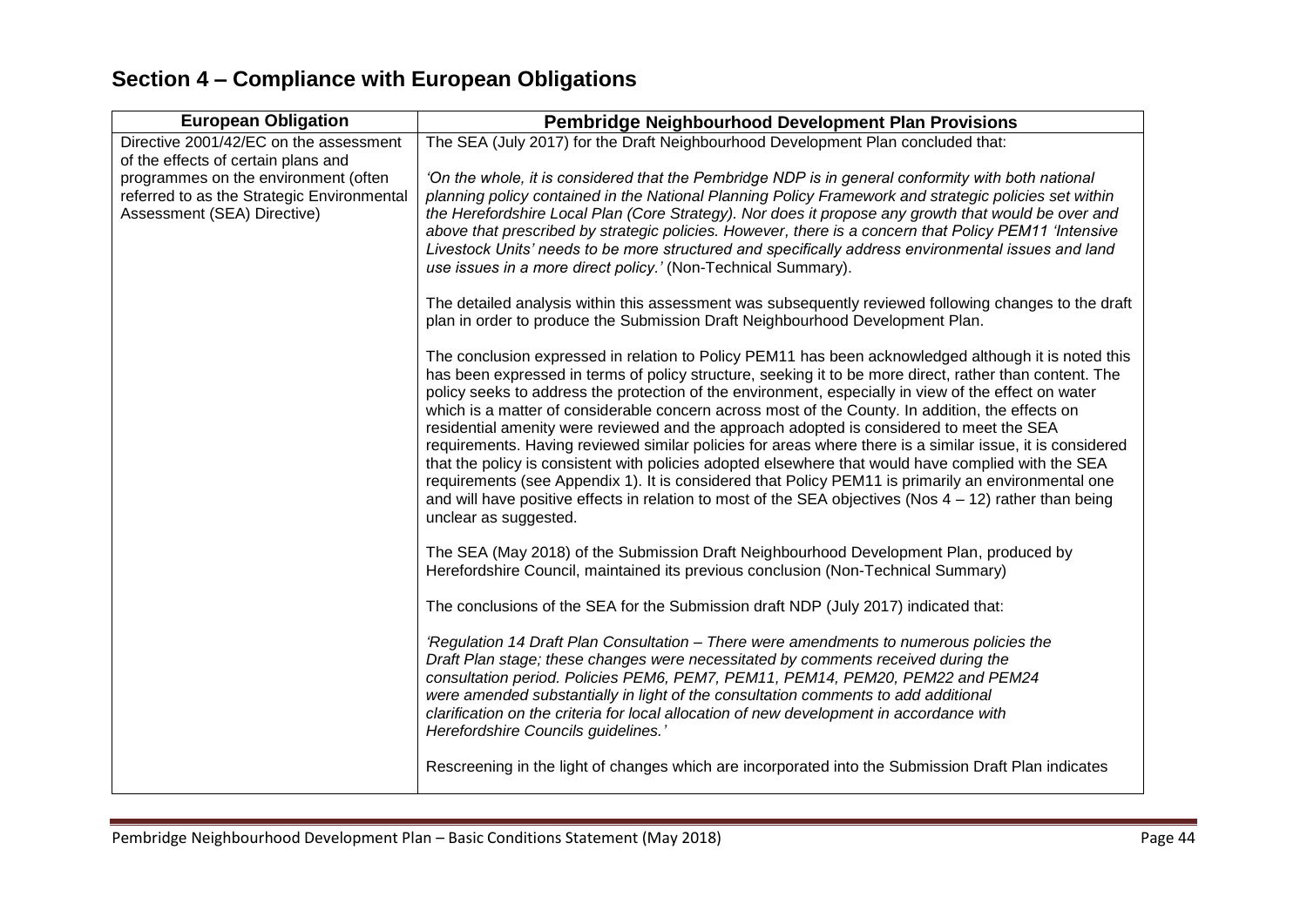| Directive 92/43/EEC on the conservation<br>of natural habitats and of wild fauna and<br>flora and Directive 2009/147/EC on the<br>conservation of wild birds (often referred<br>to as the Habitats and Wild Birds<br>Directives respectively). These aim to<br>protect and improve Europe's most<br>important habitats and species. | 'The amended policies PEM6, PEM7, PEM11, PEM14, PEM20, PEM22 and PEM24 were re<br>screened for their cumulative impact over the course of the plan period. The results of this<br>assessment, shown at Appendix 8, reveal that the outcomes Stage B of the SEA process<br>mentioned above were largely unaffected by the refinements. The conclusion for amended<br>policies PEM6, PEM7, PEM11, PEM14, PEM20, PEM22 and PEM24 is that these criteria<br>based policies will have no significant effects towards the surrounding environment.'<br>(See paras 6.10 and 6.11 of the SEA May 2018)<br>It also concluded:<br>'None of the NDP policies are considered to be in direct conflict with or propose greater levels<br>of growth and development than strategic policies contained in the Local Plan (Core<br>Strategy), which themselves have undergone a full Sustainability Appraisal.' (Paragraph 6.9)<br>Screening of the Pembridge Neighbourhood Development Plan within the Habitats Regulation<br>Assessment (HRA) Addendum Report (May 2018) reviewed the findings of the previous HRA (July<br>2017) and considered the effects of the changes to the draft plan that were made to produce the<br>Submission Draft Plan. This concluded that the Submission Draft Pembridge NDP<br>4.1 With reference to section 3 above, the additional criteria and amendments to Policy<br>PEM6, PEM7, PEM11, PEM14, PEM20, PEM22 and PEM24 are not considered to affect<br>the findings of the previous HRA report. On the contrary; they strengthen the likelihood of<br>there being no adverse impacts.<br>4.2 Therefore the earlier conclusion that the Pembridge NDP will not have a likely<br>significant effect on the River Wye SAC remains valid.'<br>In addition, the HRA (May 2018) para 2.6 also concluded that ' the Pembridge Neighbourhood<br>Development Plan will unlikely have any in-combination effect with any plans from neighbouring |
|-------------------------------------------------------------------------------------------------------------------------------------------------------------------------------------------------------------------------------------------------------------------------------------------------------------------------------------|---------------------------------------------------------------------------------------------------------------------------------------------------------------------------------------------------------------------------------------------------------------------------------------------------------------------------------------------------------------------------------------------------------------------------------------------------------------------------------------------------------------------------------------------------------------------------------------------------------------------------------------------------------------------------------------------------------------------------------------------------------------------------------------------------------------------------------------------------------------------------------------------------------------------------------------------------------------------------------------------------------------------------------------------------------------------------------------------------------------------------------------------------------------------------------------------------------------------------------------------------------------------------------------------------------------------------------------------------------------------------------------------------------------------------------------------------------------------------------------------------------------------------------------------------------------------------------------------------------------------------------------------------------------------------------------------------------------------------------------------------------------------------------------------------------------------------------------------------------------------------------------------------------------------------------------------------------------|
|                                                                                                                                                                                                                                                                                                                                     | parishes.'                                                                                                                                                                                                                                                                                                                                                                                                                                                                                                                                                                                                                                                                                                                                                                                                                                                                                                                                                                                                                                                                                                                                                                                                                                                                                                                                                                                                                                                                                                                                                                                                                                                                                                                                                                                                                                                                                                                                                    |
| Human Rights                                                                                                                                                                                                                                                                                                                        | The policies within the Plan are considered to comply with the requirements of the EU obligations in<br>relation to human rights.                                                                                                                                                                                                                                                                                                                                                                                                                                                                                                                                                                                                                                                                                                                                                                                                                                                                                                                                                                                                                                                                                                                                                                                                                                                                                                                                                                                                                                                                                                                                                                                                                                                                                                                                                                                                                             |
| <b>Water Framework Directive</b>                                                                                                                                                                                                                                                                                                    | The Environment Agency has not indicated that any proposals within this Plan would conflict with<br>measures and provisions it is advocating to meet its obligations under this Directive as set out in the<br>Severn River Basin Management Plan or the River Wye Nutrient Management Plan.                                                                                                                                                                                                                                                                                                                                                                                                                                                                                                                                                                                                                                                                                                                                                                                                                                                                                                                                                                                                                                                                                                                                                                                                                                                                                                                                                                                                                                                                                                                                                                                                                                                                  |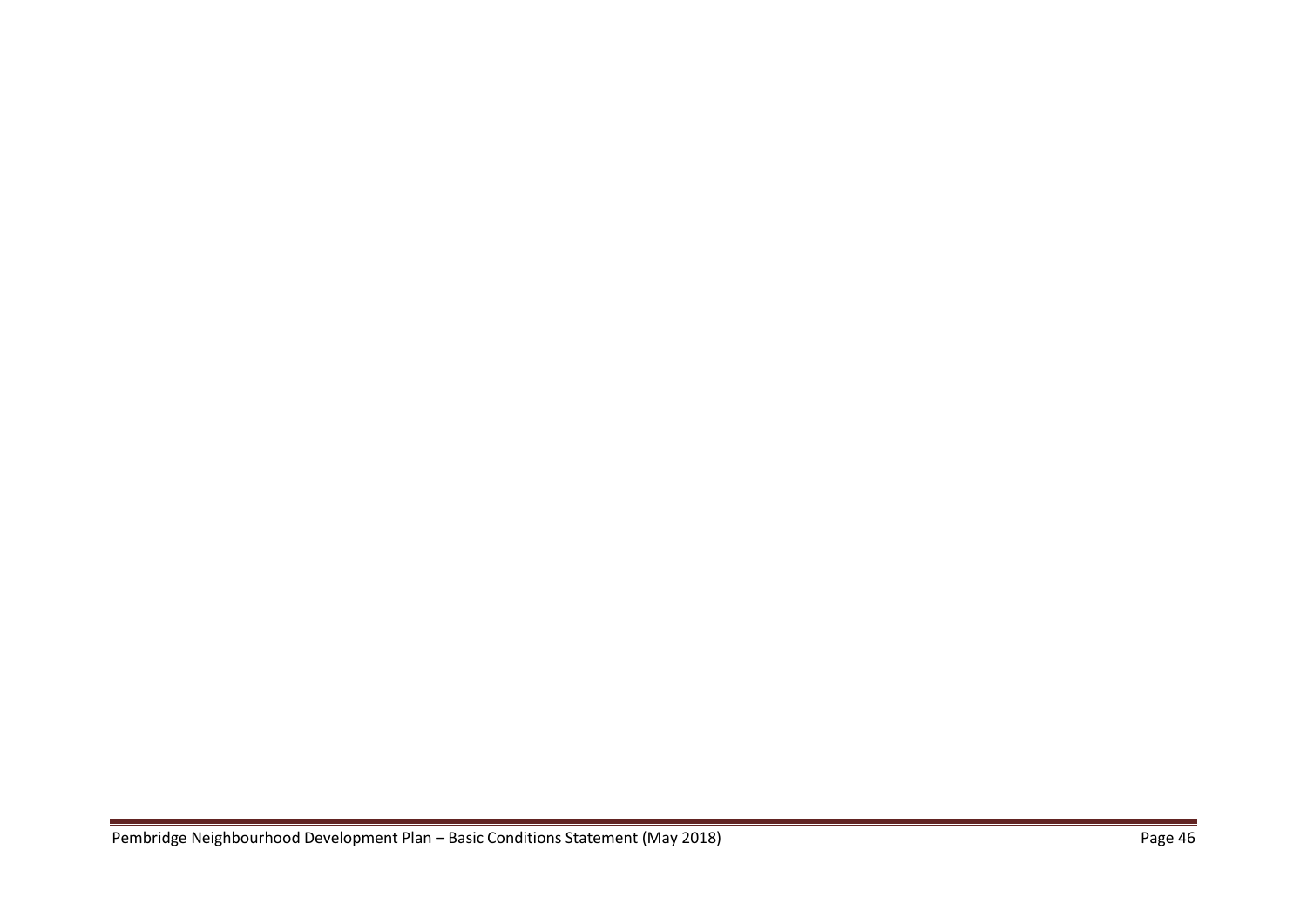## **APPENDIX 1 - Policy PEM11: Intensive Livestock Units**

- 1.1 In drafting the policy, the Parish Council was aware that planning decisions in relation to intensive livestock units within Pembridge has raised a number of concerns within the local community. Policy PEM11 is one that is unusual for a neighbourhood plan to cover but it is considered relevant to Pembridge and a limited number of surrounding parishes because of the high number of such units that have already been located within their areas and concerns about the cumulative effect. The policy covers following aspects all of which are highlighted as issues that should be addressed by the NPPF:
	- 1. Effect upon the landscape.
	- 2. Effect of traffic on the local highway network.
	- 3. General effect on residential amenity.
	- 4. Effects of disposal of waste to avoid pollution and adverse effects on biodiversity.
- 1.2 Nine concentrations of poultry units are located within the Parish and a number of these have anaerobic digestion units/biomass boilers associated with them. In all there are currently 7 of the latter (See Annex 2). This is a significant number to be located within one parish. There are others in bordering parishes. As a consequence, there is a concentration of potentially polluting activities that might result in emissions to both air and water. The cumulative effects on both residential amenity and biodiversity are relevant to planning decisions.

### **2. Effect on the Landscape**

- 2.1 Significant parts of the Parish are identified as either 'Principal Settled Farmlands' or 'Principal Timbered Farmlands' with small compartments of 'Riverside Meadows' (to east) and 'Wet Pasture Meadows' (to west) located along the banks of the River Arrow.
- 2.2 Principal Settled Farmlands are settled agricultural landscapes with dispersed scattered farms and small villages and hamlets served by small winding lanes. The scale of the field pattern is important as is the nature and density of settlements. In terms of the impact development may have on this landscape type, the hedgerow pattern, which is the most significant feature of this landscape, and tree cover should be retained or strengthened. The landscape is considered capable of accommodating only limited new development. Intensification of farming practices is also resulting in a simplistic visual uniformity as landscape character is eroded. Development pressure in many of these areas has resulted in a distinctly nucleated or clustered settlement pattern which is contrary to the landscape character.
- 2.3 Principal Timbered Farmlands often comprise landscapes where pressures to convert to arable land use is resulting in the loss and fragmentation of hedgerows and tree cover. Associated development pressures have resulted in development that does not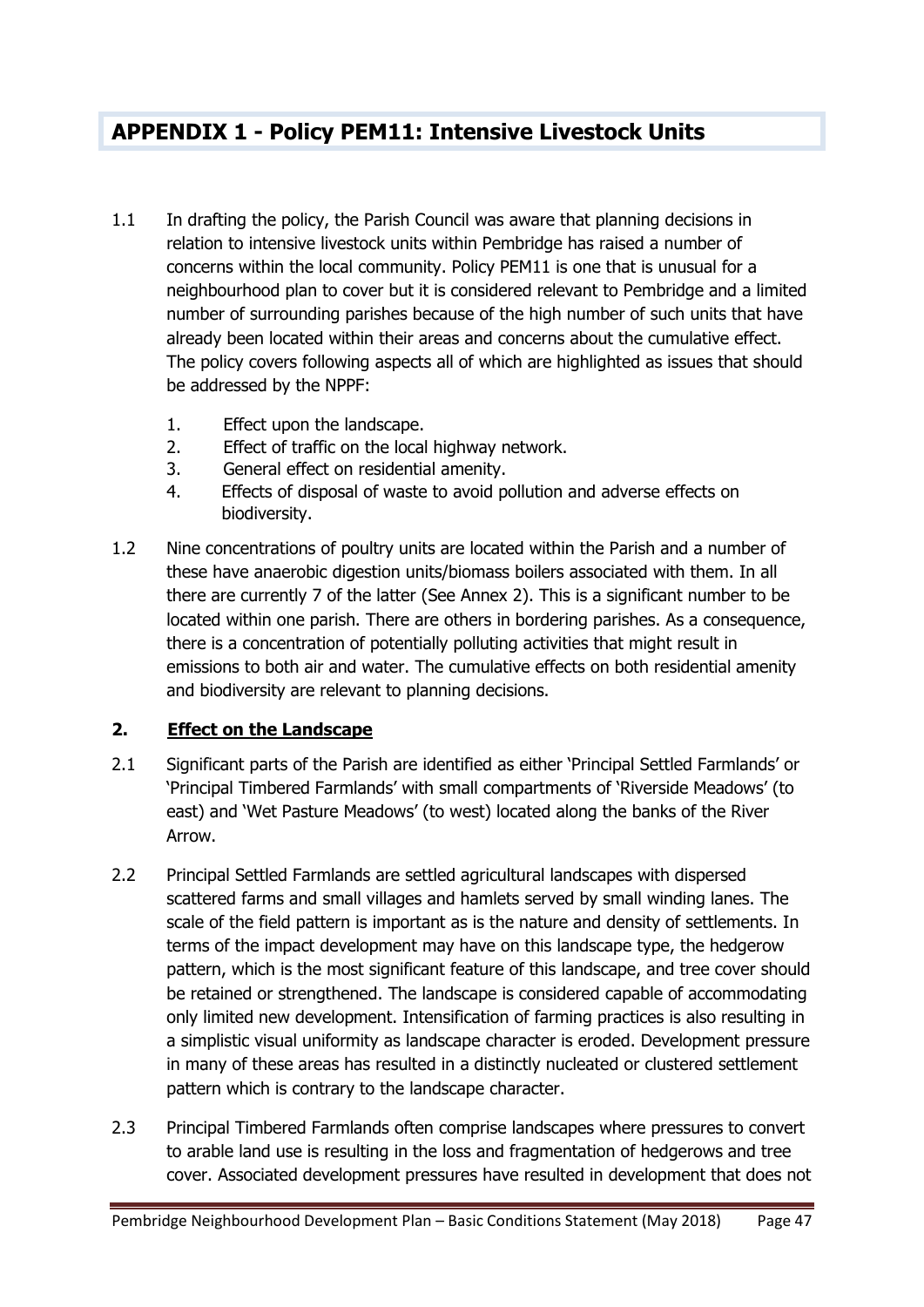respect the characteristic settlement pattern set among winding lanes. Development pressures have generally not respected the characteristic settlement pattern.

- 2.4 Wet Pasture Meadows are flat, low-lying and largely uninhabited landscapes. They are generally unsettled landscapes. Riverside Meadows are linear riverine landscapes associated with a flat, generally well defined, alluvial floodplain, and in places framed by steeply rising ground. Settlement is typically absent, and the landscape accommodates a degree of annual flooding. Where built development has been undertaken, the resulting risk of flooding has often been overcome by the construction of uncharacteristic structures such as bunds, flood walls or flood relief channels. Built development within them is to be discouraged.
- 2.5 These descriptions from Herefordshire Council's Landscape Character Assessment suggest that the landscape within the Parish is very sensitive. Consequently, the effect of relatively large-scale development, such as that comprising intensive livestock units, upon all the landscape types will have major effects and where this is adverse it should be given significant weight.
- 2.6 The inclusion of a criterion-based approach to ensure landscape characteristics are taken into account in any policy covering the landscape effects of intensive livestock units is required through NPPF paras 17 and 113. The need to encourage tree screening is particularly relevant as a criterion.

### **3. Effect of traffic on the local highway network**

3.1 The ability of the highway network to accommodate traffic safely and within its capacity are material considerations (NPPF paras 35 and 162) for many forms of development for which planning permission is required and specialist highway advice is received where appropriate. However, the advice from Highway Engineers relates to effects on the highway network and not the effects of traffic on residential amenity. The parish council wishes to be assured that this latter aspect, which is a matter for planning advice as opposed to highway advice, is not disregarded, and hence referred to specifically in the policy (NPPF para 35 bullet 3; para 69 bullet 3; para 58 bullet 2; and HCS Policy SD1). Similarly, the effects of traffic on the historic environment is a material consideration of significant importance to Pembridge village given the presence of many important heritage assets, and again is not a matter that should be judged by highway engineers but those qualified to consider the need to preserve such assets, their features and settings (NPPF para 126).

### **4. General Effect on Residential Amenity.**

4.1 The other more general effects on residential amenity are most likely to arise from pollution, in particular emission of odour. The NPPF guidance sets out at paragraph 17 that "Within the overarching roles that the planning system ought to play, a set of core land-use planning principles should underpin both plan-making and decision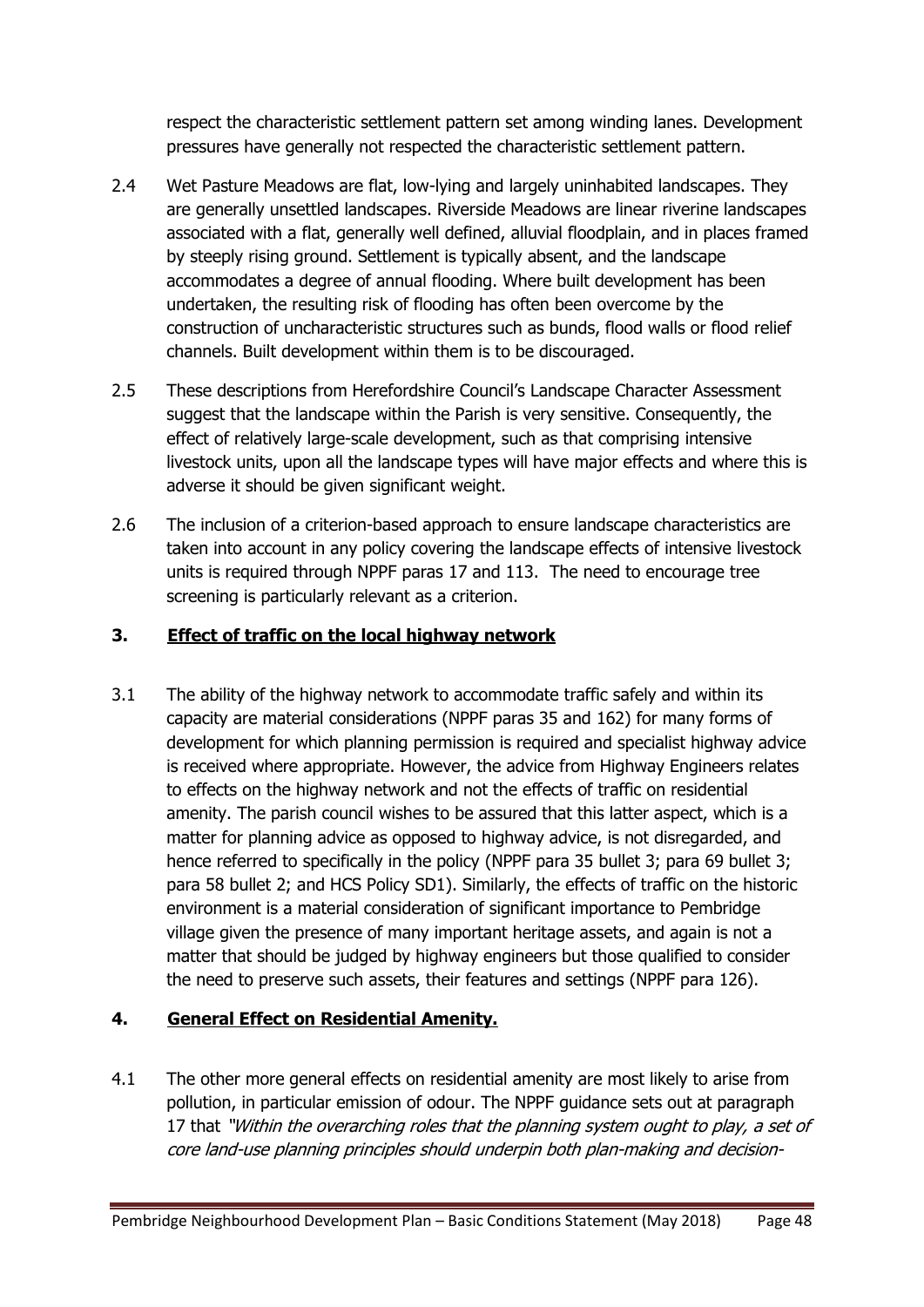taking". The guidance then lists 12 bullet points setting out these principles, and in relation to protecting amenity says that the planning system should:

"always seek to secure high quality design and a good standard of amenity for all existing and future occupants of land and buildings;"

In terms of the potential for odour and other potential pollution arising from development to impact on neighbours, paragraph 109 of the NPPF states that:

"The planning system should contribute to and enhance the natural and local environment by: preventing both new and existing development from contributing to or being put at unacceptable risk from, or being adversely affected by unacceptable levels of soil, air, water or noise pollution or land instability..."

4.2 Paragraph 122 of the NPPF sets out that planning authorities should focus on whether the development itself is an acceptable use of the land rather than the control of emissions or processes where these are subject to existing environmental controls:

"..... local planning authorities should focus on whether the development itself is an acceptable use of the land, and the impact of the use, rather than the control of processes or emissions themselves where these are subject to approval under pollution control regimes. Local planning authorities should assume that these regimes will operate effectively".

- 4.3 With respect to odour and aerial emissions, although pollution control regimes are complimentary to the requirement to protect amenity it is noted that air or odour pollution might occur at higher levels than required to adversely affect amenity, because levels approaching equivalence with nuisance are covered by a more demanding test than protecting amenity. The tests are not the same. In relation to odour emissions development that is consented and constructed may be regulated by the Environment Agency as an "installation" under the Environmental Permitting Regulations (EPR). Should it not fall under the EPR any future odour impact of the development would be regulated by the local authority, through the 1990 Environmental Protection Act nuisance legislation.
- 4.4 Herefordshire Council as local planning authority should be primarily concerned with whether or not the proposed development can be a compatible land use alongside the existing developments and land uses in the area if the proposed activity is assumed to be effectively regulated by the Environment Agency or its role within Environmental Health. In this regard it should not simply assume that if there are no objections from either of these bodies, that the planning requirements in relation to NPPF paragraphs 17, 119 and 122 have been met, i.e. local planning authorities should not assume that an EPR permitted installation is a suitable use of land simply because it is a permit regulated activity (See Annex 3 which refers to advice to this effect from the Environment Agency). The local planning authority has to be mindful that effective on-going regulation of a permitted activity does not equate to an absence of all environmental impacts and does not in itself provide protection of amenity.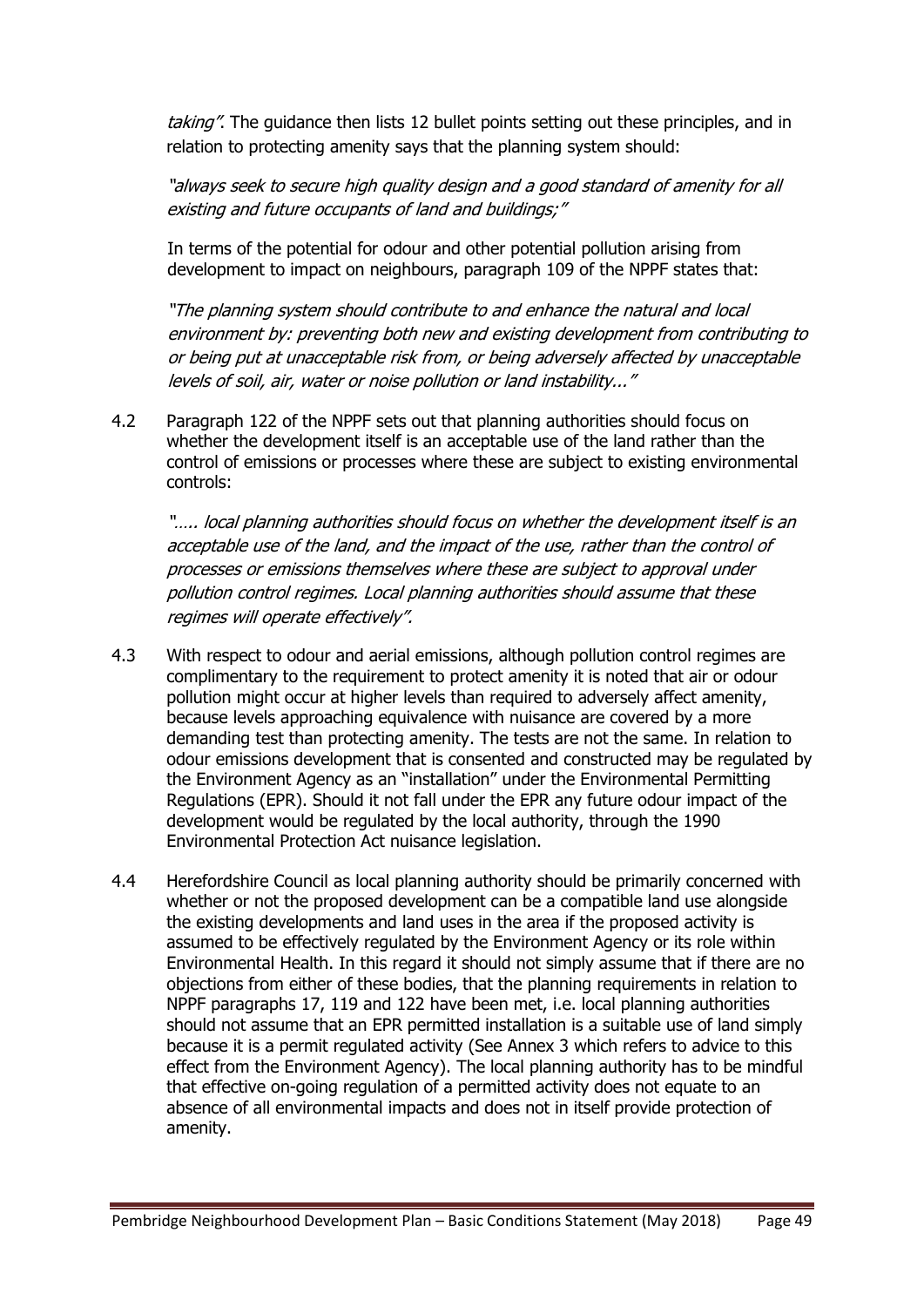4.5 Defra guidance advises that the use of the statutory regulatory regime may not fully address amenity issues and it is important to understand that in practice this does not necessarily equate either to removing an odour, or even an absence of impact on amenity. In this regard it should be noted that for off-site odours from permitted installations such as intensive livestock installations, the Environment Agency adopts more or less the following standard permit condition

"Emissions from the activities shall be free from odour at levels likely to cause pollution outside the site, as perceived by an authorised officer of the Agency, unless the operator has used appropriate measures, including, but not limited to, those specified in any approved odour management plan, to prevent or where that is not practicable to minimise the odour"

The effect of this is that even if there is annoyance, provided the operator is using Best Available Techniques or 'appropriate measures' to minimise the odour then the Environment Agency will accept that residual off-site odours will not be a permit breach. In such instances where there are adverse impacts on local amenity as a result of odours, then local residents would simply have to tolerate these odours. There is no requirement with the Environment Agency standard odour permit condition to prevent all odour annoyance, nuisance or complaints, or indeed all adverse impacts on amenity. An Environmental Permit by the Environment Agency does not provide any guarantee that the amenity of local residents will be protected. Only limited weight should be given to the fact that any proposed development has been granted an environmental permit when considering if such development is an appropriate land use for a particular location with respect to the potential for adverse impacts on local amenity.

4.6 It is therefore far more effective, and in fact essential to protect residents from any significant adverse impact on amenity from odours at the planning application stage than to seek to abate a statutory nuisance from odours retrospectively. Defra published guidance (2010) to assist local authorities address odour matters which promotes proactively preventing odours impacting on amenity at the planning stage.

'The planning system should focus on whether the development itself is an acceptable use of the land, and the impacts of those uses, rather than the control of processes or emissions themselves.'

Post-development regulation should not be relied upon when determining the appropriateness of proposed land uses.

4.7 Relevant local planning policy is currently set out in Herefordshire Local Plan Core Strategy policy SD1 (Sustainable design and energy efficiency) which states:

"Development proposals should create safe, sustainable, well integrated environments for all members of the community. In conjunction with this, all development proposals should incorporate the following requirements (inter alia):

•safeguard residential amenity for existing and proposed residents;

•ensure new development does not contribute to, or suffer from, adverse impacts arising from noise, light or air contamination, land instability or cause ground water pollution;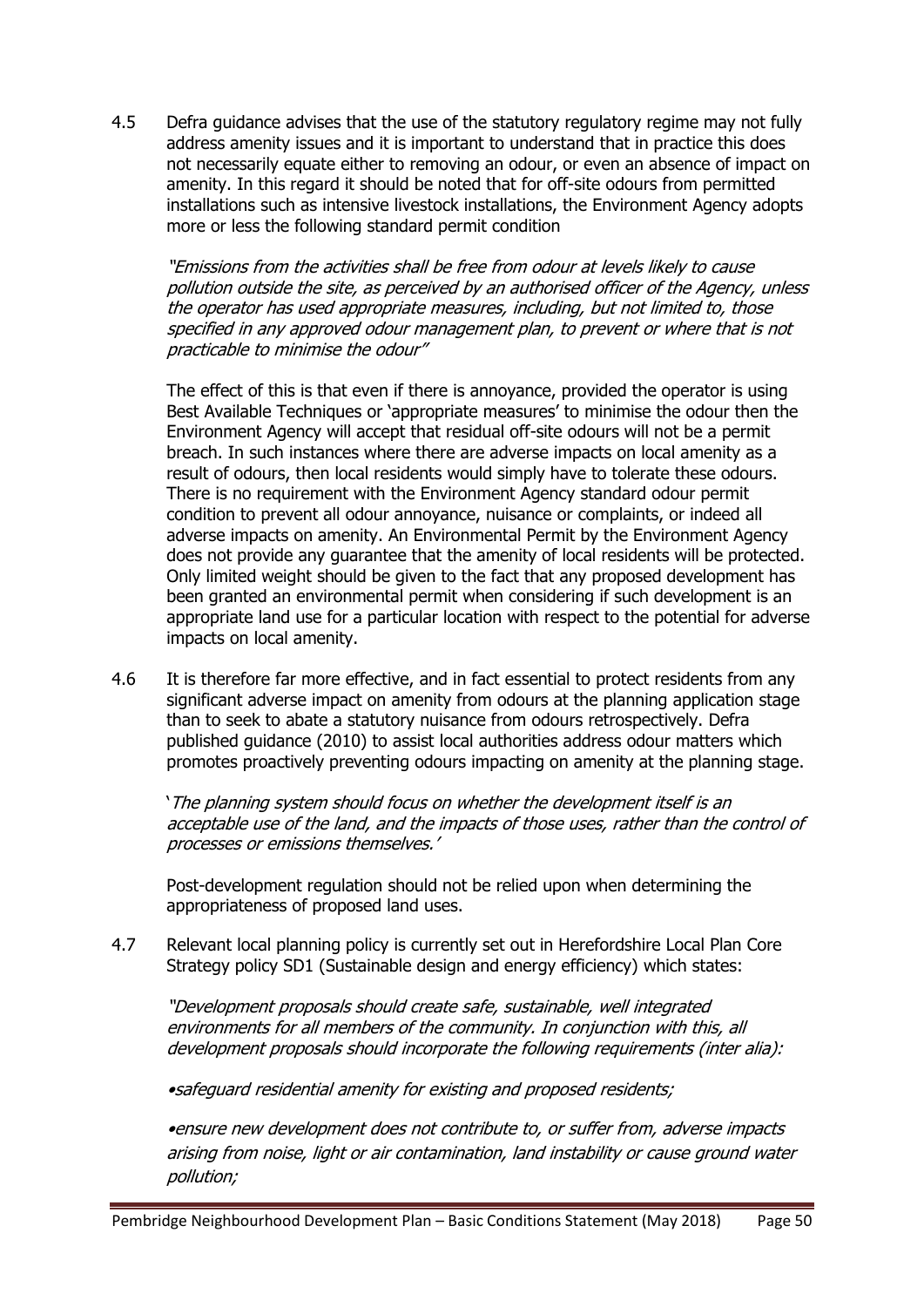•where contaminated land is present, undertake appropriate remediation where it can be demonstrated that this will be effective;"

This is a very general policy and does not address the specific potential effects of intensive livestock units upon amenity.

- 4.8 In this regard, examples of policies utilised elsewhere were sought to inform a policy for PNP and it was found that one often quoted is that in the former county of Humberside for which specific policy guidance was drafted in 1984 and minor revisions were made in 1992 (Beverly Local Plan – East riding of Yorkshire – See Annex 1). A key element of this policy plan was that intensive livestock units should not be established within 400m of dwellings, or in some case 800m of protected settlements, although it suggests the latter may be unduly restrictive. The planning policy recognised the risks of adverse odour impacts arising from intensive livestock installations at quite considerable distances from the farm buildings. The policy approach has been used without legal challenge. There is no similar policy for Herefordshire Council's area yet given the significant level of such developments and their concentrations within Pembridge and its surrounding parishes the implication is that particular attention should be paid to the potential for adverse odour impacts where intensive livestock units are situated within 400m of residential developments/receptors. Notwithstanding advice upon the use of dispersion modelling of odorous emissions the Chartered Institute of Water and Environmental Management<sup>1</sup> advises that "in the absence of conclusive UK based research, the selection of the most appropriate odour impact criterion should be determined upon, depending on both the objective of the assessment, the nature of the odour under assessment and the sensitivity of the affected local population, where relevant."
- 4.9 Given that the planning system must consider amenity not statutory nuisance or Environmental Permitting Regulatory requirements in relation to the potential odour emissions from intensive livestock units within Pembridge Parish, the provisions within Policy PEM11c) represent what the local population consider to be an appropriate odour impact criterion that is based upon that which has been used for planning purposes elsewhere. Pembridge should be considered a protected settlement in this regard because of its level of habitation, concentration of services and facilities which need to be retained for other sustainable development purposes, and most particularly it contains a primary school on its outskirts where amenity considerations should be given a high priority.

### **5. Effects of the disposal of waste to avoid pollution and adverse effects on biodiversity**

5.1 Poultry units have the potential to impact upon designated sites (SSSIs and SACs) within the wider environment via production of aerial emissions of ammonia and deposition of acid and nitrogen. Policy PEM11 criteria e) and f) of this policy address the issue of waste disposal arising from any intensive livestock operation, in so far as the effect this may have on amenity and biodiversity. Herefordshire Council has yet to prepare its Minerals and Waste Development Plan Document so the saved policies from its Unitary Development Plan (UDP) are presumably still relevant. An objective

**.** 

<sup>1</sup> http://www.ciwem.org/wp-content/uploads/2016/04/Control-of-odour.pdf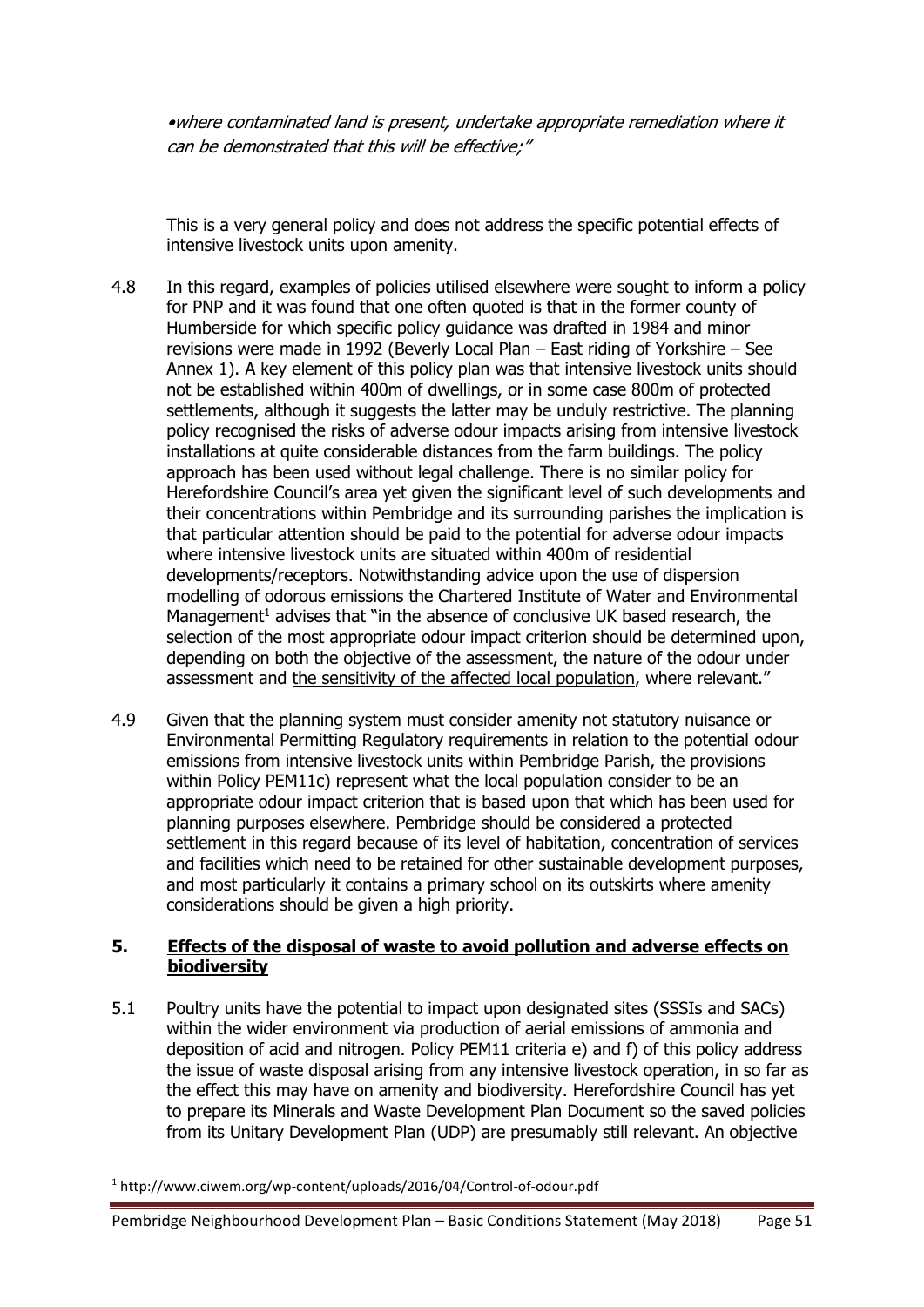within the UDP is to ensure that waste management is considered in all development proposals. Another relevant objective is to protect the environment from the adverse impact of waste development and where possible improve environmental quality. In respect of these objectives UDP Policy S10 states:

"The sustainable and efficient management of waste will be sought by:

- 2. ensuring that the impact of proposals for the collection, storage, handling, treatment, disposal and transportation of waste can be mitigated to an acceptable extent, with particular attention paid to the impact on human health and the environment;
- 5. ensuring that all development proposals give due consideration to the waste they will generate, in accordance with the above principles."
- 5.2 More detailed waste policies that are relevant to infrastructure associated with intensive livestock units that contain matters that might affect amenity include (relevant extracts):

### Policy W1: New waste management facilities

"Planning applications for new waste management facilities which do not fall into Class B1 and B2 will only be permitted where the site is not affected by one or more primary constraints or two or more secondary constraints except where:

a. in the case of sites affected only by two or more secondary constraints, such constraints can be satisfactorily mitigated; or

#### Primary Constraints

- 2. Sites and species of international and national importance to nature conservation;
- 3. Scheduled Ancient Monuments and other sites of national or regional archaeological importance;

#### Secondary Constraints

- 1. sites and species of local importance to nature conservation; ;
- 3. land within or abutting a conservation area;
- 4. archaeological sites of lesser Regional or Local Importance;
- 5. where the site does not have direct access to an 'A' or 'B' class road;
- 6. any adverse visual impact the development would have upon the landscape character of the area;
- 7. best and most versatile agricultural land;
- 8. ancient semi-natural woodland.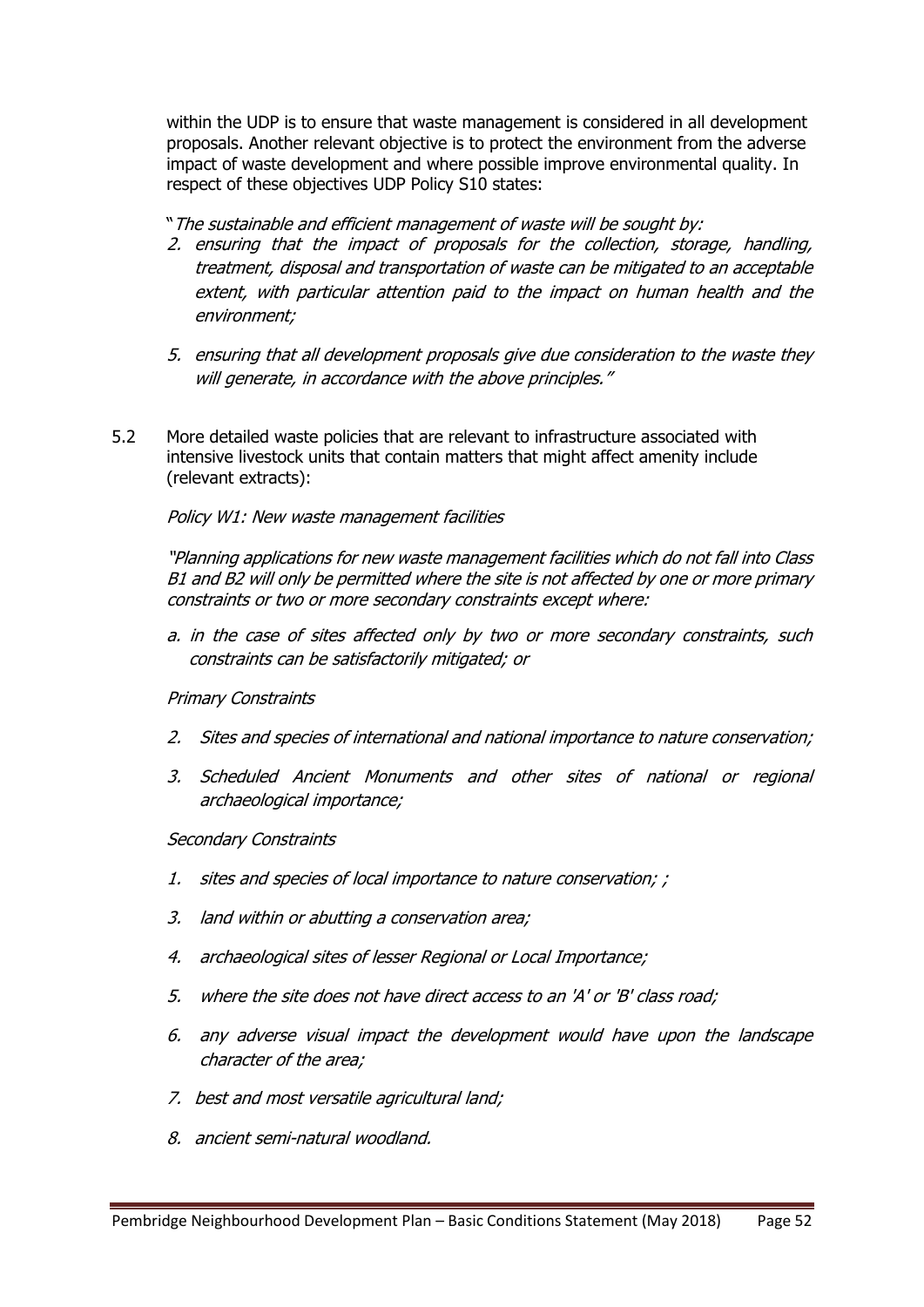Where a proposal satisfies the above constraints, applicants will also be required to submit evidence to demonstrate the extent to which the development impacts on:

- people and local communities;
- natural and cultural assets;
- the highway network and other public rights of way;
- public open space; and
- air, soil and water resources.

Unless such impacts can be satisfactorily mitigated, planning permission will be refused."

#### Policy W3 Waste transportation and handling

"Development that is likely to give rise to the transportation and handling of waste materials will only be permitted where appropriate measures to protect the public and the environment can be implemented and enforced."

#### W5 Waste management licensing

Where development is not covered by the Waste Management Licensing process, or where it would be granted an exemption from the process, conditions will be imposed on any planning permission granted, in the interests of the protection of amenity and matters of acknowledged interest.

- 5.2 Intensive livestock units generally give rise to commercial waste. In view of these policies and the absence of any Waste Local Plan/DPD it is considered right and proper for a planning policy to be included to cover protection of biodiversity as a consequence of waste arising from any intensive livestock units so that the matter is dealt with comprehensively. As a consequence, Policy PEM11 covers:
	- a) Storage compounds and lagoons; and
	- b) The method of handling and disposal of manure waste, with the exception of its use in anaerobic digestion of as biomass, which would be covered through policy PEM14.
- 5.3 In relation to b) it may be important to consult another local authority through the duty to co-operate, and for this purpose it is necessary to know where any manure waste is to be transported to.
- 5.4 The spreading of commercial manure waste may result in odour pollution and this is relevant for reasons explained in the previous section. The two provisions in this policy are all the more important because of the problems encountered within the County in relation to water quality, pollution of rivers, their special designation, and the provisions within the Nutrient Management Plan to address diffuse pollution, the preparation and implementation of which played such a significant part in Herefordshire Council's evidence supporting housing growth.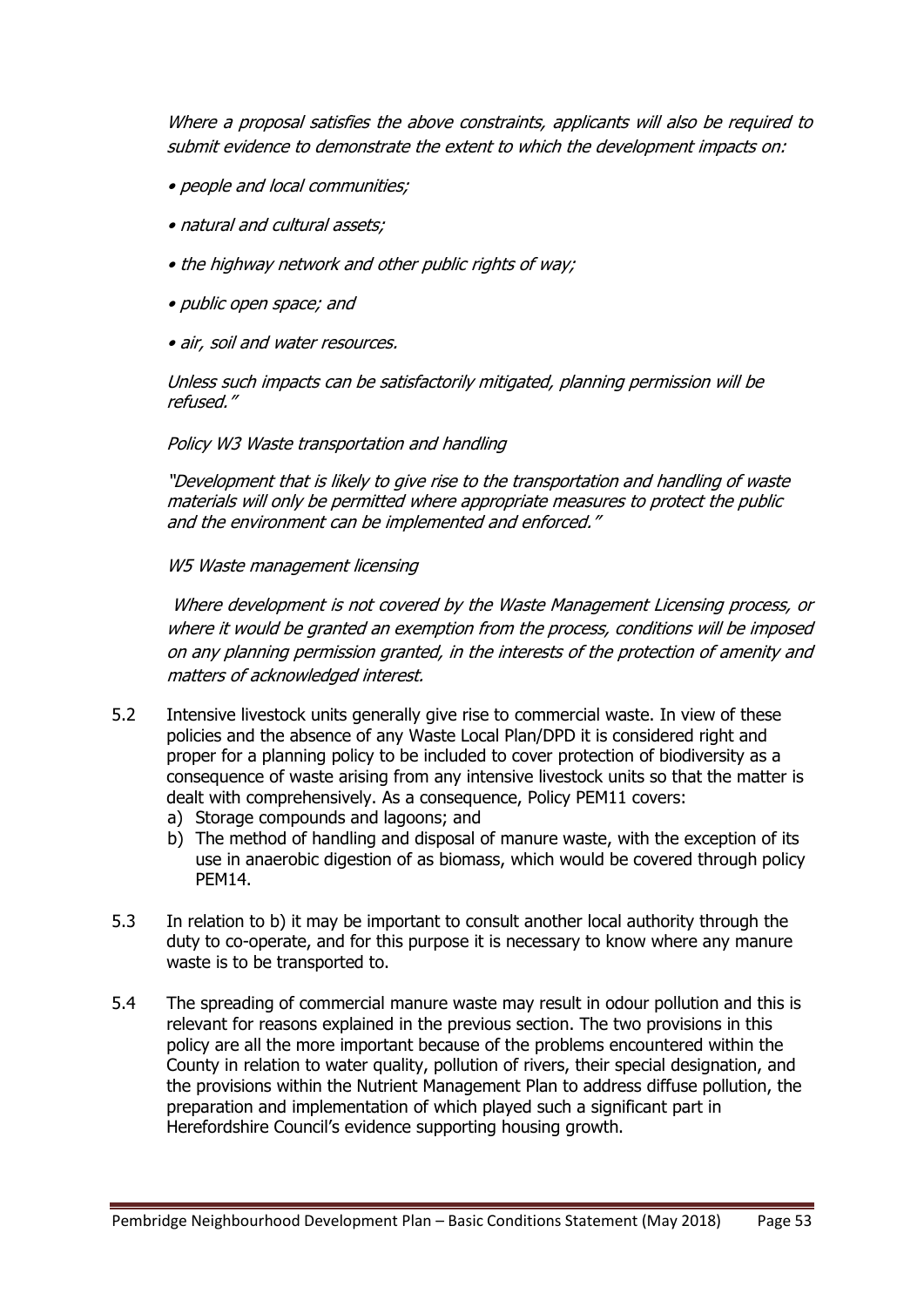- 5.5 Although there are Environmental Permitting Regulations that cover these issues, they are again matters that are also addressed through any planning application in terms of effect of waste disposal and associated matters. Consequently, the approach applying to protection of amenity from odour covered under the previous section apply and it is also relevant to the protection of biodiversity. It is also important that Herefordshire Council has regard to Section 40 of the Natural Environment and Rural Communities Act 2006 and, more particularly, Section 28G of the Wildlife and Countryside Act 1981 (as amended by the Countryside and Rights of Way Act 2000). It is likely that in some instances Herefordshire Council will have to undertake appropriate assessments in association with then Environment Agency to determine whether proposals will have a significant effect in the River Wye SAC under the Habitats Regulations.
- 5.6 Manure waste is a form of commercial waste and its spreading is an operation of handling and disposal. As a consequence, it is considered relevant to planning policy having previously been an issue addressed through Herefordshire UDP as commercial waste within its relevant waste policies. Herefordshire Council has not objected to a policy on intensive livestock units in principle and it ought usefully to be as comprehensive as possible.
- 5.7 It has been noted that Shropshire Council is preparing interim guidance on the assessment of poultry units and their impact on designated sites within the planning application process and this will cover matters that Herefordshire Council appear to be advising fall outside of its remit but to that of environmental health or the Environment Agency (See Annex 3). Shropshire Council's approach is consistent with the DEFRA advice that the matter effect on biodiversity (and amenity) are relevant material considerations in planning decisions on intensive livestock units. The River Arrow flows into the River Lugg SSSI and subsequently the River Wye SAC and consequently the matters may be material considerations to relevant planning applications within the Parish. The River Lugg SSSI currently forms part of the River Wye SSSI and is failing to meet its water quality targets.

### **6. Conclusion**

6.1 The justification of the policy is based upon protecting landscape, amenity and biodiversity. All these matters are reasonable for inclusion within this NDP.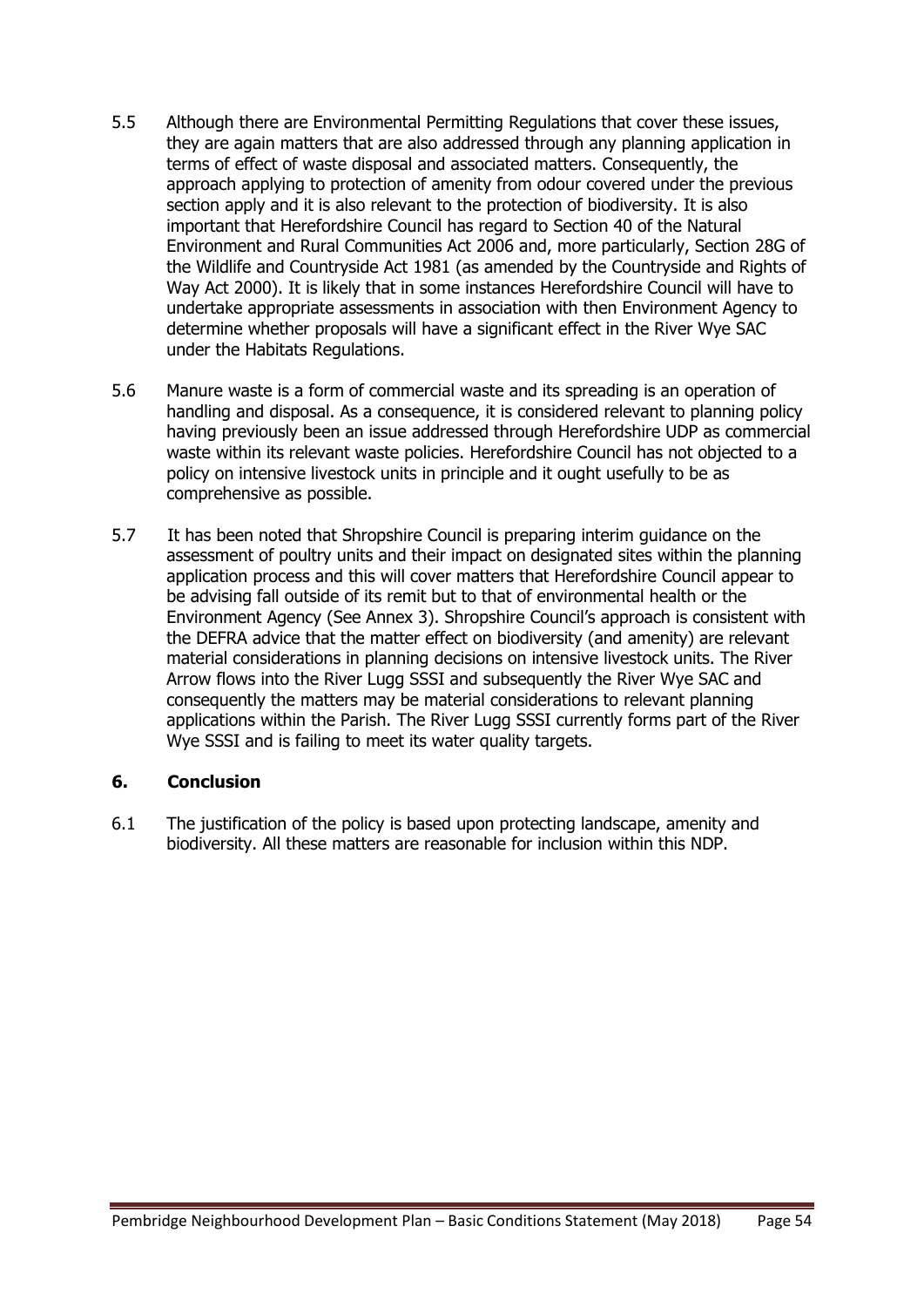## **Annex 1**

### **Extract from Beverley Borough Local Plan – East Riding of Yorkshire (1992)<sup>2</sup>**

### **10.0 INTENSIVE LIVESTOCK UNITS (ILU)**

#### **BACKGROUND**

10.1 The plan area is popular for rearing livestock in confined conditions. These livestock units have given rise in the past to public complaint mainly about the unacceptable smells which arise from the storage and spreading of manure. The Council will apply the following policies to ensure that the wellbeing of the community is safeguarded while maintaining an efficient and viable farming industry. These policies are based on the former Humberside County Council's Intensive Livestock Units Local Plan, which was first adopted in 1984 and subsequently amended in 1992. That Plan is now superseded by the policies in this Plan (see paragraph 1.26). The policies below set out clear criteria regarding the development of Intensive Livestock Units and of occupied buildings near to them, so planning applications can be judged accordingly.

10.2 For the purposes of this Plan:

i) an 'Intensive Livestock Unit' will be defined as buildings and associated works (for which specific planning permission is required on application) for the permanent indoor housing of pigs, poultry or cattle and also those for housing such livestock indoors for only part of the time if a slurry"' system is to be adopted.

ii) 'Occupied Buildings' will be defined as any permanent building or caravan site normally occupied by people, or intended for occupation by people, except a building or caravan within the same agricultural unit as the livestock unit.

#### **Siting of Existing Units**

**10.3** Little can be done to rectify the poor siting of existing units and any opportunity for obtaining an overall improvement in environmental conditions through development affecting the Unit's continued operation needs to be taken.

#### **Policy ILU1**

**.** 

#### **Development proposals at an intensive Livestock Unit which will result in an overall improvement of existing conditions from an amenity point of view will be approved.**

**10.4** Conflict arises where new development takes place close to an existing intensive livestock unit. People moving into such development often subsequently complain about the unit itself and/or the manure spreading. The avoidance of such conflicts is considered preferable to trying to deal with them after they arise.

<sup>&</sup>lt;sup>2</sup> 2</sup> [https://www.eastriding.gov.uk/planning/pdf/beverley\\_final/beverley/written\\_state/section10.html](https://www.eastriding.gov.uk/planning/pdf/beverley_final/beverley/written_state/section10.html) NB – This link was available until recently and used in formulating Policy PEM11 during the preparation of this

NDP and since checking it appears to have been deleted recently, probably as work upon East Riding of Yorkshire Core Strategy has progressed. Reference to these as Saved Policies (prefixed ILU) can be seen at: <file:///C:/Users/User/Downloads/Beverley%20-%20Saved%20Policies.pdf>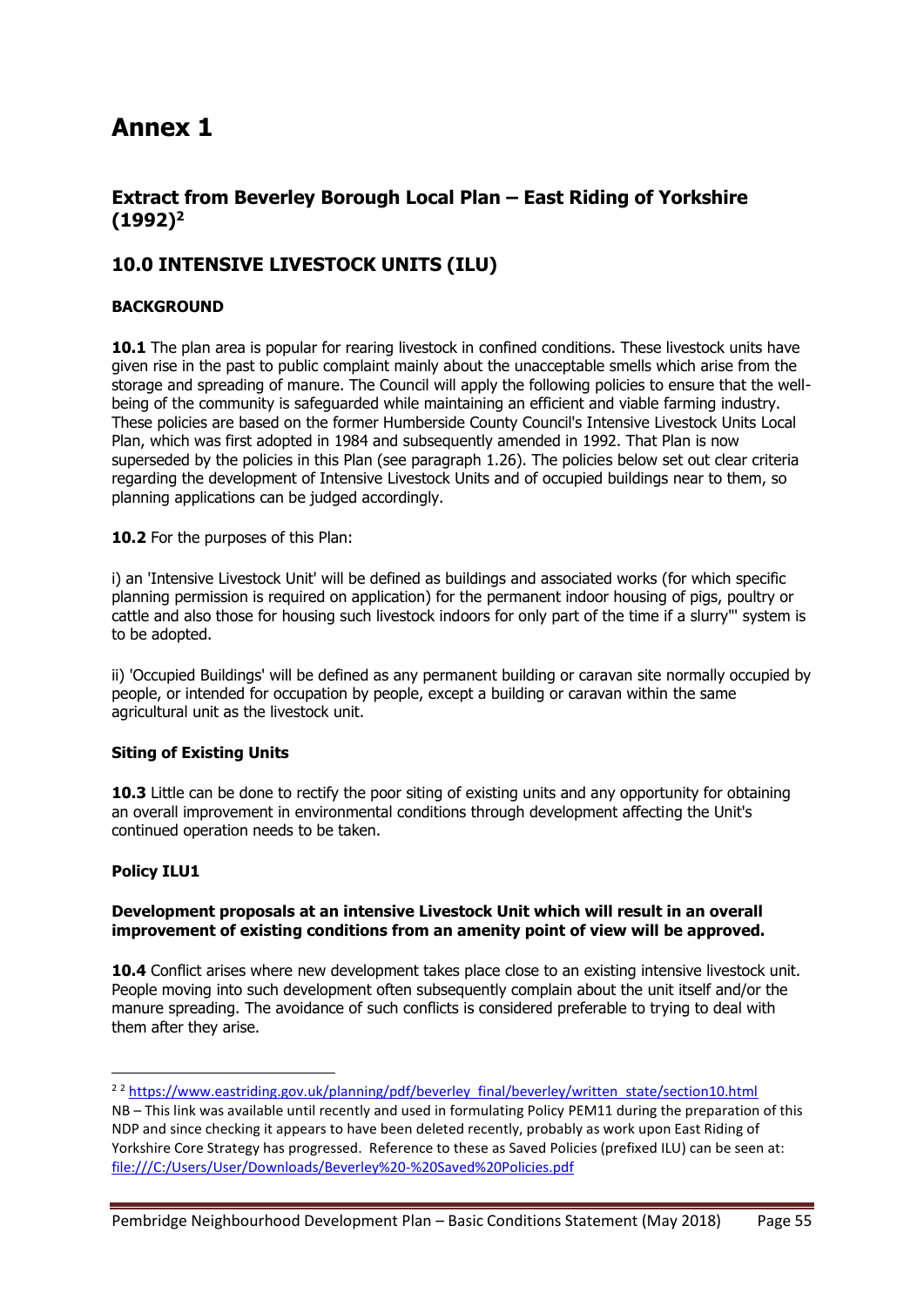**10.5** The precise amount of separation that is appropriate depends to some extent on the nature and duration of the activities involved. Housing and developments such as caravan sites, hotels, restaurants, schools and hospitals seem to be most sensitive and need to be kept furthest away. In other cases, including developments which involve the adaptation of disused farm buildings, some relaxation of the policy may be appropriate.

**10.6** Where there is already an Intensive Livestock Unit in a settlement it would not be possible to adhere to this policy and an exception has had to be made.

' Manure: Animal faeces and/or urine in any form, including slurry, traditional farmyard manure and other materials with straw, wood shavings, sawdust, etc.

"Slurry: Animal faeces and urine that contains little or no added water (undiluted slurry) or with water (diluted slurry).

#### **Policy ILU2**

**Proposals for new Occupied Buildings which are located within a distance of 400 metres from an existing Intensive Livestock Unit or Manure storage areas will not be approved with the exception of those units or storage areas which are already situated within development limits.**

**10.7** Most planning applications are for development at existing units and it is necessary that amenity be safeguarded. Applications will be determined on their individual merits but where a unit is not currently being operated satisfactorily, further development will be allowed only if some overall improvement will result, in accordance with Policy ILU 1. Reference to a recognised professional advisor is recommended when preparing a submission.

#### **Policy ILU3**

**Proposals for further development of existing intensive livestock units, for which specific planning permission is required, will be approved only where it can be demonstrated that the enterprise is being and will continue to be operated satisfactorily from an amenity point of view or where an overall improvement in existing conditions from an amenity point of view will result (see Policy ILU1).**

#### **Development of New Units**

**10.8** In order to minimise future conflict between the public and intensive animal units it is considered that there should be a protective distance between occupied property and new livestock units. However, in order to maintain viable livestock production it is necessary to accept reduced protection in the more rural parts of the Plan Area and apply more restrictive standards only in the vicinity of the Hull Urban Area, Urban Centres and Selected Settlements. For the purposes of this Plan, land falling within the relevant protective distance will be referred to as 'protected areas'.

**10.9** All protective distances should normally be measured from the edge of the curtilage of the Unit buildings and should be subject to modification in detail to allow account to be taken of local factors such as climate, particularly prevailing wind, and topography and of individual circumstances, for example, the size and operating hours of the unit. The distances should be related to field boundaries or some clear physical feature wherever practicable.

10.10 In the case of the Hull Urban Area, the Urban Centres and Selected Settlements within the Plan Area, a protective distance of 800 metres should normally be maintained from the development limits as set out in the Proposals Map.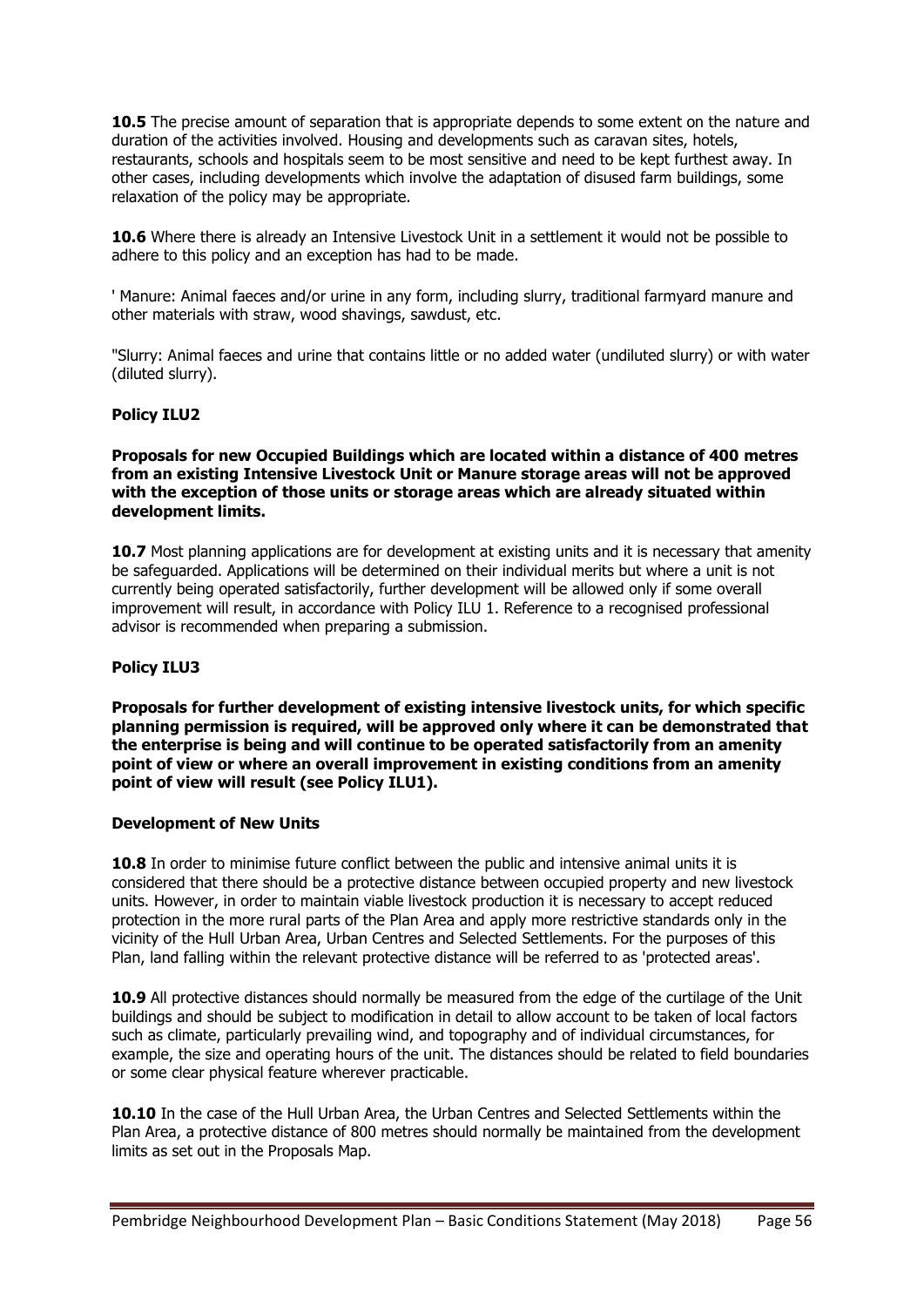**10.11** In the case of Non-Selected Settlements and in the open countryside where agriculture is predominant, the rigid application of an 800 metres protective distance would be unduly restrictive. It would, therefore, be preferable for applications to be dealt with on their merits depending on local circumstances such as the size of the settlement. Normally a protective distance of 400 metres should be maintained, though the protective distance around isolated dwellings would not be as great. A minimum distance of 100m will only be acceptable in exceptional cases and whilst it may be appropriate in some circumstances for the siting of livestock buildings themselves, for slurry spreading and for some associated works such as slurry storage installations, a minimum of 200m will be required unless an effective treatment system which reduces smell is to be used. Where possible, manure storage areas should be sited away from public roads, footpaths and bridleways.

10.12 In addition, the National Rivers Authority (NRA) may require restrictions on the siting and design of units near to sources of water supply and watercourses.

#### **Policy ILU4**

**Development proposals for new Intensive Livestock Units and associated structures including earth walled storage compounds or lagoons will be approved only if sited a distance of 600 metres or more from the development limits of the Hull Urban Area, the Urban Centres or the Selected Settlements and a distance of normally 400 metres from the development limits of the Non-Selected Settlements.**

**10.13** Recent government advice and other policies in this Plan (principally Policies E14-E18) recognise the importance of protecting sites of nature conservation value. Only a small proportion of the Plan Area is covered by SSSI's and they should therefore deserve to be given some priority but many other areas deserve protection. Intensive Livestock Units could damage such sites in a number of ways, e.g. transfer of diseases, nutrient enrichment of habitats or loss of amenity for visitors. It will seldom be possible to accurately quantify such risks but, when looking at particular cases special consideration should be given to the relative importance of certain sites, particularly the Humber Estuary, which has considerable international significance.

#### **Policy ILU5**

**New Intensive Livestock Units and associated structures will not be allowed where they, or their related slurry or manure spreading areas, would have significant adverse effect on Sites of Special Scientific Interest or other statutorily designated nature conservation sites or would significantly affect other sites of nature conservation importance (see Policies E14 to E18).**

10.14 Other policies in this Plan are designed to limit any adverse environmental effects of Intensive Livestock Units to an acceptable level. It is recognised that this does not mean that such effects will be completely prevented. Therefore, there remains a danger that a number of units around a particular locality will jointly cause effects that are unreasonable. In considering a planning application for the expansion of an existing unit or the establishment of a new unit the Council will consider the adverse effects already being experienced and whether they are likely to be made significantly worse by the development of further units.

10.15 In addition, Policy ILU2 of this Plan limits development near Intensive Livestock Units. In exceptional circumstances. for example where several units would surround a settlement, this may lead to a situation where otherwise appropriate or necessary development is unreasonably restricted.

#### **Policy ILU6**

**If, in any locality, the existence of a number of Intensive Livestock Units means that any further units would cause an increase in adverse environmental effects to an unacceptable degree and/or seriously restrict reasonable expectations of further**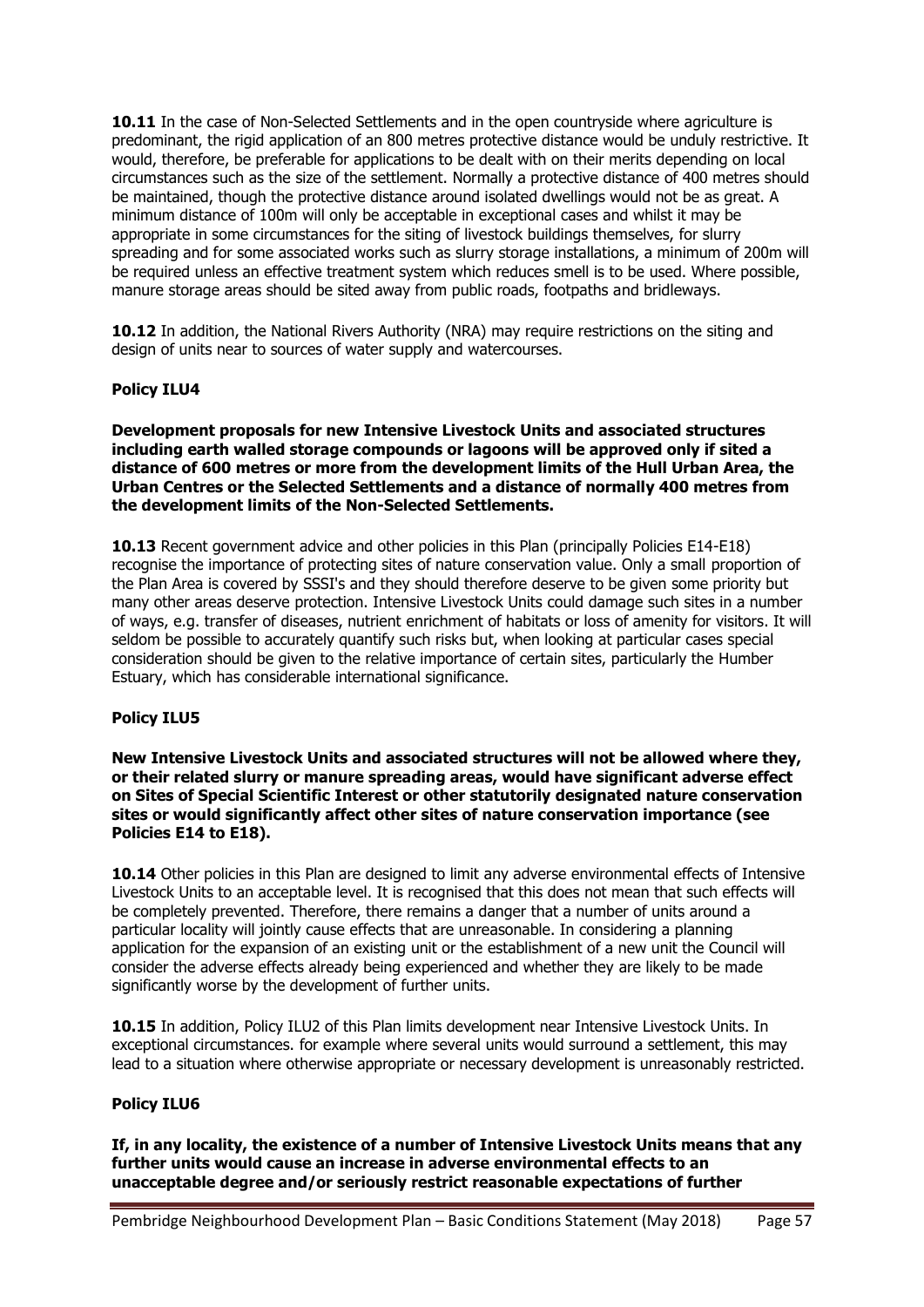#### **development of a settlement in accord with the provisions of the development plan, then such further units will not be allowed.**

#### **Availability of Land for Spreading Liquid or Solid Manure**

**10.16** In view of the possible loss of amenity from the manure associated with a high density of livestock in any one area, it is essential that sufficient and suitable land is available for spreading. Where it i5 necessary to transport manure from units to spreading areas special care should be taken to ensure that this is done in an acceptable manner from an amenity point of view. Wherever possible, transport through residential areas should be avoided.

**10.17** 'Sufficient land' is regarded as that which is recommended in current MAFF advice. This may be determined on the basis of the available nutrients produced by a given number of livestock and the nutrient requirements of the crops grown. Broad guidelines are given in Appendix 9. Subject to the prior agreement of the Council, the amount of land required for spreading may be reduced if a suitable agreement to dispose of manure in some other acceptable manner can be reached. If this involves transportation away from the unit care should be taken to ensure that suitable means of transport will be used to avoid environmental problems.

**10.18** 'Suitable land' is that which is outside the 'protected areas'. Regard must also be given to any additional restrictions required by the NRA. Where an effective purification system that will significantly reduce smell is to be used consideration can be given to allowing the use of land which would not otherwise be regarded as suitable.

**10.19** Where land not under an applicant's own control is to be used, steps should be taken to ensure that agreements with other landowners are adequate and binding and that the land in question will be used for manure spreading so that the total manure load does not exceed that recommended in current MAFF advice. Where required, agreements should normally be in place before construction is allowed to proceed. Consideration should also be given to the alternative arrangements to be made in the event of such an agreement being terminated.

**10.20** The following matters will also be relevant when the Council is considering planning applications for expansion of existing or establishment of new livestock units:

i) pollution of water supplies and possible contamination of water courses; ii) geology and soil types;

iii) soil analysis and cropping programme; iv) type of effluent system to be adopted; v) amenity aspects of the development;

vi) need to transport slurry or manure through residential areas; vii) the effects on sites of nature conservation importance.

Recognised professional advice can be obtained on items ii) to iv). English Nature can advise on item vii).

#### **Policy ILU7**

**Proposals for new, or for the further development of existing, intensive livestock units, for which specific planning permission is required, will be approved providing sufficient suitable land is available for spreading manure either under an applicant's own control or by agreement with another farmer. The installation and use of an effective purification system will be taken into account when assessing the suitability of available land.**

#### **Manure Handling - Slurry Systems**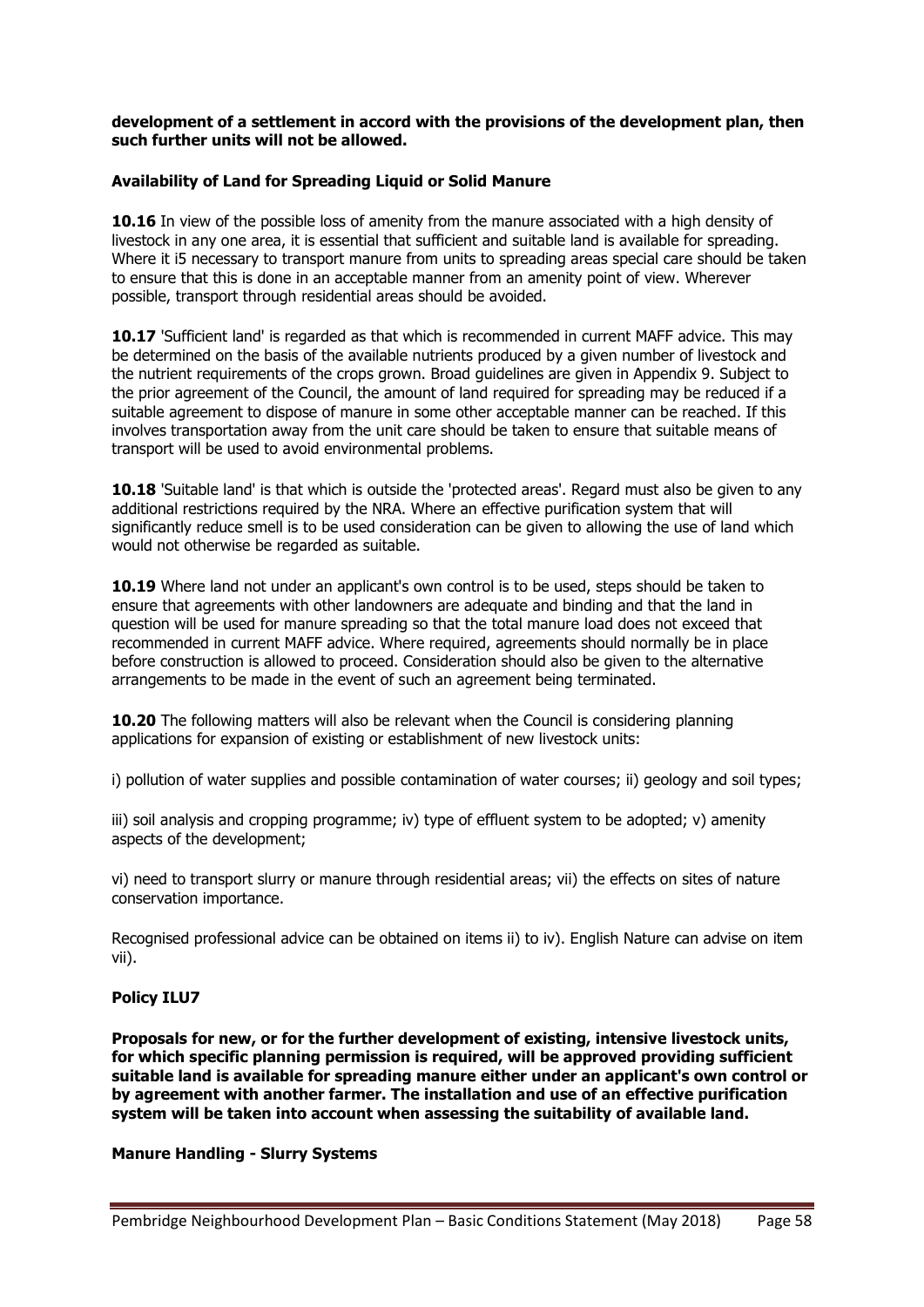**10.21** In order to avoid too much slurry being spread on a given area of land which could give rise to smell and hydrological problems, it is necessary to define a maximum amount of slurry which should be applied in some situations and it is therefore proposed that this should form the basis of planning conditions in appropriate cases. An extract from the Code of Good Agricultural Practice is reproduced at the end of this Plan (see Appendix 9).

**10.22** Reduction of the frequency of slurry applications is important in minimising nuisance caused. Efforts should also be made to spread most slurry during the growing season and as little as possible at other times.

**10.23** Amenity preservation, maintenance of unpolluted water supplies and other considerations such as soil types and rainfall may require modification of the recommended application rates.

**10.24** Early consultation between developers, recognised professional advisors and the Council will assist in agreement upon suitable rates in particular circumstances. The Council favour methods of disposal which reduce the dispersal of odours to the atmosphere.

**10.25** Means of spreading that involve spraying slurry into the air, such as rain guns, should be avoided, and spreading should not be done when wind is blowing towards housing or when it is likely to cause nuisance. Spreading should also be avoided at week-ends and bank holidays whenever possible. Arable land should be cultivated as soon as possible after slurry has been applied to help reduce smell nuisance.

**10.26** Slurry spreading is the cause of most complaints and to safeguard amenity it is best kept away from housing. It would not be reasonable, however, to impose the same restrictions on all classes of settlement and as with policies for expansions of existing and new units above, a distinction has been made.

**10.27** Reference should be made to the appropriate region of the NRA for further detailed information, when spreading and storage of slurry, diluted or otherwise, are proposed. A Guide on Policy and Practice for the Protection of Groundwater is available from the NRA.

#### **Policy ILU8**

**Proposals for new, or for the further development of existing, intensive livestock units for which specific planning permission is required, will be approved providing that:**

**a) the spreading of slurry will be restricted to land outside the protected areas unless it is proposed to use some method of treatment or application capable of significantly reducing smell nuisance.**

#### **b) the maximum quantity of slurry to be spread will be controlled in accordance with the MAFF Code of Good Agricultural Practice, taking into account the time of year, the crop and the type of soil.**

**10.28** Problems can arise when slurry is spread frequently on the same area of land or when spreading takes place under adverse weather or ground conditions and it is therefore important that operators are able to avoid these circumstances arising. Normally four months storage capacity will be adequate to protect amenity, and in many instances a smaller capacity might be acceptable. If an operator is prepared to install a suitable treatment plant this will be taken into account when assessing storage capacity requirements.

**10.29** The onus for ensuring that storage is adequate and that the unit is managed properly to avoid environmental problems rests firmly with the operator. It is necessary to separate normal surface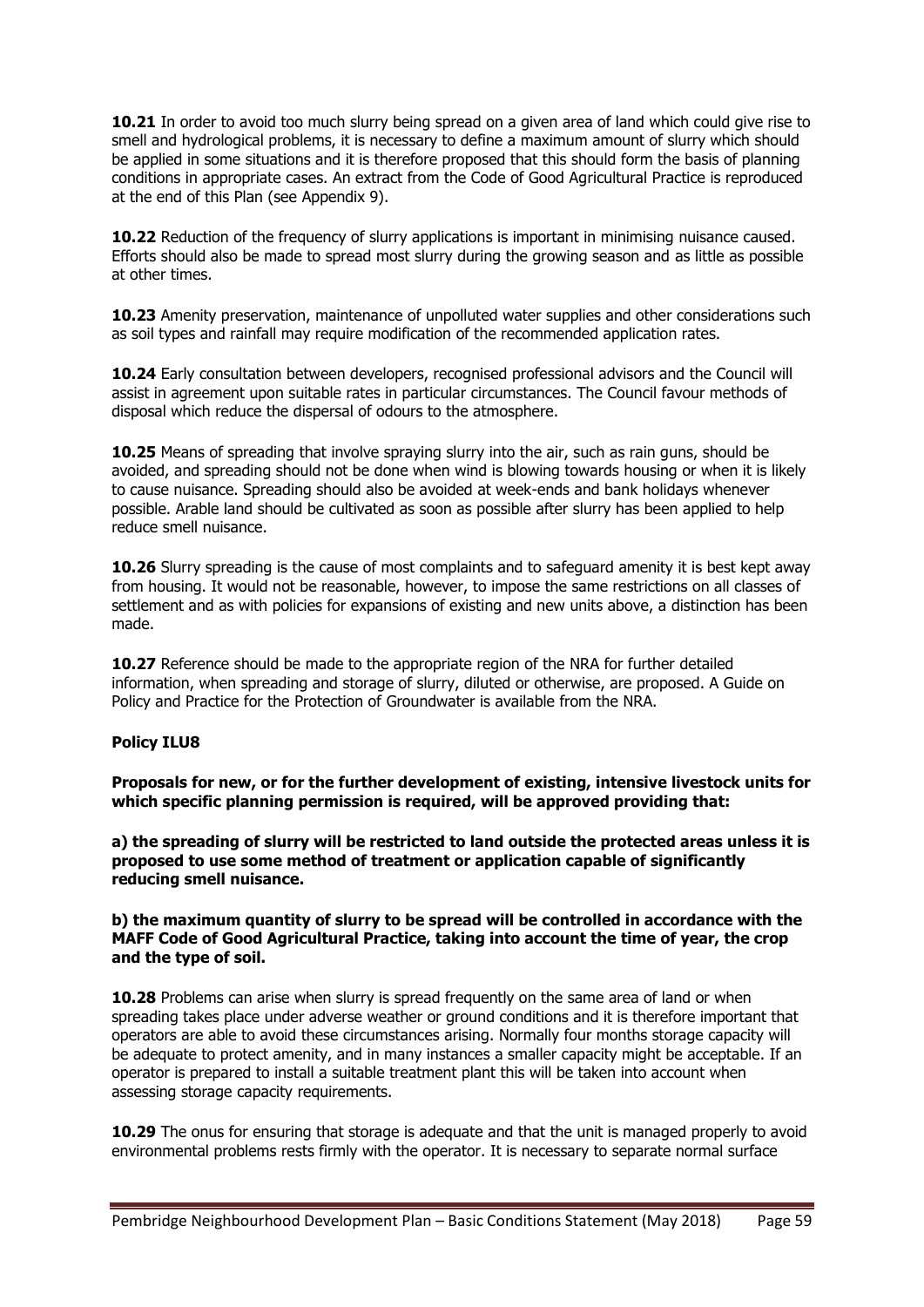water run-off from that of contaminated areas. References should be made to the NRA for further information and assistance.

**10.30** Problems have occurred in the past with lagoons used for storing slurry from several independent units. Such 'communal' lagoons can cause problems arising in particular from the need to transport manure, the volume of slurry stored and the increased frequency in spreading. Proposals for communal lagoons will only be approved in exceptional circumstances, for instance where it can be demonstrated to the satisfaction of the Council that there will be an overall improvement of existing conditions from an amenity point of view

**10.31** It is recommended that informal preliminary discussions with all relevant interested bodies should take place so that any problems may be sorted out in the early stages of the development.

#### **Policy ILU9**

**Proposals for new, or for the further development of existing, intensive livestock units, for which specific planning permission is required will be approved providing that enough storage capacity will be provided to avoid too frequent spreading or the need to spread in unsuitable circumstances. The design of the storage arrangements should be such that the chance of spillage or seepage is reduced to a minimum. In the case of above ground storage, further precautions may be required to prevent any accidental spillage or seepage causing pollution.**

**Proposals for 'communal' storage lagoons will only be approved where there will be an overall improvement of existing conditions from an amenity point of view.**

#### **Poultry Manure**

**10.32** The spreading of poultry manure has generally given rise to less problems than slurry. Nevertheless, it can cause offence and needs to be restricted close to occupied buildings. It also seems undesirable to site manure heaps close to areas of public access if it can be avoided. Under normal circumstances, it can be expected that manure from litter-based poultry units will be less offensive than other forms, if suitable litter material, such as wood shavings, sawdust or chopped straw is used. In these cases it may not be necessary to insist upon the full protective distance.

#### **Policy ILU10**

**Proposals for new, or for the further development of existing, intensive livestock units will be approved providing that poultry manure will not be stored or spread on land within 400 metres of occupied buildings in the Hull Urban Area, Urban Centres and Selected Settlements or 200 metres elsewhere, unless it can be demonstrated that no offence will be caused to occupied buildings within that protective distance. Where possible, manure storage areas should also be sited away from public roads, footpaths and bridleways. Provision should also be made for the collection and disposal of disinfectant and wash water without causing pollution.**

#### **Other Manure**

**10.33** As straw manure does not have the noxious smell that is associated with slurry and some poultry manure and is more acceptable to members of the public, there seems to be no reason why restrictions should apply to spreading areas if it is applied in suitable quantities.

**10.34** When a straw system is to be installed, careful attention must be given to permanent areas for dung storage within the farmstead to prevent seepage and pollution. Specifications or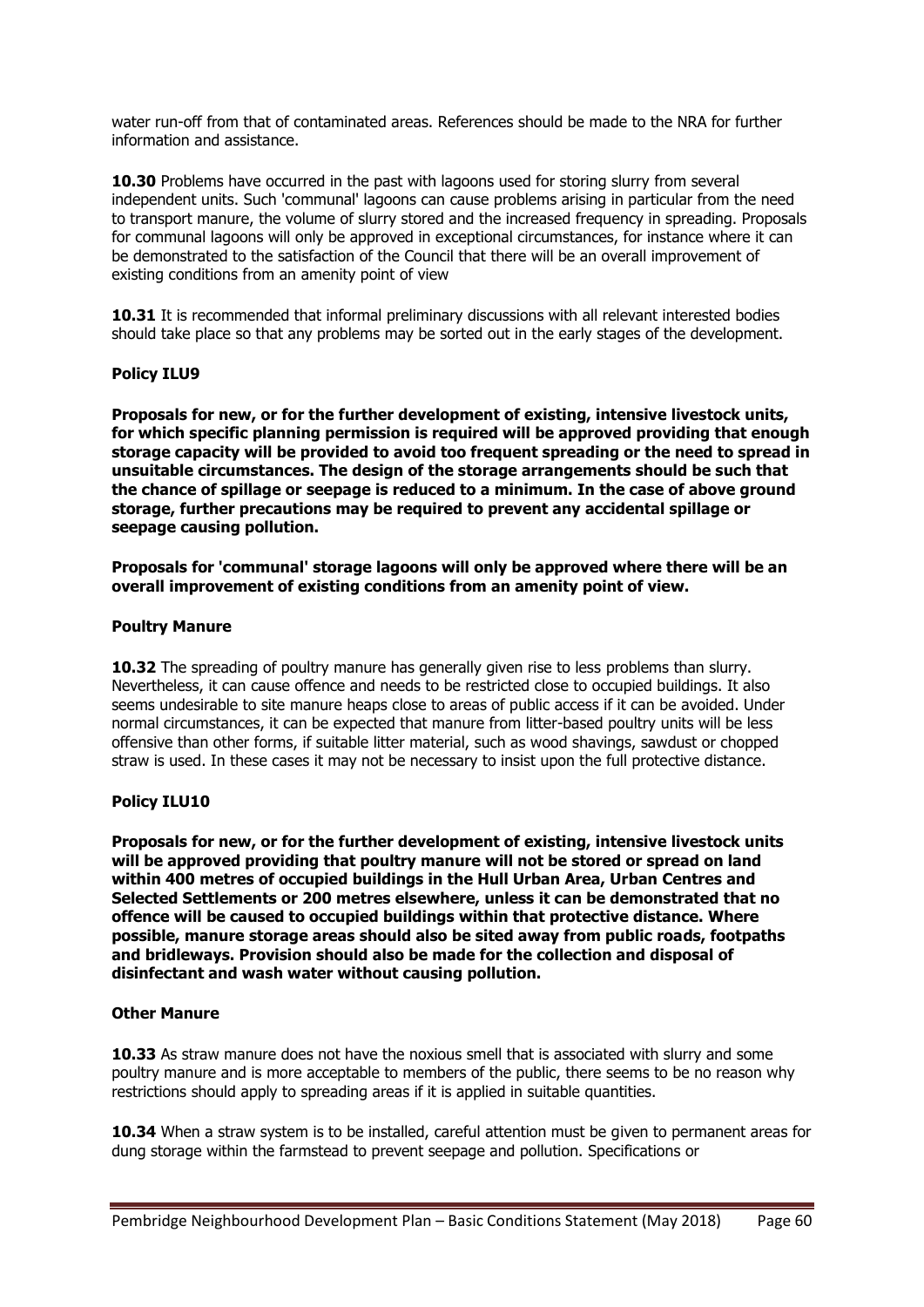recommendations for a suitable base on which to store the dung, along with the other requirements, can be obtained from a recognised professional advisor.

#### **Policy ILU11**

**Proposals for new, or for the further development of existing, intensive livestock units, (or which specific planning permission is required will be approved providing that any spreading of manure other than slurry or poultry manure in protected areas is done in accordance with the amounts recommended in the MAFF code of practice.**

#### **Use of General Purpose Buildings**

**10.35** It is appreciated that farmers must occasionally use such buildings in emergencies or for short periods, but housing of livestock in buildings not designed for them can lead to unsatisfactory conditions and smell nuisance.

#### **Policy ILU12**

**Development proposals to use existing general purpose buildings for the permanent housing of livestock will not be approved where such an enterprise will be based upon a slurry system; conditions to this effect will therefore be included in future permissions for general purpose buildings for which specific planning applications and permissions are required.**

#### **Appearance**

**10.36** In the interests of visual amenity unobtrusive siting and landscaping of new agricultural buildings in the countryside are desirable in view of the size and materials now common with such buildings. The planning authorities will consider the details and at the same time take into account any special circumstances.

#### **Policy ILU13**

**Units and associated structures should be so sited that they do not intrude into the landscape. Where necessary, tree screening should be included as an integral part of the planning application and/or covered by conditions of planning approval. Materials of construction need to be chosen carefully so that the resulting development tits sympathetically into its rural setting.**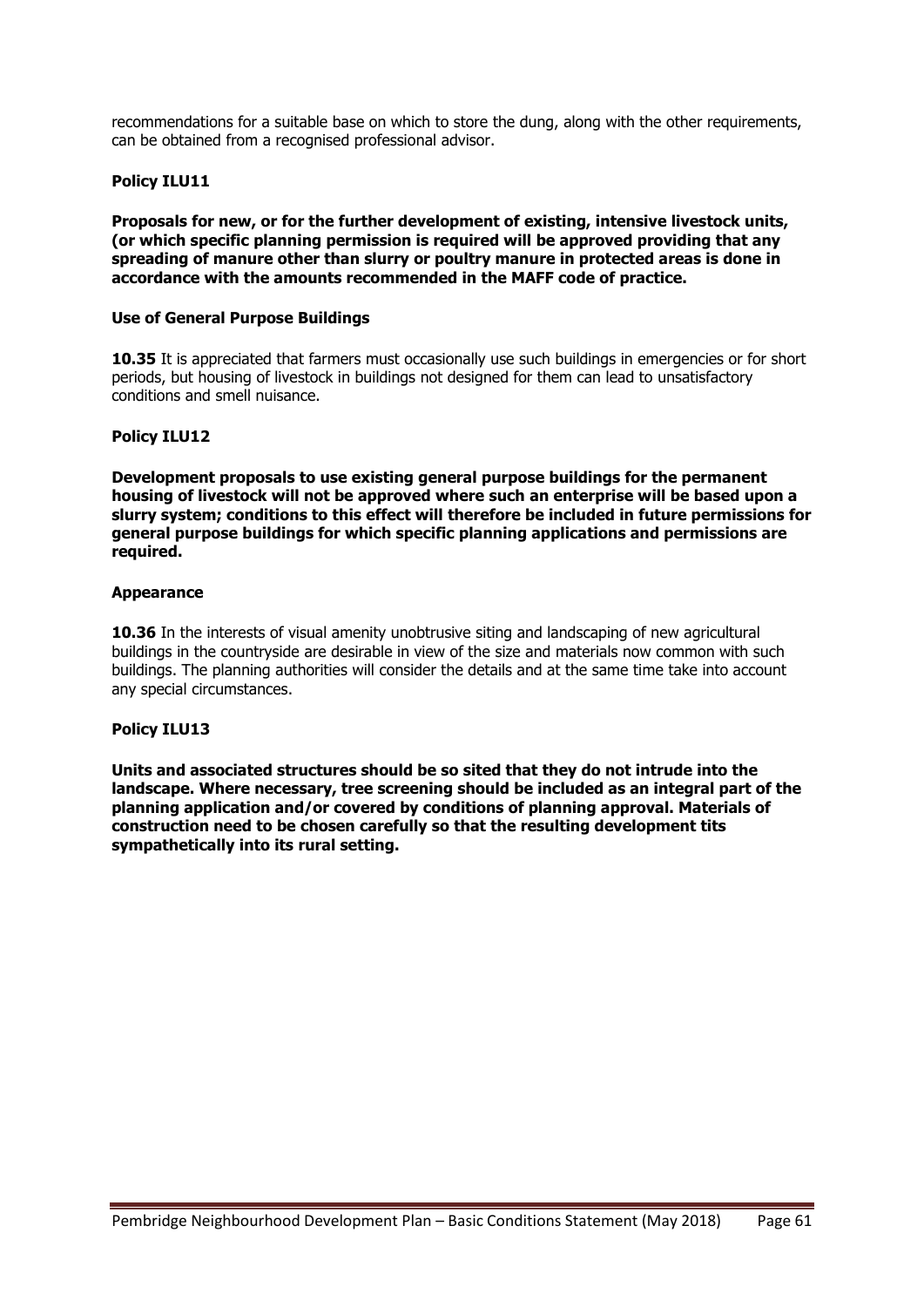## **Annex 2**

Livestock (Poultry) Units and Anaerobic Digestion/Biomass Sites within Pembridge Parish:

- 1. The Yeld Poultry units and Biomass boiler
- 2. By Kingspan Bio digester
- 3. The Leen Poultry units and Bio digester
- 4. Yew tree farm Poultry units
- 5. The Yeld Poultry units and Digester/CHP Unit
- 6. Milton Farm –Poultry units and Bio-digester
- 7. Sherrington Farm Poultry units and biomass boilers
- 8. Barrow Farm Poultry units
- 9. Luntley Farm Poultry units
- 10. Rhyse Farm Poultry units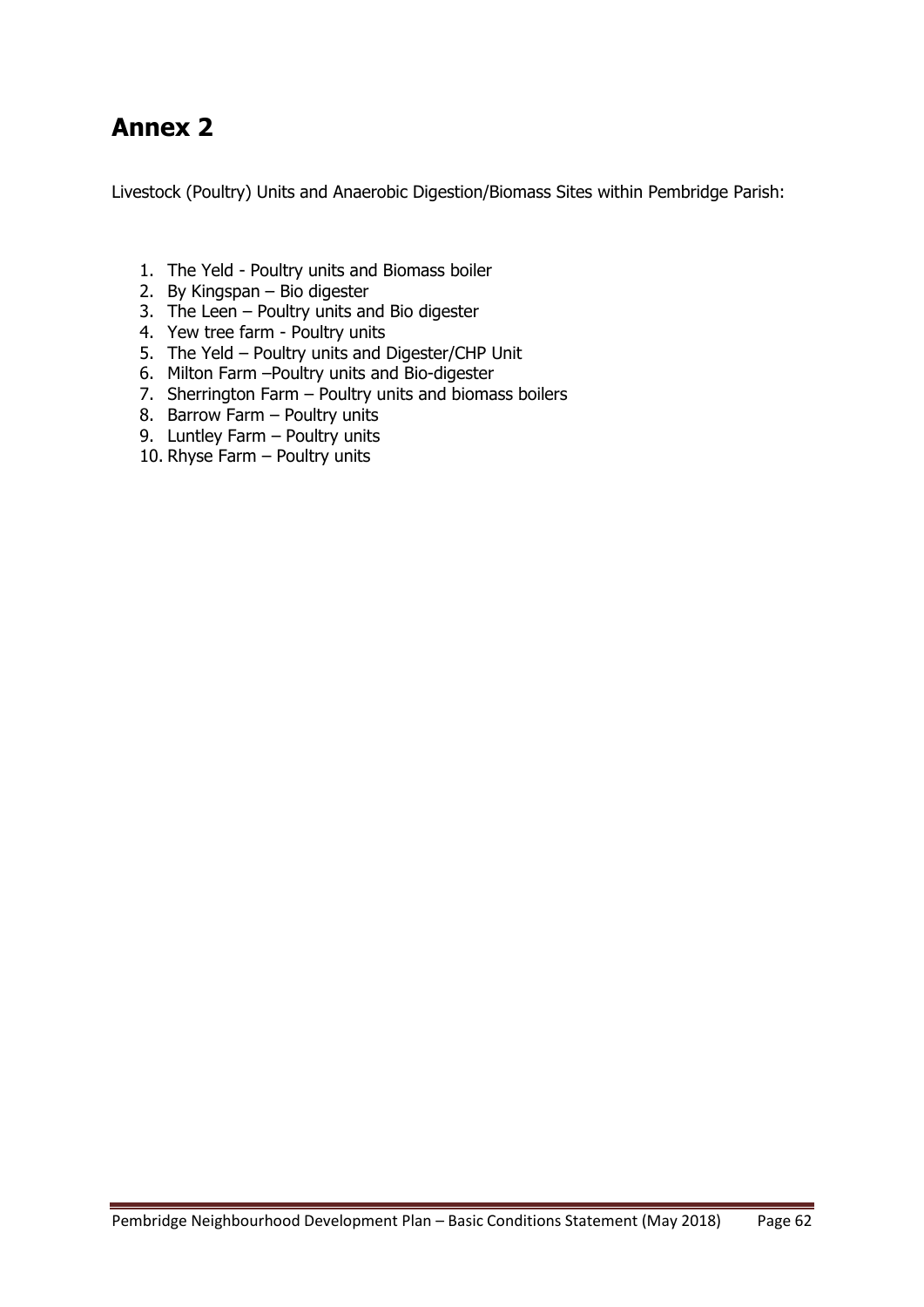## **Annex 3**

#### **Memorandum**



| Consultee Access               |  |
|--------------------------------|--|
|                                |  |
| Nicola Stone                   |  |
| 28 <sup>th</sup> November 2017 |  |
|                                |  |

7 My ref: PenanheathFarm17. 05176 Your ref: 17/05176/FUL

**Consultation on planning application: Penanheath Farm, Colebatch, Bishops Castle, Shropshire SY9 5LW**

### **Recommendation:**

Holding response.

SC Ecology is currently producing an interim guidance note with input from Natural England and the Environment Agency for the assessment of poultry applications and their impact on designated sites in Shropshire. SC Ecology will forward the guidance note to the planning agent and case officer once completed (expected week commencing  $11<sup>th</sup>$  December). Please see the reasoning behind this below.

Intensive agricultural applications will need to conclude that the proposal will not cause an offence under the Conservation of Habitats and Species Regulations (2010), or be contrary to MD12, CS17 and NPPF.

#### **Impact on Designated Sites**

#### **Designated Sites**

Poultry units have the potential to impact upon designated sites within the wider environment via production of aerial emissions of ammonia and deposition of acid and nitrogen. SC Ecology is currently producing an interim guidance note with input from Natural England and the Environment Agency for the assessment of poultry applications and their impact on designated sites in Shropshire.

The new guidance will detail how to assess the impact of predicted ammonia and nitrogen emissions from intensive livestock units, covering the assessment of direct effects of ammonia and indirect impact from nutrient nitrogen deposition (eutrophication) on designated sites.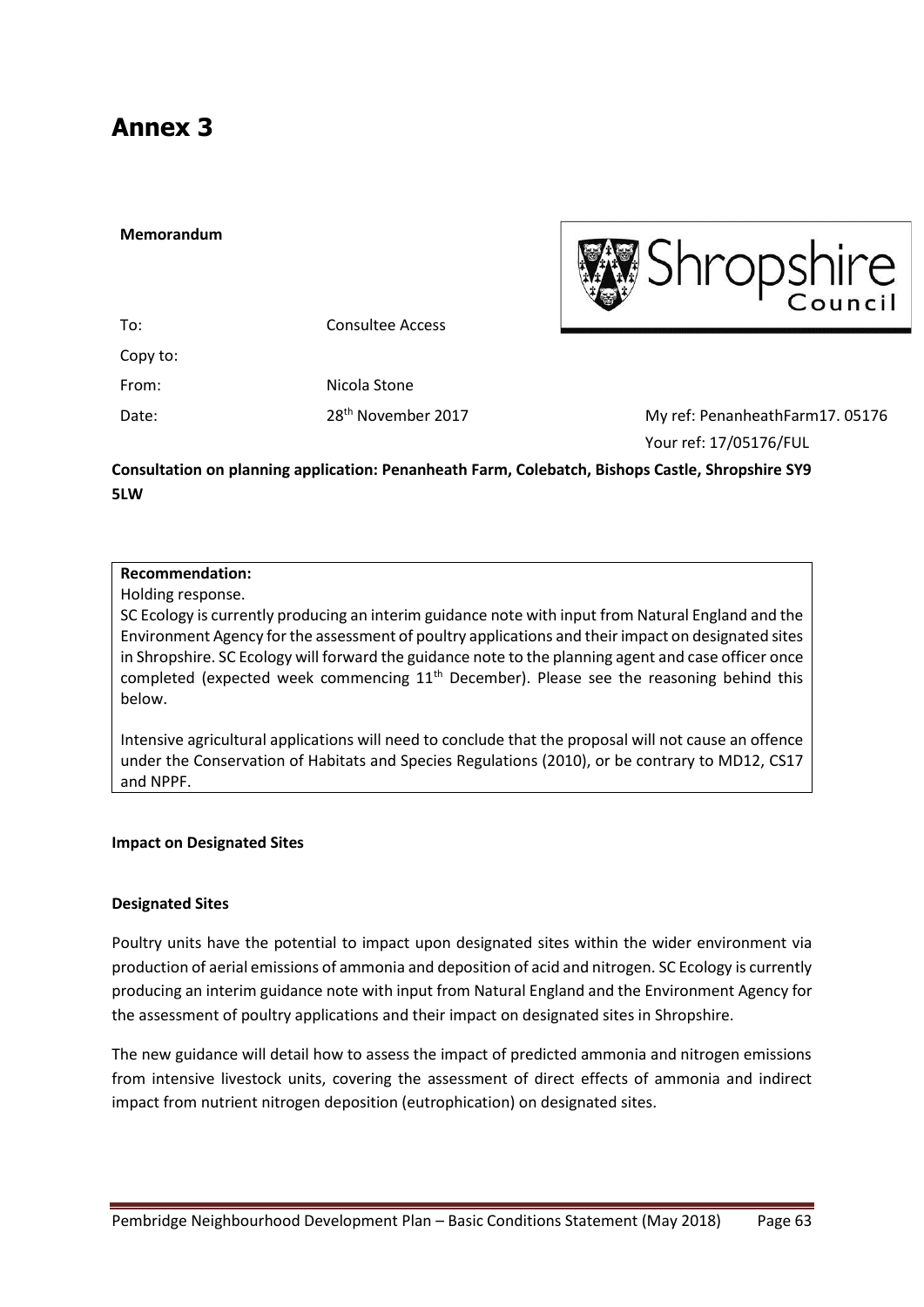The Environment Agency permitting guidance is not suitable to be used in support of a planning application and the EA permitting thresholds i.e. 4, 20 and 100% will not be used in the Shropshire Council planning system.

### **1. Habitat Regulation Assessment**

This application will be considered under the Habitat Regulation Assessment (HRA) process in order to satisfy the Local Authority duty to adhere to the Conservation of Species & Habitats Regulations 2010 (known as the Habitats Regulations).

Planning permission can only legally be granted where it can be concluded that the application will not have any likely significant effects on the integrity of any European Designated site.

The Environment Agency has recently provided the following new information regarding the assessment of intensive farming applications in the planning system to Shropshire Council (14<sup>th</sup> August 2017);

*'It is not within the EA's remit to provide the scientific evidence to support an HRA for a planning application. Independent HRAs are required for both the environmental permit and planning permission applications, and as EA guidance and procedures are specific to the permitting process and are not appropriate for use by planning authorities, there will be occasions when a permit may be granted but a planning permission refused and vice versa. The applicant should be aware of this possibility when they apply for both licences'.*

Recent case law has provided the following information in regards to assessing in-combination effects of plans and projects on designated sites;

*'A High Court judgment was handed down on 20 March 2017 in Wealden District Council v Secretary of State for Communities and Local Government, Lewes District Council and South Downs National Park Authority [2017] EWHC 351. Wealden District Council brought a challenge against a Joint Core Strategy produced by two of its neighbouring authorities. Natural England provided advice to Lewes District Council and the South Downs National Park Authority on the assessment of air quality impact on Ashdown Forest SAC. This advice was based on nationally developed guidance agreed with other UK statutory nature conservation bodies. The court found that Natural England's advice on the in-combination assessment of air quality impacts in this case was flawed'.*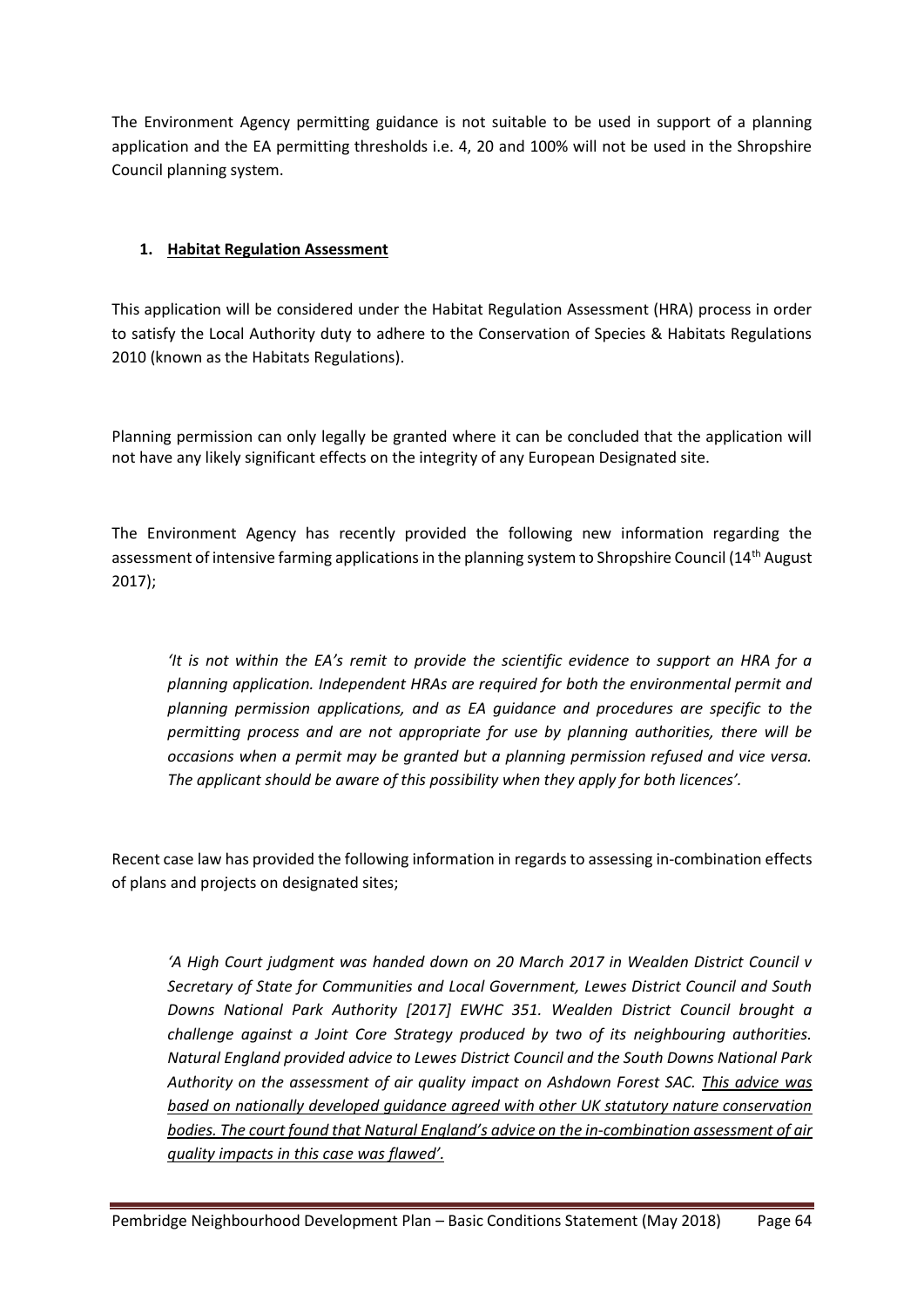The following guidance from *'Assessing Projects under the Habitats Directive, Guidance for Competent Authorities' by David Tyldesley & Associates, September 2011* states*;* 

#### *'In-combination Assessment;*

*In checking for the need for an appropriate assessment it may be concluded that the project could affect the site in some way, but that alone these effects are unlikely to be significant. In such cases the competent authority should check whether significant effects would be likely if the project was combined with other plans or projects. An in-combination assessment is required in order to comply with the Habitats Regulations, and should include any other plans or projects that have been checked for the need for an appropriate assessment and where the following applies:*

#### *1a) It has been concluded that the other plan or project may affect the site, but the effects are not significant on their own. A number of plans or projects with effects that individually have been determined to be insignificant may still result in a significant effect on the site if all effects on the site are combined.*

*1b) It has been concluded that the other plan or project may have a significant effect alone and where measures have consequently been included to reduce the effect to a level where it is no longer considered to be significant when the plan or project is considered alone, but where the measure applied will not remove the effect completely. Such residual effects could still contribute to a significant effect when considered in-combination with other effects.*

*An in-combination assessment does not need to include any other plans or projects that have been checked for the need for an appropriate assessment and where the following applies:* 

*2a) It has been concluded that the other plan or project will not have any effect at all on the site, and thus it cannot have an effect either alone or in-combination.* 

*2b) It has been concluded that the plan or project may have an effect on the site and the necessary measures have been put in place to completely remove the likelihood of any effects (that is, avoidance measures are integral to the project)'.*

SC Ecology considers that an in-combination assessment will be required to support this planning proposal. The in-combination assessment must include:

- the background ammonia concentrations and nitrogen deposition at the sensitive receptor.
- if there are other sources that could potentially act in combination and cumulatively at the sensitive receptor such as:
	- o Applications that are submitted to Shropshire Council or Environment Agency but not yet determined;
	- o Livestock units that have permits but are not yet (fully) operating
	- $\circ$  Livestock units & Planning Applications that started operating or have been granted planning permission after the most recent update of background levels (apis.ac.uk).

The in-combination assessment should try to avoid double-counting by assigning emissions both to background pollution levels and as new plans or projects. These can be located by searching: **D** the Planning Portal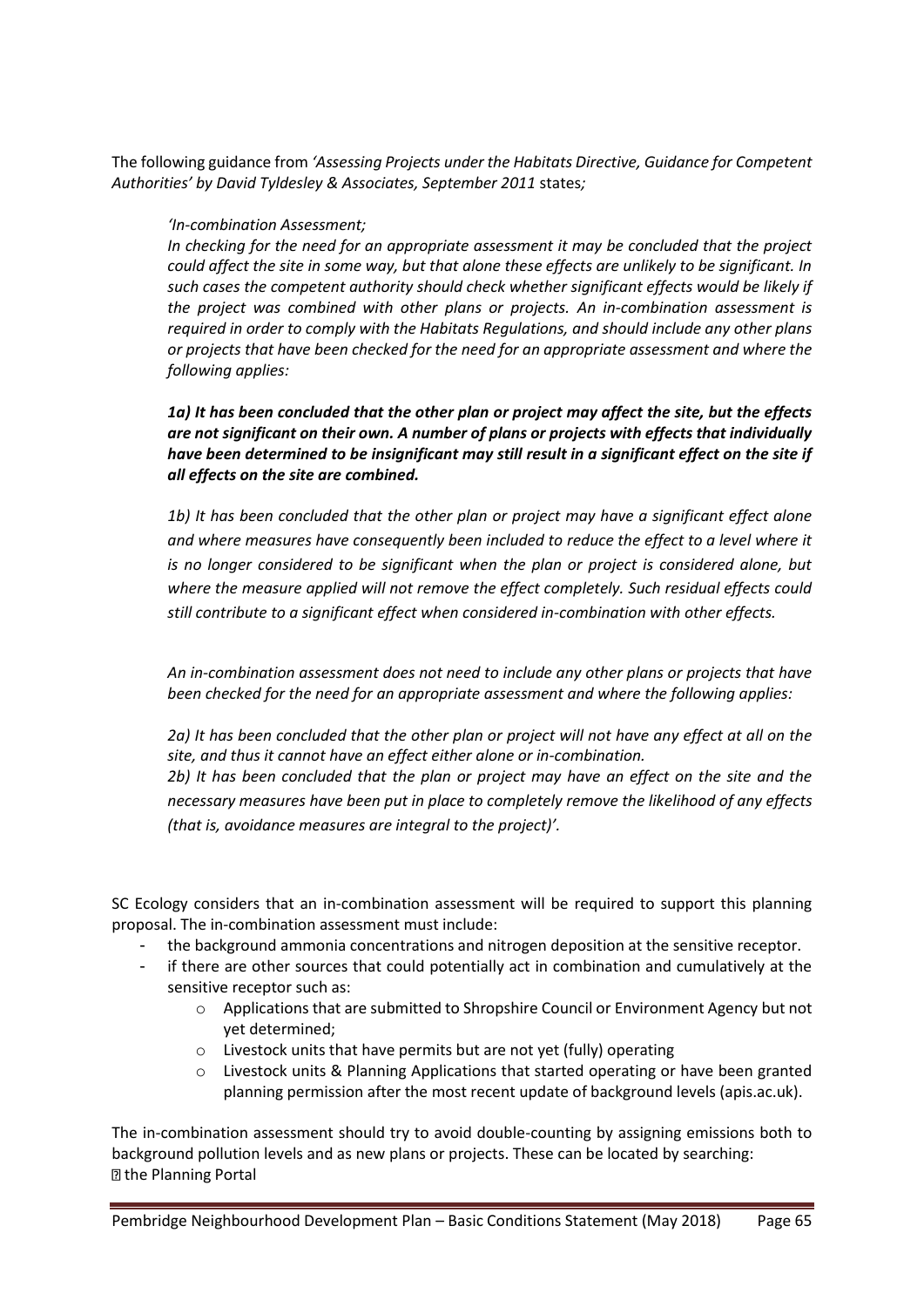Notice of Environmental Permit Applications Register -

https://www.gov.uk/government/collections/environmental-permitting-notices-of-applicationsmade Register of Issued Environmental Permits -

https://www.gov.uk/government/collections/industrial-emissions-directive-ied-environmentalpermits-issued "

Where assessment show that the proposal is likely to add to the critical load of the designated site, and where background Nitrogen Deposition levels are already exceeding the lower critical load threshold for the habitat type designated, then control measures will have to be considered to reduce the emissions. When all avenues to reduce the contributions are exhausted and the process contribution from the proposal cannot be lowered to an insignificant amount then the application will be refused (please note ammonia scrubbers can reduce emissions by 75-90%).

SC Ecology will forward the guidance note once completed to planning agents and planning case officers in Shropshire.

#### **2. Local Wildlife Sites & Ancient Woodlands**

#### NPPF Paragraph;

109. The planning system should contribute to and enhance the natural and local environment by:

• minimising impacts on biodiversity and providing net gains in biodiversity where possible, contributing to the Government's commitment to halt the overall decline in biodiversity, including by establishing coherent ecological networks that are more resilient to current and future pressures

117. To minimise impacts on biodiversity and geodiversity, planning policies should:

• promote the preservation, restoration and re-creation of priority habitats, ecological networks and the protection and recovery of priority species populations, linked to national and local targets, and identify suitable indicators for monitoring biodiversity in the plan

#### SAMDev Plan policy MD12 states:

In accordance with Policies CS6, CS17 and through applying the guidance in the Natural Environment SPD, the avoidance of harm to Shropshire's natural assets and their conservation, enhancement and restoration will be achieved by:

Ensuring that proposals which are likely to have a significant adverse effect, directly, indirectly or cumulatively, on any of the following:

- i. the special qualities of the Shropshire Hills AONB;
- ii. locally designated biodiversity and geological sites;
- iii. priority species;
- iv. priority habitats
- v. important woodlands, trees and hedges;
- vi. ecological networks
- vii. geological assets;
- viii. visual amenity;
- ix. landscape character and local distinctiveness.

will only be permitted if it can be clearly demonstrated that: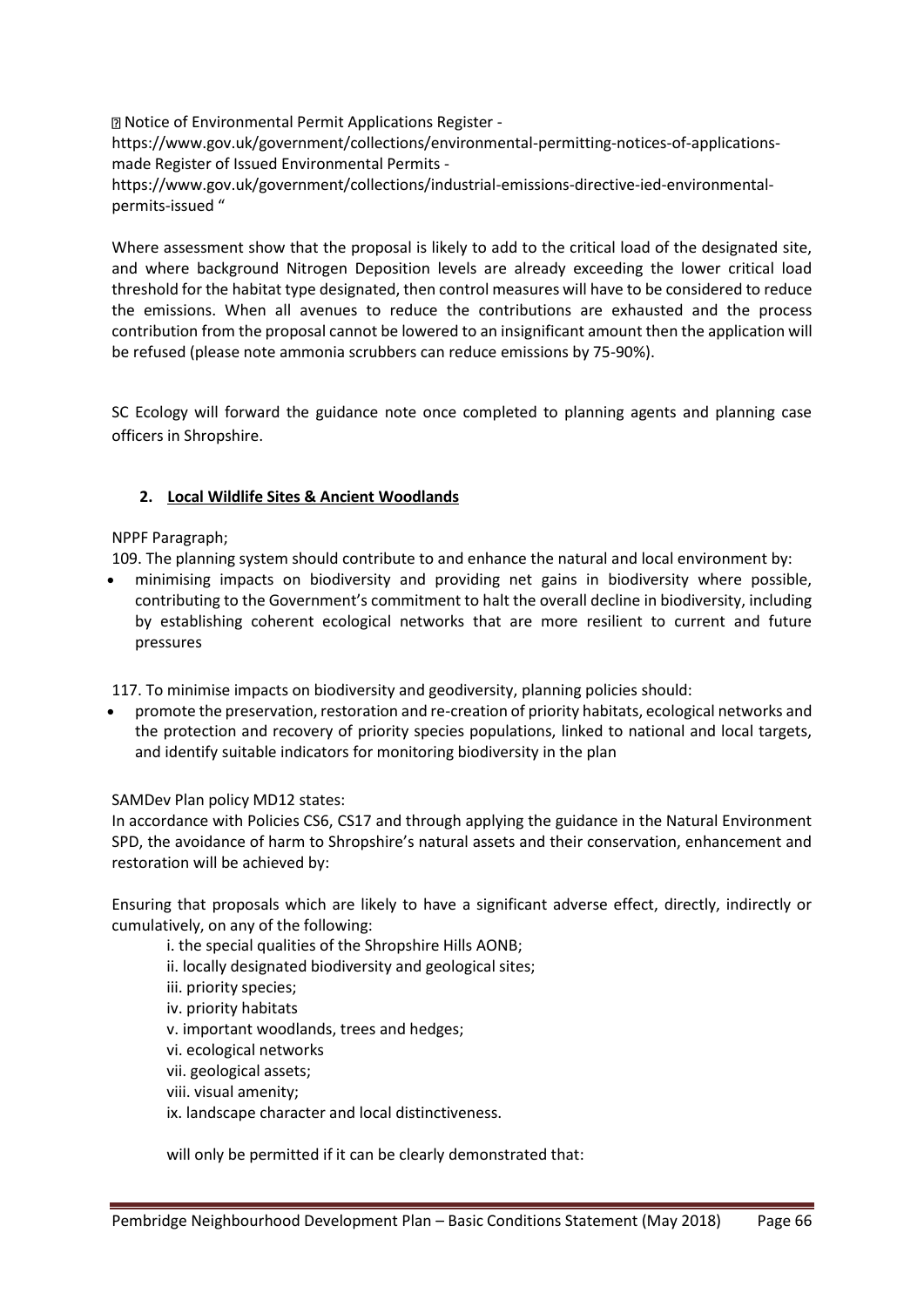- there is no satisfactory alternative means of avoiding such impacts through re-design or by relocating on an alternative site and;
- b) the social or economic benefits of the proposal outweigh the harm to the asset.

In all cases, a hierarchy of mitigation then compensation measures will be sought.

Where assessment show that the proposal is likely to add to the critical load of the designated site (Local, National, European designation), and where background Nitrogen Deposition levels are already exceeding the critical load for the habitat type designated, then control measures will have to be considered to reduce the emissions. When all avenues to reduce the contributions are exhausted and the process contribution from the proposal cannot be lowered to an insignificant amount then the application will be refused.

*If the planning case officer is minded to grant the proposal prior to Shropshire Council's interim guidance then please re-consult SC Ecology.* 

#### **Development within the River Clun Catchment**

This development is within the water catchment for the River Clun and is upstream of the River Teme SSSI and the River Clun SAC. The River Clun SAC is currently failing its water quality targets and Shropshire Council is working closely with Natural England and Environment Agency on developments within the Clun catchment. Shropshire Council formally consults Natural England on any planning application within the Clun catchment.

Any proposed development within the Clun catchment will need to be supported by detailed information relating to drainage and foul water treatment. Details of the proposed drainage and foul water treatment and discharge should be provided with the planning application including identifying the watercourse to which any proposed discharge will be made, proposed waste water treatment method and an assessment of the nutrient load within any proposed output.

Please send to the applicant a copy of Shropshire Council Guidance Note 12: Development within the River Clun Catchment.

The applicant should also fully address impacts from ammonia emission, Nitrogen Deposition, and increase in sediment flow within the River Clun Catchment.

#### **Ecological Assessment**